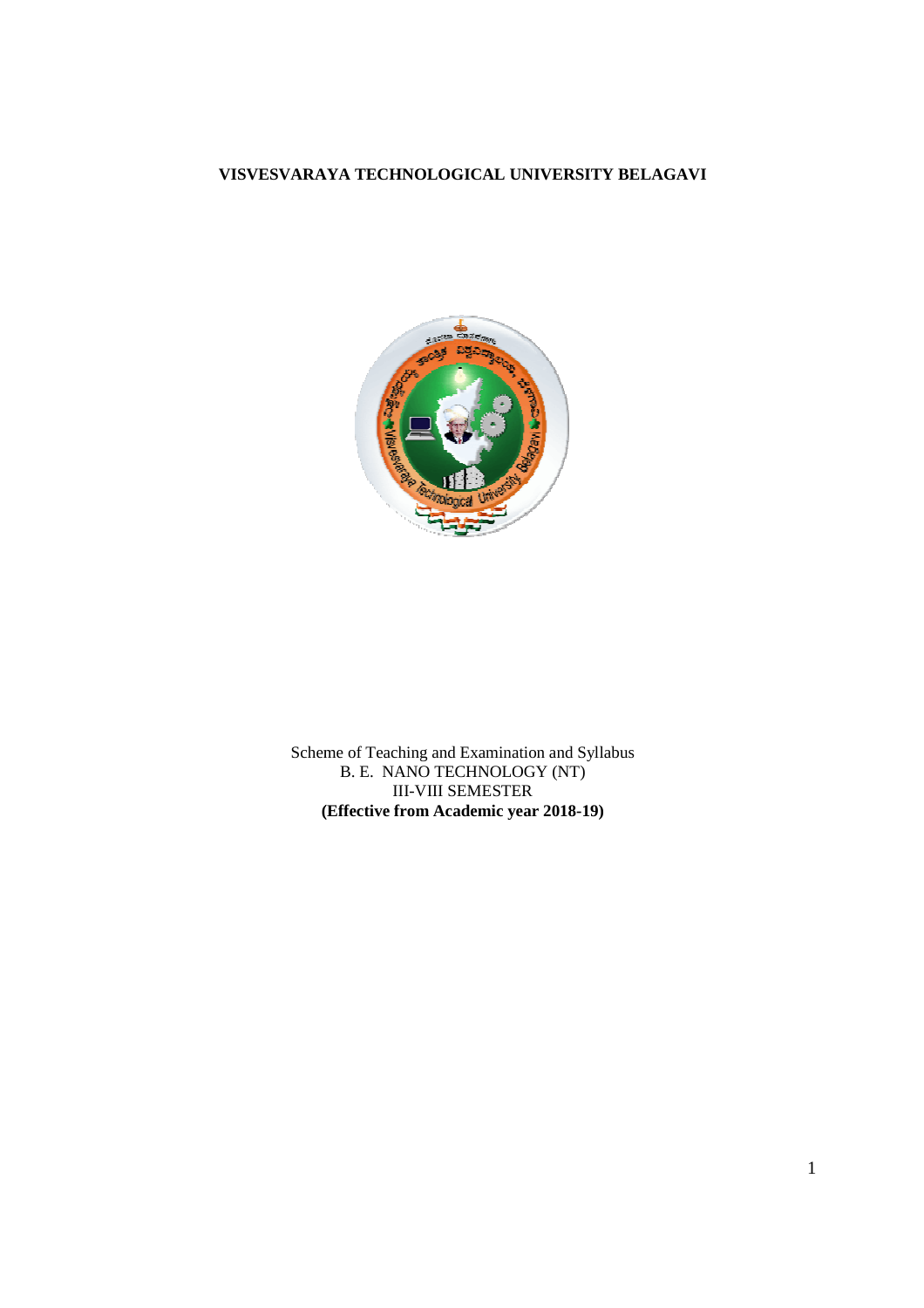|                       |                                                                                                                                                                                                                                                                                                                                                                                                                                                                                                                                                                                                                                                                                                                                                                                                                  | <b>Programme: NANO TECHNOLOGY</b>                                                        |            |                                                                                                                                                                                                                                                                                                                                           |                       |                      |                                                                        |                           |                  |                    |                          |     |                |
|-----------------------|------------------------------------------------------------------------------------------------------------------------------------------------------------------------------------------------------------------------------------------------------------------------------------------------------------------------------------------------------------------------------------------------------------------------------------------------------------------------------------------------------------------------------------------------------------------------------------------------------------------------------------------------------------------------------------------------------------------------------------------------------------------------------------------------------------------|------------------------------------------------------------------------------------------|------------|-------------------------------------------------------------------------------------------------------------------------------------------------------------------------------------------------------------------------------------------------------------------------------------------------------------------------------------------|-----------------------|----------------------|------------------------------------------------------------------------|---------------------------|------------------|--------------------|--------------------------|-----|----------------|
|                       | <b>III SEMESTER</b>                                                                                                                                                                                                                                                                                                                                                                                                                                                                                                                                                                                                                                                                                                                                                                                              |                                                                                          |            |                                                                                                                                                                                                                                                                                                                                           |                       | /Week                | <b>Teaching Hours</b>                                                  |                           |                  |                    | <b>Examination</b>       |     |                |
| SI.<br>N <sub>0</sub> |                                                                                                                                                                                                                                                                                                                                                                                                                                                                                                                                                                                                                                                                                                                                                                                                                  | Department<br>Teaching<br><b>Course and</b><br><b>Course Title</b><br><b>Course Code</b> |            | Theory<br>Lecture                                                                                                                                                                                                                                                                                                                         | Tutorial              | Practical<br>Drawing | Duration in<br>hours                                                   | <b>CIE Marks</b>          | <b>SEE Marks</b> | <b>Total Marks</b> | Credits                  |     |                |
|                       |                                                                                                                                                                                                                                                                                                                                                                                                                                                                                                                                                                                                                                                                                                                                                                                                                  |                                                                                          |            |                                                                                                                                                                                                                                                                                                                                           |                       | L                    | T                                                                      | $\mathbf{P}$              |                  |                    |                          |     |                |
| -1                    | <b>BSC</b>                                                                                                                                                                                                                                                                                                                                                                                                                                                                                                                                                                                                                                                                                                                                                                                                       | 18MAT31                                                                                  | Techniques | Transform Calculus, Fourier Series and Numerical                                                                                                                                                                                                                                                                                          | Mathematics           | $\overline{c}$       | $\overline{c}$                                                         |                           | 03               | 40                 | 60                       | 100 | 3              |
| $\overline{2}$        | PCC                                                                                                                                                                                                                                                                                                                                                                                                                                                                                                                                                                                                                                                                                                                                                                                                              | 18NT32                                                                                   |            | Foundations of Nanoscale Science and Technology                                                                                                                                                                                                                                                                                           | NT/Phy/Chem.          | 3                    | $\overline{2}$                                                         | $\sim$                    | 03               | 40                 | 60                       | 100 | $\overline{4}$ |
| 3                     | PCC                                                                                                                                                                                                                                                                                                                                                                                                                                                                                                                                                                                                                                                                                                                                                                                                              | 18NT33                                                                                   |            | <b>Basics of Material Science</b>                                                                                                                                                                                                                                                                                                         | NT/ME/Phy./Chem.      | 3                    | $\overline{0}$                                                         | $\overline{a}$            | 03               | 40                 | 60                       | 100 | 3              |
| $\overline{4}$        | PCC                                                                                                                                                                                                                                                                                                                                                                                                                                                                                                                                                                                                                                                                                                                                                                                                              | 18NT34                                                                                   |            | Physical and Chemical Principles of Nanotechnology                                                                                                                                                                                                                                                                                        | NT/Phy./Chem.         | $\mathfrak{Z}$       | $\overline{0}$                                                         | $\overline{\phantom{a}}$  | 03               | 40                 | 60                       | 100 | $\mathfrak{Z}$ |
| 5                     | PCC                                                                                                                                                                                                                                                                                                                                                                                                                                                                                                                                                                                                                                                                                                                                                                                                              | 18NT35                                                                                   |            | <b>Fundamentals of Bioscience</b>                                                                                                                                                                                                                                                                                                         | NT/BT/Chem.           | 3                    | $\overline{0}$                                                         | $\sim$                    | 03               | 40                 | 60                       | 100 | $\mathfrak{Z}$ |
| 6                     | PCC                                                                                                                                                                                                                                                                                                                                                                                                                                                                                                                                                                                                                                                                                                                                                                                                              | 18NT36                                                                                   |            | Synthesis and Processing of Nanomaterials                                                                                                                                                                                                                                                                                                 | NT/Phy./Chem.         | 3                    | $\overline{0}$                                                         | $\ddot{\phantom{a}}$      | 03               | 40                 | 60                       | 100 | 3              |
| $\overline{7}$        | PCC                                                                                                                                                                                                                                                                                                                                                                                                                                                                                                                                                                                                                                                                                                                                                                                                              | 18NTL37                                                                                  |            | Simulation and Modeling Lab                                                                                                                                                                                                                                                                                                               | NT/EC/EE              | $\overline{a}$       | $\overline{c}$                                                         | 2                         | 03               | 40                 | 60                       | 100 | $\sqrt{2}$     |
| 8                     | PCC                                                                                                                                                                                                                                                                                                                                                                                                                                                                                                                                                                                                                                                                                                                                                                                                              | 18NTL38                                                                                  |            | Digital Electronics Lab                                                                                                                                                                                                                                                                                                                   | NT/EC/EE              | $\overline{a}$       | $\overline{c}$                                                         | $\overline{c}$            | 03               | 40                 | 60                       | 100 | 2              |
|                       |                                                                                                                                                                                                                                                                                                                                                                                                                                                                                                                                                                                                                                                                                                                                                                                                                  | 18KVK39                                                                                  |            | Vyavaharika Kannada (Kannada for communication)/                                                                                                                                                                                                                                                                                          |                       | $\overline{a}$       | 2                                                                      | $\overline{\phantom{a}}$  | $\overline{a}$   | 100                | $\overline{\phantom{a}}$ |     |                |
| 9                     |                                                                                                                                                                                                                                                                                                                                                                                                                                                                                                                                                                                                                                                                                                                                                                                                                  | 18KAK39                                                                                  |            | Aadalitha Kannada (Kannada for Administration)                                                                                                                                                                                                                                                                                            | <b>HSMC</b>           |                      |                                                                        |                           |                  |                    |                          | 100 | $\mathbf{1}$   |
|                       | HSMC                                                                                                                                                                                                                                                                                                                                                                                                                                                                                                                                                                                                                                                                                                                                                                                                             |                                                                                          |            | <b>OR</b>                                                                                                                                                                                                                                                                                                                                 |                       |                      |                                                                        |                           |                  |                    |                          |     |                |
|                       |                                                                                                                                                                                                                                                                                                                                                                                                                                                                                                                                                                                                                                                                                                                                                                                                                  | 18CPC39                                                                                  | Law        | Constitution of India, Professional Ethics and Cyber                                                                                                                                                                                                                                                                                      |                       |                      | $\overline{\phantom{a}}$<br>Examination is by objective type questions | $\mathbb{L}^{\mathbb{L}}$ | 02               | 40                 | 60                       |     |                |
|                       |                                                                                                                                                                                                                                                                                                                                                                                                                                                                                                                                                                                                                                                                                                                                                                                                                  |                                                                                          |            |                                                                                                                                                                                                                                                                                                                                           |                       | 17                   | 08                                                                     |                           | 24               | 420                | 480                      |     |                |
|                       |                                                                                                                                                                                                                                                                                                                                                                                                                                                                                                                                                                                                                                                                                                                                                                                                                  |                                                                                          |            |                                                                                                                                                                                                                                                                                                                                           | <b>TOTAL</b>          | <b>OR</b>            | OR                                                                     | 04                        | <b>OR</b>        | <b>OR</b>          | <b>OR</b>                | 900 | 24             |
|                       |                                                                                                                                                                                                                                                                                                                                                                                                                                                                                                                                                                                                                                                                                                                                                                                                                  |                                                                                          |            |                                                                                                                                                                                                                                                                                                                                           |                       | 18                   | 10                                                                     |                           | 26               | 360                | 540                      |     |                |
|                       |                                                                                                                                                                                                                                                                                                                                                                                                                                                                                                                                                                                                                                                                                                                                                                                                                  |                                                                                          |            |                                                                                                                                                                                                                                                                                                                                           |                       |                      |                                                                        |                           |                  |                    |                          |     |                |
|                       |                                                                                                                                                                                                                                                                                                                                                                                                                                                                                                                                                                                                                                                                                                                                                                                                                  |                                                                                          |            | Note: BSC: Basic Science, PCC: Professional Core, HSMC: Humanity and Social Science, NCMC: Non-credit mandatory course.                                                                                                                                                                                                                   |                       |                      |                                                                        |                           |                  |                    |                          |     |                |
|                       |                                                                                                                                                                                                                                                                                                                                                                                                                                                                                                                                                                                                                                                                                                                                                                                                                  |                                                                                          |            | 18KVK39Vyavaharika Kannada (Kannada for communication) is for non-Kannada speaking, reading and writing students and 18KAK39 Aadalitha Kannada (Kannada for<br>Administration) is for students who speak, read and write Kannada.                                                                                                         |                       |                      |                                                                        |                           |                  |                    |                          |     |                |
|                       |                                                                                                                                                                                                                                                                                                                                                                                                                                                                                                                                                                                                                                                                                                                                                                                                                  |                                                                                          |            | Course prescribed to lateral entry Diploma holders admitted to III semester of Engineering programs                                                                                                                                                                                                                                       |                       |                      |                                                                        |                           |                  |                    |                          |     |                |
| 10                    | NCM<br>$\mathbf C$                                                                                                                                                                                                                                                                                                                                                                                                                                                                                                                                                                                                                                                                                                                                                                                               | 18MATDIP31                                                                               |            | Additional Mathematics - I                                                                                                                                                                                                                                                                                                                | Mathemati<br>02<br>cs | 01                   |                                                                        |                           | 03               | 40                 | 60                       | 100 | $\mathbf{0}$   |
|                       | (a) The mandatory non - credit courses Additional Mathematics I and II prescribed for III and IV semesters respectively, to the lateral entry Diploma holders admitted to III<br>semester of BE/B. Tech. programs shall attend the classes during the respective semesters to complete all the formalities of the course and appear for the University examination.<br>In case, any student fails to register for the said course/fails to secure the minimum 40 % of the prescribed CIE marks, he/she shall be deemed to have secured F grade. In such a<br>case, the students have to fulfill the requirements during subsequent semester/s to appear for SEE.<br>(b)These Courses shall not be considered for vertical progression, but completion of the courses shall be mandatory for the award of degree. |                                                                                          |            |                                                                                                                                                                                                                                                                                                                                           |                       |                      |                                                                        |                           |                  |                    |                          |     |                |
|                       |                                                                                                                                                                                                                                                                                                                                                                                                                                                                                                                                                                                                                                                                                                                                                                                                                  |                                                                                          |            | Courses prescribed to lateral entry B.Sc. degree holders admitted to III semester of Engineering programs                                                                                                                                                                                                                                 |                       |                      |                                                                        |                           |                  |                    |                          |     |                |
|                       |                                                                                                                                                                                                                                                                                                                                                                                                                                                                                                                                                                                                                                                                                                                                                                                                                  |                                                                                          |            | Lateral entrant students from B.Sc. Stream, shall clear the non-credit courses Engineering Graphics and Elements of Civil Engineering and Mechanics of the First Year<br>Engineering Programme. These Courses shall not be considered for vertical progression, but completion of the courses shall be mandatory for the award of degree. |                       |                      |                                                                        |                           |                  |                    |                          |     |                |
|                       |                                                                                                                                                                                                                                                                                                                                                                                                                                                                                                                                                                                                                                                                                                                                                                                                                  |                                                                                          |            |                                                                                                                                                                                                                                                                                                                                           |                       |                      |                                                                        |                           |                  |                    |                          |     |                |
|                       | AICTE Activity Points to be earned by students admitted to BE/B. Tech. /B. Plan. day college programme (For more details refer to Chapter 6, AICTE Activity Point<br><b>Programme, Model Internship Guidelines):</b><br>Over and above the academic grades, everyday College regular student admitted to the 4 years Degree programme and every student entering 4 years Degree programme through<br>lateral entry, shall earn 100 and 75 Activity Points respectively for the award of degree through AICTE Activity Point Programme. Students transferred from other Universities<br>to fifth semester are required to earn 50 Activity Points from the year of entry to VTU. The Activity Points earned shall be reflected on the student's eighth semester Grade Card.                                       |                                                                                          |            |                                                                                                                                                                                                                                                                                                                                           |                       |                      |                                                                        |                           |                  |                    |                          |     |                |

The activities can be spread over the years, anytime during the semester weekends and holidays, as per the liking and convenience of the student from the year of entry to the programme. However, minimum hours' requirement should be fulfilled. Activity Points (non-credit) have no effect on SGPA/CGPA and shall not be considered for vertical progression. In case students fail to earn the prescribed activity Points, Eighth semester Grade Card shall be issued only after earning the required activity Points. Students shall be admitted

for the award of degree only after the release of the Eighth semester Grade Card. I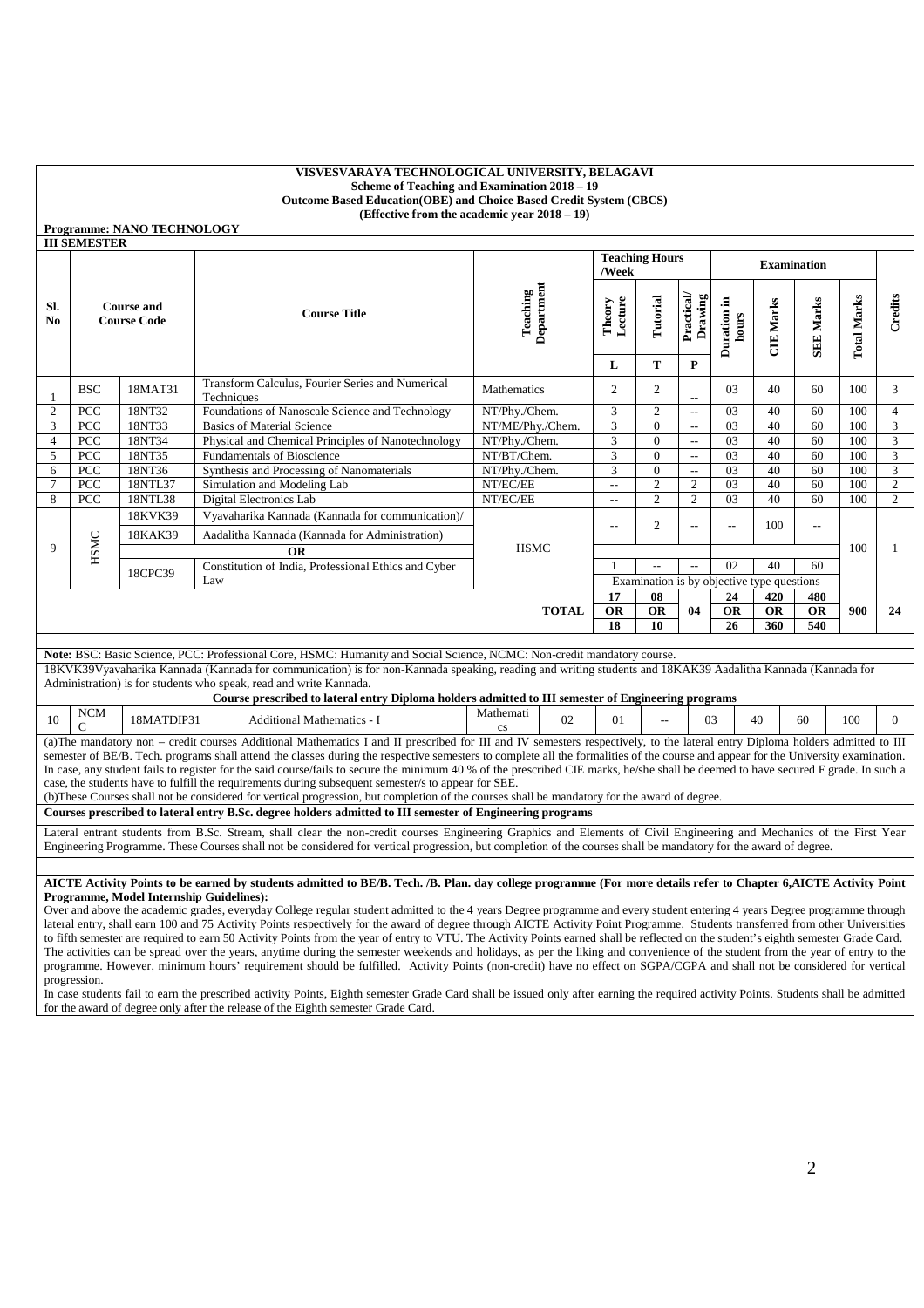|                | <b>IV SEMESTER</b>                                                                                                                                                                | <b>Programme: NANO TECHNOLOGY</b> |                                                                                                                                                                                                                                        |                        |                          |                                |                                      |                                            |                  |                          |                    |                |
|----------------|-----------------------------------------------------------------------------------------------------------------------------------------------------------------------------------|-----------------------------------|----------------------------------------------------------------------------------------------------------------------------------------------------------------------------------------------------------------------------------------|------------------------|--------------------------|--------------------------------|--------------------------------------|--------------------------------------------|------------------|--------------------------|--------------------|----------------|
|                |                                                                                                                                                                                   |                                   |                                                                                                                                                                                                                                        |                        |                          | <b>Teaching Hours</b><br>/Week |                                      |                                            |                  | <b>Examination</b>       |                    |                |
| Sl.<br>No.     | <b>Course and</b><br><b>Course code</b>                                                                                                                                           |                                   | <b>Course Title</b>                                                                                                                                                                                                                    | Department<br>Teaching | Lecture<br>Theory<br>L   | Tutorial<br>T                  | Practical<br>Drawing<br>$\mathbf{P}$ | Duration in<br>hours                       | <b>CIE Marks</b> | <b>SEE Marks</b>         | <b>Total Marks</b> | Credits        |
| $\mathbf{1}$   | <b>BSC</b>                                                                                                                                                                        | 18MAT41                           | Complex Analysis, Probability and Statistical<br>Methods                                                                                                                                                                               | Mathematics            | $\overline{2}$           | $\overline{c}$                 | $\overline{a}$                       | 03                                         | 40               | 60                       | 100                | 3              |
| $\overline{c}$ | <b>PCC</b>                                                                                                                                                                        | 18NT42                            | Applications of Nanotechnology                                                                                                                                                                                                         | NT/Phy./Chem.          | 3                        | $\overline{2}$                 | $\overline{a}$                       | 0 <sub>3</sub>                             | 40               | 60                       | 100                | $\overline{4}$ |
| 3              | PCC                                                                                                                                                                               | 18NT43                            | Material Science and Engineering                                                                                                                                                                                                       | NT/ME/Phy./Chem.       | 3                        | $\Omega$                       | $\sim$                               | 03                                         | 40               | 60                       | 100                | $\overline{3}$ |
| $\overline{4}$ | PCC                                                                                                                                                                               | 18NT44                            | Electronic Instruments and Measurements                                                                                                                                                                                                | NT/EC/EE               | 3                        | $\mathbf{0}$                   | $\overline{\phantom{a}}$             | 03                                         | 40               | 60                       | 100                | $\sqrt{3}$     |
| 5              | PCC                                                                                                                                                                               | 18NT45                            | Biochemistry and Microbiology                                                                                                                                                                                                          | NT/BT/Chem.            | 3                        | $\Omega$                       | $\sim$                               | 0 <sub>3</sub>                             | 40               | 60                       | 100                | 3              |
| 6              | <b>PCC</b>                                                                                                                                                                        | 18NT46                            | <b>Engineering Materials and Surface Coating</b>                                                                                                                                                                                       | NT/Phy./Chem.          | 3                        | $\Omega$                       | $\overline{\phantom{a}}$             | $\overline{03}$                            | 40               | 60                       | 100                | 3              |
| $\overline{7}$ | PCC                                                                                                                                                                               | 18NTL47                           | <b>Electronic Instrumentation Lab</b>                                                                                                                                                                                                  | NT/EC/EE/Phy.          | $\overline{\phantom{a}}$ | $\overline{2}$                 | $\overline{c}$                       | 0 <sub>3</sub>                             | 40               | 60                       | 100                | $\overline{2}$ |
| 8              | PCC                                                                                                                                                                               | <b>18NTL48</b>                    | Biochemistry and Microbiology Lab                                                                                                                                                                                                      | NT/BT/Chem.            | $\overline{\phantom{a}}$ | $\overline{2}$                 | $\overline{c}$                       | 0 <sub>3</sub>                             | 40               | 60                       | 100                | $\overline{2}$ |
| 9              |                                                                                                                                                                                   | 18KVK39/49                        | Vyavaharika Kannada (Kannada for<br>Communication)/                                                                                                                                                                                    |                        |                          | $\overline{c}$                 | $\overline{a}$                       | $\sim$                                     | 100              | $\overline{\phantom{a}}$ |                    |                |
|                | <b>HSMC</b>                                                                                                                                                                       | 18KAK39/49                        | Aadalitha Kannada (Kannada for Administration)                                                                                                                                                                                         | <b>HSMC</b>            |                          |                                |                                      |                                            |                  |                          | 100                | $\mathbf{1}$   |
|                |                                                                                                                                                                                   |                                   | <b>OR</b>                                                                                                                                                                                                                              |                        |                          |                                |                                      |                                            |                  |                          |                    |                |
|                |                                                                                                                                                                                   |                                   | Constitution of India, Professional Ethics and                                                                                                                                                                                         |                        | $\sim$                   |                                |                                      | 02<br>40<br>60                             |                  |                          |                    |                |
|                |                                                                                                                                                                                   | 18CPC39/49                        | Cyber Law                                                                                                                                                                                                                              |                        |                          |                                |                                      | Examination is by objective type questions |                  |                          |                    |                |
|                |                                                                                                                                                                                   |                                   |                                                                                                                                                                                                                                        | <b>TOTAL</b>           | 17                       | 08                             |                                      | 24                                         | 420              | 480                      |                    |                |
|                |                                                                                                                                                                                   |                                   |                                                                                                                                                                                                                                        |                        | <b>OR</b>                | <b>OR</b>                      | 04                                   | <b>OR</b>                                  | <b>OR</b>        | <b>OR</b>                | 900                | 24             |
|                |                                                                                                                                                                                   |                                   |                                                                                                                                                                                                                                        |                        | 18                       | 10                             |                                      | 26                                         | 360              | 540                      |                    |                |
|                |                                                                                                                                                                                   |                                   | Note: BSC: Basic Science, PCC: Professional Core, HSMC: Humanity and Social Science, NCMC: Non-credit mandatory course.                                                                                                                |                        |                          |                                |                                      |                                            |                  |                          |                    |                |
|                |                                                                                                                                                                                   |                                   | 18KVK39/49Vyavaharika Kannada (Kannada for communication) is for non-Kannada speaking, reading and writing students and 18KAK39/49Aadalitha Kannada (Kannada for<br>Administration) is for students who speak, read and write Kannada. |                        |                          |                                |                                      |                                            |                  |                          |                    |                |
|                |                                                                                                                                                                                   |                                   | Course prescribed to lateral entry Diploma holders admitted to III semester of Engineering programs                                                                                                                                    |                        |                          |                                |                                      |                                            |                  |                          |                    |                |
| 10             | <b>NCMC</b>                                                                                                                                                                       | 18MATDIP41                        | Additional Mathematics - II                                                                                                                                                                                                            | Mathematics            | 02                       | 01                             | $\overline{\phantom{a}}$             | 03                                         | 40               | 60                       | 100                | $\Omega$       |
|                |                                                                                                                                                                                   |                                   | (a) The mandatory non - credit courses Additional Mathematics I and II prescribed for III and IV semesters respectively, to the lateral entry Diploma holders admitted to III                                                          |                        |                          |                                |                                      |                                            |                  |                          |                    |                |
|                |                                                                                                                                                                                   |                                   | semester of BE/B. Tech programs, shall attend the classes during the respective semesters to complete all the formalities of the course and appear for the University examination.                                                     |                        |                          |                                |                                      |                                            |                  |                          |                    |                |
|                |                                                                                                                                                                                   |                                   | In case, any student fails to register for the said course/fails to secure the minimum 40 % of the prescribed CIE marks, he/she shall be deemed to have secured F grade. In such a                                                     |                        |                          |                                |                                      |                                            |                  |                          |                    |                |
|                | case, the students have to fulfill the requirements during subsequent semester/s to appear for SEE.                                                                               |                                   |                                                                                                                                                                                                                                        |                        |                          |                                |                                      |                                            |                  |                          |                    |                |
|                | (b)These Courses shall not be considered for vertical progression, but completion of the courses shall be mandatory for the award of degree.                                      |                                   |                                                                                                                                                                                                                                        |                        |                          |                                |                                      |                                            |                  |                          |                    |                |
|                |                                                                                                                                                                                   |                                   |                                                                                                                                                                                                                                        |                        |                          |                                |                                      |                                            |                  |                          |                    |                |
|                | Courses prescribed to lateral entry B. Sc degree holders admitted to III semester of Engineering programs                                                                         |                                   |                                                                                                                                                                                                                                        |                        |                          |                                |                                      |                                            |                  |                          |                    |                |
|                | Lateral entrant students from B.Sc. Stream, shall clear the non-credit courses Engineering Graphics and Elements of Civil Engineering and Mechanics of the First Year Engineering |                                   |                                                                                                                                                                                                                                        |                        |                          |                                |                                      |                                            |                  |                          |                    |                |
|                | Programme. These Courses shall not be considered for vertical progression, but completion of the courses shall be mandatory for the award of degree.                              |                                   |                                                                                                                                                                                                                                        |                        |                          |                                |                                      |                                            |                  |                          |                    |                |

**AICTE activity Points:** In case students fail to earn the prescribed activity Points, Eighth semester Grade Card shall be issued only after earning the required activity Points. Students shall be admitted for the award of degree only after the release of the Eighth semester Grade Card.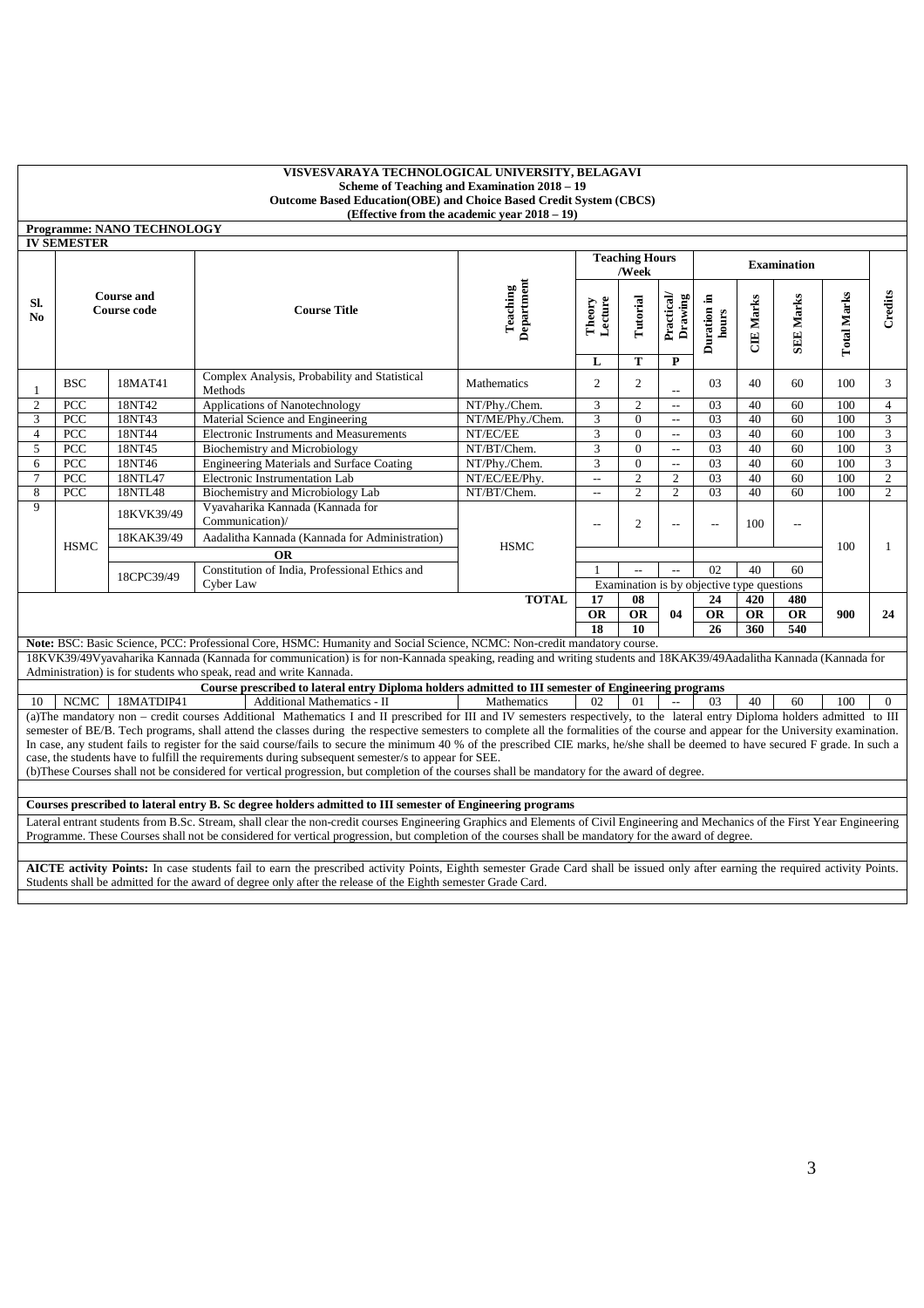|            | <b>Programme: NANO TECHNOLOGY</b> |  |
|------------|-----------------------------------|--|
| V SEMESTER |                                   |  |
|            |                                   |  |
|            |                                   |  |
|            |                                   |  |

|                |                           |         |                                                       |                                             |                   | <b>Teaching Hours</b><br>/Week |                      |                      |             | <b>Examination</b> |                    |                |
|----------------|---------------------------|---------|-------------------------------------------------------|---------------------------------------------|-------------------|--------------------------------|----------------------|----------------------|-------------|--------------------|--------------------|----------------|
| SI.<br>No.     | Course and<br>Course code |         | <b>Course Title</b>                                   | Department<br>Teaching                      | Lecture<br>Theory | Tutorial                       | Practical<br>Drawing | Duration in<br>hours | Marks<br>UE | <b>SEE Marks</b>   | <b>Total Marks</b> | Credits        |
|                |                           |         |                                                       |                                             | L                 | T                              | P                    |                      |             |                    |                    |                |
|                | <b>HSMC</b>               | 18NT51  | Management and Entrepreneurship                       | <b>HSMC</b>                                 | 2                 | 2                              | $-$                  | 03                   | 40          | 60                 | 100                | 3              |
| 2              | PCC                       | 18NT52  | <b>Quantum Mechanics and Simulation</b><br>Techniques | NT                                          | 3                 | $\overline{2}$                 | $-$                  | 03                   | 40          | 60                 | 100                | 4              |
| 3              | PCC                       | 18NT53  | <b>Characterization Techniques</b>                    | NT/Phy.                                     | 3                 | 2                              | $-$                  | 03                   | 40          | 60                 | 100                | $\overline{4}$ |
| $\overline{4}$ | PCC                       | 18NT54  | <b>Synthesis of Nanomaterials</b>                     | NT/Chem.                                    | 3                 | $\overline{\phantom{a}}$       | $-$                  | 03                   | 40          | 60                 | 100                | 3              |
| 5              | PCC                       | 18NT55  | Micro Fluidics and Nano fluids                        | <b>NT</b>                                   | 3                 | $-$                            | $-$                  | 03                   | 40          | 60                 | 100                | 3              |
| 6              | PCC                       | 18NT56  | Nano-Python Programming Language for<br>Automation    | NT/CS/EC                                    | 3                 | $- -$                          | $-$                  | 03                   | 40          | 60                 | 100                | 3              |
| $\tau$         | PCC                       | 18NTL57 | Nanomaterials Synthesis Lab                           | NT/Chem.                                    | $-$               | 2                              | 2                    | 03                   | 40          | 60                 | 100                | $\overline{2}$ |
| 8              | <b>PCC</b>                | 18NTL58 | Characterization and Measurement Lab                  | NT/Phy.                                     | $\overline{a}$    | $\overline{c}$                 | 2                    | 03                   | 40          | 60                 | 100                | 2              |
|                |                           |         |                                                       | Civil/Environmental                         |                   |                                |                      |                      |             |                    |                    |                |
| 9              | <b>HSMC</b>               | 18CIV59 | <b>Environmental Studies</b>                          | [Paper setting Board:<br>Civil Engineering] |                   | $ -$                           | $- -$                | 02                   | 40          | 60                 | 100                |                |
|                |                           |         |                                                       | <b>TOTAL</b>                                | 18                | 10                             | 04                   | 26                   | 360         | 540                | 900                | 25             |

**Note:** PCC: Professional Core, HSMC: Humanity and Social Science.

**AICTE activity Points:** In case students fail to earn the prescribed activity Points, Eighth semester Grade Card shall be issued only after earning the required activity Points. Students shall be admitted for the award of degree only after the release of the Eighth semester Grade Card.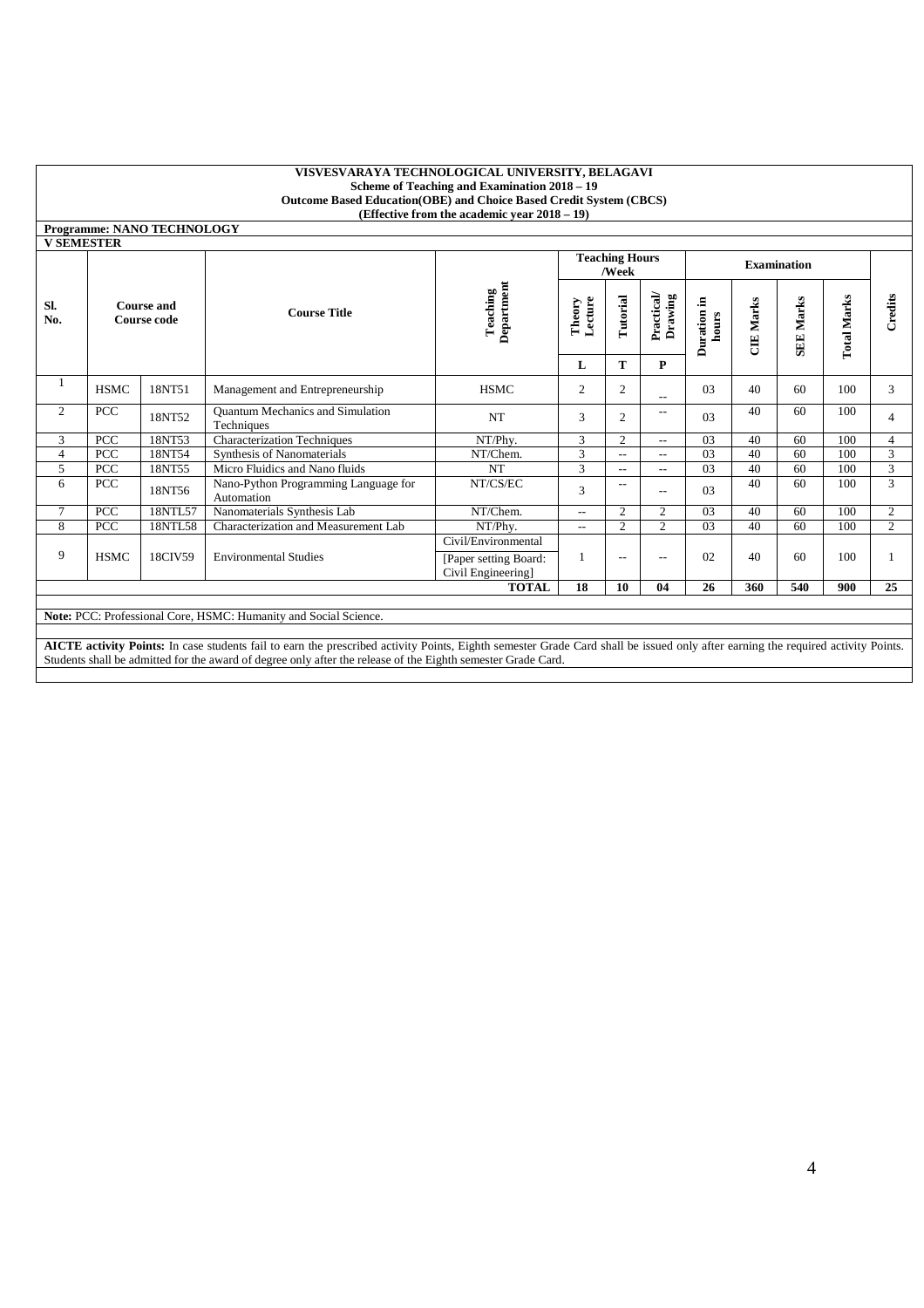**Programme: NANO TECHNOLOGY** 

|                       | <b>VI SEMESTER</b>                      |                          |                                                            |                                                                                                    |                                |                          |                      |                          |             |               |                    |                |
|-----------------------|-----------------------------------------|--------------------------|------------------------------------------------------------|----------------------------------------------------------------------------------------------------|--------------------------------|--------------------------|----------------------|--------------------------|-------------|---------------|--------------------|----------------|
|                       |                                         |                          |                                                            |                                                                                                    | <b>Teaching Hours</b><br>/Week |                          |                      |                          |             |               |                    |                |
| SI.<br>N <sub>0</sub> | <b>Course and</b><br><b>Course code</b> |                          | <b>Course Title</b>                                        | Department<br>Teaching                                                                             | Lecture<br>Theory              | Tutorial                 | Practical<br>Drawing | - 드<br>Duration<br>hours | Marks<br>UE | Marks<br>SEE. | <b>Total Marks</b> | Credits        |
|                       |                                         |                          |                                                            |                                                                                                    | L                              | T                        | P                    |                          |             |               |                    |                |
|                       | PCC                                     | 18NT61                   | Surface Science and Thin Film Technology                   | <b>NT</b>                                                                                          | 3                              | $\overline{2}$           | $- -$                | 03                       | 40          | 60            | 100                | 4              |
| 2                     | <b>PCC</b>                              | 18NT62                   | <b>MEMS</b> and <b>NEMS</b>                                | NT                                                                                                 | 3                              | $\overline{2}$           | $- -$                | 03                       | 40          | 60            | 100                | 4              |
| 3                     | <b>PCC</b>                              | 18NT63                   | Nano-Photonics                                             | NT                                                                                                 | 3                              | 2                        | --                   | 03                       | 40          | 60            | 100                | 4              |
| $\overline{4}$        | <b>PEC</b>                              | 18NT64X                  | Professional Elective -1                                   | NT                                                                                                 | 3                              | $- -$                    | $- -$                | 03                       | 40          | 60            | 100                | 3              |
| 5                     | <b>OEC</b>                              | 18NT65X                  | Open Elective -A                                           | NT/Phy/Che.                                                                                        | 3                              | $\overline{\phantom{a}}$ | $- -$                | 03                       | 40          | 60            | 100                | 3              |
| 6                     | <b>PCC</b>                              | 18NTL66                  | Nanomaterial Surface Characterization and Thin Film<br>Lab | NT                                                                                                 | $ -$                           | $\overline{2}$           | 2                    | 03                       | 40          | 60            | 100                | $\overline{2}$ |
| 7                     | PCC                                     | 18NTL67                  | <b>MEMS</b> Simulation Lab                                 | NT                                                                                                 | $-$                            | 2                        | 2                    | 03                       | 40          | 60            | 100                | 2              |
| 8                     | MP                                      | 18NTMP<br>68             | Mini-project                                               | NT                                                                                                 | $ -$                           | $- -$                    | 2                    | 03                       | 40          | 60            | 100                | $\overline{2}$ |
| $\mathbf Q$           | Internsh<br>ip                          | $\overline{\phantom{a}}$ | Internship                                                 | To be carried out during the vacation/s of VI and VII semesters and /or VII and VIII<br>semesters. |                                |                          |                      |                          |             |               |                    |                |
|                       |                                         |                          |                                                            | <b>TOTAL</b>                                                                                       | 15                             | 10                       | 06                   | 24                       | 320         | 480           | 800                | 24             |

|              | Note: PCC: Professional core, PEC: Professional Elective, OE: Open Elective, MP: Mini-project. |  |  |  |  |  |  |
|--------------|------------------------------------------------------------------------------------------------|--|--|--|--|--|--|
|              |                                                                                                |  |  |  |  |  |  |
|              | <b>Professional Elective -1</b>                                                                |  |  |  |  |  |  |
| Course code  |                                                                                                |  |  |  |  |  |  |
| under18NT64X |                                                                                                |  |  |  |  |  |  |
| 18NT641      | Composites and Their Applications                                                              |  |  |  |  |  |  |
| 18NT642      | <b>Biomaterials</b>                                                                            |  |  |  |  |  |  |
| 18NT643      | <b>Mechanical Operations</b>                                                                   |  |  |  |  |  |  |
|              | <b>Open Elective -A</b>                                                                        |  |  |  |  |  |  |
| 18NT651      | Introduction to Nanoscience and Nanotechnology                                                 |  |  |  |  |  |  |
| 18NT652      | Nanomaterials and their applications                                                           |  |  |  |  |  |  |
| 18NT653      | Nanomaterials Synthesis and Characterization Techniques                                        |  |  |  |  |  |  |

Students can select any one of the open electives offered by other Departments expect those that are offered by the parent Department (Please refer to the list of open electives under 18XX65X).

Selection of an open elective shall not be allowed if,

• The candidate has studied the same course during the previous semesters of the programme.

• The syllabus content of open elective is similar to that of the Departmental core courses or professional electives.

• A similar course, under any category, is prescribed in the higher semesters of the programme.

Registration to electives shall be documented under the guidance of Programme Coordinator/ Advisor/Mentor.

**Mini-project work:** 

Based on the ability/abilities of the student/s and recommendations of the mentor, a single discipline or a multidisciplinary Mini-project can be assigned to an individual student or to a group having not more than 4 students.

#### **CIE procedure for Mini-project:**

**(i) Single discipline:** The CIE marks shall be awarded by a committee consisting of the Head of the concerned Department and two senior faculty members of the Department, one of whom shall be the Guide.

The CIE marks awarded for the Mini-project work, shall be based on the evaluation of project report, project presentation skill and question and answer session in the ratio 50:25:25.The marks awarded for the project report shall be the same for all the batch mates.

**(ii) Interdisciplinary:** Continuous Internal Evaluation shall be group wise at the college level with the participation of all the guides of the college.

The CIE marks awarded for the Mini-project, shall be based on the evaluation of project report, project presentation skill and question and answer session in the ratio 50:25:25.The marks awarded for the project report shall be the same for all the batch mates.

#### **SEE for Mini-project:**

**(i) Single discipline:** Contribution to the Mini-project and the performance of each group member shall be assessed individually in the semester end examination (SEE) conducted at the department.

**(ii) Interdisciplinary:** Contribution to the Mini-project and the performance of each group member shall be assessed individually in semester end examination (SEE) conducted separately at the departments to which the student/s belongs to.

**Internship:** All the students admitted to III year of BE/B. Tech shall have to undergo mandatory internship of 4 weeks during the vacation of VI and VII semesters and /or VII and VIII semesters. A University examination shall be conducted during VIII semester and the prescribed credit shall be included in VIII semester. Internship shall be considered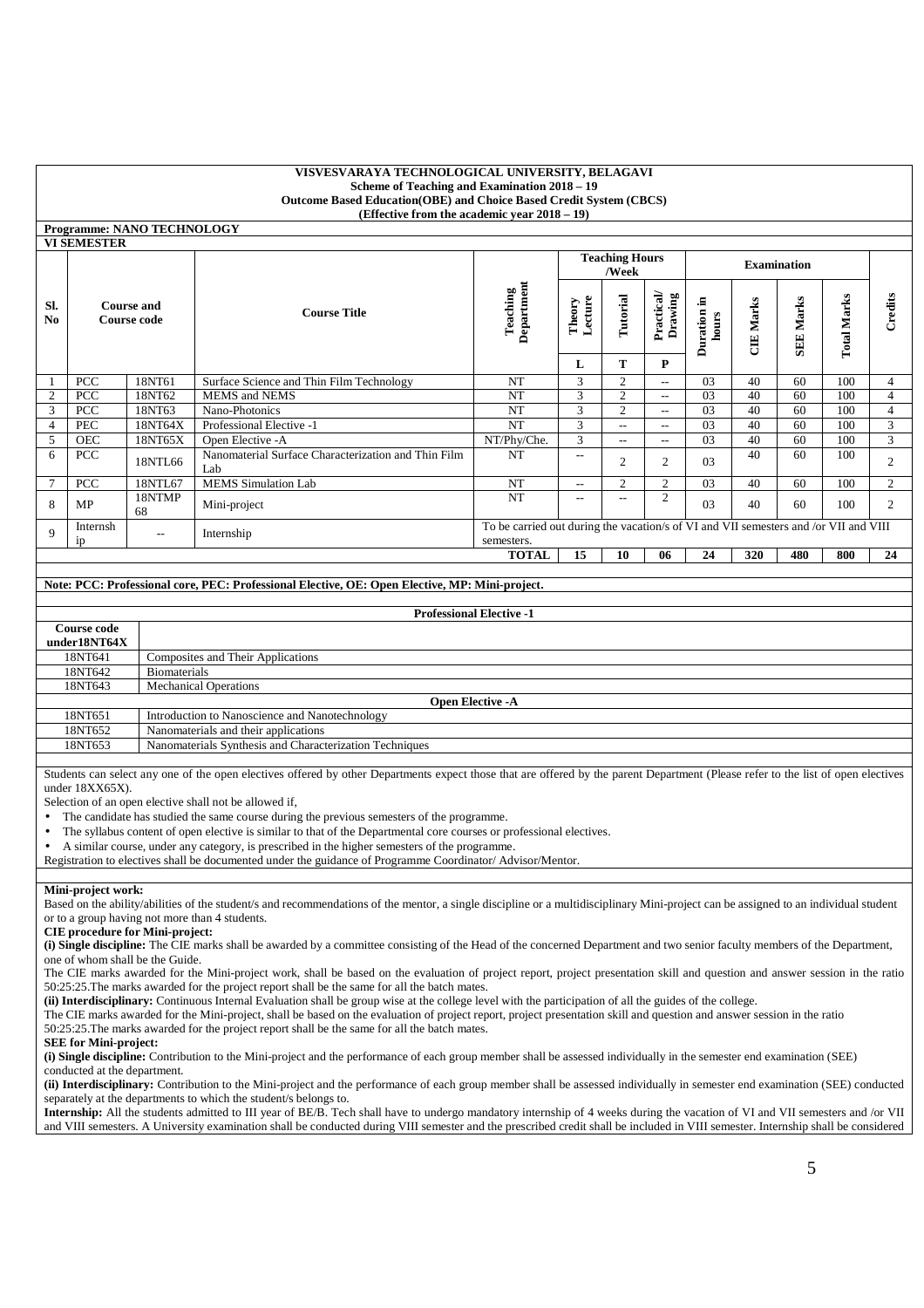as a head of passing and shall be considered for the award of degree. Those, who do not take-up/complete the internship shall be declared fail and shall have to complete during subsequent University examination after satisfying the internship requirements.

**AICTE activity Points:** In case students fail to earn the prescribed activity Points, Eighth semester Grade Card shall be issued only after earning the required activity Points. Students shall be admitted for the award of degree only after the release of the Eighth semester Grade Card.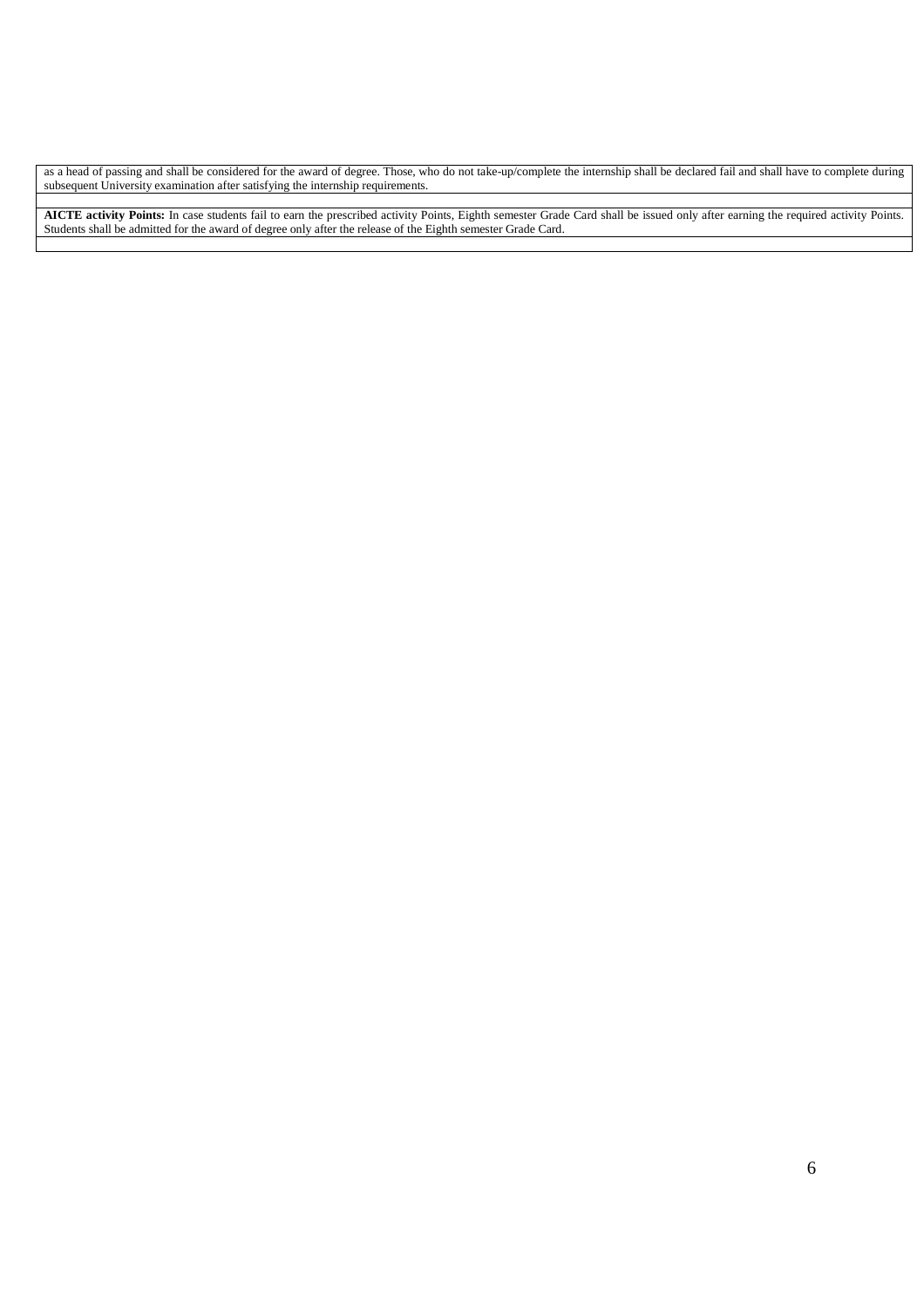| <b>Programme: NANO TECHNOLOGY</b> |  |
|-----------------------------------|--|
| <b>VII SEMESTER</b>               |  |

|                               | у не оритро і ріх                |         |                                                  |                                                                                                                                          |                   |         |                            |                       |            |                     |                 |         |
|-------------------------------|----------------------------------|---------|--------------------------------------------------|------------------------------------------------------------------------------------------------------------------------------------------|-------------------|---------|----------------------------|-----------------------|------------|---------------------|-----------------|---------|
|                               |                                  |         |                                                  |                                                                                                                                          |                   |         | <b>Teaching Hours/Week</b> |                       |            | <b>Examination</b>  |                 |         |
| SI.<br>$\mathbf{N}\mathbf{0}$ | <b>Course and</b><br>Course code |         | <b>Course Title</b>                              | Department<br>Teaching                                                                                                                   | Theory<br>Lecture | utorial | Practical<br>Drawing       | .Ξ<br>ration<br>hours | Marks<br>U | Marks<br><b>SEE</b> | Marks<br>Total. | Credits |
|                               |                                  |         |                                                  |                                                                                                                                          | L                 | m       | P                          |                       |            |                     |                 |         |
|                               | <b>PCC</b>                       | 18NT71  | <b>Nanoelectronics</b>                           | NT/EC                                                                                                                                    | 4                 | $- -$   | $\qquad \qquad -$          | 03                    | 40         | 60                  | 100             | 4       |
| $\overline{c}$                | <b>PCC</b>                       | 18NT72  | Molecular Biology and Genetic Engineering        | NT/BT                                                                                                                                    | 4                 | $- -$   | $\hspace{0.05cm}$          | 03                    | 40         | 60                  | 100             | 4       |
| 3                             | <b>PEC</b>                       | 18NT73X | Professional Elective - 2                        | NT/EC/BT                                                                                                                                 | 3                 | $- -$   | $\hspace{0.05cm}$          | 03                    | 40         | 60                  | 100             | 3       |
| 4                             | PEC                              | 18NT74X | Professional Elective - 3                        | NT/ME/BT                                                                                                                                 | 3                 | $- -$   | $\hspace{0.05cm}$          | 03                    | 40         | 60                  | 100             | 3       |
| 5                             | <b>OEC</b>                       | 18XX75X | Open Elective -B                                 | NT/ME/CIV                                                                                                                                | 3                 | $- -$   | $\hspace{0.05cm}$          | 03                    | 40         | 60                  | 100             | 3       |
| 6.                            | PCC                              | 18NTL76 | Molecular Biology and Genetic Engineering<br>Lab | NT/BT                                                                                                                                    |                   | $-$     | $\mathcal{D}$              | 03                    | 40         | 60                  | 100             |         |
|                               | Project                          | 18NTP77 | Project Work Phase - 1                           | <b>NT</b>                                                                                                                                | $- -$             |         | $\mathfrak{D}$             | $-$                   | 100        | $- -$               | 100             | 2       |
| 8                             | Internship                       | $-$     | Internship                                       | (If not completed during the vacation of VI and VII semesters, it shall be carried out<br>during the vacation of VII and VIII semesters) |                   |         |                            |                       |            |                     |                 |         |
|                               |                                  |         |                                                  | <b>TOTAL</b>                                                                                                                             | 17                | $- -$   | 04                         | 18                    | 340        | 360                 | 700             | 20      |

|                                  | Note: PCC: Professional core, PEC: Professional Elective. |  |  |  |  |  |
|----------------------------------|-----------------------------------------------------------|--|--|--|--|--|
| <b>Professional Elective - 2</b> |                                                           |  |  |  |  |  |
| Course code                      | <b>Course Title</b>                                       |  |  |  |  |  |
| under 18NT73X                    |                                                           |  |  |  |  |  |
| 18NT731                          | <b>MOSFETs and Digital Circuits</b>                       |  |  |  |  |  |
| 18NT732                          | Nanotechnology in Agriculture and Food Processing         |  |  |  |  |  |
| 18NT733                          | Nanodevices and Applications                              |  |  |  |  |  |
|                                  |                                                           |  |  |  |  |  |

|                    | <b>Professional Electives - 3</b>                             |  |  |  |  |  |
|--------------------|---------------------------------------------------------------|--|--|--|--|--|
| <b>Course code</b> | <b>Course Title</b>                                           |  |  |  |  |  |
| under 18NT74X      |                                                               |  |  |  |  |  |
| 18NT741            | Fundamentals of Thermodynamics                                |  |  |  |  |  |
| 18NT742            | Green Nanotechnology                                          |  |  |  |  |  |
| 18NT743            | Nanotechnology in Biomedical Engineering                      |  |  |  |  |  |
|                    | <b>Open Elective -B</b>                                       |  |  |  |  |  |
| 18NT751            | Applications of Nanotechnology in Electronics                 |  |  |  |  |  |
| 18NT752            | Nano-Tribology and Fracture Mechanics                         |  |  |  |  |  |
| 18NT753            | Nanomaterials for construction and Environmental applications |  |  |  |  |  |

Students can select any one of the open electives offered by other Departments expect those that are offered by the parent Department (Please refer to the list of open electives under 18XX75X).

Selection of an open elective shall not be allowed if,

The candidate has studied the same course during the previous semesters of the programme.

• The syllabus content of open elective is similar to that of the Departmental core courses or professional electives.

• A similar course, under any category, is prescribed in the higher semesters of the programme.

Registration to electives shall be documented under the guidance of Programme Coordinator/ Advisor/Mentor.

#### **Project work:**

Based on the ability/abilities of the student/s and recommendations of the mentor, a single discipline or a multidisciplinaryproject can be assigned to an individual student or to a group having not more than 4 students. In extraordinary cases, like the funded projects requiring students from different disciplines, the project student strength can be 5 or 6. **CIE procedure for Project Work Phase - 1:**

**(i) Single discipline:** The CIE marks shall be awarded by a committee consisting of the Head of the concerned Department and two senior faculty members of the Department, one of whom shall be the Guide.

The CIE marks awarded for the project work phase -1, shall be based on the evaluation of the project work phase -1 Report, project presentation skill and question and answer session in the ratio 50:25:25.The marks awarded for the Project report shall be the same for all the batch mates.

(ii) Interdisciplinary: Continuous Internal Evaluation shall be group wise at the college level with the participation of all guides of the college. Participation of external guide/s, if any, is desirable.

The CIE marks awarded for the project work phase -1, shall be based on the evaluation of project work phase -1 Report, project presentation skill and question and answer session in the ratio 50:25:25.The marks awarded for the project report shall be the same for all the batch mates.

**Internship:** All the students admitted to III year of BE/B. Tech. shall have to undergo mandatory internship of 4 weeks during the vacation of VI and VII semesters and /or VII and VIII semesters. A University examination shall be conducted during VIII semester and the prescribed credit shall be included in VIII semester. Internship shall be considered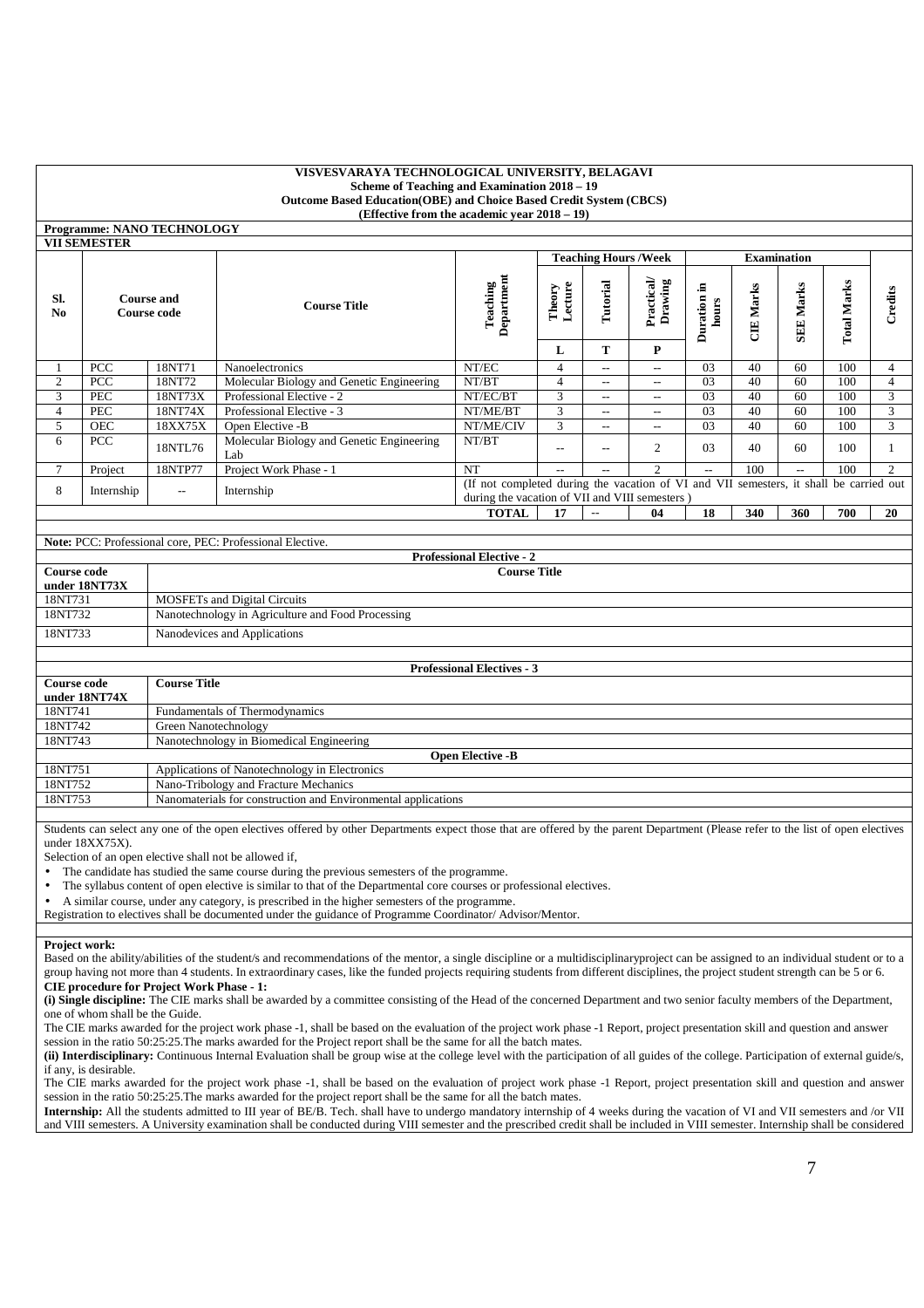as a head of passing and shall be considered for the award of degree. Those, who do not take-up/complete the internship shall be declared fail and shall have to complete during subsequent University examination after satisfying the internship requirements.

**AICTE activity Points:** In case students fail to earn the prescribed activity Points, Eighth semester Grade Card shall be issued only after earning the required activity Points. Students shall be admitted for the award of degree only after the release of the Eighth semester Grade Card.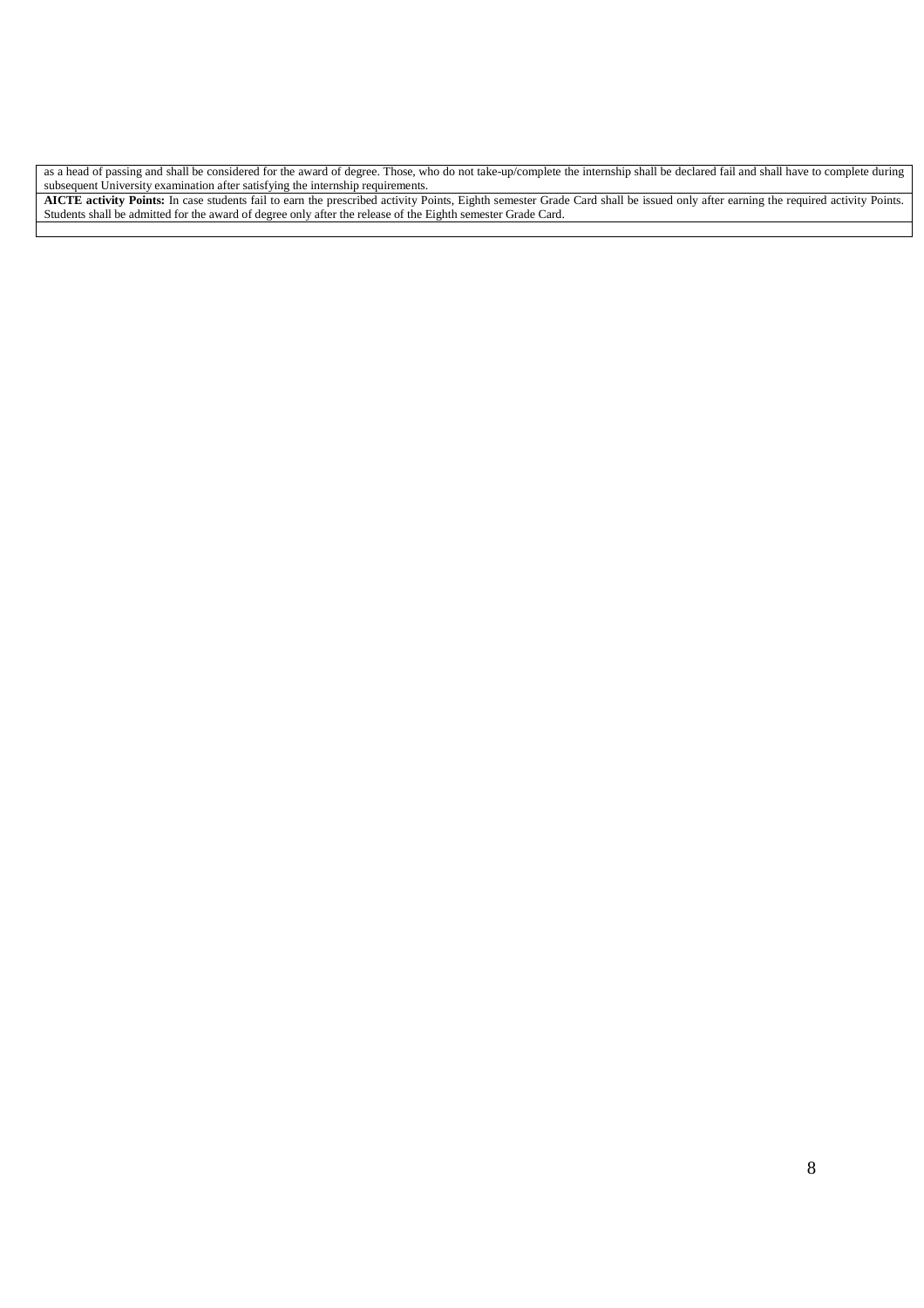|                       |                                  | <b>Programme: NANO TECHNOLOGY</b> |                                                           |                                   |                                                                                 |          |                            |                          |                  |                          |                    |         |
|-----------------------|----------------------------------|-----------------------------------|-----------------------------------------------------------|-----------------------------------|---------------------------------------------------------------------------------|----------|----------------------------|--------------------------|------------------|--------------------------|--------------------|---------|
|                       | <b>VIII SEMESTER</b>             |                                   |                                                           |                                   |                                                                                 |          |                            |                          |                  |                          |                    |         |
|                       |                                  |                                   |                                                           |                                   |                                                                                 |          | <b>Teaching Hours/Week</b> | <b>Examination</b>       |                  |                          |                    |         |
| SI.<br>N <sub>0</sub> | <b>Course and</b><br>Course code |                                   | <b>Course Title</b>                                       | Department<br>Teaching            | Theory<br>Lecture                                                               | Tutorial | Practical<br>Drawing       | - 드<br>Duration<br>hours | <b>CIE Marks</b> | <b>SEE Marks</b>         | <b>Total Marks</b> | Credits |
|                       |                                  |                                   |                                                           |                                   | L                                                                               | T        | P                          |                          |                  |                          |                    |         |
|                       | PCC                              | 18NT81                            | Bio-Nanotechnology                                        | NT/BT                             | 3                                                                               | $- -$    | $\overline{\phantom{a}}$   | 03                       | 40               | 60                       | 100                | 3       |
| $\overline{2}$        | PEC                              | 18NT82X                           | Professional Elective - 4                                 | NT/EC/B<br>т                      | 3                                                                               | $- -$    | $\qquad \qquad -$          | 03                       | 40               | 60                       | 100                | 3       |
| 3                     | Project                          | 18NTP83                           | Project Work Phase - 2                                    | <b>NT</b>                         | $ -$                                                                            | $- -$    | 2                          | 03                       | 40               | 60                       | 100                | 8       |
| 4                     | Seminar                          | 18NTS84                           | <b>Technical Seminar</b>                                  | <b>NT</b>                         | $ -$                                                                            | $- -$    | 2                          | 03                       | 100              | $\overline{\phantom{a}}$ | 100                |         |
| 5                     | Internsh<br>1p                   | 18NTI85                           | Internship                                                | semesters.)                       | Completed during the vacation/s of VI<br>and VII semesters and /or VII and VIII |          |                            | 0 <sub>3</sub>           | 40               | 60                       | 100                | 3       |
|                       |                                  |                                   |                                                           | <b>TOTAL</b>                      | 06                                                                              | $-$      | 04                         | 15                       | 260              | 240                      | 500                | 18      |
|                       |                                  |                                   |                                                           |                                   |                                                                                 |          |                            |                          |                  |                          |                    |         |
|                       |                                  |                                   | Note: PCC: Professional Core, PEC: Professional Elective. |                                   |                                                                                 |          |                            |                          |                  |                          |                    |         |
|                       |                                  |                                   |                                                           |                                   |                                                                                 |          |                            |                          |                  |                          |                    |         |
|                       |                                  |                                   |                                                           | <b>Professional Electives - 4</b> |                                                                                 |          |                            |                          |                  |                          |                    |         |
|                       | Course code under 18NT82X        |                                   | <b>Course Title</b>                                       |                                   |                                                                                 |          |                            |                          |                  |                          |                    |         |
|                       |                                  |                                   |                                                           |                                   |                                                                                 |          |                            |                          |                  |                          |                    |         |

| Course coule unuer Torvito22x | Course Thie                    |
|-------------------------------|--------------------------------|
| 18NT821                       | Digital Systems Design         |
| 18NT822                       | Toxicology<br>Nano             |
| 18NT823                       | Microcontrollers and Interface |
|                               |                                |

**Project Work** 

**CIE procedure for Project Work Phase - 2:**

**(i) Single discipline:** The CIE marks shall be awarded by a committee consisting of the Head of the concerned Department and two senior faculty members of the Department, one of whom shall be the Guide.

The CIE marks awarded for the project work phase -2, shall be based on the evaluation of project work phase -2 Report, project presentation skill and question and answer session in the ratio 50:25:25.The marks awarded for the project report shall be the same for all the batch mates.

(ii) Interdisciplinary: Continuous Internal Evaluation shall be group wise at the college level with the participation of all guides of the college. Participation of external guide/s, if any, is desirable.

The CIE marks awarded for the project work phase -2, shall be based on the evaluation of project work phase -2 Report, project presentation skill and question and answer session in the ratio 50:25:25.The marks awarded for the project report shall be the same for all the batch mates.

#### **SEE for Project Work Phase - 2:**

**(i) Single discipline:** Contribution to the project and the performance of each group member shall be assessed individually in semester end examination (SEE) conducted at the department.

**(ii) Interdisciplinary:** Contribution to the project and the performance of each group member shall be assessed individually in semester end examination (SEE) conducted separately at the departments to which the student/s belongs to.

**Internship:** Those, who have not pursued /completed the internship, shall be declared as fail and have to complete during subsequent University examination after satisfying the internship requirements.

**AICTE activity Points:** In case students fail to earn the prescribed activity Points, Eighth semester Grade Card shall be issued only after earning the required activity Points. Students shall be admitted for the award of degree only after the release of the Eighth semester Grade Card.

Activity points of the students who have earned the prescribed AICTE activity Points shall be sent the University along with the CIE marks of 8th semester. In case of students who have not satisfied the AICTE activity Points at the end of eighth semester, the column under activity Points shall be marked NSAP (Not Satisfied Activity Points).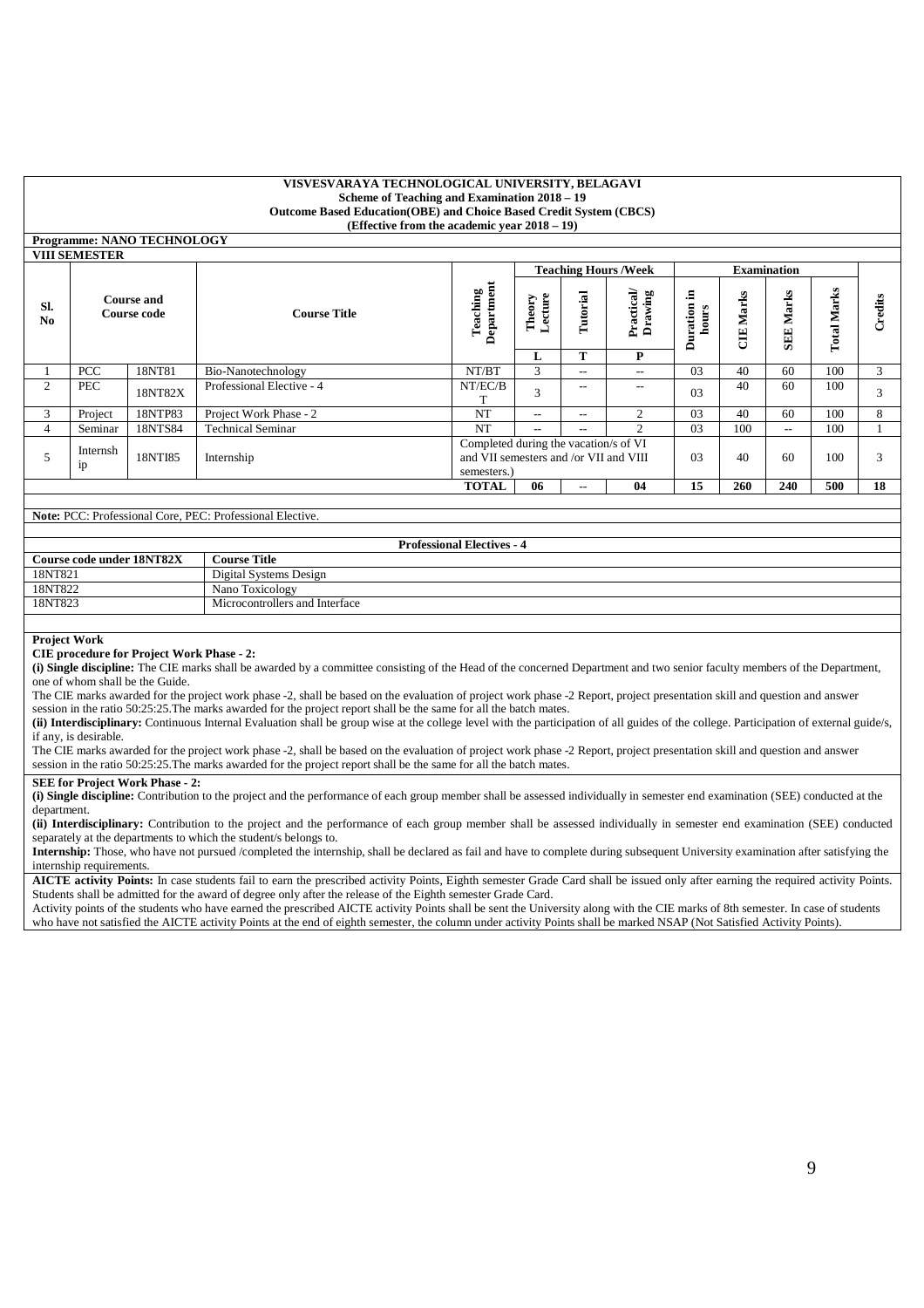# **VISVESVARAYA TECHNOLOGICAL UNIVERSITY BELAGAVI**



Scheme of Teaching and Examination and Syllabus B. E. NANO TECHNOLOGY (NT) III-VIII SEMESTER **(Effective from Academic year 2018 2018-19) 19)**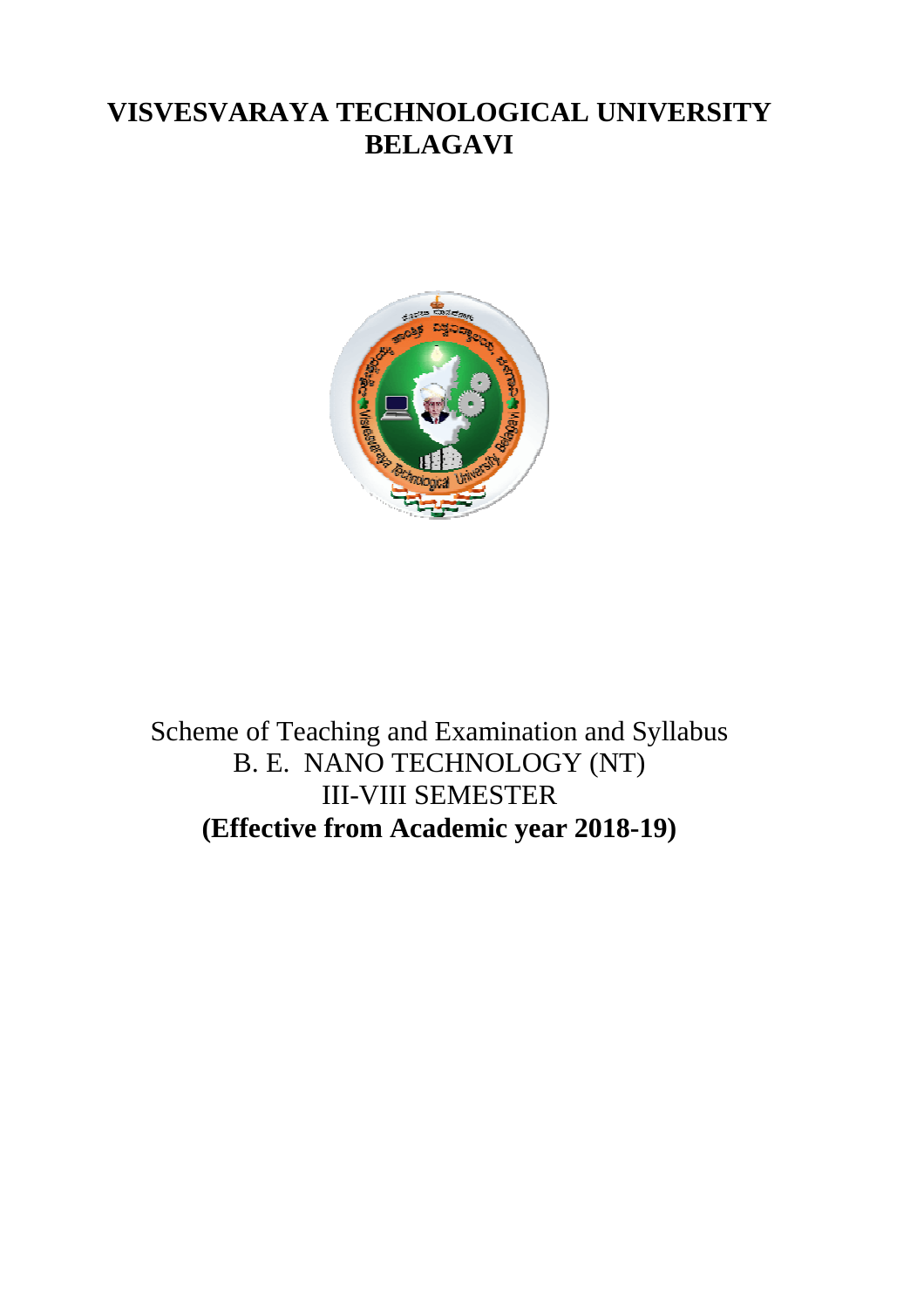| <b>B. E. Common to all Programmes</b><br><b>Choice Based Credit System (CBCS) and Outcome Based Education (OBE)</b>                                                                                                                                                                                                                                                                                                                |                                                                                                                                                                                                     |                   |    |  |  |
|------------------------------------------------------------------------------------------------------------------------------------------------------------------------------------------------------------------------------------------------------------------------------------------------------------------------------------------------------------------------------------------------------------------------------------|-----------------------------------------------------------------------------------------------------------------------------------------------------------------------------------------------------|-------------------|----|--|--|
| <b>SEMESTER - III</b><br>TRANSFORM CALCULUS, FOURIER SERIES AND NUMERICAL TECHNIQUES                                                                                                                                                                                                                                                                                                                                               |                                                                                                                                                                                                     |                   |    |  |  |
| <b>Course Code</b>                                                                                                                                                                                                                                                                                                                                                                                                                 | <b>18MAT31</b>                                                                                                                                                                                      | <b>CIE Marks</b>  | 40 |  |  |
| Teaching Hours/Week (L:T:P)                                                                                                                                                                                                                                                                                                                                                                                                        | (2:2:0)                                                                                                                                                                                             | <b>SEE Marks</b>  | 60 |  |  |
| Credits                                                                                                                                                                                                                                                                                                                                                                                                                            | 3                                                                                                                                                                                                   | <b>Exam Hours</b> | 03 |  |  |
| <b>Course Learning Objectives:</b>                                                                                                                                                                                                                                                                                                                                                                                                 |                                                                                                                                                                                                     |                   |    |  |  |
| and Z-transforms.<br>$\bullet$<br>applications, using numerical methods.                                                                                                                                                                                                                                                                                                                                                           | To have an insight into Fourier series, Fourier transforms, Laplace transforms, Difference equations<br>To develop the proficiency in variational calculus and solving ODE's arising in engineering |                   |    |  |  |
| Module-1                                                                                                                                                                                                                                                                                                                                                                                                                           |                                                                                                                                                                                                     |                   |    |  |  |
| Laplace Transform: Definition and Laplace transforms of elementary functions (statements only). Laplace<br>transforms of Periodic functions (statement only) and unit-step function – problems.<br>Inverse Laplace Transform: Definition and problems, Convolution theorem to find the inverse Laplace<br>transforms (without Proof) and problems. Solution of linear differential equations using Laplace transforms.<br>Module-2 |                                                                                                                                                                                                     |                   |    |  |  |
| Fourier Series: Periodic functions, Dirichlet's condition. Fourier series of periodic functions period $2\pi$ and<br>arbitrary period. Half range Fourier series. Practical harmonic analysis.                                                                                                                                                                                                                                     |                                                                                                                                                                                                     |                   |    |  |  |
| Module-3                                                                                                                                                                                                                                                                                                                                                                                                                           |                                                                                                                                                                                                     |                   |    |  |  |
| Difference Equations and Z-Transforms: Difference equations, basic definition, z-transform-definition,<br>Standard z-transforms, Damping and shifting rules, initial value and final value theorems (without proof) and<br>problems, Inverse z-transform and applications to solve difference equations.<br>Module-4                                                                                                               |                                                                                                                                                                                                     |                   |    |  |  |
| <b>Numerical Solutions of Ordinary Differential Equations (ODE's):</b>                                                                                                                                                                                                                                                                                                                                                             |                                                                                                                                                                                                     |                   |    |  |  |
| Numerical solution of ODE's of first order and first degree-Taylor's series method, Modified Euler's method.<br>Runge - Kutta method of fourth order, Milne's and Adam-Bashforth predictor and corrector method (No<br>derivations of formulae)-Problems.                                                                                                                                                                          |                                                                                                                                                                                                     |                   |    |  |  |
| Module-5                                                                                                                                                                                                                                                                                                                                                                                                                           |                                                                                                                                                                                                     |                   |    |  |  |
| Numerical Solution of Second Order ODE's: Runge -Kutta method and Milne's predictor and corrector                                                                                                                                                                                                                                                                                                                                  |                                                                                                                                                                                                     |                   |    |  |  |
| method. (No derivations of formulae).                                                                                                                                                                                                                                                                                                                                                                                              |                                                                                                                                                                                                     |                   |    |  |  |
| Calculus of Variations: Variation of function and functional, variational problems, Euler's equation,                                                                                                                                                                                                                                                                                                                              |                                                                                                                                                                                                     |                   |    |  |  |
| Geodesics, hanging chain, problems.                                                                                                                                                                                                                                                                                                                                                                                                |                                                                                                                                                                                                     |                   |    |  |  |
| Course Outcomes: At the end of the course the student will be able to:                                                                                                                                                                                                                                                                                                                                                             |                                                                                                                                                                                                     |                   |    |  |  |
| CO1: Use Laplace transform and inverse Laplace transform in solving differential/integral equation<br>arising in network analysis, control systems and other fields of engineering.<br>CO2: Demonstrate Fourier series to study the behaviour of periodic functions and their applications                                                                                                                                         |                                                                                                                                                                                                     |                   |    |  |  |
| in system communications, digital signal processing and field theory.                                                                                                                                                                                                                                                                                                                                                              |                                                                                                                                                                                                     |                   |    |  |  |
| CO3: Make use of Fourier transform and Z-transform to illustrate discrete/continuous function                                                                                                                                                                                                                                                                                                                                      |                                                                                                                                                                                                     |                   |    |  |  |
| arising in wave and heat propagation, signals and systems.                                                                                                                                                                                                                                                                                                                                                                         |                                                                                                                                                                                                     |                   |    |  |  |
| CO4: Solve first and second order ordinary differential equations arising in engineering problems                                                                                                                                                                                                                                                                                                                                  |                                                                                                                                                                                                     |                   |    |  |  |
| using single step and multistep numerical methods.                                                                                                                                                                                                                                                                                                                                                                                 |                                                                                                                                                                                                     |                   |    |  |  |
|                                                                                                                                                                                                                                                                                                                                                                                                                                    | CO5:Determine theexternals of functionals using calculus of variations and solve problems                                                                                                           |                   |    |  |  |
|                                                                                                                                                                                                                                                                                                                                                                                                                                    | arising in dynamics of rigid bodies and vibrational analysis.                                                                                                                                       |                   |    |  |  |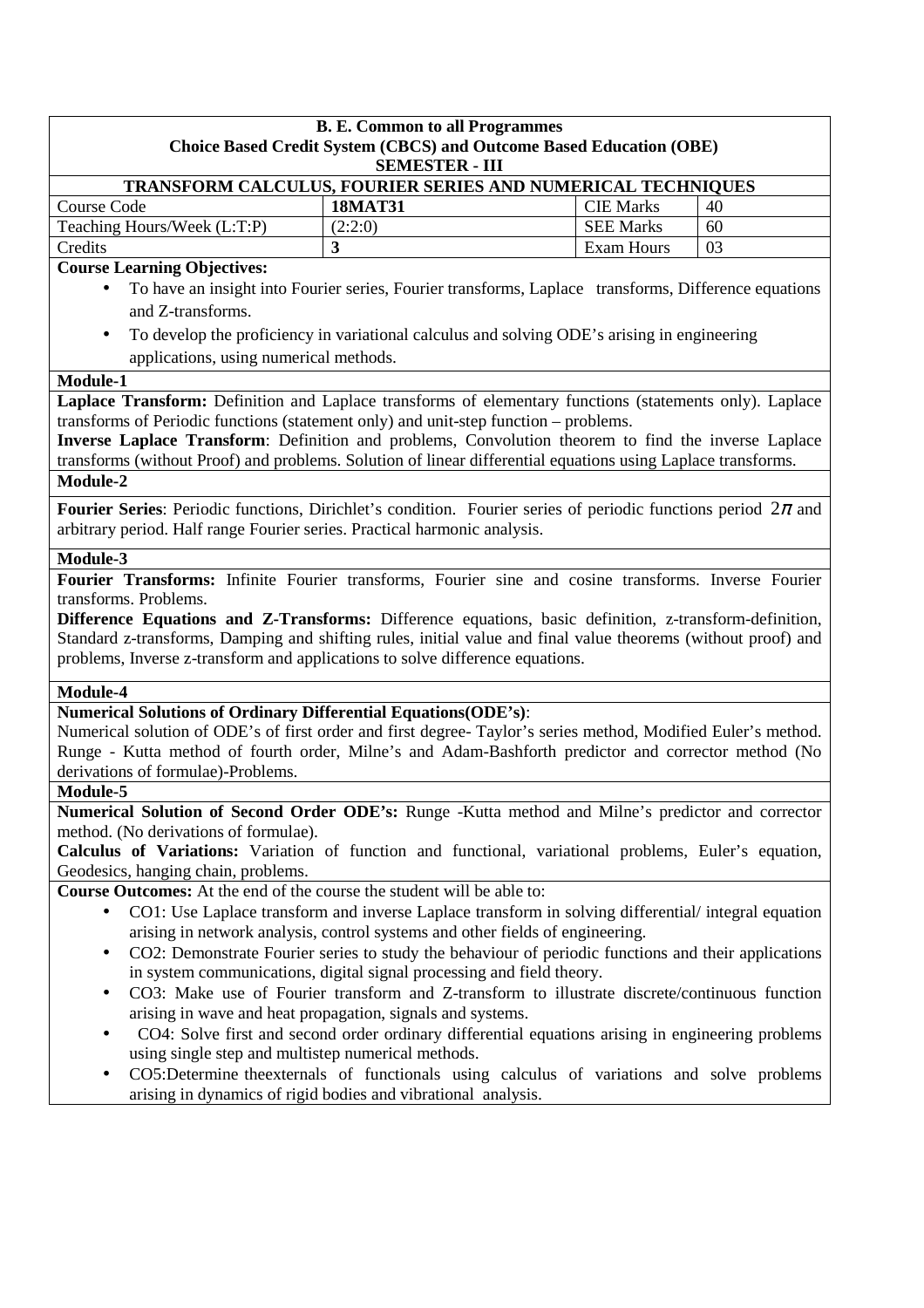- The question paper will have ten full questions carrying equal marks.
- Each full question will be for 20 marks.
- There will be two full questions (with a maximum of four sub- questions) from each module.
- Each full question will have sub- question covering all the topics under a module.
- The students will have to answer five full questions, selecting one full question from each module.

| SI.<br>No.                                          | <b>Title of the Book</b>                 | Name of the<br><b>Author/s</b> | Name of the<br><b>Publisher</b> | <b>Edition and Year</b>        |  |  |  |
|-----------------------------------------------------|------------------------------------------|--------------------------------|---------------------------------|--------------------------------|--|--|--|
|                                                     | <b>Textbooks</b>                         |                                |                                 |                                |  |  |  |
|                                                     | <b>Advanced Engineering Mathematics</b>  | E. Kreyszig                    | John Wiley & Sons               | $10th$ Edition, 2016           |  |  |  |
| $\overline{2}$                                      | <b>Higher Engineering Mathematics</b>    | B.S. Grewal                    | Khanna Publishers               | 44 <sup>th</sup> Edition, 2017 |  |  |  |
| 3                                                   | <b>Engineering Mathematics</b>           | Srimanta Pal et al             | Oxford University<br>Press      | $3rd$ Edition, 2016            |  |  |  |
|                                                     | <b>Reference Books</b>                   |                                |                                 |                                |  |  |  |
|                                                     | <b>Advanced Engineering Mathematics</b>  | C.Ray Wylie,                   | McGraw-Hill Book                | $6th$ Edition, 1995            |  |  |  |
|                                                     |                                          | Louis C.Barrett                | Co                              |                                |  |  |  |
| 2                                                   | <b>Introductory Methods of Numerical</b> | S.S.Sastry                     | Prentice Hall of                | $4th$ Edition 2010             |  |  |  |
|                                                     | Analysis                                 |                                | India                           |                                |  |  |  |
| 3                                                   | <b>Higher Engineering Mathematics</b>    | B.V.Ramana                     | McGraw-Hill                     | $11th$ Edition, 2010           |  |  |  |
| 4                                                   | A Textbook of Engineering                | N.P.Bali and                   | <b>Laxmi Publications</b>       | $6th$ Edition, 2014            |  |  |  |
|                                                     | <b>Mathematics</b>                       | Manish Goyal                   |                                 |                                |  |  |  |
| 5                                                   | <b>Advanced Engineering Mathematics</b>  | Chandrika Prasad               | Khanna                          | 2018                           |  |  |  |
|                                                     |                                          | and Reena Garg                 | Publishing,                     |                                |  |  |  |
| <b>Web links and Video Lectures:</b>                |                                          |                                |                                 |                                |  |  |  |
| http://nptel.ac.in/courses.php?disciplineID=111     |                                          |                                |                                 |                                |  |  |  |
| 2. http://www.class-central.com/subject/math(MOOCs) |                                          |                                |                                 |                                |  |  |  |
|                                                     | 3. http://academicearth.org/             |                                |                                 |                                |  |  |  |
|                                                     | 4. VTU EDUSAT PROGRAMME - 20             |                                |                                 |                                |  |  |  |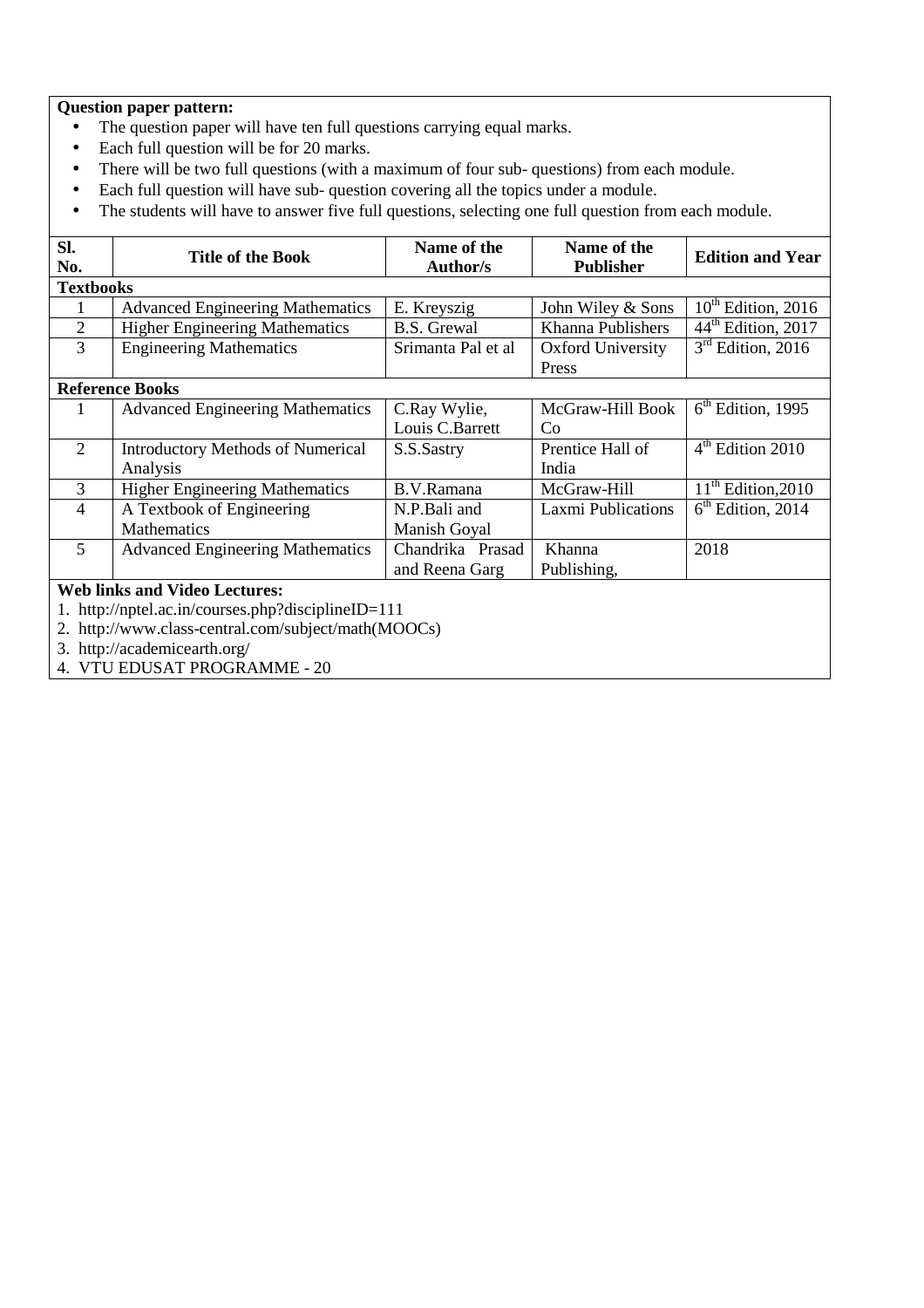## **B. E. NANO TECHNOLOGY (NT) Choice Based Credit System (CBCS) and Outcome Based Education (OBE)**

**SEMESTER - III**

| FOUNDATIONS OF NANOSCALE SCIENCE AND TECHNOLOGY |         |                  |    |  |
|-------------------------------------------------|---------|------------------|----|--|
| Course Code                                     | 18NT32  | <b>CIE</b> Marks | 40 |  |
| Teaching Hours/Week (L:T:P)                     | (3:2:0) | <b>SEE Marks</b> | 60 |  |
| Credits                                         | 04      | Exam Hours       | 03 |  |

#### **Course Learning Objectives:**

In this course students will learn about the basics of nanoscale science, types of materials, and their engineering applications and hazards.

#### **Module-1**

#### **INTRODUCTION TO NANOSCIENCE AND NANOTECHNOLOGY**

History, background and interdisciplinary nature of nanoscience and nanotechnology, challenges of Rechard Feynman, scientific revolutions, nanosized effects surface to volume ratio, examples of surface to volume ratio, atomic structure, Bohr atomic model, molecules and phases, introduction to classical physics and quantum mechanics, importance of nanoscale materials and their devices.

#### **Module-2**

#### **CLASSIFICATION OF NANOSTRUCTURES**

Zero dimensional, one-dimensional and two dimensional nanostructure materials - classification of solids: conductor, semiconductors, insulator, types of semiconductor, doping, diodes, current flow in semiconductors, ceramics and nanocomposites, quantum size effect(QSE) in 1D, 2D, 3D nanomaterials, quantum dots, nanowires, nanotubes, nanosheets, top down and bottom up approach.

#### **Module-3**

#### **BIOMIMETICS AND BIOMATERIALS**

**Biomimetics:** Biomimetics: lessons from nature – Introduction, Industrial significance, Lessons from nature and applications, overview of various objects from nature and their selected functions, Lotus effect, Velcro effect, biologically inspired mechanisms, Biologically inspired structures and tools, biological materials. **Biomaterials:** Introduction, Classification of Biomaterials, Biomaterials as implant in human body,

characterization of biomaterials.

#### **Module-4**

## **INTRODUCTION TO NANOMATERIALS AND DEVICES:**

Types of nanomaterials: Metal nanoparticles eg Au, Ag, Cu, Pt and their application as FETs. Metal oxide nanoparticles TiO<sub>2</sub>, ZnO, SnO<sub>2</sub> and their application in solar cells, MEMS based gas sensors, Semiconducting Cadmium and Selenide quantum dots bio imaging, Carbon based nanomaterials and their applications in FETs, MOSFETS, sensors and actuators, Silicon based nanostructures and their application in single electron electronics used as tips for AFM and Field emission microscopy, magnetic and ceramics nanomaterials and their application.

**Module-5** 

#### **INTRODUCTION TO NANOTOXICOLOGY:**

Nanomaterials pollution – Nanomaterials in Environment - Toxicology of Airborne – Effect of Nanomaterials in the environment. Safety and pollution Control techniques-handling, storage, packaging, transportation and disposal.

**Course Outcomes:** At the end of the course the student will be able to:

- CO1: Describe fundamentals of nanoscience and nanotechnology;
	- CO2: Classify nano-structures:
- CO3: Develop smart materials;
- CO4: Analyse biomaterials;
- CO5: Explain nanotoxicology.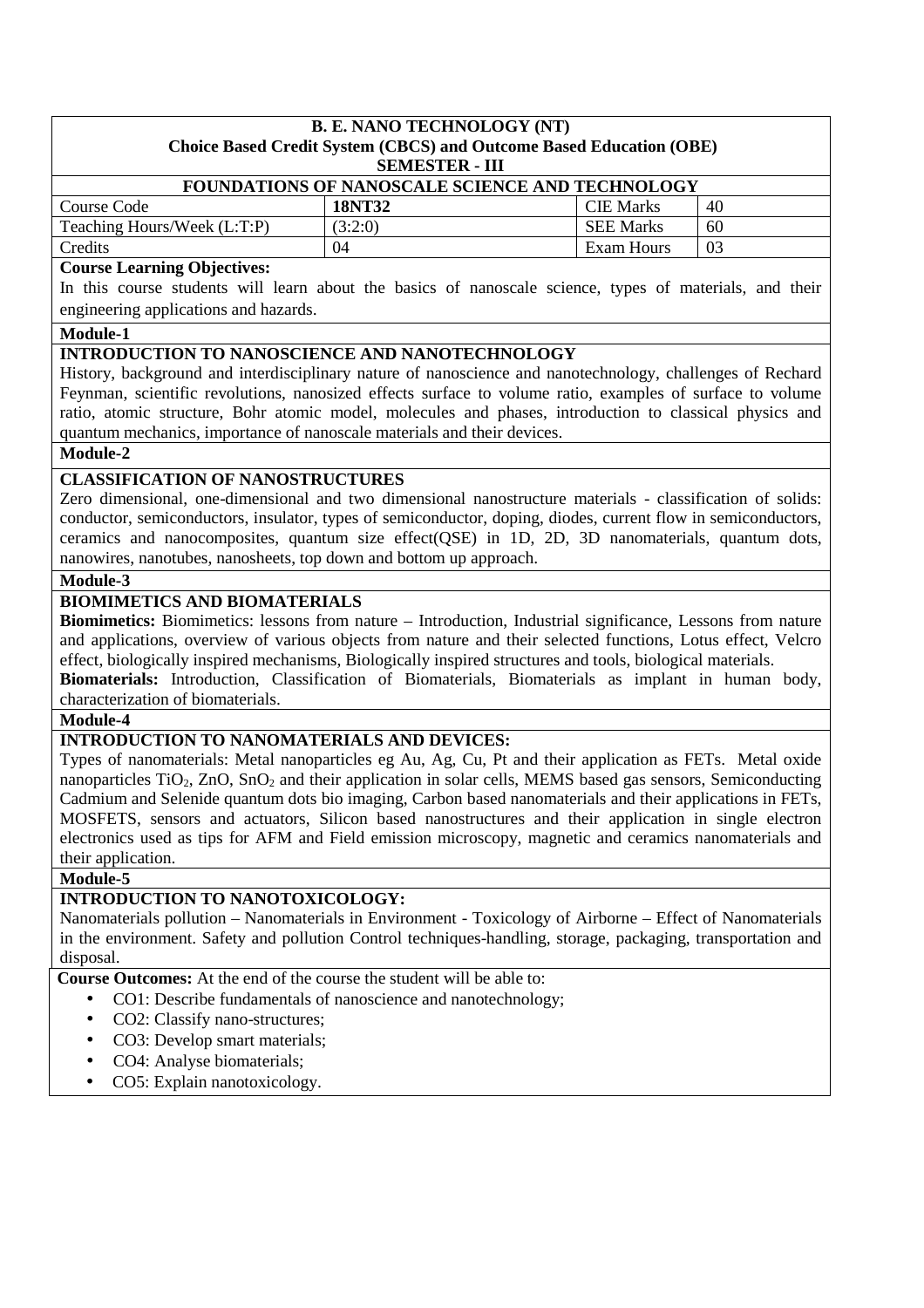- The question paper will have ten full questions carrying equal marks. Each full question consisting of 16 marks.
- There will be two full questions (with a maximum of four sub questions) from each module.
- Each full question will have sub question covering all the topics under a module.

| SI.<br>No.     | <b>Title of the Book</b>                                                                      | Name of the<br>Author/s                                         | <b>Name of the Publisher</b>                                                    | <b>Edition and Year</b> |  |  |
|----------------|-----------------------------------------------------------------------------------------------|-----------------------------------------------------------------|---------------------------------------------------------------------------------|-------------------------|--|--|
|                | Textbook/s                                                                                    |                                                                 |                                                                                 |                         |  |  |
| 1              | Nanophysics and Nanotechnology<br>- An Introduction to Modern<br>Concepts in Nanoscience      | Edward L. Wolf                                                  | John Wiley & Sons                                                               | Second Edition,<br>2006 |  |  |
| $\overline{2}$ | <b>Foundations of Nanoscale Science</b><br>and Technology                                     | Shareefraza J.<br>Ukkund, Prasad<br>Puthiyillam                 | <b>LAP-Lambert Academic</b><br>Publishing, Mauritius.<br>ISBN: 978-613-958649-3 | First Edition,<br>2018  |  |  |
|                | <b>Reference Books</b>                                                                        |                                                                 |                                                                                 |                         |  |  |
| 3              | Nanoparticles technology                                                                      | Masuo<br>Hosokawa,<br>Kiyoshi Nogi,<br>Makio Naito,<br>Toyokazu | Elsevier, ISBN: 978-0-444-<br>53122-3                                           | First Edition,<br>2007  |  |  |
| $\overline{4}$ | Biomimetics - Bioinspired<br><b>Hierarchical-Structured Surfaces</b><br>for Green Science and | <b>Bharath</b><br><b>Bhushan</b>                                | Springer, ISBN: 978-3-642-<br>25408-6                                           | First Edition,<br>2012  |  |  |
| 5              | Surface Science: Foundations of<br>Catalysis and Nanoscience                                  | K.W.<br>Kolasinski                                              | Wiley                                                                           | First Edition,<br>2002  |  |  |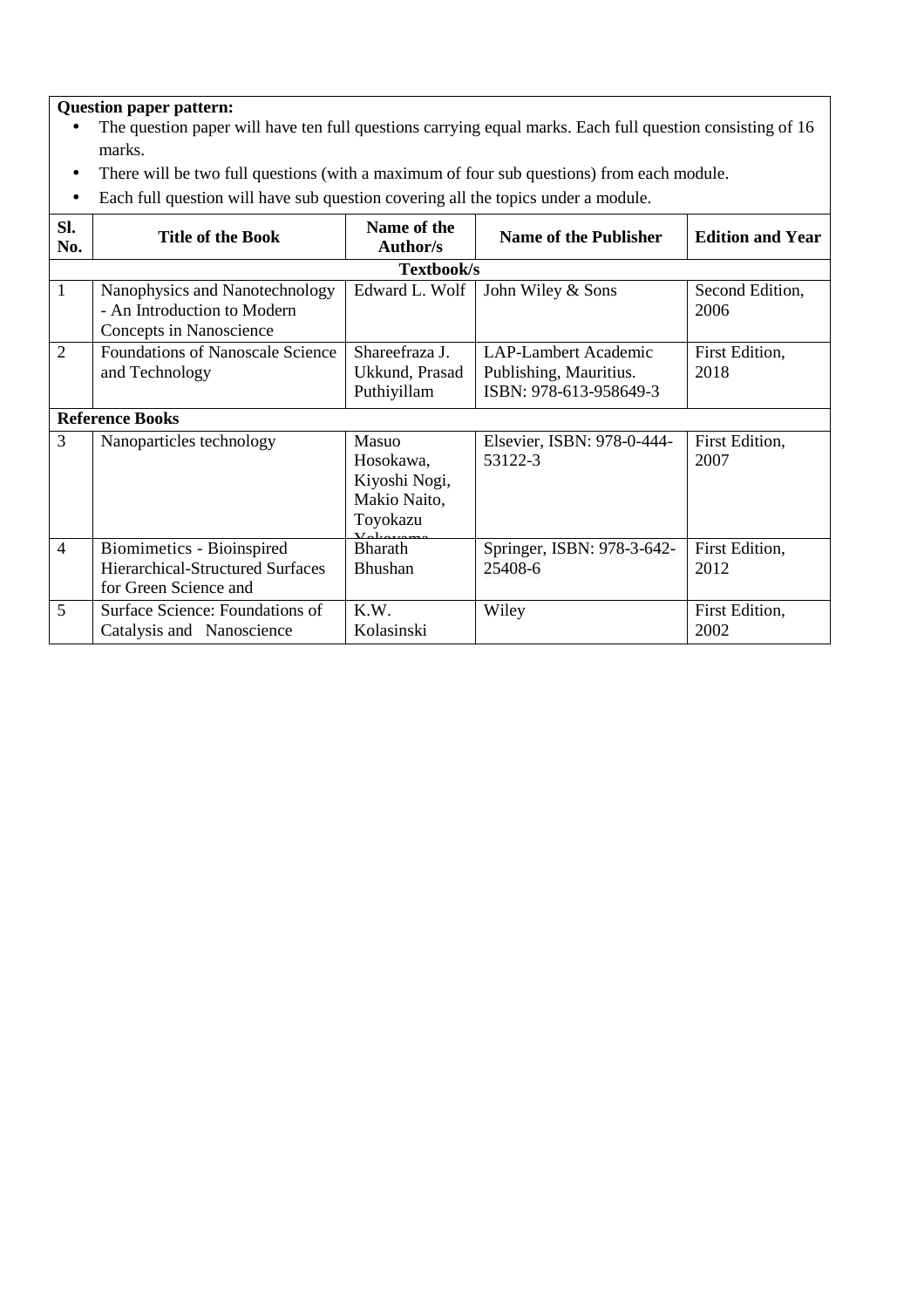#### **B. E. NANO TECHNOLOGY (NT) Choice Based Credit System (CBCS) and Outcome Based Education (OBE) SEMESTER - III**

|                                   | _______________ |                  |    |  |  |
|-----------------------------------|-----------------|------------------|----|--|--|
| <b>BASICS OF MATERIAL SCIENCE</b> |                 |                  |    |  |  |
| Course Code                       | 18NT33          | <b>CIE</b> Marks | 40 |  |  |
| Teaching Hours/Week (L:T:P)       | (3:0:0)         | <b>SEE Marks</b> | 60 |  |  |
| <b>Credits</b>                    | 03              | Exam Hours       | 03 |  |  |

#### **Course Learning Objectives:**

In this course, students will get basics of engineering materials and their properties. Also, this course will create awareness among the students about the importance of material science in the field of nanoscience and nanotechnology

#### **Module-1**

**INTRODUCTION TO MATERIAL SCIENCE:** Fundamentals of materials science; Structure: Introduction to microstructure, and nanostructure; Introduction, importance and examples for nanomaterials, biomaterials, electronic, optical, and magnetic materials, ceramic and glass materials, composite materials, polymeric materials, metals and alloys; Introduction and applications of modern engineering materials: shape memory materials, chromic materials (thermo, photo, and electro chromic), rheological fluids, metallic glasses, advanced ceramics; Introduction and applications of Ferroelectricity and ferroelectric materials, Piezoelectricity and piezoelectric materials, pyro-electric materials.

#### **Module-2**

**ELECTRICAL PROPERTIES OF MATERIALS:** Introduction; Measurement of electrical resistivity; Electrical conductivity: conductors, semiconductors, and insulators; Electronic conduction: energy band structures in solids, band and atomic bonding models (for metals, semiconductors, and insulators), drift velocity and electron mobility, factors influencing electrical resistivity of metals, intrinsic semiconduction, extrinsic semiconduction (n-type and p-type), carrier mobility, Hall effect; Semiconductor devices: rectifier and p-n rectifying junction (forward, and reverse bias), transistor, junction transistor and MOSFET; Conduction in ionic materials; Dielectric behaviour: Introduction to electric dipole, capacitance, polarization (electronic, ionic, and orientation); Supper conductors and their applications.

#### **Module-3**

**OPTICAL PROPERTIES OF MATERIALS:** Absorbance and Transmittance: Introduction and measurement of absorbance by absorbance spectroscopy; Index of refraction and Abbe's refractometer; Birefringence and birefrigent materials; Photosensitivity, Photoconductivity, and Photoresistivity; Reflectance and reflectivity, Scattering (Rayleigh, Mie, and geometric) and their applications; Luminescence: types and applications; Fluorescence and its applications; Photonic Materials: principle, and device construction; Liquid crystals and liquid crystal display: molecular orientations, sensitivity to electric field, LCD construction, operation; Photoconducting materials: photoconductive device, construction, materials used, and applications; Photodetectors: characteristics, charged coupled device; Photonic crystals: classification and applications.

#### **Module-4**

**THERMAL AND MAGNETIC PROPERTIES: Thermal Properties:** Introduction; Heat capacity: specific, molar, and volume heat capacity, factors affecting specific heat capacity; Thermal expansion: factors affecting thermal expansion, coefficient of thermal expansion, importance, and applications of thermal expansion property (bimetal, and mercury-in-glass thermometer); Thermal conductivity: Fourier's law, thermal conductance, resistance, transmittance, and admittance, factors affecting thermal conductance.

**Magnetic Properties:** Magnetic materials, angular momentum; definitions of magnetic dipole, dipole moment, flux, flux density, field strength, magnetization, susceptibility, permeability, relative permeability, Bohr Magneon; Classification of magnetic materials: diamagnetic, paramagnetic, ferromagnetic, antiferromagnetic, and ferrimagnetic materials; Hard and soft magnetic materials: comparison, properties and applications; Introduction and applications of Garnets, Magnetoplumbites, Magnetic bubbles, and Magnetic thin films; Spintronics and devices: OMR, GMR, TMR, CMR, advantages, and applications.

#### **Module-5**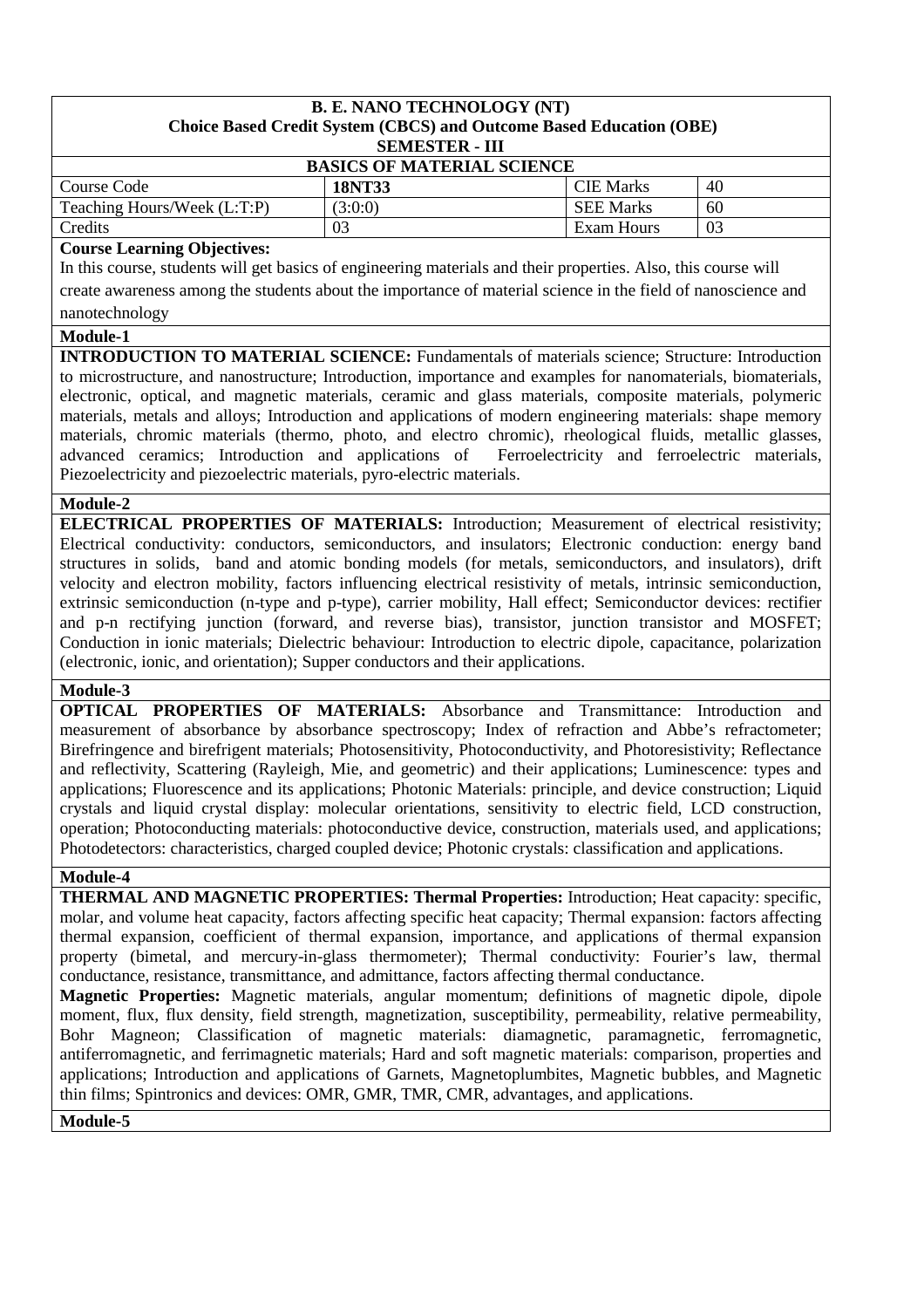**DEFECTS AND IMPERFECTIONS & MECHANICAL PROPERTIES OF MATERIALS: Defects and Imperfections:** Point defects: vacancies, interstitialcy, Schottky defect, Frankel defect, and impurity defects; Line defects: edge dislocation, screw dislocation, Burger's vector, cross slip of a screw dislocation, climb of an edge dislocation; Surface imperfections: grain boundary, tilt boundary, twin boundary.**Mechanical Property of Materials:** Mechanism of elastic action; UTM: Components; Tensile strength, and compression strength: Introduction, concept, testing procedure; Engineering stress and strain, true stress and strain, linear and nonlinear elastic properties; Relationship between engineering strain and true strain, engineering stress and true stress; Hardness: Brinell, and Rockwell hardness tests; Fracture: ductile and brittle fracture; Fatigue: mechanism of fatigue; Creep: various stages of creep; Impact strength: Izod and Charpy impact strength tests.

**Course Outcomes:** At the end of the course the student will be able to:

- CO1: Demonstrate fundamentals of material science:
- CO2: Illustrate electrical and optical properties of materials:
- CO3: Explain thermal and magnetic properties of materials;
- CO4: Analyse mechanical properties of materials;
- CO5: Apply ceramic materials for nano-scale applications

- The question paper will have ten full questions carrying equal marks. Each full question consisting of 16 marks.
- There will be two full questions (with a maximum of four sub questions) from each module.
- Each full question will have sub question covering all the topics under a module.

| <b>Sl</b><br>N <sub>0</sub> | <b>Title of the Book</b>        | Name of the<br><b>Author/s</b> | <b>Name of the Publisher</b> | <b>Edition and Year</b> |
|-----------------------------|---------------------------------|--------------------------------|------------------------------|-------------------------|
|                             | Textbook/s                      |                                |                              |                         |
| 1                           | <b>Material Science</b>         | D. John Thiruvadigal,          | <b>Vibrant Publications</b>  | First Edition,          |
|                             |                                 | S. Ponnusamy, C.               |                              | 2014                    |
|                             |                                 | Preferencial Kala, M.          |                              |                         |
|                             |                                 | Krishna Mohan                  |                              |                         |
| $\mathcal{D}_{\mathcal{L}}$ | <b>Fundamentals of Material</b> | Prasad Puthiyillam,            | <b>LAP-Lambert Academic</b>  | First Edition,          |
|                             | Science                         | Savitha Prasad,                | Publishing, Mauritius,       | 2018                    |
|                             |                                 | Narayana Hebbar                | ISBN: 978-3-659-93009-6      |                         |
|                             | <b>Reference Books</b>          |                                |                              |                         |
| 3                           | Materials Science and           | R. Balasubramaniam             | Wiley India Pvt. Ltd, New    | First Edition,          |
|                             | Engineering                     |                                | Delhi                        | 2011                    |
| $\overline{4}$              | The Science $&$ Engineering     | Donald Askeland,               | Cengage Learning             | Sixth Edition,          |
|                             | of Materials                    | Pradeep Fulay,                 |                              | 2011                    |
|                             |                                 | Wendelin Wright                |                              |                         |
| 5                           | <b>Materials Science</b>        | Thiruvadigal, J. D.,           | Vibrant Publications,        | Fifth Edition,          |
|                             |                                 | Ponnusamy, S. and              | Chennai                      | 2007                    |
|                             |                                 | Vasuhi.P. S.                   |                              |                         |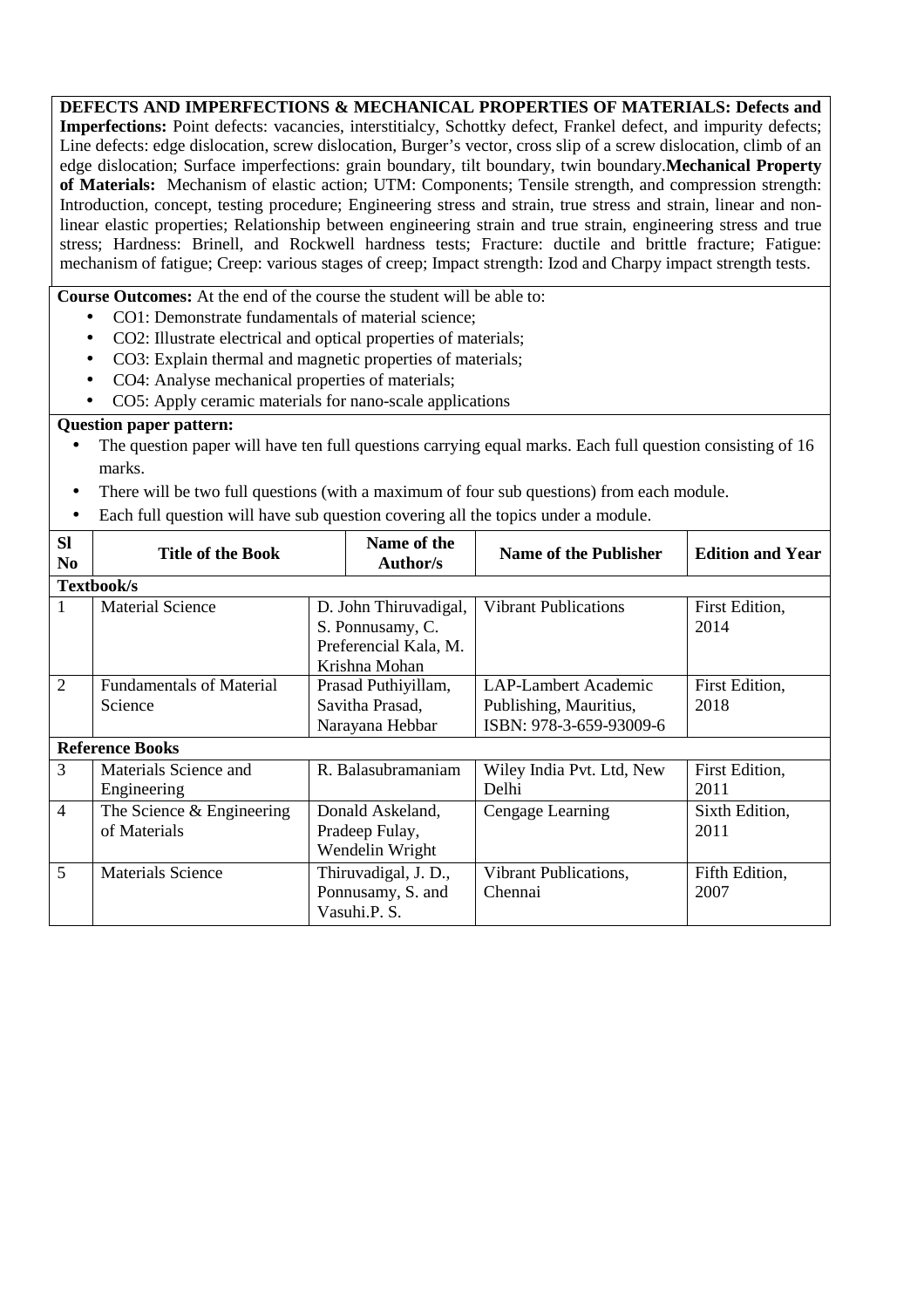## **B. E. NANO TECHNOLOGY (NT) Choice Based Credit System (CBCS) and Outcome Based Education (OBE)**

**SEMESTER - III**

| PHYSICAL AND CHEMICAL PRINCIPLES OF NANOTECHNOLOGY |         |                  |    |  |
|----------------------------------------------------|---------|------------------|----|--|
| Course Code                                        | 18NT34  | <b>CIE Marks</b> | 40 |  |
| Teaching Hours/Week (L:T:P)                        | (3:0:0) | <b>SEE Marks</b> | 60 |  |
| Credits                                            | 03      | Exam Hours       | 03 |  |

#### **Course Learning Objectives:**

• To learn the physical and chemical principles involved in the materials and systems.

#### **Module-1**

#### **QUANTUM MECHANICS:**

Introduction, Planks Hypothesis- Origin of quantum mechanics, Classical v/s Quantum mechanics, experimental and theoretical methods: Dual nature of matter by Debroglie, Uncertainty principle, Localization experiment, Complementarity. Valence bond theory and its applications; Introduction to molecular orbital theory, and computational chemistry.

#### **Module-2**

#### **BASICS OF THERMODYNAMICS**

**Thermodynamics:** Introduction, importance and limitations of thermodynamics; thermodynamic terms definition and examples for: system and surroundings, properties of a system, state variables, processes, thermodynamic equilibrium, internal energy, enthalpy, and heat capacity of a system; Zeroth law of thermodynamics.; First law of thermodynamics: definition, mathematical expressions, heat capacity (at constant volume, and constant pressure); Spontaneous process: criteria for spontaneity; Second law of thermodynamics: equivalent forms, entropy and its illustrations, Third law of thermodynamics: definition and **Module-3** 

#### **LATTICE VIBRATIONS AND BAND THEORY OF SOLIDS**

Concept of lattice vibrations and thermal heat capacity, classical, Einstein and Debye theories of molar heat capacity and their limitations.

Band Theory of Solids: Origin of bands, band theory of solids, motion of electron in periodic field of crystal, Kronig-Penny model, Brillion zones, concept of holes, distinction between metal, insulator and semiconductor.

## **Module-4**

#### **SEMICONDUCTORS AND TUNNELING**

**Semiconductor:** Intrinsic semiconductors, doping and extrinsic semiconductors, simple models for semiconductors, Donor and acceptor levels, p-n junction and rectification, tunnelling and resonant tunnelling. **Tunnelling:** Concept of tunnelling, tunnelling through potential barrier, classical vs quantum tunnelling, tunnelling junction, tunnelling diode.

#### **Module-5**

#### **COLLOIDAL SYSTEMS**

Introduction, Crystalloids and colloids, Classifications of colloids with examples: based on state of aggregation, affinity, and natural dispersed phase. Characteristics of colloidal solutions: Dynamic properties (Brownian motion, diffusion, sedimentation, colligative properties, adsorption, and filterability), Optical properties (visibility, colour, and Tyndall effect), Electrical properties (electrophoresis, and electro-osmosis). Emulsion: introduction, classification, types of emulsions formed on mixing of two partly or completely insoluble liquids, inter-conversion of dispersed phase and medium, characteristics of emulsions, identification of type of emulsion.

**Course Outcomes:** At the end of the course the student will be able to:

- CO1: Basics of quantum mechanics
- CO2: Basics of thermodynamics
- CO3: Concepts of lattice vibrations and band theory of solids
- CO4: Semiconductors and tunnelling
- CO5: Principles and applications of colloidal systems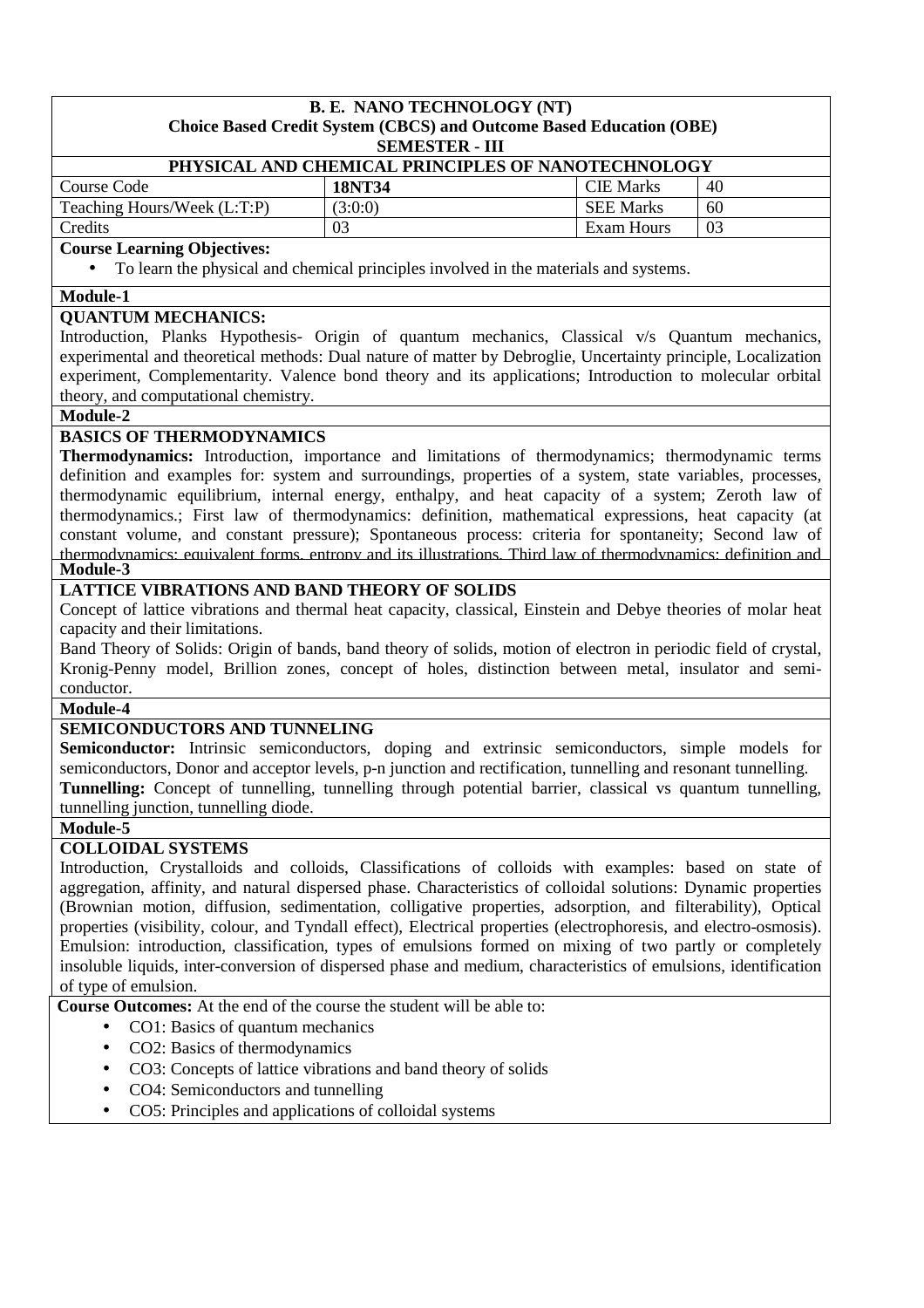- The question paper will have ten full questions carrying equal marks. Each full question consisting of 16 marks.
- There will be two full questions (with a maximum of four sub questions) from each module.
- Each full question will have sub question covering all the topics under a module.

| <b>SI</b><br>N <sub>0</sub> | <b>Title of the Book</b>                    | Name of the<br><b>Author/s</b> | <b>Name of the Publisher</b>                                               | <b>Edition and Year</b>  |
|-----------------------------|---------------------------------------------|--------------------------------|----------------------------------------------------------------------------|--------------------------|
|                             | Textbook/s                                  |                                |                                                                            |                          |
| 1                           | A textbook of engineering<br>chemistry      | Shashi Chawla                  | Dhanpat Rai & Co,<br><b>Educational and Technical</b><br>Publishers, Delhi | First Edition,<br>2011   |
| $\overline{2}$              | Basic Principles of<br>Nanotechnology       | Wesley C.<br><b>Sanders</b>    | CRC Press, Taylor and<br>Francis group                                     | First Edition,<br>2018   |
|                             | <b>Reference Books</b>                      |                                |                                                                            |                          |
| 3                           | <b>Solid State Physics</b>                  | S. O. Pillai                   | New Age International                                                      | First Edition,           |
| $\overline{4}$              | Introduction to Solid State<br>Physics      | C. Kittle                      | Wiley, India Edition                                                       | Seventh Edition,<br>2007 |
| 5                           | Thermodynamics and Statistical<br>Mechanics | John M.<br>Seddon, Julian      | Royal Society of Chemistry                                                 | First Edition,<br>2001   |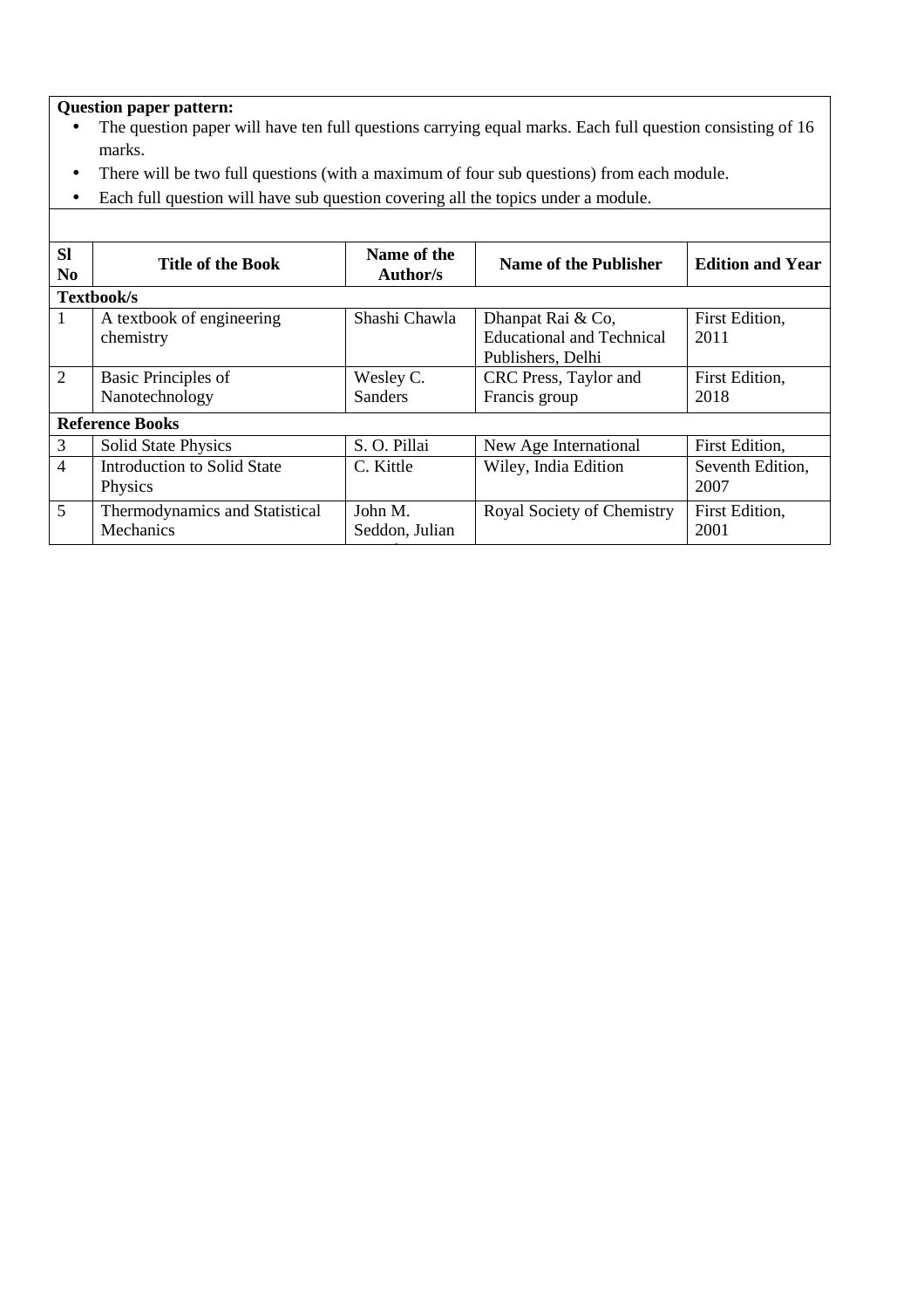#### **B. E. NANO TECHNOLOGY (NT) Choice Based Credit System (CBCS) and Outcome Based Education (OBE)**

**SEMESTER - III**

| <b>FUNDAMENTALS OF BIOSCIENCE</b> |         |                  |    |  |
|-----------------------------------|---------|------------------|----|--|
| Course Code                       | 18NT35  | <b>CIE Marks</b> | 40 |  |
| Teaching Hours/Week (L:T:P)       | (3:0:0) | <b>SEE Marks</b> | 60 |  |
| Credits                           | 03      | Exam Hours       | 03 |  |

#### **Course Learning Objectives:**

- To understand the basic concepts of biochemistry and pathways involved in metabolism.
- To study characteristics of microbes and microbial synthesis of nano materials.

#### **Module-1**

#### **CELL BIOLOGY**

The Cell: the Basic Unit of Life - Molecular Components of Cells; Cell Metabolism; Cell division – Introduction to Mitosis and meiosis, Eukaryotic and prokaryotic cells, Plant and animal cells.

Structure of cytoplasm, Nucleus, Mitochondria, Ribosome, Golgi bodies, Lysosomes. Endoplasmic Reticulum, Peroxisomes, Chloroplast and Vacuoles. Cell locomotion (Amoeboid, Flagella, Cillar). RBC, WBC.

#### **Module-2**

#### **BIOLOGICAL MEMBRANES**

Biological membranes: Structure and conformational properties of cell membranes, Singer and Nicholson model, Membrane permeability, fluidity, micelle formation, reverse micelles, properties, passive transport and active transport, facilitated transport, energy requirement, mechanism of  $\text{Na}^+/\text{K}^+$ , Blood Brain Barrier.

#### **Module-3**

#### **MOLECULAR BIOLOGY:**

Gene; Genetic Code; Replication; Transcription; translation; Expression of Genetic Information; Genetic Engineering - Recombinant DNA Technology. Catalytic strategies: Protease, Carbonic Anhydrases-. Restriction Enzymes.

#### **Module-4**

#### **IMMUNOLOGY:**

Immune system: The Cellular Basis of Immunity; Innate immunity and adaptive immunity; The Fine Structure of Antibodies and types; The Functions of Antibodies; T Cell Receptors and Subclasses-MHC Molecules and Antigen Presentation to T Cells-Cytotoxic T Cells-Helper T Cells and T Cell Activation-Selection of the T Cell Repertoire, CD4 cells.

#### **Module-5**

#### **BIOMACHINES:**

Biomotors: Conversion of Chemical Energy into Mechanical Work by Protein Motors, Brief Description of ATP Synthase Structure – FI motor, a power stroke, pure power stoke, coupling and coordination of motor. Biomachines: Heart as a pump, Kidney as a filtration Unit, Brain as a data storage device, Stomach as a digester. Biological Sensors in the human body.

**Course Outcomes:** At the end of the course the student will be able to:

- CO1: Basics of cell biology
- CO2: Concepts of biological membranes
- CO3: Fundamentals of molecular biology
- CO4: Basics of immunology
- CO5: Concepts and applications of biomachines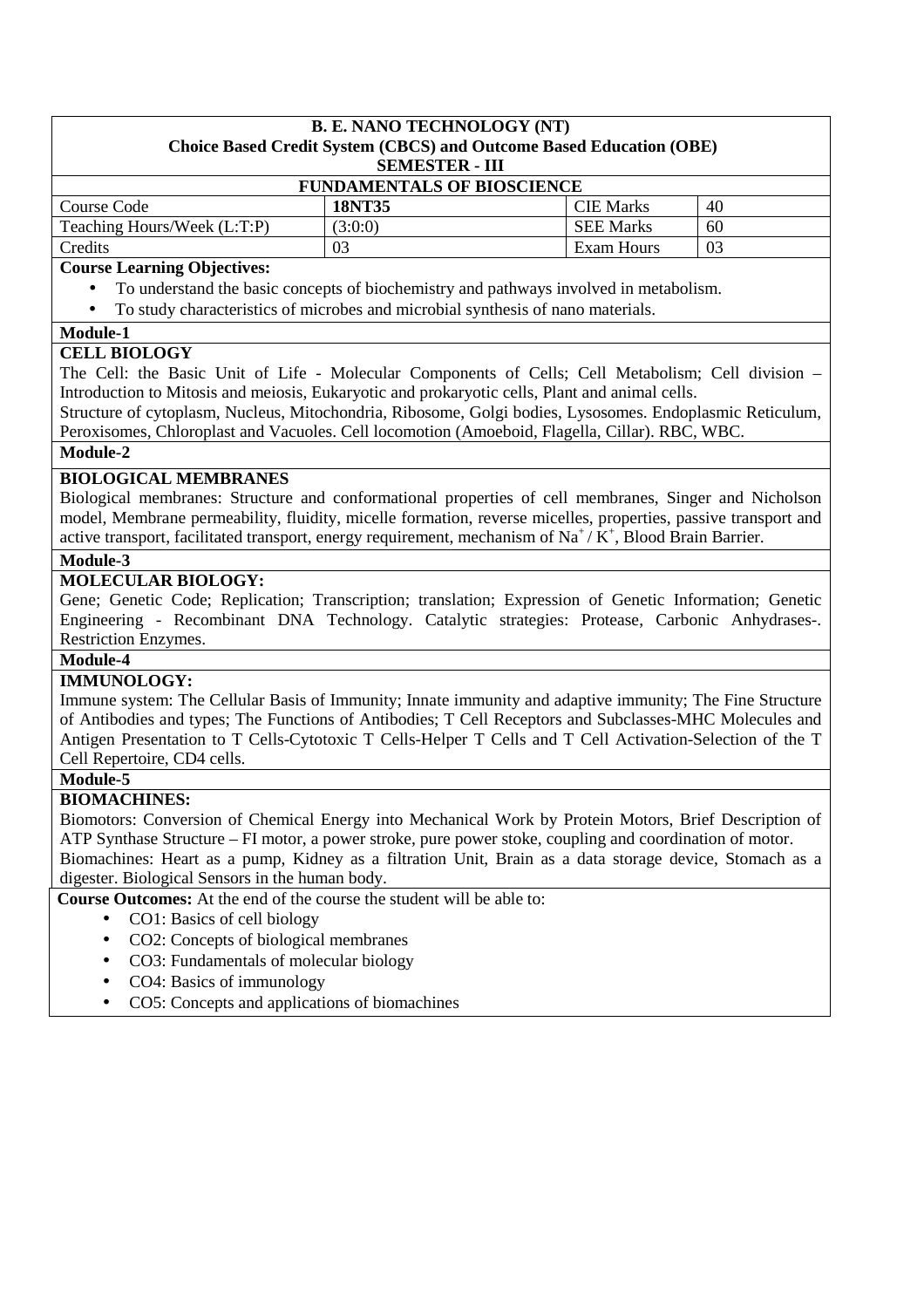- The question paper will have ten full questions carrying equal marks. Each full question consisting of 16 marks.
- There will be two full questions (with a maximum of four sub questions) from each module.
- Each full question will have sub question covering all the topics under a module.
- The students will have to answer five full questions, selecting one full question from each module.

| SI.<br>No.     | <b>Title of the Book</b>                                                                                         | Name of the<br><b>Author/s</b>                                          | <b>Name of the Publisher</b>                                                     | <b>Edition and Year</b> |  |  |
|----------------|------------------------------------------------------------------------------------------------------------------|-------------------------------------------------------------------------|----------------------------------------------------------------------------------|-------------------------|--|--|
|                | Textbook/s                                                                                                       |                                                                         |                                                                                  |                         |  |  |
| 1              | Microbiology                                                                                                     | Michael J.<br>Pelczar, E. C. S.<br>Chan, Noel R.<br>Krieg               | Tata McGraw-Hill<br>Publishing Company Ltd,<br>New Delhi                         | Fifth Edition,<br>1958  |  |  |
| $\overline{2}$ | <b>Fundamentals of Bioscience</b>                                                                                | Abhinaya<br>Nellerichale,<br>Aprrova B.<br>Udupa, Prasad<br>Puthiyillam | <b>LAP-Lambert Academic</b><br>Publishing, Mauritius.<br>ISBN: 978-613-9-82263-8 | First Edition,<br>2018  |  |  |
|                | <b>Reference Books</b>                                                                                           |                                                                         |                                                                                  |                         |  |  |
| 3              | Principles of protein structure                                                                                  | G. Schuiz and<br>R.H. Shrimer                                           | Springer Verlag                                                                  | First Edition,<br>1984  |  |  |
| $\overline{4}$ | Principles of Nucleic acid<br>structure                                                                          | W. Saenger                                                              | Springer                                                                         | First Edition,<br>1984  |  |  |
| 5              | Physical Chemistry of<br>Membranes: An introduction to<br>the structure and dynamics of<br>biological membranes. | B.L. Siler, Allen<br>and Unwin                                          | The Solomon Press                                                                | First Edition,<br>1985  |  |  |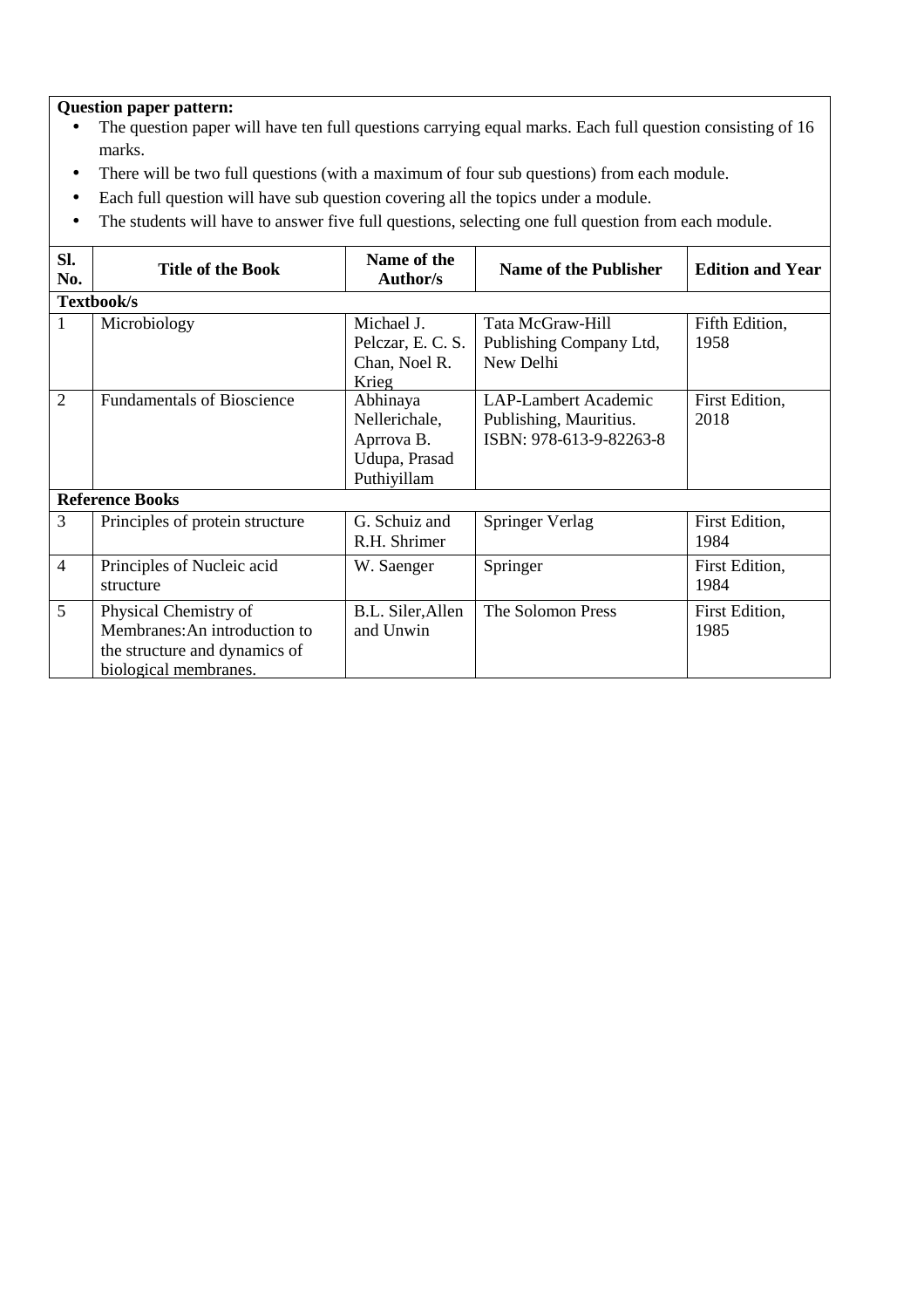## **B. E. NANO TECHNOLOGY (NT) Choice Based Credit System (CBCS) and Outcome Based Education (OBE)**

**SEMESTER - III**

| SYNTHESIS AND PROCESSING OF NANOMATERIALS |         |                  |    |  |
|-------------------------------------------|---------|------------------|----|--|
| Course Code                               | 18NT36  | <b>CIE Marks</b> | 40 |  |
| Teaching Hours/Week (L:T:P)               | (3:0:0) | <b>SEE Marks</b> | 60 |  |
| Credits                                   |         | Exam Hours       | 03 |  |

#### **Course Learning Objectives:**

To provide students with the knowledge of techniques used for synthesis and surface modification of nanomaterials.

#### **Module-1**

#### **PHYSICAL METHODS:**

Ball milling synthesis, Arc discharge, RF-plasma, Plasma arch technique, Inert gas condensation, electric explosion of wires, Ion sputtering method, Laser pyrolysis, Molecular beam epitaxy and electrodeposition. Electro spinning, Physical vapor Deposition (PVD) – Chemcial vapour Deposition (CVD) - Atomic layer Deposition (ALD) – Self Assembly- LB (Langmuir-Blodgett) technique.

#### **Module-2**

## **CHEMICAL METHODS 1:**

Chemical precipitation methods- co-precipitation, arrested precipitation, sol-gel method, chemical reduction, photochemical synthesis, electrochemical synthesis, Microemulsions or reverse micelles, Sonochemical synthesis, Hydrothermal, solvothermal, supercritical fluid process, solution combustion process.

#### **Module-3**

#### **CHEMICAL METHODS 2:**

Spray pyrolysis method, flame spray pyrolysis, gas phase synthesis, gas condensation process, chemical vapor condensation. Fundamental aspects of VLS (Vapor-Liquid-Solid) and SLS (Solution-Liquid-Solid) processes – VLS growth of Nanowires – Control of the size of the nanowires – Precursors and catalysts – SLS growth – Stress induced recrystallization.

#### **Module-4**

#### **BIOLOGICAL METHODS:**

Use of bacteria, fungi, Actinomycetes for nanoparticle synthesis, Magnetotactic bacteria for natural synthesis of magnetic nanoparticles; Mechanism of formation; Viruses as components for the formation of nanostructured materials; Natural and artificial synthesis of nanoparticles in microorganisms; Use of microorganisms for nanostructure formation, Role of plants in nanoparticle synthesis, synthesis of nanoparticles using proteins and DNA templates.

#### **Module-5**

#### **SURFACE MODIFICATION OF NANOPARTICLES:**

Surface modification of inorganic nanoparticles by organic functional groups - Instantaneous nanofoaming method for fabrication of closed-porosity silica particle- Development of photocatalyst inserted into surface of porous aluminosilicate - Fabrication technique of organic nanocrystals and their optical properties and materialization - Development of new cosmetics based on nanoparticles - Development of functional skincare cosmetics using biodegradable PLGA nanospheres.

**Course Outcomes:** At the end of the course the student will be able to:

- CO1: Experiment physical techniques used for synthesis and processing of nanomaterials;
- CO2: Analyse chemical methods used for synthesis and processing of nanomaterials;
- CO3: Understand spray pyrolysis methods and fundamentals of VLS
- CO4: Select biological methods used for synthesis and processing of nanomaterials;
- CO5: Test surface modifications of nanoparticels.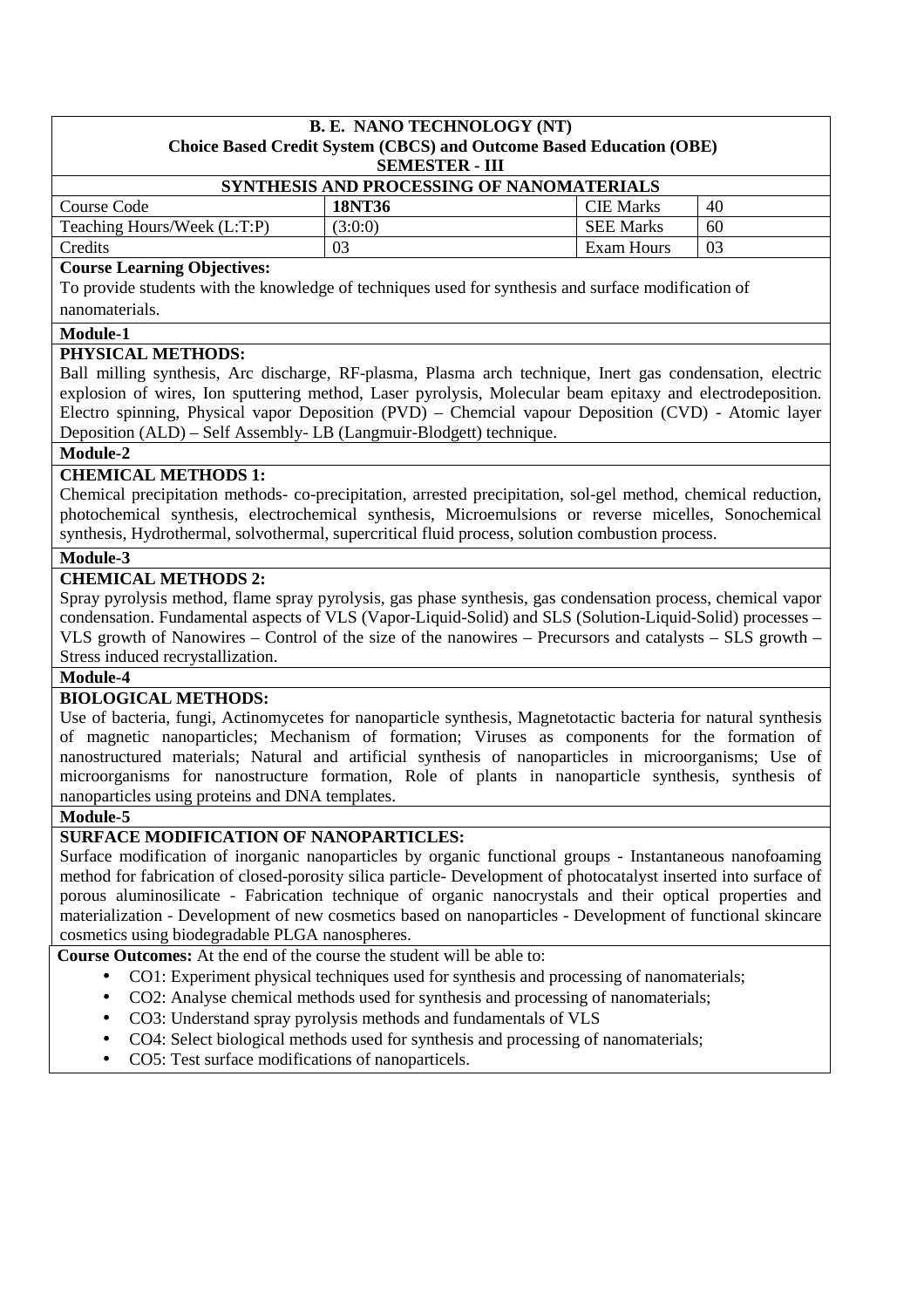- The question paper will have ten full questions carrying equal marks. Each full question consisting of 16 marks.
- There will be two full questions (with a maximum of four sub questions) from each module.
- Each full question will have sub question covering all the topics under a module.

| <b>Sl</b><br>N <sub>0</sub> | <b>Title of the Book</b>                                         | Name of the<br><b>Author/s</b>                                                              | <b>Name of the Publisher</b>                                                 | <b>Edition and Year</b> |  |  |
|-----------------------------|------------------------------------------------------------------|---------------------------------------------------------------------------------------------|------------------------------------------------------------------------------|-------------------------|--|--|
|                             | Textbook/s                                                       |                                                                                             |                                                                              |                         |  |  |
| 1                           | Nanochemistry: A chemical<br>approach to Nanomaterials           | Ozin and<br>Arsenault                                                                       | Roayal Society of<br>Chemistry, Cambridge, UK                                | First Edition,<br>2005  |  |  |
| $\overline{2}$              | Synthesis and Processing<br>Techniques                           | Naveen Kumar<br>JagadapuraRam<br>egowda,<br>Shareefraza J.<br>Ukkund, Prasad<br>Puthiyillam | <b>LAP</b><br>Academic<br>Lambert<br>Publishing. ISBN: 978-613-<br>9-81532-6 | First Edition,<br>2018  |  |  |
|                             | <b>Reference Books</b>                                           |                                                                                             |                                                                              |                         |  |  |
| 3                           | Nanomaterials                                                    | A.K.<br>Bandyopadhyay                                                                       | New Age International<br>Publishers                                          | Second Edition,<br>2010 |  |  |
| $\overline{4}$              | NANO The Essential,<br>understanding Nanoscience and             | T. Pradeep                                                                                  | Tata McGrawHill<br><b>Publishing Company</b>                                 | First Edition,<br>2007  |  |  |
| 5                           | Nanolithography and patterning<br>techniques in microelectronics | David G.<br>Bucknall                                                                        | Woodhead Publishing and<br>Maney Publishing                                  | First Edition,<br>2005  |  |  |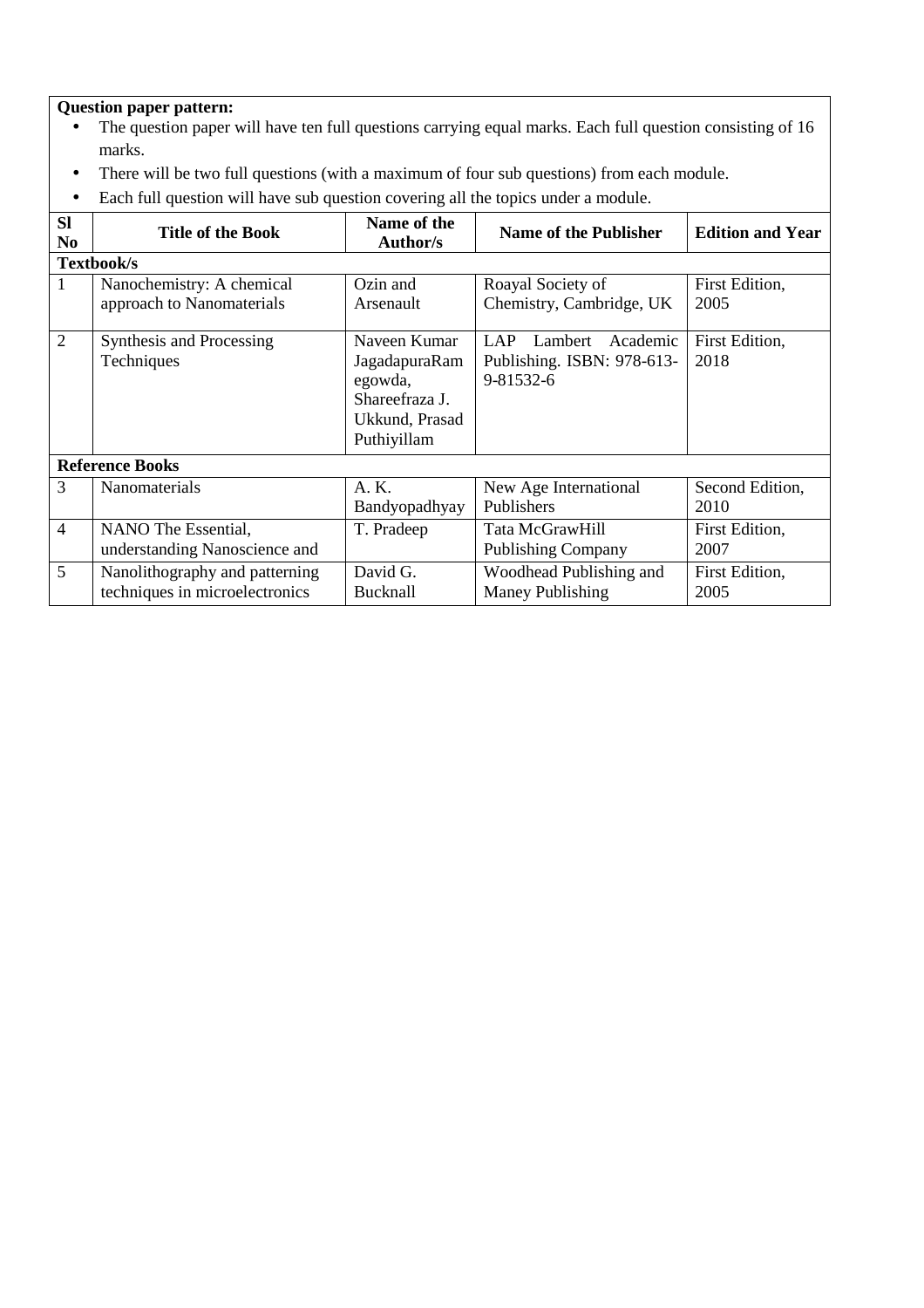|                                                                                  | <b>B. E. NANO TECHNOLOGY (NT)</b><br>Choice Based Credit System (CBCS) and Outcome Based Education (OBE)<br><b>SEMESTER - III</b>                 |                    |  |                   |    |  |  |
|----------------------------------------------------------------------------------|---------------------------------------------------------------------------------------------------------------------------------------------------|--------------------|--|-------------------|----|--|--|
|                                                                                  | SIMULATION AND MODELLING LAB                                                                                                                      |                    |  |                   |    |  |  |
|                                                                                  | <b>Course Code</b><br><b>CIE Marks</b><br><b>18NTL37</b><br>40                                                                                    |                    |  |                   |    |  |  |
|                                                                                  | Teaching Hours/Week (L:T:P)                                                                                                                       | (0:2:2)            |  | <b>SEE Marks</b>  | 60 |  |  |
| Credits                                                                          |                                                                                                                                                   | 02                 |  | <b>Exam Hours</b> | 03 |  |  |
|                                                                                  | <b>Course Learning Objectives:</b>                                                                                                                |                    |  |                   |    |  |  |
|                                                                                  | To know fundamental skills and knowledge required to use MATLAB for the simulation of                                                             |                    |  |                   |    |  |  |
|                                                                                  | engineering systems                                                                                                                               |                    |  |                   |    |  |  |
|                                                                                  | To introduce concepts of numerical methods and introduce Matlab in an Engineering framework                                                       |                    |  |                   |    |  |  |
| Sl.                                                                              |                                                                                                                                                   | <b>Experiments</b> |  |                   |    |  |  |
| No.                                                                              |                                                                                                                                                   |                    |  |                   |    |  |  |
| 1                                                                                | Introduction to MAT Lab                                                                                                                           |                    |  |                   |    |  |  |
| $\overline{2}$                                                                   | Use 'if', 'elseif', and 'else' for conditional assignment                                                                                         |                    |  |                   |    |  |  |
| $\overline{3}$                                                                   | Switch case and otherwise for excecuting one of several groups of statements                                                                      |                    |  |                   |    |  |  |
| $\overline{4}$                                                                   | Use a while loop to calculate factorial                                                                                                           |                    |  |                   |    |  |  |
| 5                                                                                | Matrix operations                                                                                                                                 |                    |  |                   |    |  |  |
| 6                                                                                | Plotting of UV Vis spetra graph for the synthesis of Ag Nanoparticles                                                                             |                    |  |                   |    |  |  |
| $\overline{7}$                                                                   | Sign wave generation                                                                                                                              |                    |  |                   |    |  |  |
| $\,8\,$                                                                          | Evaluating mathematical expression using MAT lab code                                                                                             |                    |  |                   |    |  |  |
| 9                                                                                | Drawing contours                                                                                                                                  |                    |  |                   |    |  |  |
| 10                                                                               | Three dimensional plots                                                                                                                           |                    |  |                   |    |  |  |
| 11                                                                               | Plotting bar charts using MAT lab                                                                                                                 |                    |  |                   |    |  |  |
| 12                                                                               | Solve using MATLAB the following array operations:                                                                                                |                    |  |                   |    |  |  |
|                                                                                  | (a) $1 + [2 \ 3 - 1]$ . (b) $3 \times [1 \ 4 \ 8]$ . (c) $[1 \ 2 \ 3] \times [0 \ -1 \ 1]$ . (d) Square each element of the vector $[2 \ 1 \ -1]$ |                    |  |                   |    |  |  |
| $31$ .<br>Course Outcomes: At the end of the course the student will be able to: |                                                                                                                                                   |                    |  |                   |    |  |  |
|                                                                                  |                                                                                                                                                   |                    |  |                   |    |  |  |
| $\bullet$                                                                        | Students can able to understand the materials behaviour at basic level.                                                                           |                    |  |                   |    |  |  |
|                                                                                  | Students can also learn effect of temperature, electric field and magnetic fields on the different types of                                       |                    |  |                   |    |  |  |
|                                                                                  | materials.                                                                                                                                        |                    |  |                   |    |  |  |
|                                                                                  | <b>Conduct of Practical Examination:</b>                                                                                                          |                    |  |                   |    |  |  |
|                                                                                  | 1. All laboratory experiments are to be included for practical examination.                                                                       |                    |  |                   |    |  |  |

2. Breakup of marks and the instructions printed on the cover page of answer script to be strictly adhered by the examiners.

3. Students can pick one experiment from the questions lot prepared by the examiners.

4. Change of experiment is allowed only once, and 15% Marks allotted to the procedure part to be made zero.∎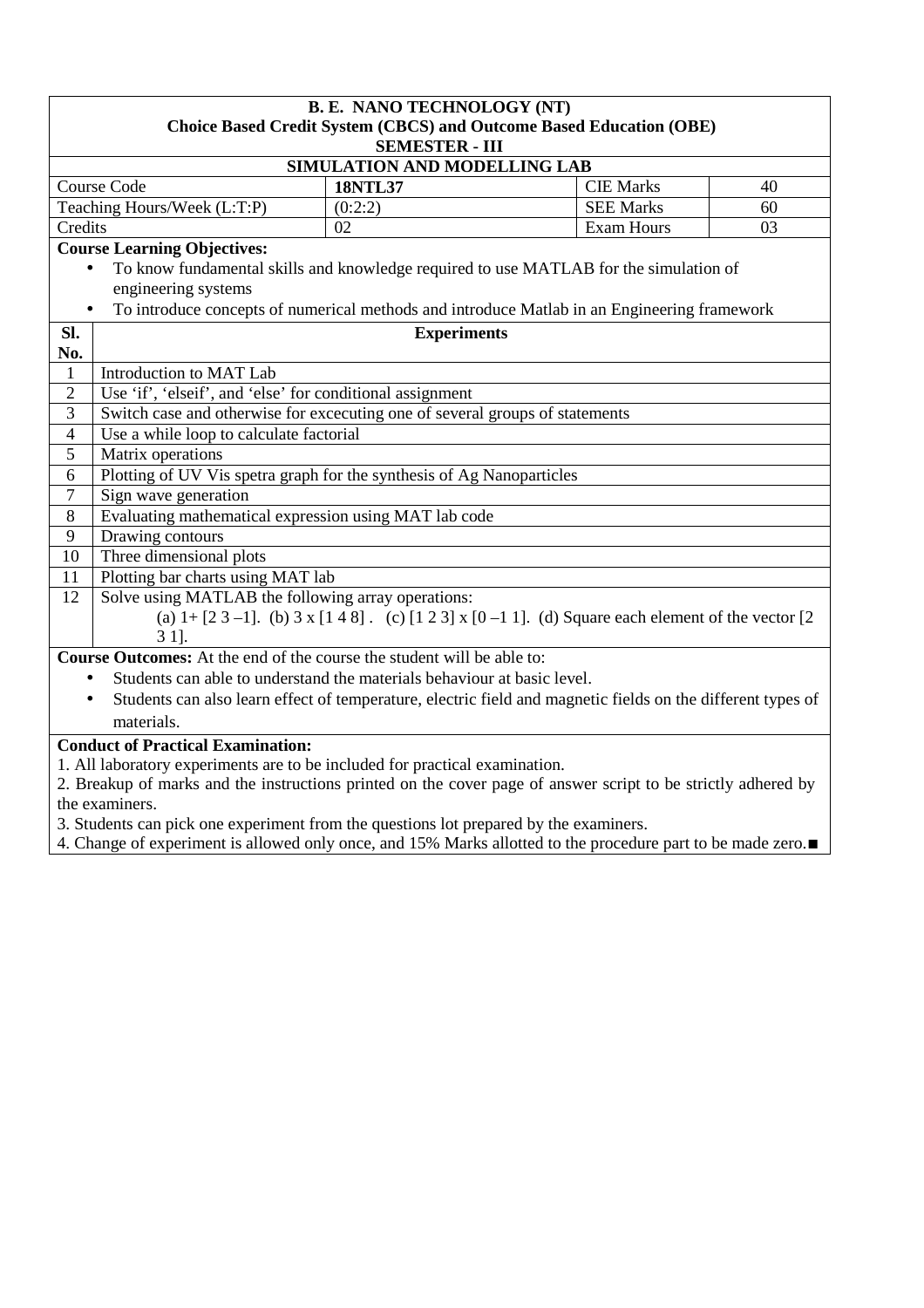|                                                                                                     | <b>B. E. NANO TECHNOLOGY (NT)</b>                                                                                                         |                                                                                                                |                                 |    |  |  |  |
|-----------------------------------------------------------------------------------------------------|-------------------------------------------------------------------------------------------------------------------------------------------|----------------------------------------------------------------------------------------------------------------|---------------------------------|----|--|--|--|
| <b>Choice Based Credit System (CBCS) and Outcome Based Education (OBE)</b><br><b>SEMESTER - III</b> |                                                                                                                                           |                                                                                                                |                                 |    |  |  |  |
|                                                                                                     | DIGITAL ELECTRONICS LAB                                                                                                                   |                                                                                                                |                                 |    |  |  |  |
|                                                                                                     | <b>Course Code</b>                                                                                                                        | <b>18NTL38</b>                                                                                                 | <b>CIE Marks</b>                | 40 |  |  |  |
|                                                                                                     | Teaching Hours/Week (L:T:P)                                                                                                               | (0:2:2)                                                                                                        | <b>SEE Marks</b>                | 60 |  |  |  |
| Credits                                                                                             |                                                                                                                                           | 02                                                                                                             | <b>Exam Hours</b>               | 03 |  |  |  |
|                                                                                                     | <b>Course Learning Objectives:</b>                                                                                                        |                                                                                                                |                                 |    |  |  |  |
|                                                                                                     |                                                                                                                                           | This laboratory course enables students to get practical experience in design, realisation and verification of |                                 |    |  |  |  |
|                                                                                                     |                                                                                                                                           | Demorgan's Theorem, Full/Parallel Adders and Subtractors, Multiplexer using logic gates, Demux and             |                                 |    |  |  |  |
|                                                                                                     |                                                                                                                                           | Decoder, Flip-Flops, Shift registers and Counters; and in interfacing microcontroller to Toggle Switch and     |                                 |    |  |  |  |
|                                                                                                     |                                                                                                                                           | LEDs, LCD, Stepper Motor, Light dependant resistor (LDR), a relay and buzzer.                                  |                                 |    |  |  |  |
| Sl.                                                                                                 |                                                                                                                                           | <b>Experiments</b>                                                                                             |                                 |    |  |  |  |
| N <sub>0</sub>                                                                                      |                                                                                                                                           | NOTE: Use discrete components to test and verify the logic gates. Multisim may be used for                     |                                 |    |  |  |  |
|                                                                                                     |                                                                                                                                           | designing the gates along with the above.                                                                      |                                 |    |  |  |  |
| $\mathbf{1}$                                                                                        |                                                                                                                                           | To verify (a) Demorgan's Theorem for 2 variables (b) The sum-of product and product-of-sum                     |                                 |    |  |  |  |
|                                                                                                     | expressions using universal gates.                                                                                                        |                                                                                                                |                                 |    |  |  |  |
| $\overline{2}$                                                                                      | logic gates.                                                                                                                              | To design and implement (a) Full Adder using basic logic gates.                                                | (b) Full subtractor using basic |    |  |  |  |
| $\mathfrak{Z}$                                                                                      |                                                                                                                                           |                                                                                                                |                                 |    |  |  |  |
| $\overline{4}$                                                                                      | To design and implement 4-bit Parallel Adder/ subtractor using IC 7483.                                                                   |                                                                                                                |                                 |    |  |  |  |
|                                                                                                     | To realize (a) 4:1 Multiplexer using gates (b) 3-variable function using IC 74151(8:1 MUX) (c) 1:8<br>Demux and 3:8 Decoder using IC74138 |                                                                                                                |                                 |    |  |  |  |
| $\mathfrak s$                                                                                       | To realise the following flip-flops using NAND Gates. (a) Clocked SR Flip-Flop (b) JK Flip-Flop                                           |                                                                                                                |                                 |    |  |  |  |
| 6                                                                                                   | To realize the following shift registers using IC7474 (a) SISO (b) SIPO (c)PISO (d) PIPO                                                  |                                                                                                                |                                 |    |  |  |  |
| $\overline{7}$                                                                                      | To realize the Ring Counter and Johnson Counter using IC7476                                                                              |                                                                                                                |                                 |    |  |  |  |
| $\overline{8}$                                                                                      | To realize the Mod-N Counter using IC7490                                                                                                 |                                                                                                                |                                 |    |  |  |  |
| 9                                                                                                   |                                                                                                                                           | To Interface 8051 to a toggle Switch and 8 LEDs to light up LEDs alternatively when the Switch is              |                                 |    |  |  |  |
|                                                                                                     | ON (in Assembly language).                                                                                                                |                                                                                                                |                                 |    |  |  |  |
| 10                                                                                                  |                                                                                                                                           | To Interface 8051 to LCD to display a message (in C Language).                                                 |                                 |    |  |  |  |
| 11                                                                                                  |                                                                                                                                           | To Interface 8051 to Stepper Motor to rotate the motor for a given number of steps (C language                 |                                 |    |  |  |  |
|                                                                                                     | programming).                                                                                                                             |                                                                                                                |                                 |    |  |  |  |
| 12                                                                                                  |                                                                                                                                           | Interface a Light dependant resistor (LDR), a relay and buzzer to make a light operated switch (in             |                                 |    |  |  |  |
|                                                                                                     | Assembly language).                                                                                                                       |                                                                                                                |                                 |    |  |  |  |
|                                                                                                     |                                                                                                                                           | Course Outcomes: At the end of the course the student will be able to:                                         |                                 |    |  |  |  |
|                                                                                                     | Demonstrate the truth table of various logic gates.                                                                                       |                                                                                                                |                                 |    |  |  |  |
|                                                                                                     |                                                                                                                                           | Design, Test and Evaluate various combinational circuits such as adders, subtractors, multipliers,             |                                 |    |  |  |  |
|                                                                                                     |                                                                                                                                           | comparators, parity generators, multiplexers and de-Multiplexers.                                              |                                 |    |  |  |  |
|                                                                                                     | Construct flips-flops, counters and shift registers.                                                                                      |                                                                                                                |                                 |    |  |  |  |
|                                                                                                     | Develop and Test interfacing of 8051 Microcontroller to various devices.                                                                  |                                                                                                                |                                 |    |  |  |  |
|                                                                                                     | <b>Conduct of Practical Examination:</b>                                                                                                  |                                                                                                                |                                 |    |  |  |  |
|                                                                                                     |                                                                                                                                           | 1. All laboratory experiments are to be included for practical examination.                                    |                                 |    |  |  |  |
|                                                                                                     |                                                                                                                                           | 2. Breakup of marks and the instructions printed on the cover page of answer script to be strictly adhered by  |                                 |    |  |  |  |
|                                                                                                     | the examiners.                                                                                                                            |                                                                                                                |                                 |    |  |  |  |

- 3. Students can pick one experiment from the questions lot prepared by the examiners.
- 4. Change of experiment is allowed only once and 15% Marks allotted to the procedure part to be made zero.∎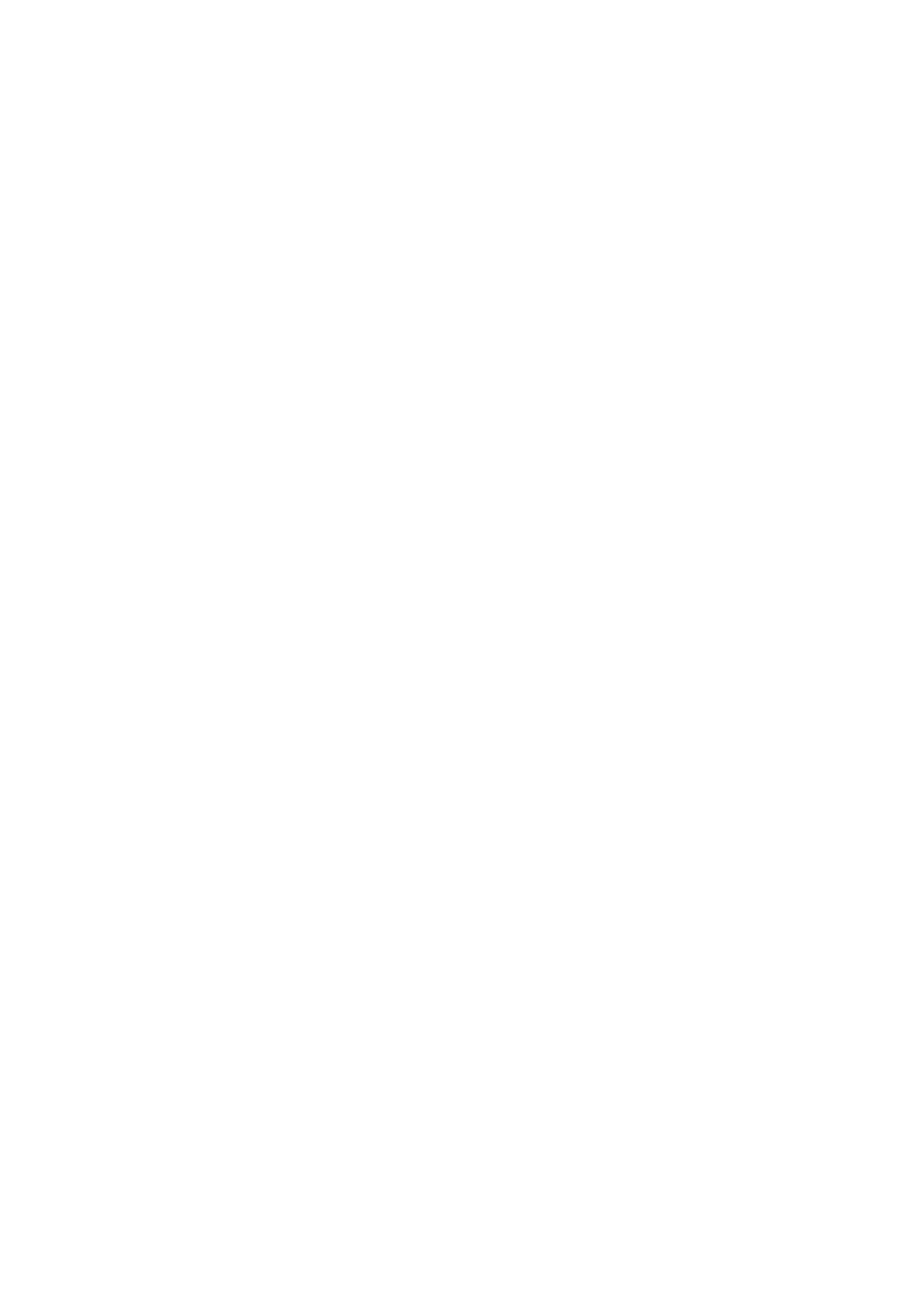#### **B. E. (Common to all Programmes) Outcome Based Education (OBE) and Choice Based Credit System (CBCS) SEMESTER –II / III / IV**

| Aadalitha Kannada                                                                                              |                                                                                  |                  |     |  |  |  |
|----------------------------------------------------------------------------------------------------------------|----------------------------------------------------------------------------------|------------------|-----|--|--|--|
| Course Code                                                                                                    | 18KAK28/39/49                                                                    |                  |     |  |  |  |
| Teaching Hours/Week (L:T:P)                                                                                    | (0:2:0)                                                                          | <b>CIE Marks</b> | 100 |  |  |  |
| Credits                                                                                                        | 01                                                                               |                  |     |  |  |  |
| ಆಡಳಿತ ಕನ್ನಡ ಕಲಿಕೆಯ ಉದ್ದೇಶಗಳು:                                                                                  |                                                                                  |                  |     |  |  |  |
|                                                                                                                | ಪದವಿ ವಿದ್ಯಾರ್ಥಿಳಾಗಿರುವುದರಿಂದ ಆಡಳಿತ ಕನ್ನಡದ ಪರಿಚಯ ಮಾಡಿಕೊಡುವುದು.                    |                  |     |  |  |  |
| ವಿದ್ಯಾರ್ಥಿಗಳಲ್ಲಿ ಕನ್ನಡ ಭಾಷೆಯ ವ್ಯಾಕರಣದ ಬಗ್ಗೆ ಅರಿವು ಮೂಡಿಸುವುದು.                                                  |                                                                                  |                  |     |  |  |  |
| ಕನ್ನಡ ಭಾಷಾ ರಚನೆಯಲ್ಲಿನ ನಿಯಮಗಳನ್ನು ಪರಿಚಯಿಸುವುದು.                                                                 |                                                                                  |                  |     |  |  |  |
| ಪರಿಚಯಿಸುವುದು.                                                                                                  | ಕನ್ನಡ ಭಾಷಾ ಬರಹದಲ್ಲಿ ಕಂಡುಬರುವ ದೋಷಗಳು ಹಾಗೂ ಅವುಗಳ ನಿವಾರಣೆ. ಮತ್ತು ಲೇಖನ ಚಿಹ್ನೆಗಳನ್ನು  |                  |     |  |  |  |
|                                                                                                                | ಸಾಮಾನ್ಯ ಅರ್ಜಿಗಳು, ಸರ್ಕಾರಿ ಮತ್ತು ಅರೆ ಸರ್ಕಾರಿ ಪತ್ರವ್ಯವಹಾರದ ಬಗ್ಗೆ ಅರಿವು ಮೂಡಿಸುವುದು. |                  |     |  |  |  |
| ಭಾಷಾಂತರ ಮತ್ತು ಪ್ರಬಂಧ ರಚನೆ ಬಗ್ಗೆ ಅಸಕ್ತಿ ಮೂಡಿಸುವುದು.                                                             |                                                                                  |                  |     |  |  |  |
|                                                                                                                | ಕನ್ನಡ ಭಾಷಾಭ್ಯಾಸ ಮತ್ತು ಸಾಮಾನ್ಯ ಕನ್ನಡ ಹಾಗೂ ಆಡಳಿತ ಕನ್ನಡದ ಪದಗಳ ಪರಿಚಯ ಮಾಡಿಕೊಡುವುದು.   |                  |     |  |  |  |
| ಪರಿವಿಡಿ (ಪಠ್ಯಮಸ್ತಕದಲ್ಲಿರುವ ವಿಷಯಗಳ ಪಟ್ಟಿ)                                                                       |                                                                                  |                  |     |  |  |  |
| ಅಧ್ಯಾಯ – 1 ಕನ್ನಡಭಾಷೆ – ಸಂಕೃಪ್ತ ವಿವರಣೆ.                                                                         |                                                                                  |                  |     |  |  |  |
| ಅಧ್ಯಾಯ – 2 ಭಾಷಾ ಪ್ರಯೋಗದಲ್ಲಾಗುವ ಲೋಪದೋಷಗಳು ಮತ್ತು ಅವುಗಳ ನಿವಾರಣೆ.                                                  |                                                                                  |                  |     |  |  |  |
|                                                                                                                | ಅಧ್ಯಾಯ – 3 ಲೇಖನ ಚಿಹೈಗಳು ಮತ್ತು ಅವುಗಳ ಉಪಯೋಗ.                                       |                  |     |  |  |  |
|                                                                                                                | ಅಧ್ಯಾಯ – 4 ಪತ್ರ ವ್ಯವಹಾರ.                                                         |                  |     |  |  |  |
| ಅಧ್ಯಾಯ – 5 ಆಡಳಿತ ಪತ್ರಗಳು.                                                                                      |                                                                                  |                  |     |  |  |  |
| ಅಧ್ಯಾಯ – 6 ಸರ್ಕಾರದ ಆದೇಶ ಪತ್ರಗಳು.                                                                               |                                                                                  |                  |     |  |  |  |
| ಅಧ್ಯಾಯ – 7 ಸಂಕ್ನಿಪ್ತ ಪ್ರಬಂಧ ರಚನೆ (ಪ್ರಿಸೈಸ್ ರೈಟಿಂಗ್), ಪ್ರಬಂಧ ಮತ್ತು ಭಾಷಾಂತರ.                                     |                                                                                  |                  |     |  |  |  |
| ಅಧ್ಯಾಯ – 8 ಕನ್ನಡ ಶಬ್ದಸಂಗ್ರಹ.                                                                                   |                                                                                  |                  |     |  |  |  |
| ಅಧ್ಯಾಯ – 9 ಕಂಪ್ಯೂಟರ್ ಹಾಗೂ ಮಾಹಿತಿ ತಂತ್ರಜ್ಞಾನ.                                                                   |                                                                                  |                  |     |  |  |  |
| ಅಧ್ಯಾಯ – 10 ಪಾರಿಭಾಷಿಕ ಆಡಳಿತ ಕನ್ನಡ ಪದಗಳು ಮತ್ತು ತಾಂತ್ರಿಕ/ ಕಂಪ್ಯೂಟರ್ ಪಾರಿಭಾಷಿಕ ಪದಗಳು.                             |                                                                                  |                  |     |  |  |  |
| ಆಡಳಿತ ಕನ್ನಡ ಕಲಿಕೆಯ ಫಲಿತಾಂಶ'ಗಳು:                                                                                |                                                                                  |                  |     |  |  |  |
| ಆಡಳಿತ ಭಾಷೆ ಕನ್ನಡದ ಪರಿಚಯವಾಗುತ್ತದೆ.                                                                              |                                                                                  |                  |     |  |  |  |
|                                                                                                                | ವಿದ್ಯಾರ್ಥಿಗಳಲ್ಲಿ ಕನ್ನಡ ಭಾಷೆಯ ವ್ಯಾಕರಣದ ಬಗ್ಗೆ ಅರಿವು ಮೂಡುತ್ತದೆ.                     |                  |     |  |  |  |
|                                                                                                                | ಕನ್ನಡ ಭಾಷಾ ರಚನೆಯಲ್ಲಿನ ನಿಯಮಗಳು ಮತ್ತು ಲೇಖನ ಚಿಹ್ನೆಗಳು ಪರಿಚಯಿಸಲ್ಪಡುತ್ತವೆ.            |                  |     |  |  |  |
|                                                                                                                | ಸಾಮಾನ್ಯ ಅರ್ಜಿಗಳು, ಸರ್ಕಾರಿ ಮತ್ತು ಅರೆ ಸರ್ಕಾರಿ ಪತ್ರವ್ಯವಹಾರದ ಬಗ್ಗೆ ಅರಿವು ಮೂಡುತ್ತದೆ.  |                  |     |  |  |  |
| ಭಾಷಾಂತರ ಮತ್ತು ಪ್ರಬಂಧ ರಚನೆ ಬಗ್ಗೆ ಅಸಕ್ತಿ ಮೂಡುತ್ತದೆ.                                                              |                                                                                  |                  |     |  |  |  |
| ಕನ್ನಡ ಭಾಷಾಭ್ಯಾಸ ಮತ್ತು ಸಾಮಾನ್ಯ ಕನ್ನಡ ಹಾಗೂ ಆಡಳಿತ ಕನ್ನಡದ ಪದಗಳು ಪರಿಚಯಿಸಲ್ಪಡುತ್ತವೆ.                                 |                                                                                  |                  |     |  |  |  |
| ಪರೀಕ್ಷ್ಮೆಯ ವಿಧಾನ : ನಿರಂತರ ಆಂತರಿಕ ಮೌಲ್ಯಮಾಪನ – ಅಖಇ (ಅಡುಣುಟಿಣಾ ಖಟಿಣಜಾಟಿಚಿಟ ಇತುಿಟಿಣುಣುಣು):                         |                                                                                  |                  |     |  |  |  |
| ಕಾಲೇಜು ಮಟ್ಟದಲ್ಲಿಯೆ ಆಂತರಿಕ ಪರೀಕ್ನೆಯನ್ನು 100 ಅಂಕಗಳಿಗೆ ವಿಶ್ವವಿದ್ಯಾಲಯದ<br>ನಿಯಮಗಳು ಮತ್ತು ನಿರ್ದೇಶನದಂತೆ ನಡೆಸತಕ್ಕದ್ದು. |                                                                                  |                  |     |  |  |  |
| ಪಠ್ಯಮುಸ್ತಕ : ಆಡಳಿತ ಕನ್ನಡ ಪಠ್ಯ ಮಸ್ತಕ (ಏಚಿಟಿಟಿಚಿಜಚಿ ಜಿಡಾ ಂಜಟುಭಾಡಿಚಿಣುಟು)                                         |                                                                                  |                  |     |  |  |  |
| ಸೆಂಪಾದಕರು                                                                                                      |                                                                                  |                  |     |  |  |  |
| ಡಾ. ಎಲ್. ತಿಮ್ಮೇಶ                                                                                               |                                                                                  |                  |     |  |  |  |
| ಪ್ರೊ. ವಿ. ಕೇಶವಮೂರ್ತಿ                                                                                           |                                                                                  |                  |     |  |  |  |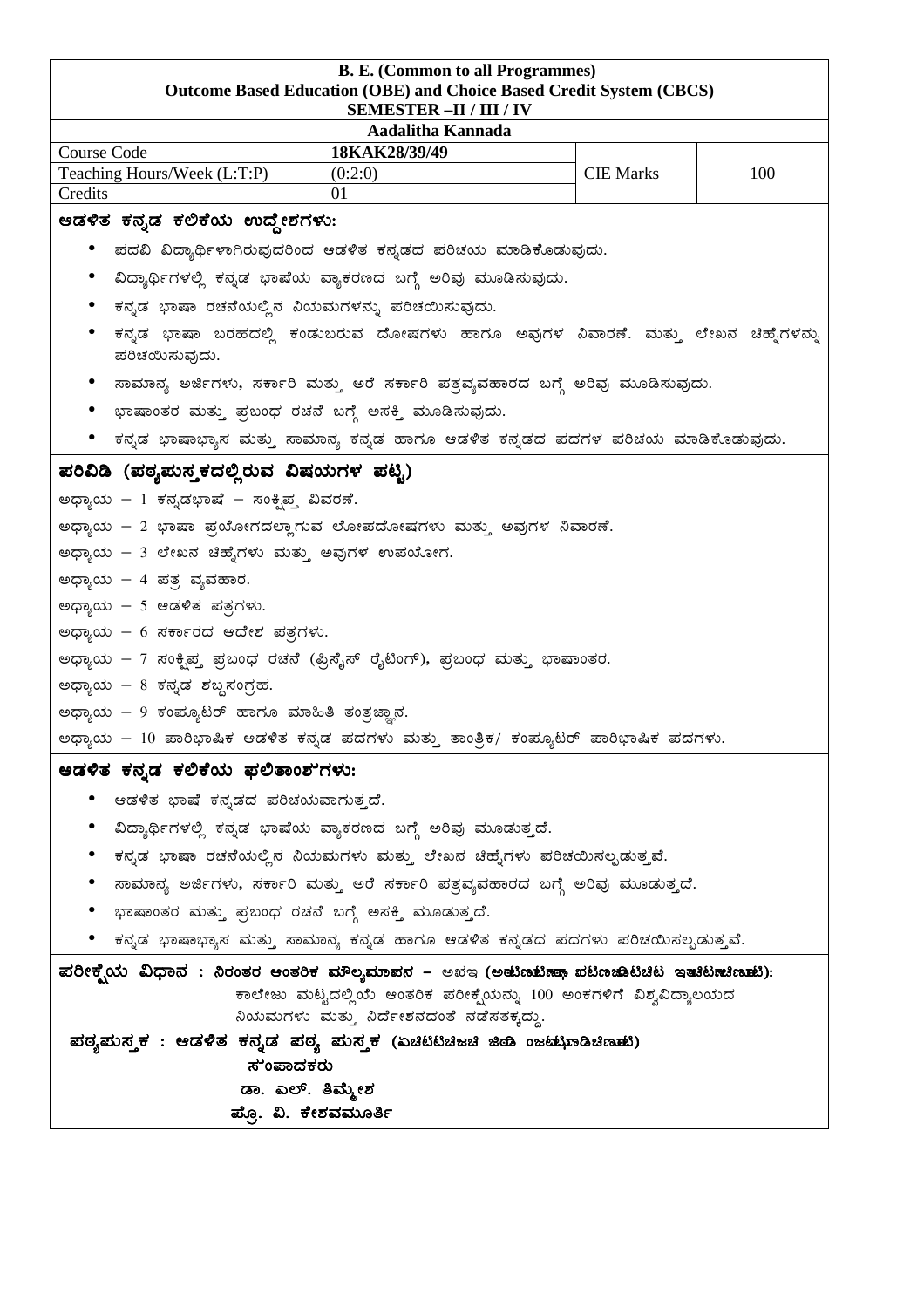|                                                                                                     | ಪ್ರಕಟಣೆ : ಪ್ರಸಾರಾಂಗ, ವಿಶ್ವೇಶ್ವರಯ್ಯ ತಾಂತ್ರಿಕ ವಿಶ್ವವಿದ್ಯಾಲಯ, ಬೆಳಗಾವಿ.        |                  |     |  |  |
|-----------------------------------------------------------------------------------------------------|----------------------------------------------------------------------------|------------------|-----|--|--|
|                                                                                                     | <b>B. E. (Common to all Programmes)</b>                                    |                  |     |  |  |
|                                                                                                     | <b>Outcome Based Education (OBE) and Choice Based Credit System (CBCS)</b> |                  |     |  |  |
|                                                                                                     | <b>SEMESTER - II &amp; III/IV</b>                                          |                  |     |  |  |
|                                                                                                     | Vyavaharika Kannada                                                        |                  |     |  |  |
| Course Code                                                                                         | 18KVK28/39/49                                                              |                  |     |  |  |
| Teaching Hours/Week (L:T:P)                                                                         | (0:2:0)                                                                    | <b>CIE Marks</b> | 100 |  |  |
| Credits                                                                                             | 01                                                                         |                  |     |  |  |
| <b>Course Learning Objectives:</b>                                                                  |                                                                            |                  |     |  |  |
| The course will enable the students to understand Kannada and communicate in Kannada language.      |                                                                            |                  |     |  |  |
|                                                                                                     |                                                                            |                  |     |  |  |
| <b>Table of Contents:</b>                                                                           |                                                                            |                  |     |  |  |
| Chapter - 1: Vyavaharika kannada - Parichaya (Introduction to Vyavaharika Kannada).                 |                                                                            |                  |     |  |  |
| Chapter - 2: Kannada Aksharamale haagu uchcharane (Kannada Alpabets and Pronunciation).             |                                                                            |                  |     |  |  |
| Chapter - 3: Sambhashanegaagi Kannada Padagalu (Kannada Vocabulary for Communication).              |                                                                            |                  |     |  |  |
| Chapter - 4: Kannada Grammar in Conversations (Sambhashaneyalli Kannada Vyakarana).                 |                                                                            |                  |     |  |  |
| Chapter - 5: Activities in Kannada.                                                                 |                                                                            |                  |     |  |  |
|                                                                                                     |                                                                            |                  |     |  |  |
| <b>Course Outcomes:</b>                                                                             |                                                                            |                  |     |  |  |
| At the end of the course, the student will be able to understand Kannada and communicate in Kannada |                                                                            |                  |     |  |  |
| language.                                                                                           |                                                                            |                  |     |  |  |
| ಪರೀಕ್ಷ್ಮೆಯ ವಿಧಾನ : ನಿರಂತರ ಆಂತರಿಕ ಮೌಲ್ಯಮಾಪನ – ಅಖಇ (ಅಡುಣಟಿಣ್ಣಾ ಖಟಿಣಜಾಟಿಚಿಟ ಇತುಿಟಿಣುಣುಟು):             |                                                                            |                  |     |  |  |
|                                                                                                     | ಕಾಲೇಜು ಮಟ್ಟದಲ್ಲಿಯೆ ಆಂತರಿಕ ಪರೀಕ್ಷೆಯನ್ನು 100 ಅಂಕಗಳಿಗೆ ವಿಶ್ವವಿದ್ಯಾಲಯದ         |                  |     |  |  |
| ನಿಯಮಗಳು ಮತ್ತು ನಿರ್ದೇಶನದಂತೆ ನಡೆಸತಕ್ಕದ್ದು.                                                            |                                                                            |                  |     |  |  |
| ಖಿಜ಼ಾೕಾಣಾ (ಪಠ್ಯಮನ್ತಕ): ವ್ಯಾವಹಾರಿಕ ಕನ್ನಡ ಪಠ್ಯ ಮನ್ತಕ (ಗಿಥಿಚಿತು಼ುಚಿಡಿಸಾಚಿ ಏಚಿಟಿಟಿಚಿಜಚಿ ಖಿಜ಼ಾಃಹಾಾ)      |                                                                            |                  |     |  |  |
| ಸುಂಪಾದಕರು                                                                                           |                                                                            |                  |     |  |  |
|                                                                                                     | ಡಾ. ಎಲ್. ತಿಮ್ಮೇಶ                                                           |                  |     |  |  |
|                                                                                                     | ಪ್ಪೊ. ವಿ. ಕೇಶವಮೂರ್ತಿ                                                       |                  |     |  |  |
|                                                                                                     | ಪ್ರಕಟಣೆ : ಪ್ರಸಾರಾಂಗ, ವಿಶ್ವೇಶ್ವರಯ್ಯ ತಾಂತ್ರಿಕ ವಿಶ್ವವಿದ್ಯಾಲಯ, ಬೆಳಗಾವಿ.        |                  |     |  |  |
|                                                                                                     |                                                                            |                  |     |  |  |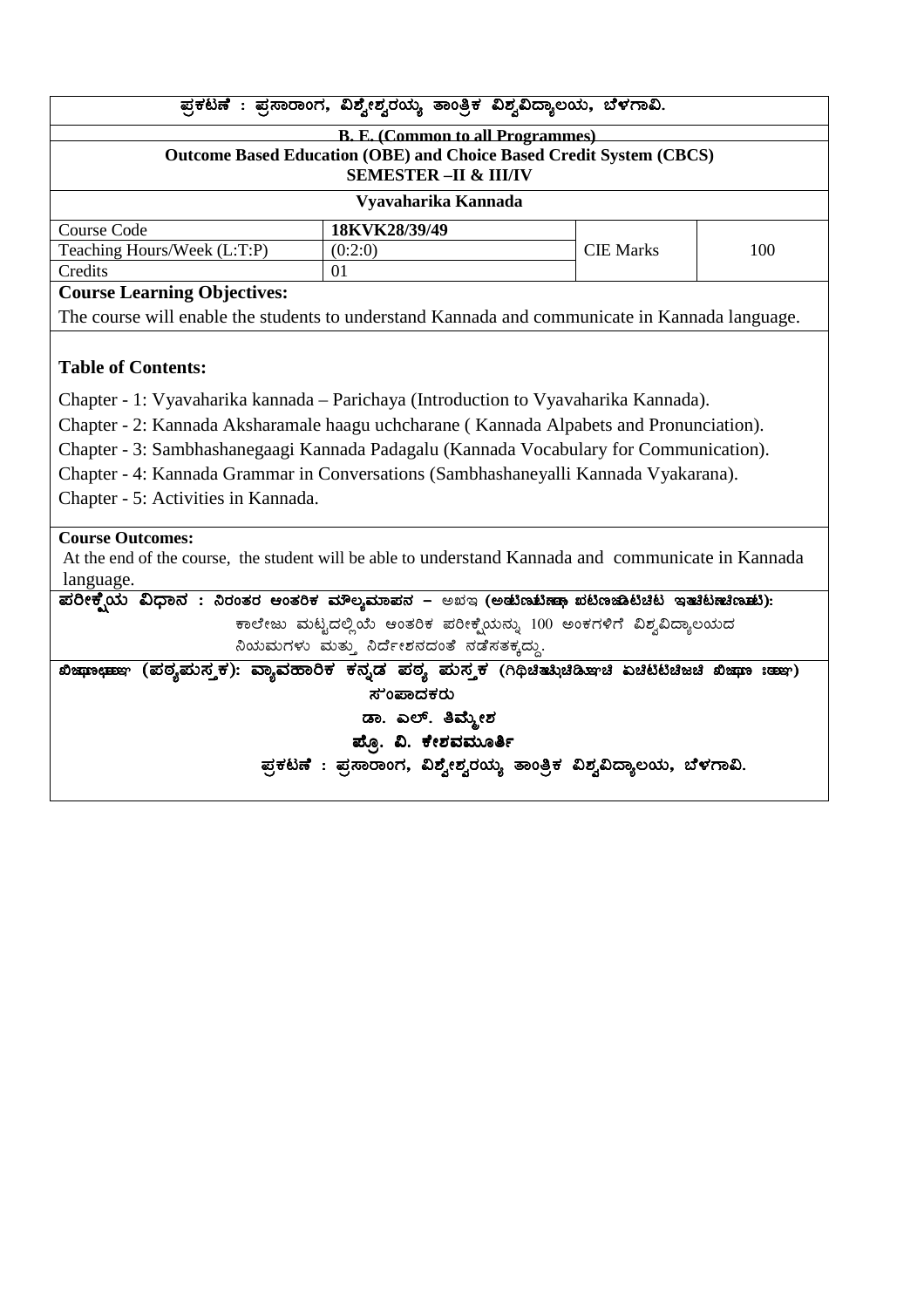| <b>B. E. Common to all Programmes</b><br><b>Choice Based Credit System (CBCS) and Outcome Based Education (OBE)</b><br><b>SEMESTER - III</b> |            |                  |    |  |  |
|----------------------------------------------------------------------------------------------------------------------------------------------|------------|------------------|----|--|--|
| <b>Constitution of India, Professional Ethics and Cyber Law (CPC)</b><br>(Mandatory Learning Course: Common to All Programmes)               |            |                  |    |  |  |
| Course Code                                                                                                                                  | 18CPC39/49 | <b>CIE Marks</b> | 40 |  |  |
| Teaching Hours/Week (L:T:P)<br><b>SEE Marks</b><br>(1:0:0)<br>60                                                                             |            |                  |    |  |  |
| Credits<br>Exam Hours<br>02<br>01                                                                                                            |            |                  |    |  |  |
| <b>Course Learning Objectives:</b> This course will enable the students                                                                      |            |                  |    |  |  |

**Course Learning Objectives:** This course will enable the students

- To know the fundamental political codes, structure, procedures, powers, and duties of Indian government institutions, fundamental rights, directive principles, and the duties of citizens
- To understand engineering ethics and their responsibilities, identify their individual roles and ethical responsibilities towards society.
- To know about the cybercrimes and cyber laws for cyber safety measures.

#### **Module-1**

**Introduction to Indian Constitution:** The Necessity of the Constitution, The Societies before and after the Constitution adoption. Introduction to the Indian constitution, The Making of the Constitution, The Role of the Constituent Assembly - Preamble and Salient features of the Constitution of India. Fundamental Rights and its Restriction and limitations in different Complex Situations. Directive Principles of State Policy (DPSP) and its present relevance in our society with examples. Fundamental Duties and its Scope and significance in Nation building

#### **Module-2**

**Union Executive and State Executive:** Parliamentary System, Federal System, Centre-State Relations. Union Executive – President, Prime Minister, Union Cabinet, Parliament - LS and RS, Parliamentary Committees, Important Parliamentary Terminologies. Supreme Court of India, Judicial Reviews and Judicial Activism. State Executives – Governor, Chief Minister, State Cabinet, State Legislature, HighCourt and Subordinate Courts, Special Provisions (Articles 370.371,371J) for some States.

**Module-3** 

#### **Elections, Amendments and Emergency Provisions:**

Elections, Electoral Process, and Election Commission of India, Election Laws. Amendments- Methods in Constitutional Amendments (How and Why) and Important Constitutional Amendments. Amendments – 7,9,10,12,42,44, 61, 73, 74, 75, 86, and 91,94,95,100,101,118 and some important Case Studies. Emergency Provisions, types of Emergencies and its consequences.

**Constitutional special provisions:** Special Provisions for SC and ST, OBC, Women, Children and Backward Classes.

**Module-4** 

**Professional / Engineering Ethics:** Scope & Aims of Engineering & Professional Ethics - Business Ethics, Corporate Ethics, Personal Ethics. Engineering and Professionalism, Positive and Negative Faces of Engineering Ethics, Code of Ethics as defined in the website of Institution of Engineers (India): Profession, Professionalism, and Professional Responsibility. Clash of Ethics, Conflicts of Interest. Responsibilities in Engineering Responsibilities in Engineering and Engineering Standards, the impediments to Responsibility. Trust and Reliability in Engineering, IPRs (Intellectual Property Rights), Risks, Safety and liability in Engineering.

#### **Module-5**

**Internet Laws, Cyber Crimes and Cyber Laws:** Internet and Need for Cyber Laws, Modes of Regulation of Internet, Types of cyber terror capability, Net neutrality, Types of Cyber Crimes, India and cyber law, Cyber Crimes and the information Technology Act 2000, Internet Censorship. Cybercrimes and enforcement agencies.

**Course Outcomes:** On completion of this course, students will be able to, CO 1: Have constitutional knowledge and legal literacy.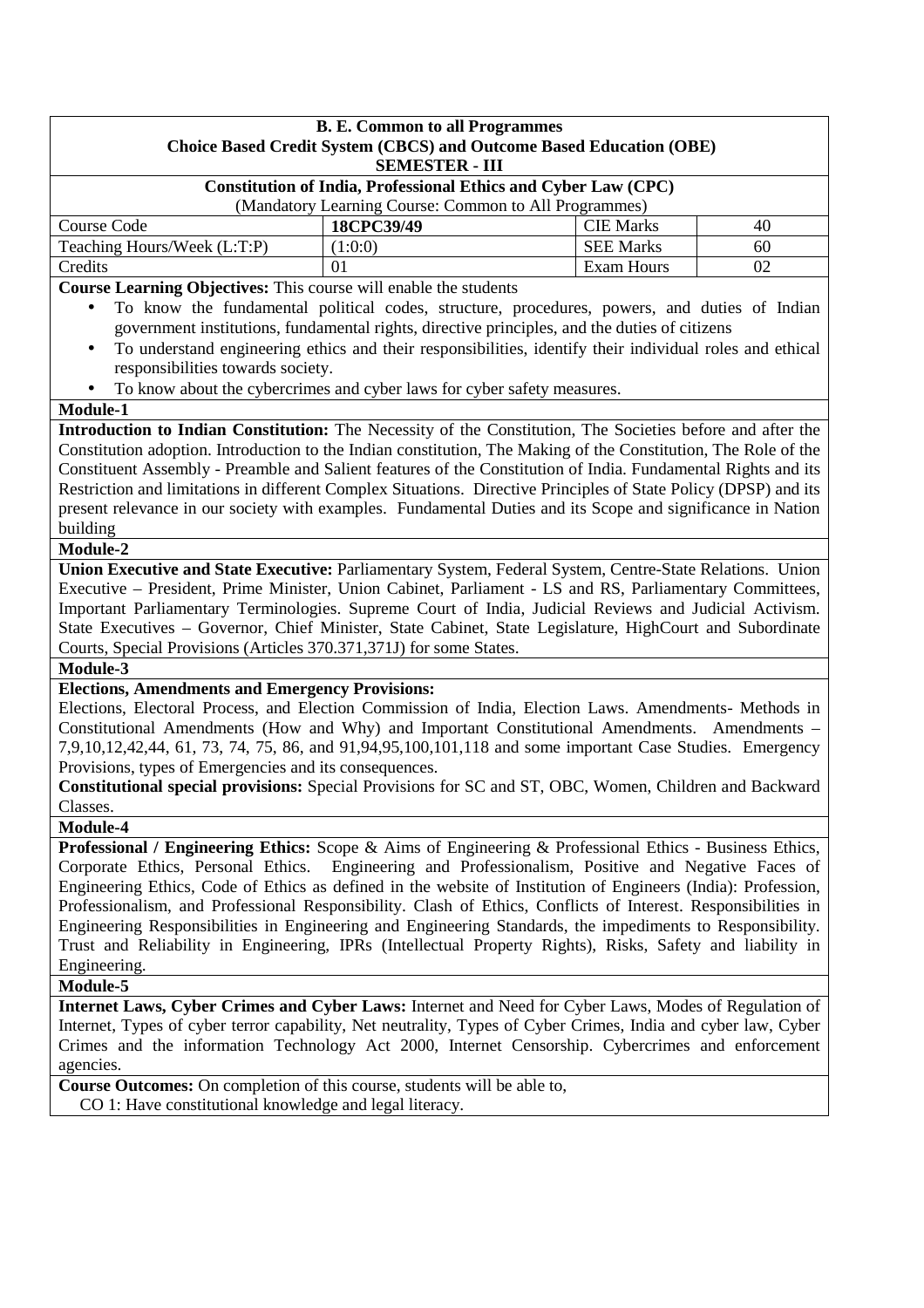CO 2: Understand Engineering and Professional ethics and responsibilities of Engineers.

CO 3: Understand the the cybercrimes and cyber laws for cyber safety measures.

## **Question paper pattern for SEE and CIE:**

- The SEE question paper will be set for 100 marks and the marks scored by the students will proportionately be reduced to 60. The pattern of the question paper will be objective type (MCQ).
- For the award of 40 CIE marks, refer the University regulations 2018.

#### **Textbook:**

- 1. Shubham Singles, Charles E. Haries, and et al: **"Constitution of India, Professional Ethics and Human Rights"** by Cengage Learning India, Latest Edition – 2019.
- 2. Alfred Basta and et al: **"Cyber Security and Cyber Laws"** by Cengage Learning India 2018. Chapter – 19, Page No's: 359 to 383.

#### **Reference Books:**

- 1. Durga Das Basu (DD Basu): "**Introduction to the Constitution of India**", (Students Edition.) Prentice –Hall, 2008.
- 2. M. Govindarajan, S. Natarajan, V. S. Senthilkumar, "**Engineering Ethics**", Prentice –Hall, 2004.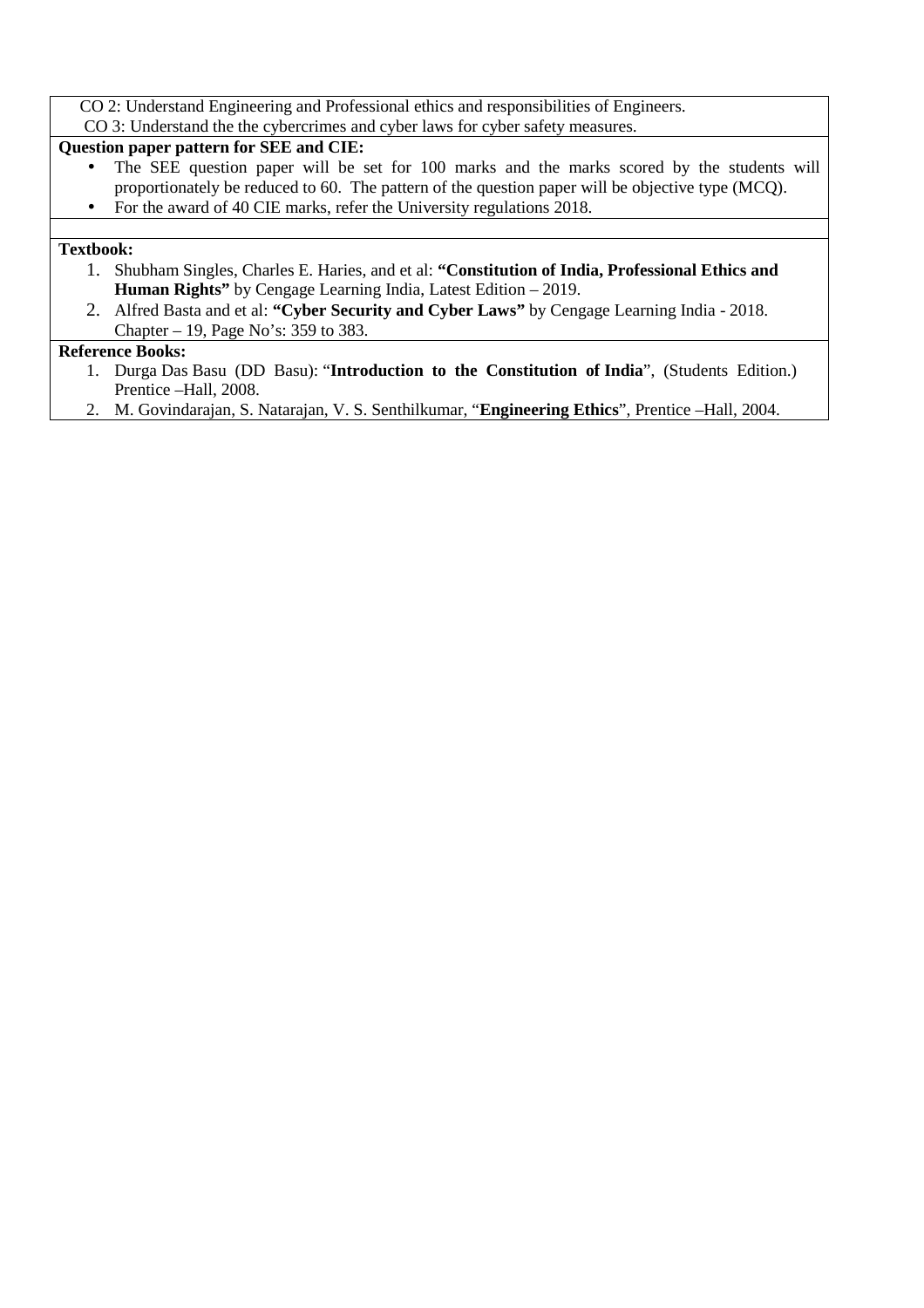#### **B. E. Common to all Programmes Outcome Based Education (OBE) and Choice Based Credit System (CBCS) SEMESTER - III**

## **ADDITIONAL MATHEMATICS – I**

(Mandatory Learning Course: Common to All Programmes)

(A Bridge course for Lateral Entry students under Diploma quota to BE/B. Tech. programmes)

| Course Code                 | 18MATDIP31 | CIE Marks        | 40 |
|-----------------------------|------------|------------------|----|
| Teaching Hours/Week (L:T:P) | 2:2:0      | <b>SEE Marks</b> | 60 |
| Credits                     |            | Exam Hours       | 03 |

#### **Course Learning Objectives:**

- To provide basic concepts of complex trigonometry, vector algebra, differential and integral calculus.
- To provide an insight into vector differentiation and first order ODE's.

#### **Module-1**

**Complex Trigonometry:** Complex Numbers: Definitions and properties. Modulus and amplitude of a complex number, Argand's diagram, De-Moivre's theorem (without proof).

**Vector Algebra:** Scalar and vectors. Addition and subtraction and multiplication of vectors- Dot and Cross products, problems.

#### **Module-2**

**Differential Calculus**: Review of successive differentiation-illustrative examples. Maclaurin's series expansions-Illustrative examples. Partial Differentiation: Euler's theorem-problems on first order derivatives only. Total derivatives-differentiation of composite functions. Jacobians of order two-Problems.

#### **Module-3**

**Vector Differentiation**: Differentiation of vector functions. Velocity and acceleration of a particle moving on a space curve. Scalar and vector point functions. Gradient, Divergence, Curl-simple problems. Solenoidal and irrotational vector fields-Problems.

#### **Module-4**

**Integral Calculus**: Review of elementary integral calculus. Reduction formulae for sin<sup>n</sup>x, cos<sup>n</sup>x (with proof) and sin<sup>m</sup>xcos<sup>n</sup>x (without proof) and evaluation of these with standard limits-Examples. Double and triple integrals-Simple examples.

#### **Module-5**

**Ordinary differential equations (ODE's**. Introduction-solutions of first order and first-degree differential equations: exact, linear differential equations. Equations reducible to exact and Bernoulli's equation.

**Course Outcomes:** At the end of the course the student will be able to:

- CO1: Apply concepts of complex numbers and vector algebra to analyze the problems arising in related area.
- CO2: Use derivatives and partial derivatives to calculate rate of change of multivariate functions.
- CO3: Analyze position, velocity and acceleration in two and three dimensions of vector valued functions.
- CO4: Learn techniques of integration including the evaluation of double and triple integrals.
- CO5: Identify and solve first order ordinary differential equations.

- The question paper will have ten full questions carrying equal marks.
- Each full question will be for 20 marks.
- There will be two full questions (with a maximum of four sub- questions) from each module.
- Each full question will have sub- question covering all the topics under a module.
- The students will have to answer five full questions, selecting one full question from each module.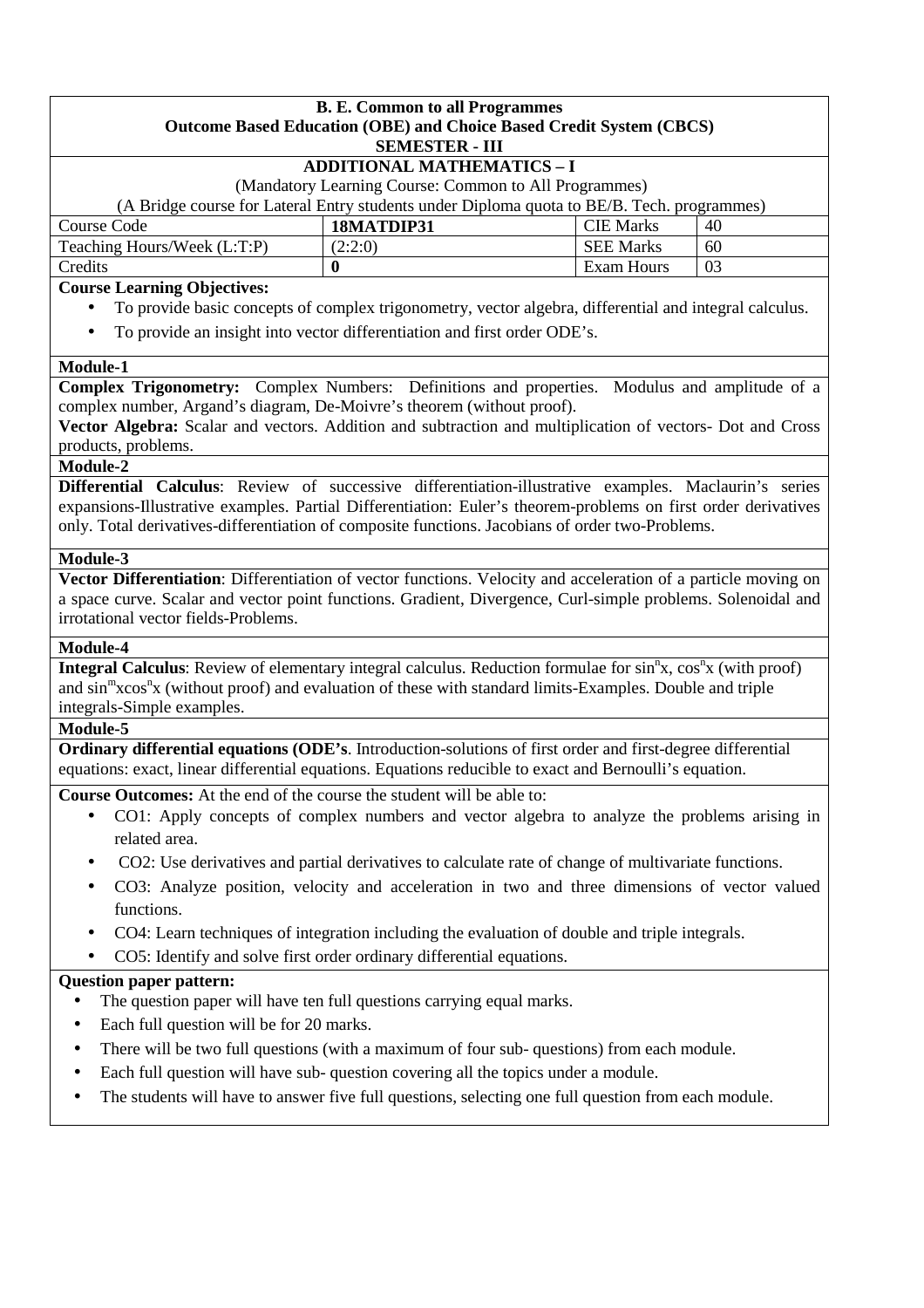| <b>SI</b><br>N <sub>0</sub> | <b>Title of the Book</b>                | Name of the<br>Author/s | Name of the<br><b>Publisher</b> | <b>Edition and Year</b> |
|-----------------------------|-----------------------------------------|-------------------------|---------------------------------|-------------------------|
| <b>Textbook</b>             |                                         |                         |                                 |                         |
|                             | <b>Higher Engineering Mathematics</b>   | B. S. Grewal            | Khanna Publishers               | $43rd$ Edition, 2015    |
|                             | <b>Reference Books</b>                  |                         |                                 |                         |
|                             | <b>Advanced Engineering Mathematics</b> | E. Kreyszig             | John Wiley & Sons               | $10^{th}$ Edition, 2015 |
| $\overline{2}$              | <b>Engineering Mathematics</b>          | N. P. Bali and          | Laxmi Publishers                | 7th Edition, 2007       |
|                             |                                         | Manish Goyal            |                                 |                         |
| $\overline{3}$              | Engineering Mathematics Vol. I          | Rohit Khurana           | Cengage Learning                | $1st$ Edition, 2015     |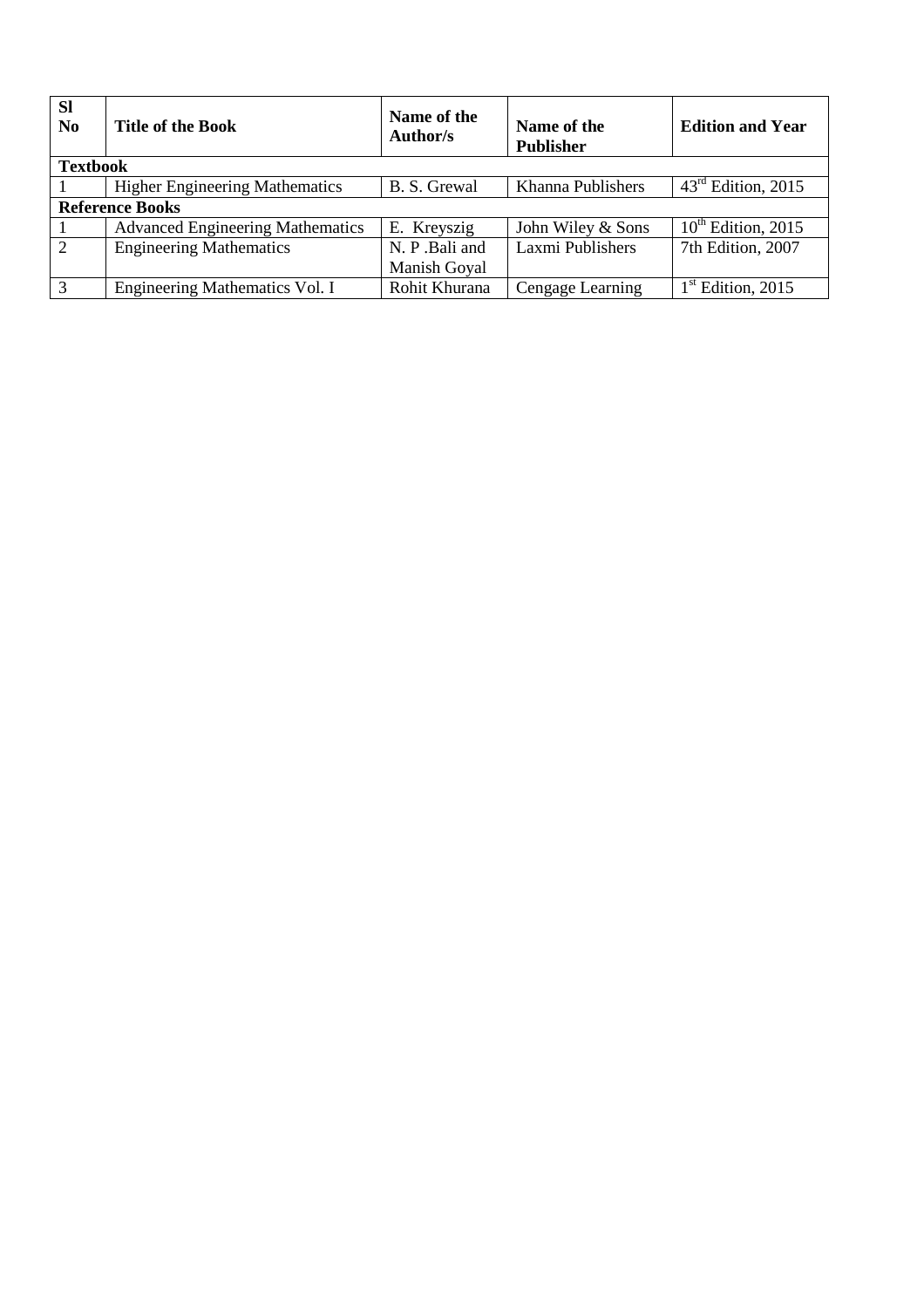| <b>B. E. Common to all Programmes</b>                                                                                  |                                                                                                                                    |                                                                                                                                                                                            |    |  |  |  |
|------------------------------------------------------------------------------------------------------------------------|------------------------------------------------------------------------------------------------------------------------------------|--------------------------------------------------------------------------------------------------------------------------------------------------------------------------------------------|----|--|--|--|
| <b>Choice Based Credit System (CBCS) and Outcome Based Education (OBE)</b>                                             |                                                                                                                                    |                                                                                                                                                                                            |    |  |  |  |
|                                                                                                                        | <b>SEMESTER - IV</b>                                                                                                               |                                                                                                                                                                                            |    |  |  |  |
|                                                                                                                        | COMPLEX ANALYSIS, PROBABILITY AND STATISTICAL METHODS                                                                              |                                                                                                                                                                                            |    |  |  |  |
| (Common to all Programmes)<br>[As per Choice Based Credit System (CBCS) scheme]                                        |                                                                                                                                    |                                                                                                                                                                                            |    |  |  |  |
|                                                                                                                        |                                                                                                                                    |                                                                                                                                                                                            |    |  |  |  |
| Course Code                                                                                                            | <b>18MAT41</b>                                                                                                                     | <b>CIE Marks</b><br><b>SEE Marks</b>                                                                                                                                                       | 40 |  |  |  |
| Teaching Hours/Week (L:T:P)                                                                                            | (2:2:0)<br>03                                                                                                                      |                                                                                                                                                                                            | 60 |  |  |  |
| Credits<br>Exam Hours<br>03                                                                                            |                                                                                                                                    |                                                                                                                                                                                            |    |  |  |  |
| <b>Course Learning Objectives:</b><br>$\bullet$                                                                        |                                                                                                                                    |                                                                                                                                                                                            |    |  |  |  |
|                                                                                                                        |                                                                                                                                    | To provide an insight into applications of complex variables, conformal mapping and special<br>functions arising in potential theory, quantum mechanics, heat conduction and field theory. |    |  |  |  |
| $\bullet$                                                                                                              |                                                                                                                                    | To develop probability distribution of discrete, continuous random variables and joint probability                                                                                         |    |  |  |  |
|                                                                                                                        |                                                                                                                                    | distribution occurring in digital signal processing, design engineering and microwave engineering.                                                                                         |    |  |  |  |
|                                                                                                                        |                                                                                                                                    |                                                                                                                                                                                            |    |  |  |  |
| Module-1                                                                                                               |                                                                                                                                    |                                                                                                                                                                                            |    |  |  |  |
| Calculus of complex functions: Review of function of a complex variable, limits, continuity, and                       |                                                                                                                                    |                                                                                                                                                                                            |    |  |  |  |
| differentiability. Analytic functions: Cauchy-Riemann equations in cartesian and polar forms and consequences.         |                                                                                                                                    |                                                                                                                                                                                            |    |  |  |  |
| Construction of analytic functions: Milne-Thomson method-Problems.                                                     |                                                                                                                                    |                                                                                                                                                                                            |    |  |  |  |
| Module-2                                                                                                               |                                                                                                                                    |                                                                                                                                                                                            |    |  |  |  |
| <b>Conformal transformations:</b> Introduction. Discussion of transformations: $w = z^2$ , $w = e^z$ ,                 |                                                                                                                                    |                                                                                                                                                                                            |    |  |  |  |
|                                                                                                                        |                                                                                                                                    |                                                                                                                                                                                            |    |  |  |  |
| $w = z + \frac{1}{z}$ , $(z \neq 0)$ . Bilinear transformations- Problems.                                             |                                                                                                                                    |                                                                                                                                                                                            |    |  |  |  |
| Complex integration: Line integral of a complex function-Cauchy's theorem and Cauchy's integral formula and            |                                                                                                                                    |                                                                                                                                                                                            |    |  |  |  |
| problems.                                                                                                              |                                                                                                                                    |                                                                                                                                                                                            |    |  |  |  |
|                                                                                                                        |                                                                                                                                    |                                                                                                                                                                                            |    |  |  |  |
| Module-3<br>Probability Distributions: Review of basic probability theory. Random variables (discrete and continuous), |                                                                                                                                    |                                                                                                                                                                                            |    |  |  |  |
| probability mass/density functions. Binomial, Poisson, exponential and normal distributions- problems (No              |                                                                                                                                    |                                                                                                                                                                                            |    |  |  |  |
| derivation for mean and standard deviation)-Illustrative examples.                                                     |                                                                                                                                    |                                                                                                                                                                                            |    |  |  |  |
| Module-4                                                                                                               |                                                                                                                                    |                                                                                                                                                                                            |    |  |  |  |
| Curve Fitting: Curve fitting by the method of least squares- fitting the curves of the form-                           |                                                                                                                                    |                                                                                                                                                                                            |    |  |  |  |
| $y = ax + b$ , $y = ax^b$ & $y = ax^2 + bx + c$ .                                                                      |                                                                                                                                    |                                                                                                                                                                                            |    |  |  |  |
| Statistical Methods: Correlation and regression-Karl Pearson's coefficient of correlation and rank correlation-        |                                                                                                                                    |                                                                                                                                                                                            |    |  |  |  |
| problems. Regression analysis-lines of regression -problems.                                                           |                                                                                                                                    |                                                                                                                                                                                            |    |  |  |  |
| Module-5                                                                                                               |                                                                                                                                    |                                                                                                                                                                                            |    |  |  |  |
| Joint probability distribution: Joint Probability distribution for two discrete random variables, expectation and      |                                                                                                                                    |                                                                                                                                                                                            |    |  |  |  |
| covariance.                                                                                                            |                                                                                                                                    |                                                                                                                                                                                            |    |  |  |  |
| Sampling Theory: Introduction to sampling distributions, standard error, Type-I and Type-II errors. Test of            |                                                                                                                                    |                                                                                                                                                                                            |    |  |  |  |
| hypothesis for means, student's t-distribution, Chi-square distribution as a test of goodness of fit.                  |                                                                                                                                    |                                                                                                                                                                                            |    |  |  |  |
| <b>Course Outcomes:</b> At the end of the course the student will be able to:                                          |                                                                                                                                    |                                                                                                                                                                                            |    |  |  |  |
| CO1: Use the concepts of analytic function and complex potentials to solve the problems arising in<br>$\bullet$        |                                                                                                                                    |                                                                                                                                                                                            |    |  |  |  |
|                                                                                                                        | electromagnetic field theory.<br>CO2: Utilize conformal transformation and complex integral arising in aerofoil theory, fluid flow |                                                                                                                                                                                            |    |  |  |  |
| ٠                                                                                                                      |                                                                                                                                    |                                                                                                                                                                                            |    |  |  |  |
| visualization and image processing.                                                                                    |                                                                                                                                    |                                                                                                                                                                                            |    |  |  |  |
| $\bullet$<br>arising in engineering field.                                                                             |                                                                                                                                    | CO3: Apply discrete and continuous probability distributions in analyzing the probability models                                                                                           |    |  |  |  |
| $\bullet$                                                                                                              |                                                                                                                                    | CO4: Make use of the correlation and regression analysis to fit a suitable mathematical model for the                                                                                      |    |  |  |  |
| statistical data.                                                                                                      |                                                                                                                                    |                                                                                                                                                                                            |    |  |  |  |
|                                                                                                                        |                                                                                                                                    | CO5 : Construct joint probability distributions and demonstrate the validity of testing the hypothesis.                                                                                    |    |  |  |  |
| <b>Question paper pattern:</b>                                                                                         |                                                                                                                                    |                                                                                                                                                                                            |    |  |  |  |
|                                                                                                                        |                                                                                                                                    |                                                                                                                                                                                            |    |  |  |  |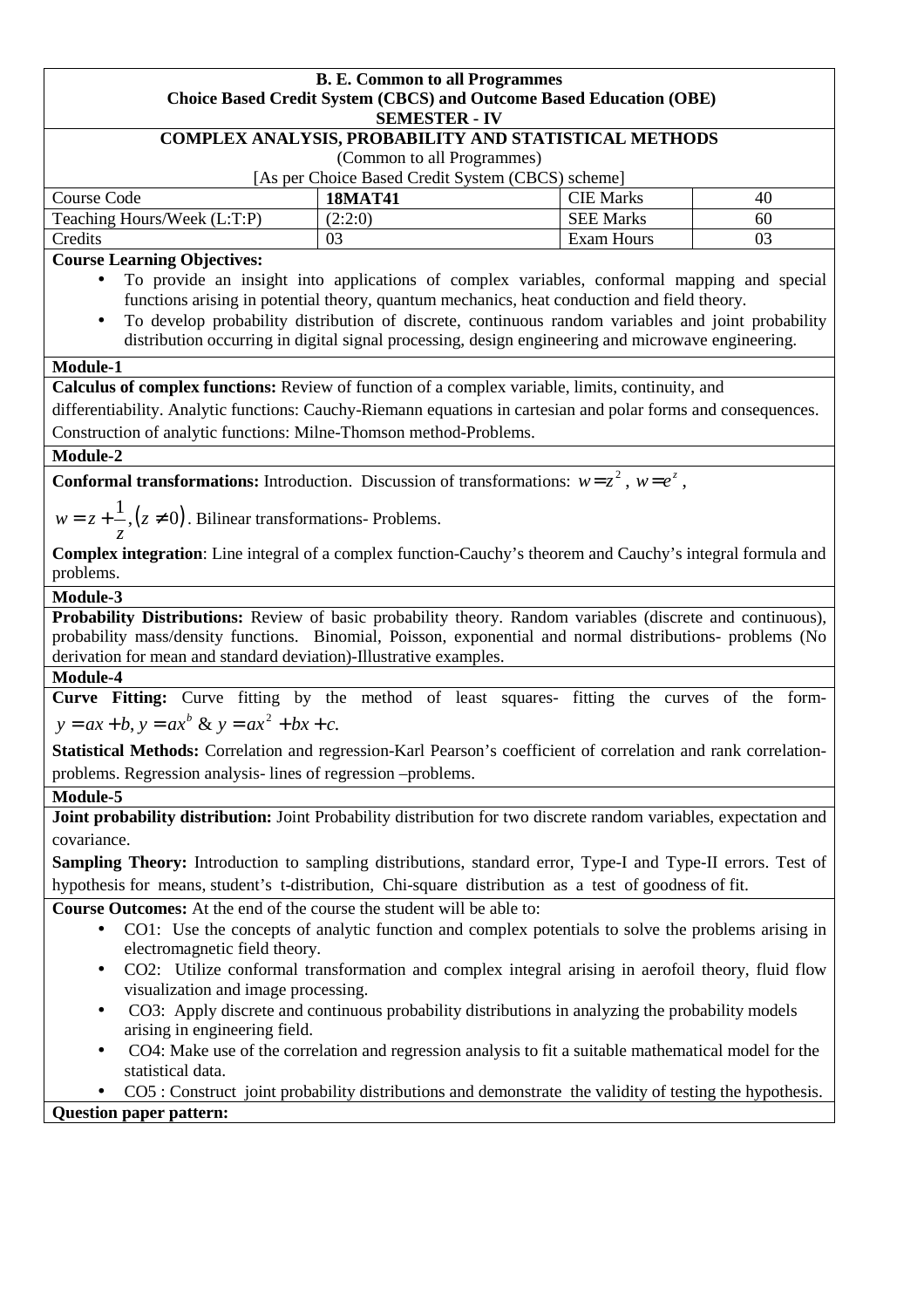- The question paper will have ten full questions carrying equal marks.
- Each full question will be for 20 marks.
- There will be two full questions (with a maximum of four sub- questions) from each module.
- Each full question will have sub- question covering all the topics under a module.
- The students will have to answer five full questions, selecting one full question from each module.

| SI.<br>No.       | <b>Title of the Book</b>                            | Name of the<br><b>Author/s</b> | Name of the<br><b>Publisher</b> | <b>Edition and Year</b>        |
|------------------|-----------------------------------------------------|--------------------------------|---------------------------------|--------------------------------|
| <b>Textbooks</b> |                                                     |                                |                                 |                                |
| 1                | <b>Advanced Engineering</b>                         | E. Kreyszig                    | John Wiley & Sons               | $10^{th}$ Edition, 2016        |
|                  | <b>Mathematics</b>                                  |                                |                                 |                                |
| 2                | <b>Higher Engineering Mathematics</b>               | <b>B.S. Grewal</b>             | Khanna Publishers               | 44 <sup>th</sup> Edition, 2017 |
| $\overline{3}$   | <b>Engineering Mathematics</b>                      | Srimanta Pal et al             | <b>Oxford University</b>        | $3rd$ Edition, 2016            |
|                  |                                                     |                                | Press                           |                                |
|                  | <b>Reference Books</b>                              |                                |                                 |                                |
| 1                | <b>Advanced Engineering</b>                         | C.Ray Wylie,                   | McGraw-Hill                     | $6th$ Edition 1995             |
|                  | <b>Mathematics</b>                                  | Louis C.Barrett                |                                 |                                |
| $\overline{2}$   | <b>Introductory Methods of Numerical</b>            | S.S.Sastry                     | Prentice Hall of                | $4th$ Edition 2010             |
|                  | Analysis                                            |                                | India                           |                                |
| 3                | <b>Higher Engineering Mathematics</b>               | B.V.Ramana                     | McGraw-Hill                     | $11th$ Edition, 2010           |
| $\overline{4}$   | A Textbook of Engineering                           | N.P.Bali and                   | <b>Laxmi Publications</b>       | $6th$ Edition, 2014            |
|                  | <b>Mathematics</b>                                  | Manish Goyal                   |                                 |                                |
| 5                | Engineering<br>Advanced                             | Chandrika Prasad               | Khanna                          | 2018                           |
|                  | <b>Mathematics</b>                                  | and Reena Garg                 | Publishing,                     |                                |
|                  | <b>Web links and Video Lectures:</b>                |                                |                                 |                                |
|                  | http://nptel.ac.in/courses.php?disciplineID=111     |                                |                                 |                                |
|                  | 2. http://www.class-central.com/subject/math(MOOCs) |                                |                                 |                                |
|                  | 3. http://academicearth.org/                        |                                |                                 |                                |

4. VTU EDUSAT PROGRAMME - 20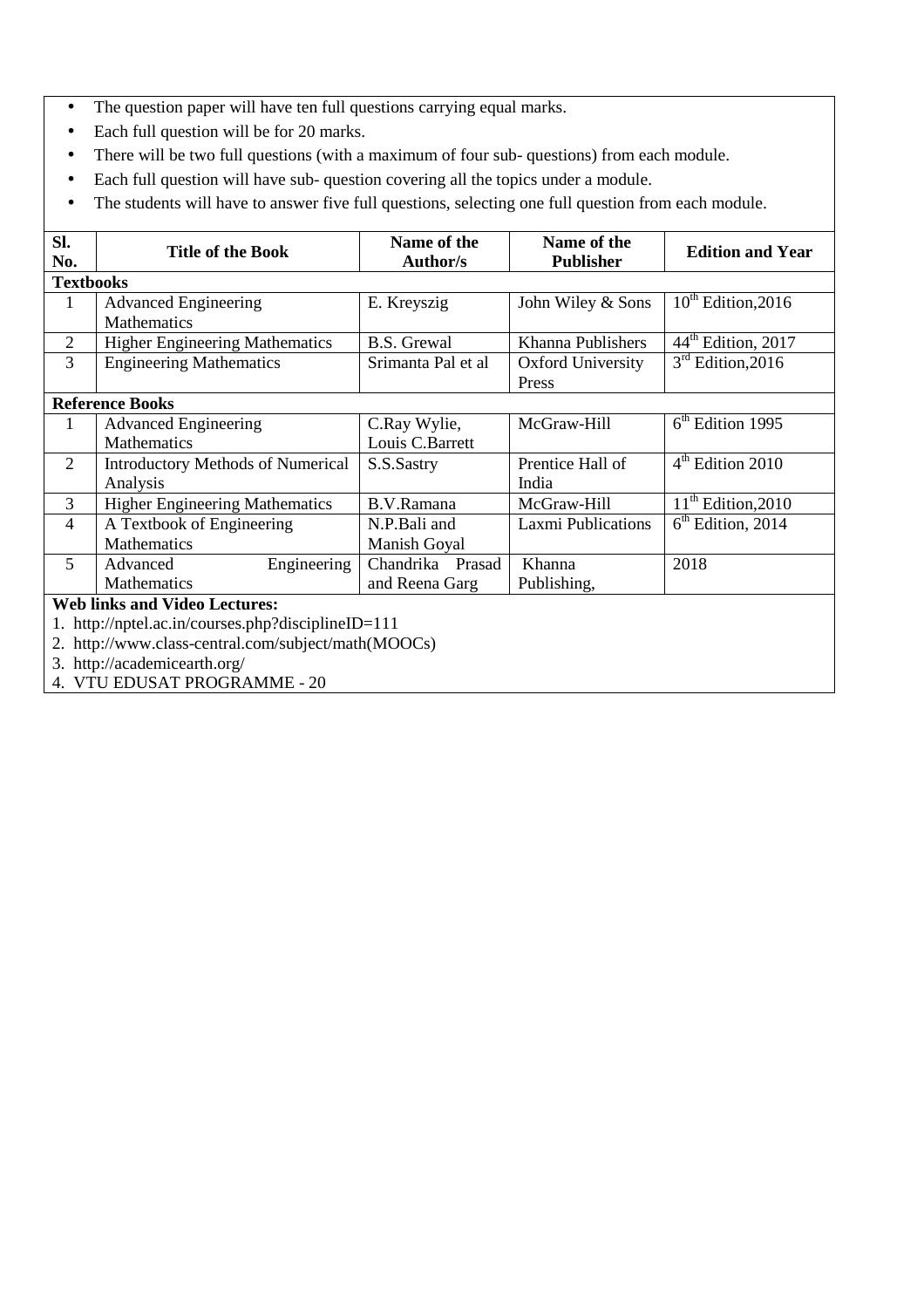| <b>B. E. NANO TECHNOLOGY (NT)</b><br>Choice Based Credit System (CBCS) and Outcome Based Education (OBE)<br><b>SEMESTER - IV</b> |  |  |  |  |  |
|----------------------------------------------------------------------------------------------------------------------------------|--|--|--|--|--|
| <b>APPLICATIONS OF NANOTECHNOLOGY</b>                                                                                            |  |  |  |  |  |
| <b>CIE Marks</b><br>Course Code<br><b>18NT42</b><br>40                                                                           |  |  |  |  |  |
| <b>SEE Marks</b><br>Teaching Hours/Week (L: T: P)<br>(3:2:0)<br>60                                                               |  |  |  |  |  |
| Exam Hours<br>Credits<br>03<br>04                                                                                                |  |  |  |  |  |

#### **Course Learning Objectives:**

In this subject student will be introduced to applications of nanotechnology in fields of energy, defence, health, communication, transportation, and agriculture.

#### **Module-1**

#### **NT IN PHOTOVOLTAICS, BATTERIES, AND FUEL CELLS APPLICATIONS:**

Photovoltaics: Introduction, limitations of conventional solar cells, applications of nanotechnology in photovoltaics; Three generation solar cells; Second generation solar cells (CIGS and CdTe): construction, advantages and limitations, Ultrathin nanotechnology solar cells (plastic solar cells): construction, working principle, advantages and limitations. Applications of CNTs in: photovoltaic diode, photo-active layer, transparent electrode, and dye-sensitized solar cells. Batteries, and Fuel cells: Nanobatteries: Introduction, advantages, nanotechnology applications under development; Applications of nanotechnology in Hydrogen fuel cells: production of hydrogen (Tandem cells), storage and transport of hydrogen; improving the efficiency of catalyst, and electrolyte. Applications of nanotechnology in improving the efficiency of DMFC, and SOFC.

#### **Module-2**

**NT IN ENERGY TRANSMISSIONS, WATER PURIFICATION, AND DEFENSE APPLICATIONS:**  Energy transmissions: Applications of nanotechnology to energy production, Nanoscale materials; General energy applications: lighting, heating, transportation, capacitors, power chips; Nanoparticles for energy transmission development: wires and cables; electrical transmission infrastructure: transformers, substations, and sensors.Water purification: Nanooligodynamic metallic particles: oligodynamic effect, mechanism and applications; Photocatalysis: types and applications of nanotechnology in photocatalysis; Desalination: nanofiltration, advantages and limitations, future directions of nanotechnology in membrane process.NT in Defense: Nanotechnology for soldiers: Smart helmets: significance, sensors, optical/IR, RF, and acaustic arrays, antiballistic protection. Smart suits: as armour, for ventilation, for camouflage. Smart equipments: B/C detection, health monitoring and wound healing.

#### **Module-3**

## **NT IN AGRICULTURE, AND FOOD PROCESSING APPLICATIONS:**

NT in agriculture applications: Overview of nanotechnology applications in agriculture: Nanoscale carriers, Microfabricated xylem vessels, Nanolignocellulosic materials, Clay nanotubes, Photocatalysis, Nanobarcode technology, Quantum dots for staining bacteria, Biosensors. Nanotechnologies in animal production and health care: Improving feeding efficiency and nutrition, Zoonotic diseases, Animal reproduction and fertility, Nanotechnology and animal waste management. NT in food processing applications: Nanofood, introduction, nanoencapsulation, nanocomposites in food packaging, smart food packaging.

#### **Module-4**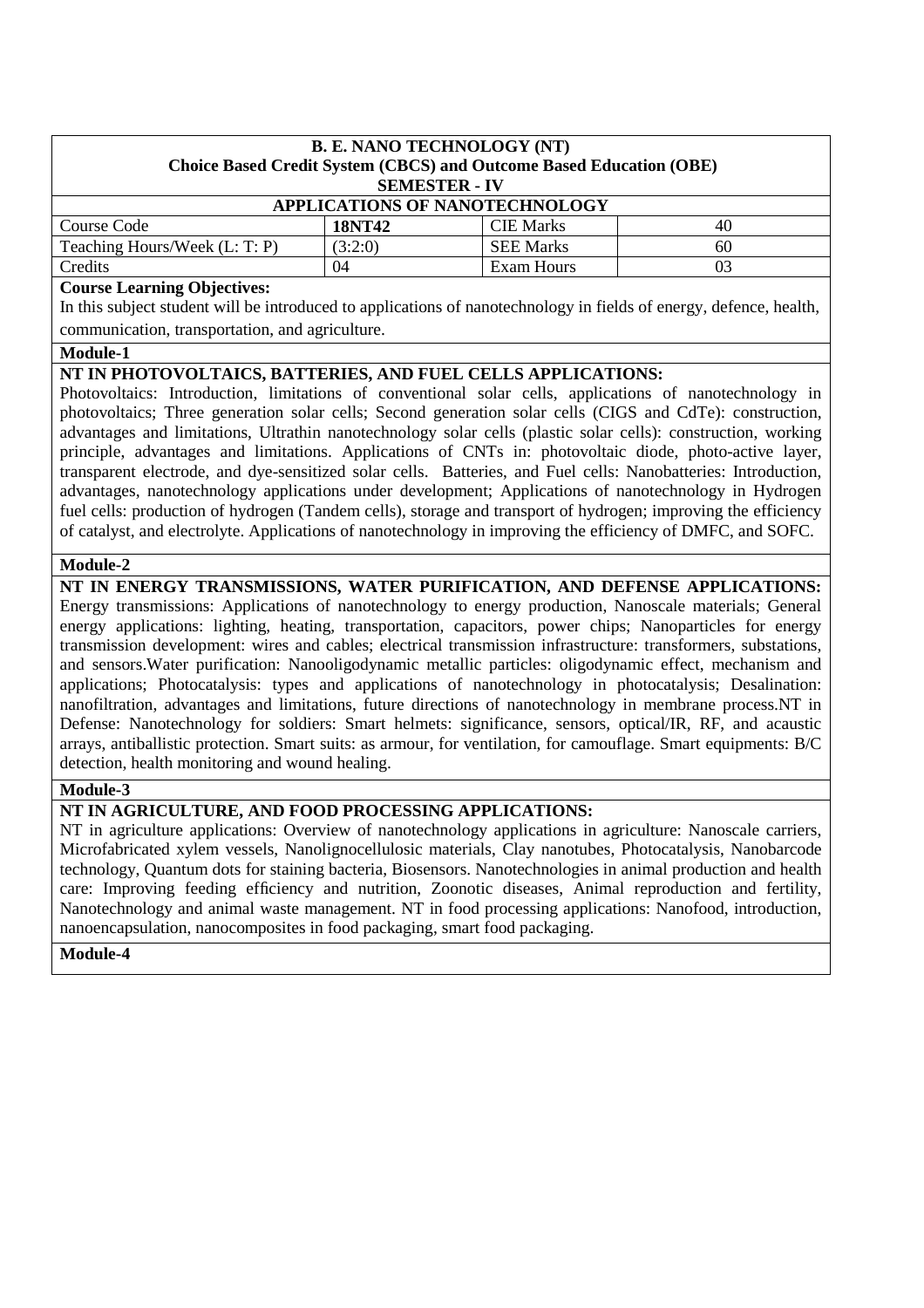#### **NT IN CIVIL ENGINEERING, AUTOMOBILE, AND AEROSPACE APPLICATIONS:**

NT in civil engineering applications: Nanotechnology for green building: Introduction, Coatings: self-cleaning coatings, anti-stain coatings, De-polluting surfaces, Scratch-resistant coatings, Anti-fogging and anti-icing coatings, Antimicrobial coatings, UV protection, Anti-corrosion coatings, and Moisture resistance. NT in automobile applications: Functionalities of nanotechnologies (mechanical, geometric effect, electronic/magnetic, optical, and chemical); Applications of NT towards car body shell, car body, car interior, chasis and tyres, electrics and electronics, engine and drive train. NT in aerospace applications: Potential applications in space craft and space structures, Requirements for future space systems, Radiationshielding (Thermal protection), Space elevator, Space elevator (electromagnetic).

## **Module-5**

## **NANOTECHNOLOGY IN ELECTRONICS, COMPUTER ENGINEERING & PHOTONICS**

Introduction to: MOSFET, CMOS, and microchips (DRAM, SRAM, FIFO, EPROM, and PROM). Single electron transistors: introduction, Coulomb blockade, miniature flash memory, and Yano type memory. Quantum mechanical tunneling: RTDs and Esaki diodes. Introduction to spintronics, molecular nanoelectronics, fault tolerant designs, quantum cellular automata, and quantum computing. MEMS and MOEMS: introduction and applications. Introduction to: nanotechnology in photonics, photonic crystals, plasmonics, and spray-on nanocomputers.

**Course Outcomes:** At the end of the course the student will be able to:

- CO1: Describe applications of nano technology in the photovoltaics, batteries, and fuel cells;
- CO2: Illustrate nano technology in the energy transmissions, water purification, and defense;
- CO3: Explain nano technology in the agriculture and food processing;
- CO4: Describe nano technology in the civil engineering, automobile, and aerospace sector;
- CO5: Research nano technological advances in the electronics, computer engineering, and photonics.

- The question paper will have ten full questions carrying equal marks. Each full question consisting of 16 marks.
- There will be two full questions (with a maximum of four sub questions) from each module.
- Each full question will have sub question covering all the topics under a module.
- The students will have to answer five full questions, selecting one full question from each module.

| <b>SI</b><br>N <sub>0</sub> | Title of the Book                                           | Name of the<br>Author/s | <b>Name of the Publisher</b>                                                          | <b>Edition and Year</b> |  |  |
|-----------------------------|-------------------------------------------------------------|-------------------------|---------------------------------------------------------------------------------------|-------------------------|--|--|
|                             | Textbook/s                                                  |                         |                                                                                       |                         |  |  |
| 1                           | <b>Fundamentals</b><br>Nanotechnology,<br>and Applications  | Manasi Karkare          | LK. International<br>Publishing, New Delhi.<br>ISBN: 978-81-89866-99-0                | First Edition,<br>2008  |  |  |
| $\overline{2}$              | Applications of Nanotechnology                              | Prasad<br>Puthiyillam   | LAP Lambert Academic<br>Publishing,<br>Mauritius.<br>ISBN: 978-613-9-58532-8          | First Edition,<br>2018  |  |  |
|                             | <b>Reference Books</b>                                      |                         |                                                                                       |                         |  |  |
| 3                           | Nanotechnology, Importance $\&$<br>Applications             | M.H. Fulekar            | I.K. International<br>Publishing House, New<br>Delhi                                  | First Edition,<br>2011  |  |  |
| $\overline{4}$              | "How helpful is nanotechnology"<br>in agriculture? -Review" | Allah Ditta             | Advances in natural<br>sciences: Nanoscience and<br>nanotechnology, IOP<br>Publishing | 2012                    |  |  |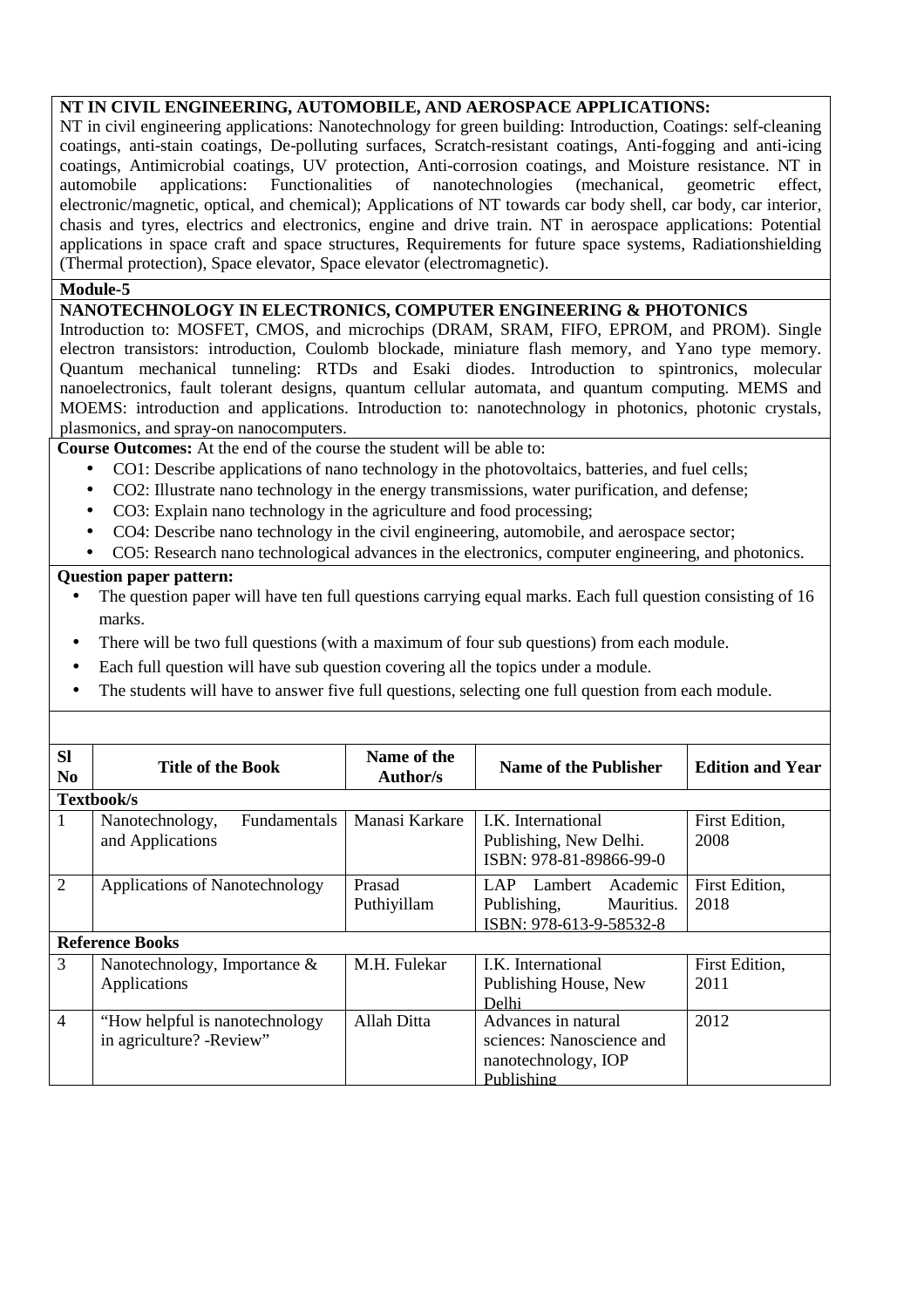| Nanotechnology: Synthesis to<br>Applications | Sunipa Roy,<br>Chandan Kumar<br>Ghosh,<br>Chandan Kumar | CRC Press, Taylor $\&$<br>Francis | First Edition,<br>2018 |
|----------------------------------------------|---------------------------------------------------------|-----------------------------------|------------------------|
|                                              |                                                         |                                   |                        |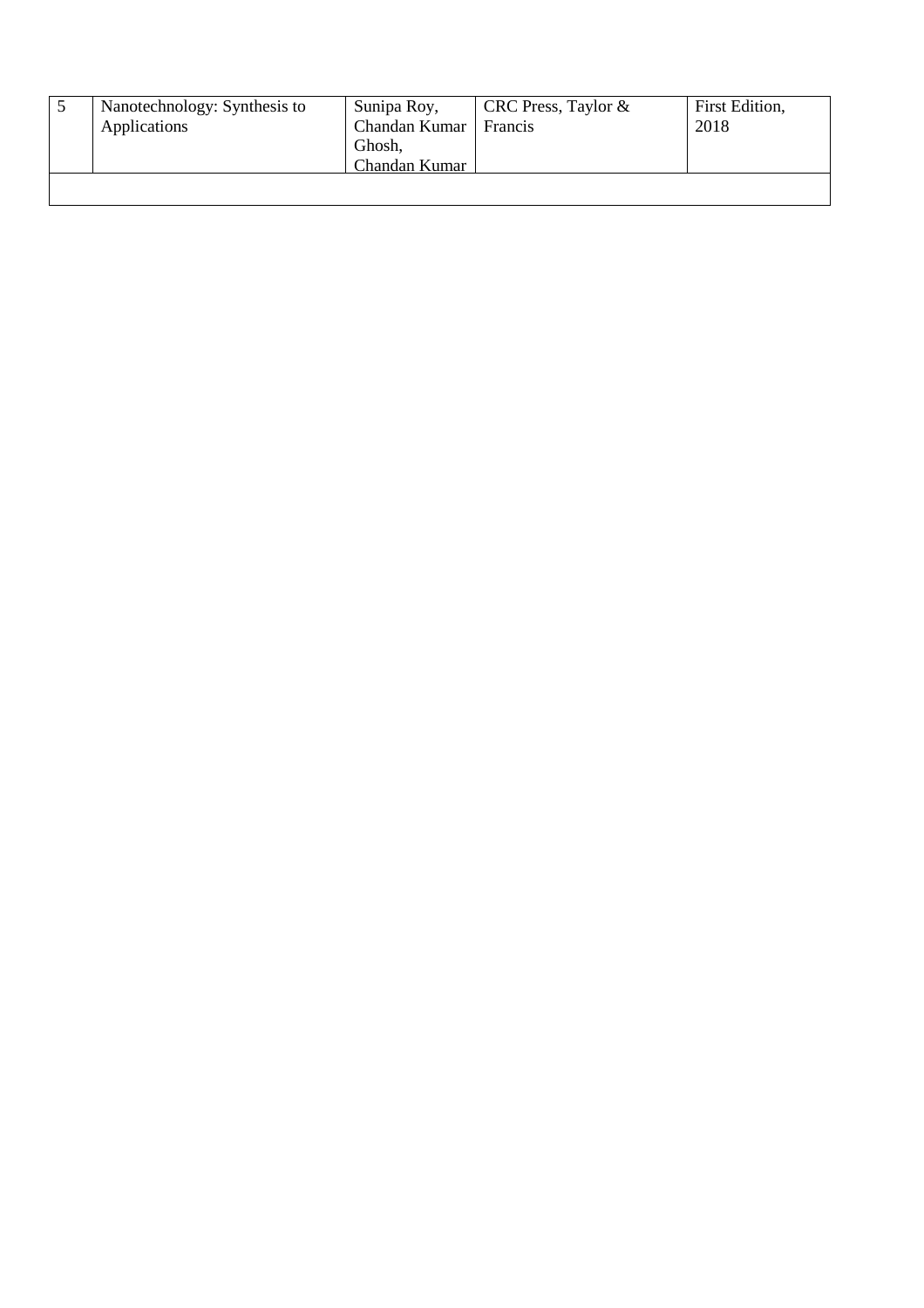## **B. E. NANO TECHNOLOGY (NT) Choice Based Credit System (CBCS) and Outcome Based Education (OBE) SEMESTER - IV MATERIAL SCIENCE AND ENGINEERING**  Course Code **18NT43** CIE Marks 40 Teaching Hours/Week (L:T:P)  $(3:0:0)$  SEE Marks 60 Credits 03 Exam Hours 03

## **Course Learning Objectives:**

In this course, students will understand various concepts related to the material science and engineering, crystal structure, various types of materials, and their uses in developing new technology.

**Module-1** 

## **INTRODUCTION TO MATERIALS SCIENCE AND ENGINEERING**

Functional Classification of Materials; Classification of Materials Based on Structure; Environmental and Other Effects; Materials Design and Selection; The Structure of Materials: Technological Relevance; The Structure of the Atom; The Electronic Structure of the Atom; The Periodic Table and Engineering materials; Atomic Bonding; Binding Energy and Inter-atomic Spacing; Amorphous Materials: Principles and Technological Applications; Lattice, unit cells, Basis, and crystal structure; Points, directions, and planes in the unit cell.

## **Module-2**

# **CRYSTAL STRUCTURE**

Introduction, Differences between Crystalline solids and amorphous solids; Unit cell: Introduction, Miller Indices, high density planes and influence on the behavior of the crystal, Close packing (hexagonal, and cubic), Bravias lattices (in two and three dimensional space), Lattice systems: possible variations, edge lengths, axial angle, and examples; Crystallographic point groups and symmetry operations; Wigner-Seitz cell: Introduction, and construction; Atomic packing: packing fraction, Co-ordination number; Examples of simple crystal structures: NaCl, ZnS and diamond; Symmetry operations, point groups and space groups, Single Crystals, Polycrystalline Materials, Anisotropy.

# **Module-3**

## **DIFFUSION**

Introduction, diffusion Vs bulk flow, diffusion vs osmosis, diffusion Vs drift; Diffusion in the context of different disciplines, Introduction to: atomic diffusion, Eddy diffusion & Eddy motion, Effusion & Graham's law, Photon diffusion, and Passive transport (simple, facilitated, filtration, and osmosis); Mechanism of diffusion in solids (vacancy, and interstitial); Steady state diffusion (Fick's first law); Unsteady state diffusion (Fick's second law); Types of diffusion (self, inter, volume, grain boundary, and surface diffusions); Factors affecting diffusion (diffusion species, temperature, concentration, crystal structure, grain boundary, grain size); Introduction to diffusion in: ionic materials, polymeric materials; Diffusion and material processing (melting and casting, sintering, grain growth, and diffusion bonding); Applications of diffusion.

#### **Module-4**

# **POLYMERIC MATERIALS AND LIQUID CRYSTALS**

Introduction, Thermotropic liquid crystals; Lyotropic liquid crystals: lamellar, hexagonal, cubic, and nematic phases; Chemical constitution and liquid crystalline behaviour; liquid crystalline behaviour in homologous series (para-azoxyanisole, para-alkyloxy benzene homologous series); molecular ordering in nematic, cholesteric, smetic, and columnar liquid crystals; Identification of liquid crystals; liquid crystalline polymers; Applications of liquid crystal in displays: introduction, twisted nematic cell transmissive, and reflective displays; types of liquid crystal displays and their applications, applications of chiral liquid crystals in thermography.

#### **Module-5**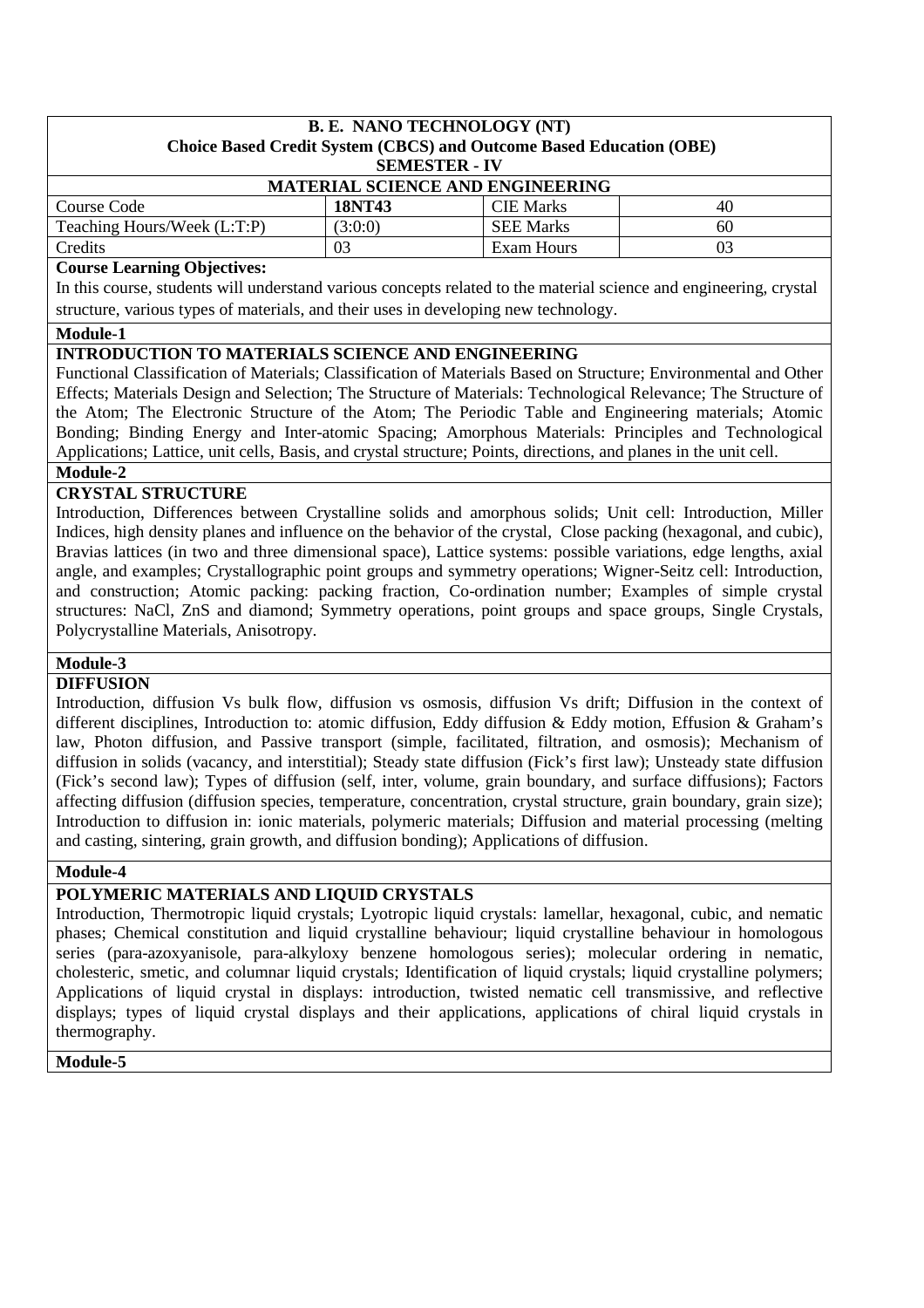# **CERAMIC, AND SMART MATERIALS**

**Ceramic Materials:** Types of ceramics, synthesis and processing of ceramics, classification of ceramics, applications.

**Smart materials:** Historical background, definition, classification of smart materials, thermo responsive materials, piezoelectric materials, ferrofluids: synthesis and application, electro- rheological fluids (ER) and magneto-rheological fluids (MR) fluids modes of operation and application, smart gel, shape memory alloys.

**Course Outcomes:** At the end of the course the student will be able to:

- CO1: Describe the physics of materials;
- CO2: Explain the crystal structure of materials;
- CO3: Apply diffusion process for preparing materials;
- CO4:Demonstrate preparation of polymeric materials and liquid crystals;
- CO5: Analyze ceramic and smart materials for engineering and technology applications.

- The question paper will have ten full questions carrying equal marks. Each full question consisting of 16 marks.
- There will be two full questions (with a maximum of four sub questions) from each module.
- Each full question will have sub question covering all the topics under a module.

| SI.<br>No.     | <b>Title of the Book</b>                            | Name of the<br>Author/s                                                                   | <b>Name of the Publisher</b>         | <b>Edition and Year</b>        |
|----------------|-----------------------------------------------------|-------------------------------------------------------------------------------------------|--------------------------------------|--------------------------------|
|                | Textbook/s                                          |                                                                                           |                                      |                                |
| 1              | <b>Material Science</b>                             | D. John<br>Thiruvadigal, S.<br>Ponnusamy, C.<br>Preferencial<br>Kala, M.<br>Krishna Mohan | <b>Vibrant Publications</b>          | First Edition,<br>2014         |
| $\overline{2}$ | Materials Science and<br>Engineering                | V. Raghavan                                                                               | PHI Learning Pvt. Ltd.               | Sixth Edition,<br>2015         |
|                | <b>Reference Books</b>                              |                                                                                           |                                      |                                |
| 3              | A text book of engineering<br>chemistry             | Shashi Chawla                                                                             | Dhanpat Rai and Co                   | First Edition,<br>2011         |
| $\overline{4}$ | Materials Science & Engineering<br>- A First Course | Raghavan V.                                                                               | Prentice Hall of India, New<br>Delhi | Fifth Edition,<br>2005         |
| 5              | Materials Science and<br>Engineering                | Donald R.<br>Askeland,<br>Pradeep P.<br>Fulay, D. K.<br>Bhattacharya                      | Cengage Learning                     | Second Indian<br>Reprint, 2010 |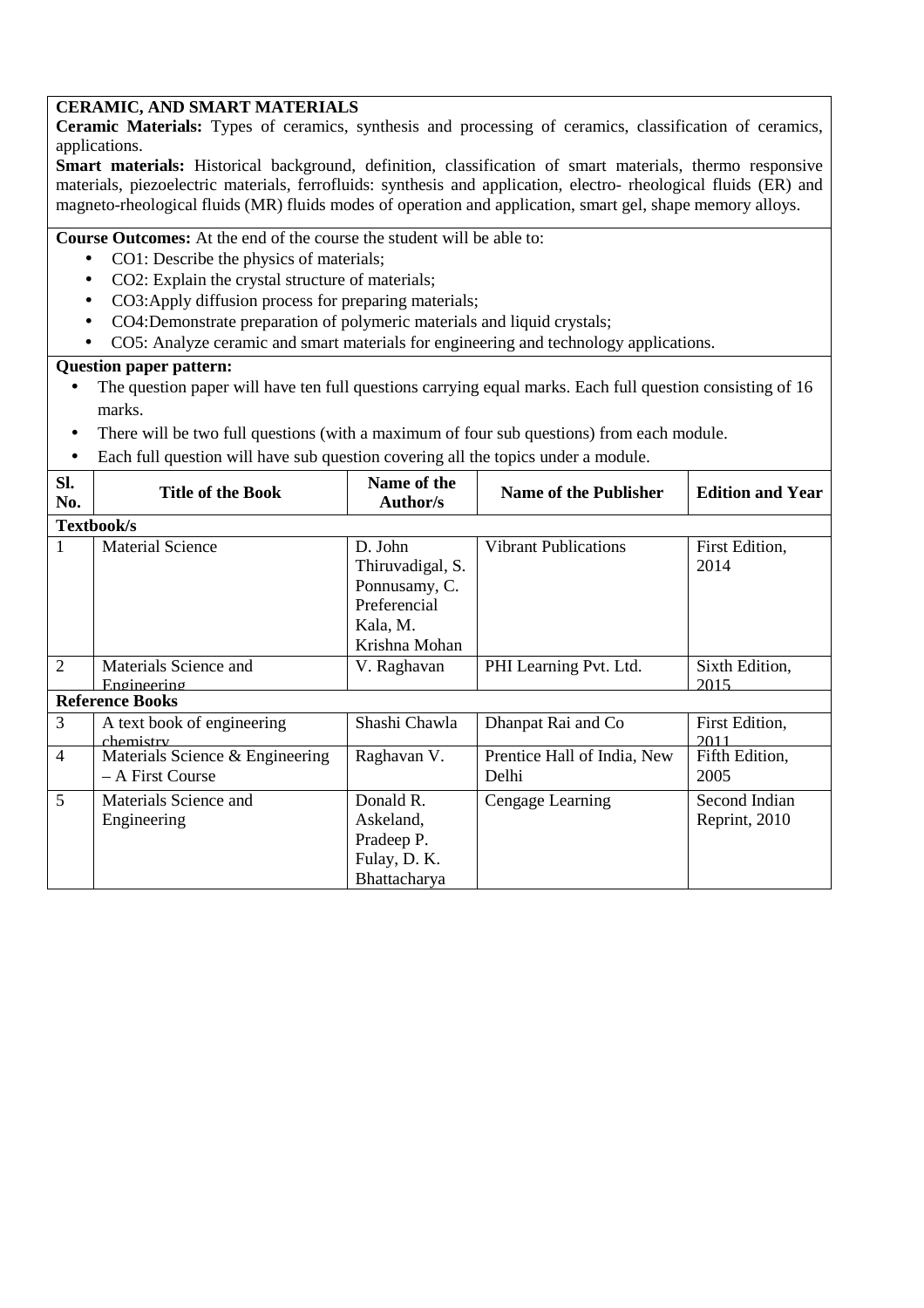# **B. E. NANO TECHNOLOGY (NT) Choice Based Credit System (CBCS) and Outcome Based Education (OBE) SEMESTER - IV ELECTRONIC INSTRUMENTS AND MEASUREMENTS**  Course Code **18NT44 CIE Marks** 1 **40** Teaching Hours/Week  $(L:T:P)$  (3:0:0) SEE Marks 60 Credits 1 03 Exam Hours 1 03 **Course Learning Objectives:**  The accuracy and precision, types of errors, statistical, and probability analysis. • The basic functional concepts of various analog and digital measuring instruments. The basic concepts of microprocessor-based instruments. The functioning and types of oscilloscopes and signal generators, AC and DC bridges. • The significance and function of different types of transducers. **Module-1 MEASUREMENT AND ERRORS, AMMETERS, VOLTMETERS & MULTIMETERS, AND MEASURING PROBES: Measurement and Error:** Definitions, Accuracy and Precision, Significant Figures, Types of Error, Statistical Analysis, Probability of Errors, Limiting Errors. **Ammeters:** DC Ammeter, Multirange Ammeter, The Ayrton Shunt or Universal Shunt, Requirements of Shunt, Extending of Ammeter Ranges, RF Ammeter (Thermocouple), Limitations of Thermocouple. **Voltmeters & Multimeters:**  Introduction, Basic Meter as a DC Voltmeter, DC Voltmeter, Multirange Voltmeter, Extending Voltmeter Ranges, Loading, Transistor Voltmeter, Differential Voltmeter, Average Responding Voltmeter, Peak responding Voltmeter, True RMS Voltmeter. **Measuring Probes:** Introduction, types, introduction to nanoprobes. **Module-2 DIGITAL INSTRUMENTS AND DATA ACQUISITION: Digital Voltmeters:** Introduction, RAMP technique, Dual Slope Integrating Type DVM, Integrating Type DVM, Most Commonly used principles of ADC, Successive Approximations. **Data Acquisition:** ADC, DAC, Signal conditioners. **Digital Instruments:**  Introduction, Digital Multimeters, Digital Frequency Meter, Digital Measurement of Time, Universal Counter, Decade Counter, Electronic Counter, Digital Tachometer, Digital pH Meter, Digital Phase Meter, Digital Capacitance Meter. **Module-3 OSCILLOSCOPES, AND SIGNAL GENERATORS: Oscilloscopes:** Introduction, Basic principles, CRT features, Block diagram of Oscilloscope, Simple CRO, Vertical Amplifier, Horizontal Deflecting System, Sweep or Time Base Generator, Storage Oscilloscope, Digital Readout Oscilloscope. **Signal Generators:** Introduction, Fixed and Variable AF Oscillator, Standard Signal Generator, AF sine and Square Wave Generator, Function Generator, Square and Pulse Generator. **Module-4 MEASURING INSTRUMENTS, AND BRIDGES: Measuring Instruments:** Output Power Meters, Field Strength Meter, Stroboscope, Phase Meter, Vector Impedance Meter, Q Meter, Megger, Analog pH Meter, Telemetry. **Bridges:** Introduction, Wheatstone's bridge, Kelvin's Bridge; AC bridges, Capacitance Comparison Bridge, Inductance Comparison Bridge, Maxwell's bridge.

**Module-5** 

**TRANSDUCERS AND ACTUATORS:** Introduction, transducers and actuators of electrical, inductive, capacitive, optical, piezoelectric, and photovoltaic. Thermistor, LVDT, Semiconductor photo diode and transistor.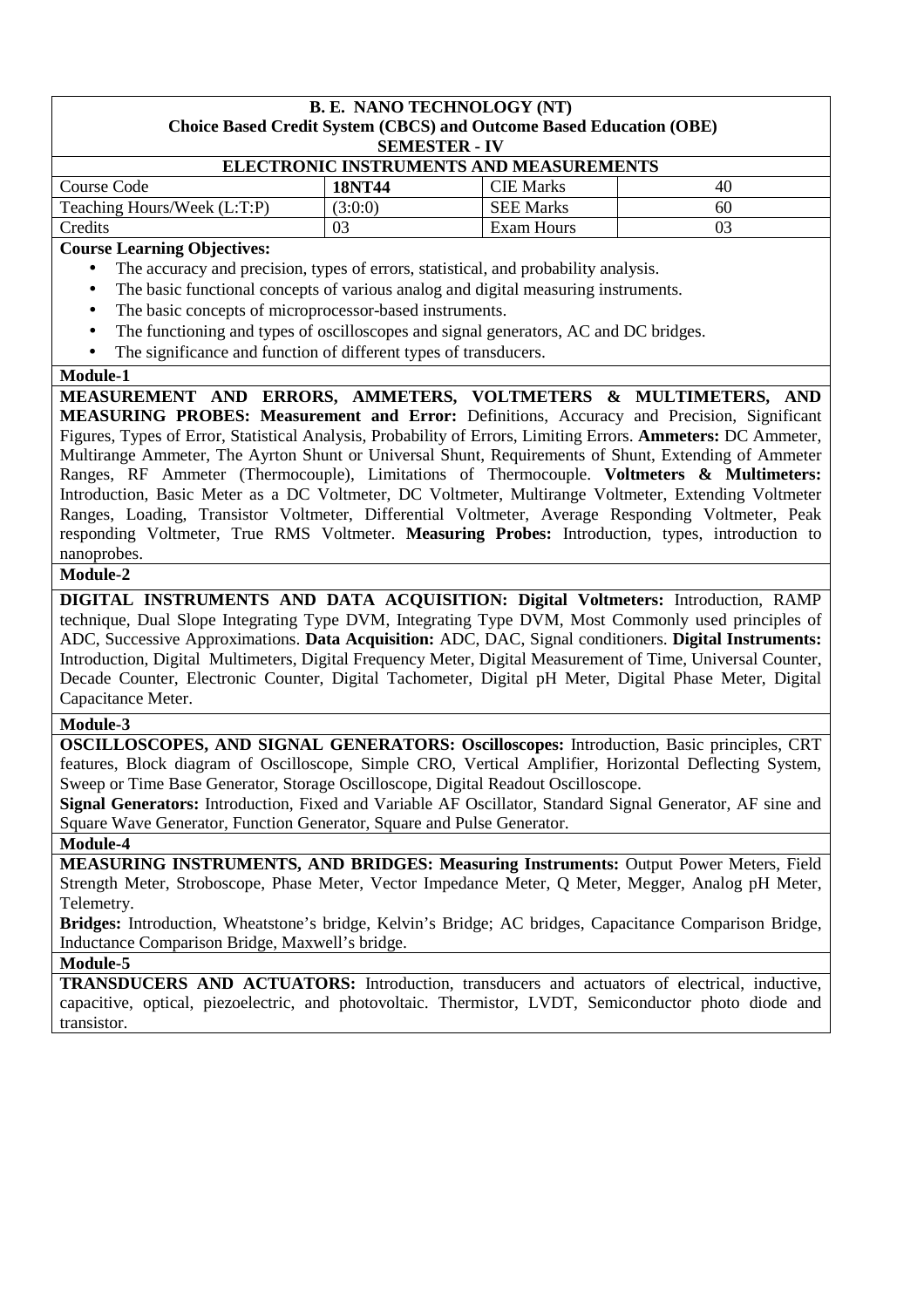**Course Outcomes:** At the end of the course the student will be able to:

- CO1: Differentiate accuracy and precision
- CO2: Explain various types of analog and digital measuring instruments.
- CO3: Analyse the performance of the AC and DC bridges.
- CO4: Analyse the performance characteristics of analog and digital measuring instruments.
- CO5: Recognize the importance of lifelong learning in the field of electronic instrumentation.

- The question paper will have ten full questions carrying equal marks. Each full question consisting of 16 marks.
- There will be two full questions (with a maximum of four sub questions) from each module.
- Each full question will have sub question covering all the topics under a module.

| SI.<br>No.     | <b>Title of the Book</b>                                  | Name of the<br>Author/s    | Name of the Publisher          | <b>Edition and Year</b> |  |
|----------------|-----------------------------------------------------------|----------------------------|--------------------------------|-------------------------|--|
|                | Textbook/s                                                |                            |                                |                         |  |
| 1              | Modern Electronic<br><b>Instrumentation and Measuring</b> | A. D. Helfrick<br>and W.D. | Pearson                        | First Edition,<br>2015  |  |
| 2              | Electronics and Instrumentation                           | B.R. Gupta                 | S. Chand Limited               | First Edition,          |  |
|                | <b>Reference Books</b>                                    |                            |                                |                         |  |
| 3              | Electronic Instrumentation                                | H. S. Kalsi                | McGraw Hill                    | Third Edition,          |  |
| $\overline{4}$ | Electronics and Electrical<br><b>Measurements</b>         | A. K. Sawhney              | Dhanpat Rai & Sons             | First Edition,<br>2000  |  |
| 5              | Electronic Instrumentation and<br>Measurements            | David A. Bell              | <b>Oxford University Press</b> | First Edition,<br>2011  |  |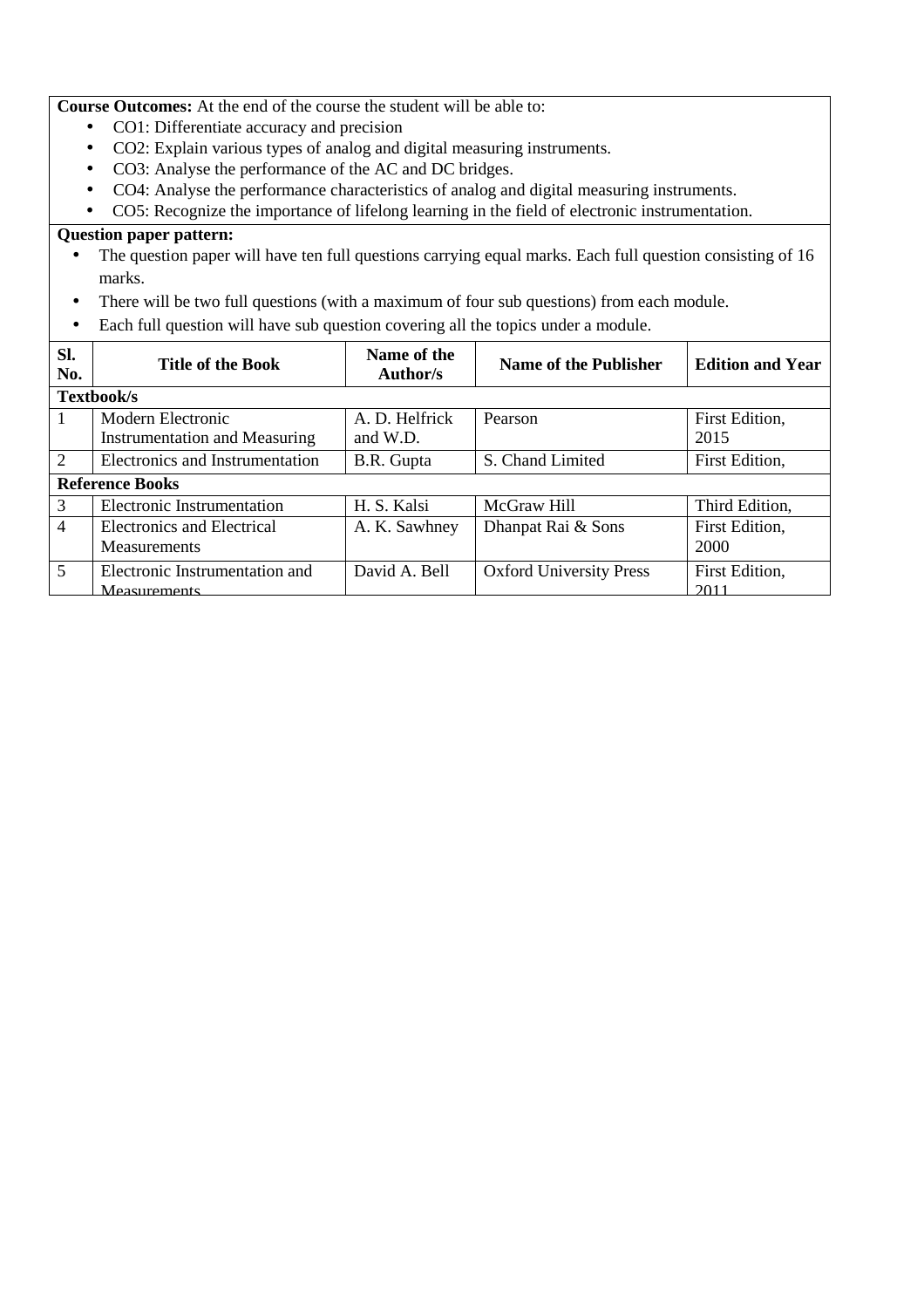# **B. E. NANO TECHNOLOGY (NT)**

#### **Choice Based Credit System (CBCS) and Outcome Based Education (OBE) SEMESTER - IV BIOCHEMISTRY AND MICROBIOLOGY**  Course Code **18NT45 CIE Marks** 1 **40** Teaching Hours/Week (L:T:P)  $(3:0:0)$  SEE Marks  $\vert$  60 Credits 1 03 Exam Hours 1 03

## **Course Learning Objectives:**

- To understand the basic concepts of biochemistry and pathways involved in metabolism.
- To study characteristics of microbes and microbial synthesis of nanomaterials.

#### **Module-1**

## **BIOMOLECULES AND BIOLOGICAL MEMBRANES:**

Types of chemical reactions, pH, buffers and their properties, concentration of solutions. Brief description of the biomolecules: Carbohydrates; Proteins; Lipids; Nucleic acids (DNA & RNA). Classes of Enzymes with examples. Biological membranes: structure, permeability, properties, passive transport and active transport, facilitated transport, mechanism of Na<sup>+</sup> / K<sup>+</sup>, glucose and amino acid transport.

## **Module-2**

## **BIOENERGETICS AND METABOLISM:**

Principle of bioenergetics – Bioenergetics and thermodynamics, phosphoryl group transfer and ATP, Biological oxidation and reduction reaction. Glycolysis, gluconeogenesis, Pentose phosphate pathway of glucose oxidation, Citric acid cycle. Photophosphorylation.

## **Module-3**

## **STUDY OF MICROORGANISMS:**

Scope of microbiology, History of microbiology, origin of life, Prokaryotes and Eukaryotes. Microbial diversity and Taxonomy. Structure, Classification and Reproduction of bacteria, fungi, viruses. General features of Actinomycetes.

#### **Module-4**

## **MICROBIAL GROWTH AND CONTROL OF MICRO ORGANISM:**

Growth curve patterns, physical conditions required for growth. Control of microorganism by physical agents (high temperature, low temperature, dessication, osmotic pressure, radiation); Control of microorganism by chemical agents; Antiobiotics and other chemotherapeutic agents.

## **Module-5**

#### **MICROBIAL SYNTHESIS OF NANO MATERIALS:**

Biosynthesis of nanoparticles by bacteria and fungi (intracellular and extracellular synthesis). Magnetotactic bacteria for natural synthesis of magnetic nanoparticles; Mechanism of formation of nanostructured materials by virus - TMV virus; Role of plants in nanoparticle synthesis – marigold, tulsi and aloe vera.

**Course Outcomes:** At the end of the course the student will be able to:

- CO1: Understand biomolecules and biological membranes
- CO2:Fundamental principles of bioenergetics and metabolism
- CO3:Basics of microbiology
- CO4:Understand microbiological growth and control of microorganisms
- CO5:Understand apply the knowledge of microbial synthesis of nanomaterials

- The question paper will have ten full questions carrying equal marks. Each full question consisting of 16 marks.
- There will be two full questions (with a maximum of four sub questions) from each module.
- Each full question will have sub question covering all the topics under a module.

|  | The students will have to answer five full questions, selecting one full question from each module. |  |  |  |  |  |
|--|-----------------------------------------------------------------------------------------------------|--|--|--|--|--|
|--|-----------------------------------------------------------------------------------------------------|--|--|--|--|--|

| Sl.            |                          | Name of the | Name of the      | <b>Edition and</b> |
|----------------|--------------------------|-------------|------------------|--------------------|
| N <sub>0</sub> | <b>Title of the Book</b> | Author/s    | <b>Publisher</b> | Year               |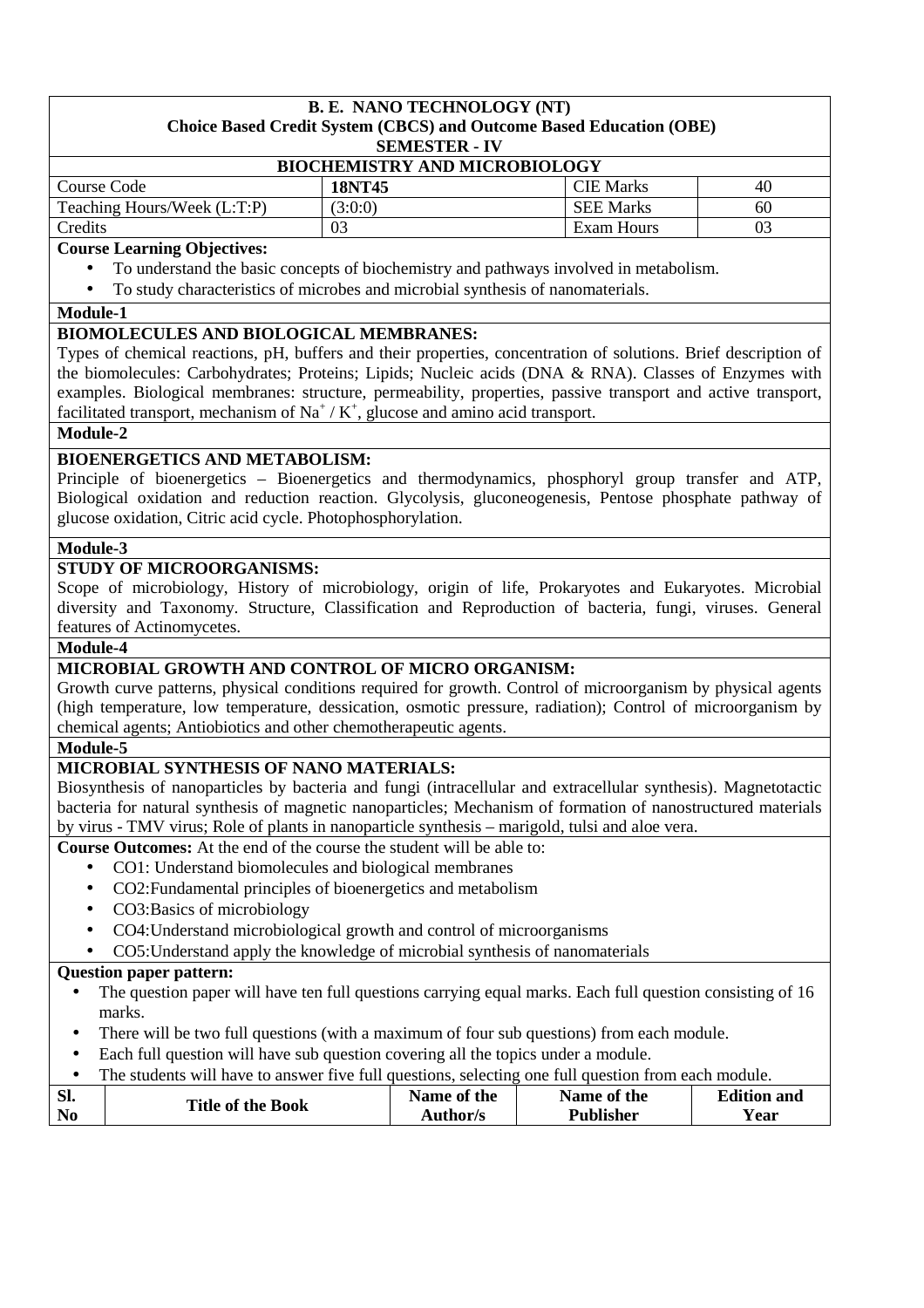| Textbook/s |                                                                     |                                                                                     |                                                                                |                        |
|------------|---------------------------------------------------------------------|-------------------------------------------------------------------------------------|--------------------------------------------------------------------------------|------------------------|
| 1          | Microbiology                                                        | Michael J<br>Pelczar Jr,<br>Chan ECS,<br>Noel R Krieg                               | Tata McGraw Hill<br>Publishing co Ltd                                          | First Edition,<br>2004 |
| 2          | <b>Biochemistry and Microbiology</b>                                | Shareefraza J.<br>Ukkund,<br>Abhinaya<br>Nellerichale,<br>Dr. Prasad<br>Puthiyillam | LAP-Lambert<br>Academic Publishing,<br>Mauritius. ISBN: 978-<br>613-9-83272-9. | First Edition,<br>2018 |
|            | <b>Reference Books</b>                                              |                                                                                     |                                                                                |                        |
| 3          | Principles of Biochemistry                                          | David L.<br>Nelson,<br>Michael M                                                    | WH Freeman and<br>Company                                                      | First Edition,<br>2000 |
| 4          | NANO The Essential, understanding<br>Nanoscience and Nanotechnology | T. Pradeep                                                                          | McGraw - Hill<br><b>Publishing Company</b><br>Limited                          | First Edition,<br>2007 |
| 5          | Nanobiotechnology- II, More<br>Concepts and Applications            | C. A. Mirkin,<br>C. M.<br>Niemeyer                                                  | WILEY-VCH,<br>VerlagGmbH&Co                                                    | First Edition,<br>2007 |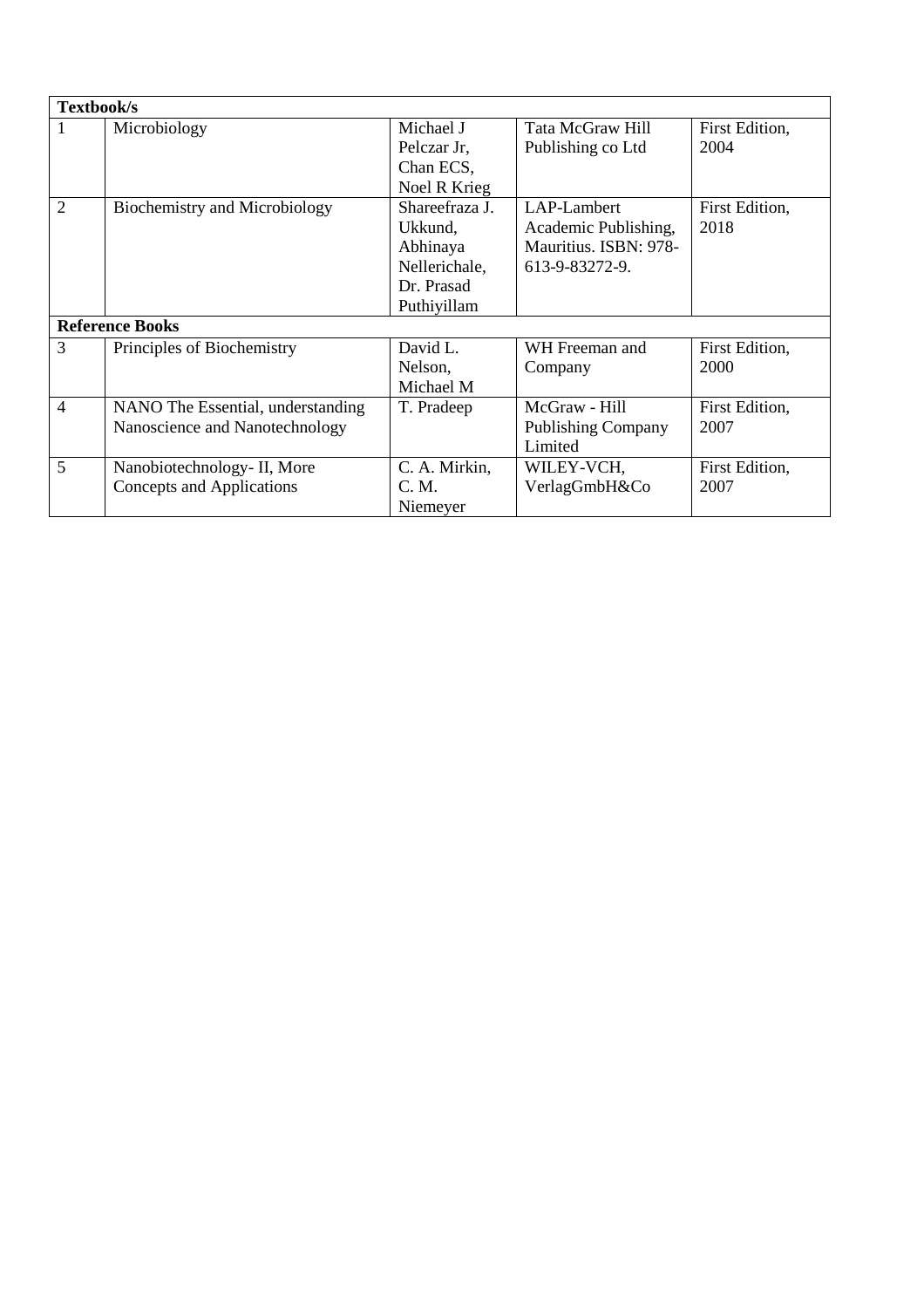| <b>B. E. NANO TECHNOLOGY (NT)</b>                                                                                                                                                                                                                                                                                                                                                                                                                                                                                                                                                                                                                                                                                                                                                                                                                                                                                                                                                                                                                                                                                                                                                                                                                                                                                                                                                                                |                                                                   |                                                                            |    |  |  |
|------------------------------------------------------------------------------------------------------------------------------------------------------------------------------------------------------------------------------------------------------------------------------------------------------------------------------------------------------------------------------------------------------------------------------------------------------------------------------------------------------------------------------------------------------------------------------------------------------------------------------------------------------------------------------------------------------------------------------------------------------------------------------------------------------------------------------------------------------------------------------------------------------------------------------------------------------------------------------------------------------------------------------------------------------------------------------------------------------------------------------------------------------------------------------------------------------------------------------------------------------------------------------------------------------------------------------------------------------------------------------------------------------------------|-------------------------------------------------------------------|----------------------------------------------------------------------------|----|--|--|
|                                                                                                                                                                                                                                                                                                                                                                                                                                                                                                                                                                                                                                                                                                                                                                                                                                                                                                                                                                                                                                                                                                                                                                                                                                                                                                                                                                                                                  |                                                                   | <b>Choice Based Credit System (CBCS) and Outcome Based Education (OBE)</b> |    |  |  |
|                                                                                                                                                                                                                                                                                                                                                                                                                                                                                                                                                                                                                                                                                                                                                                                                                                                                                                                                                                                                                                                                                                                                                                                                                                                                                                                                                                                                                  | <b>SEMESTER - IV</b><br>ENGINEERING MATERIALS AND SURFACE COATING |                                                                            |    |  |  |
| Course Code                                                                                                                                                                                                                                                                                                                                                                                                                                                                                                                                                                                                                                                                                                                                                                                                                                                                                                                                                                                                                                                                                                                                                                                                                                                                                                                                                                                                      | <b>18NT46</b>                                                     | <b>CIE Marks</b>                                                           | 40 |  |  |
| Teaching Hours/Week (L:T:P)                                                                                                                                                                                                                                                                                                                                                                                                                                                                                                                                                                                                                                                                                                                                                                                                                                                                                                                                                                                                                                                                                                                                                                                                                                                                                                                                                                                      | (3:0:0)                                                           | <b>SEE Marks</b>                                                           | 60 |  |  |
| Credits                                                                                                                                                                                                                                                                                                                                                                                                                                                                                                                                                                                                                                                                                                                                                                                                                                                                                                                                                                                                                                                                                                                                                                                                                                                                                                                                                                                                          | 03                                                                | <b>Exam Hours</b>                                                          | 03 |  |  |
| <b>Course Learning Objectives:</b>                                                                                                                                                                                                                                                                                                                                                                                                                                                                                                                                                                                                                                                                                                                                                                                                                                                                                                                                                                                                                                                                                                                                                                                                                                                                                                                                                                               |                                                                   |                                                                            |    |  |  |
| Understand the growth in the use of adhesives, especially in ever more technically demanding<br>$\bullet$<br>applications;<br>The science and technology of additives, paints and lubricants, and the recent developments in nano<br>$\bullet$<br>technology towards engineering applications of adhesives, paints and lubricants.                                                                                                                                                                                                                                                                                                                                                                                                                                                                                                                                                                                                                                                                                                                                                                                                                                                                                                                                                                                                                                                                               |                                                                   |                                                                            |    |  |  |
| Module-1                                                                                                                                                                                                                                                                                                                                                                                                                                                                                                                                                                                                                                                                                                                                                                                                                                                                                                                                                                                                                                                                                                                                                                                                                                                                                                                                                                                                         |                                                                   |                                                                            |    |  |  |
| Introduction, basic terminologies, history of adhesives, functions of adhesives, advantages and disadvantages;<br>Criteria for selection of adhesives; Requirements of a good bond; Factors affecting adhesion strength;<br>Fundamental aspects of adhesion: Forces available (primary chemical bonds, Van der Waals bonds, hydrogen<br>bonds), surfaces, and change of phase; Mechanism of adhesive action: Specific adhesion, Mechanical adhesion,<br>Diffusion adhesion, Electrostatic adhesion; Development of adhesive strength; Factors affecting adhesive<br>action: Physical (interfacial tension, porosity, physical characteristics of adhesive films, effect of temperature,<br>pressure, and time), and Chemical (degree of polymerization of polymeric resins, pH of the medium, polar<br>characteristics, side chains) factors.<br>Module-2<br>TYPES AND APPLICATIONS OF ENGINEERING ADHESIVES: Types of glues: types (animal based,<br>plant based, solvent type, and synthetic glues) and examples; Introduction and applications of Non-reactive<br>adhesives (drying adhesives, pressure-sensitive adhesives, contact adhesives, hot-melt adhesives, RTV silicone<br>adhesives) Reactive adhesives (multi-part adhesives, one-part adhesives); Types by origin: natural and<br>synthetic; Structural adhesives: structure properties and applications of epoxies, urethanes adhesives, acrylic |                                                                   |                                                                            |    |  |  |
| adhesives, and phenolic adhesives; Water-based adhesives.                                                                                                                                                                                                                                                                                                                                                                                                                                                                                                                                                                                                                                                                                                                                                                                                                                                                                                                                                                                                                                                                                                                                                                                                                                                                                                                                                        |                                                                   |                                                                            |    |  |  |
| Module-3                                                                                                                                                                                                                                                                                                                                                                                                                                                                                                                                                                                                                                                                                                                                                                                                                                                                                                                                                                                                                                                                                                                                                                                                                                                                                                                                                                                                         |                                                                   |                                                                            |    |  |  |
| ADDITIVES FOR ENGINEERING APPLICATIONS: Introduction; Introduction, examples and<br>importance of: plasticizers, impact modifiers, PVC stabilizers, antioxidants, UV absorbers, optical brightening<br>agents, flame retardants, antistatic agents, smoke suppressants; Processing aids introduction to: viscosity<br>depressants, mould release agents, slip agents, antiblocking agents; Colourants: Introduction, visual and<br>processing requirements; Examples, advantages and limitations of inorganic, and organic pigments.<br>Module-4                                                                                                                                                                                                                                                                                                                                                                                                                                                                                                                                                                                                                                                                                                                                                                                                                                                                 |                                                                   |                                                                            |    |  |  |
| PAINTS AND LUBRICANTS: Paints: Introduction; Components: Vehicle (Binder, thinner), Pigment and<br>filler, Additives; Introduction to colour-changing paint; Varieties of paints: primer and its needs, emulsion<br>paints, varnish resins, properties of shellac, anti-graffiti coatings (sacrificial coating, non-bonding coating),<br>anti-climb paint, anti-fouling paint, luminous paints; paint and environment. Lubricants: Introduction;<br>Properties (Formulation, Additives); Types of lubricants (Base oil groups, Bio-lubricants, Synthetic oils, Solid<br>lubricants, Aqueous lubrication); Applications by fluid types; Glaze (Compacted oxide layer glaze).<br>Module-5                                                                                                                                                                                                                                                                                                                                                                                                                                                                                                                                                                                                                                                                                                                          |                                                                   |                                                                            |    |  |  |
| <b>APPLICATIONS</b><br>OF NANOTECHNOLOGY IN ADHESIVES, PAINTS, AND LUBRICANT                                                                                                                                                                                                                                                                                                                                                                                                                                                                                                                                                                                                                                                                                                                                                                                                                                                                                                                                                                                                                                                                                                                                                                                                                                                                                                                                     |                                                                   |                                                                            |    |  |  |
| <b>INDUSTRIES</b><br>Importance of nano solder particles; nano-conductive Adhesives for nano-electronics, Interconnection:<br>Introduction; nano isotropic conductive adhesives (nano-ICAs): with Ag nanowires, effect of Ag nanoparticles,<br>Ni nano particles, with CNTs; Introduction to inkjet printable nano-ICAs and inks; Introduction to CNT-Based<br>conductive nanocomposites for transparent, conductive, and flexible electronics. Importance of nanotechnology<br>paints; nanomaterials in coatings and their functions (function, examples, and advantages); Potential                                                                                                                                                                                                                                                                                                                                                                                                                                                                                                                                                                                                                                                                                                                                                                                                                            |                                                                   |                                                                            |    |  |  |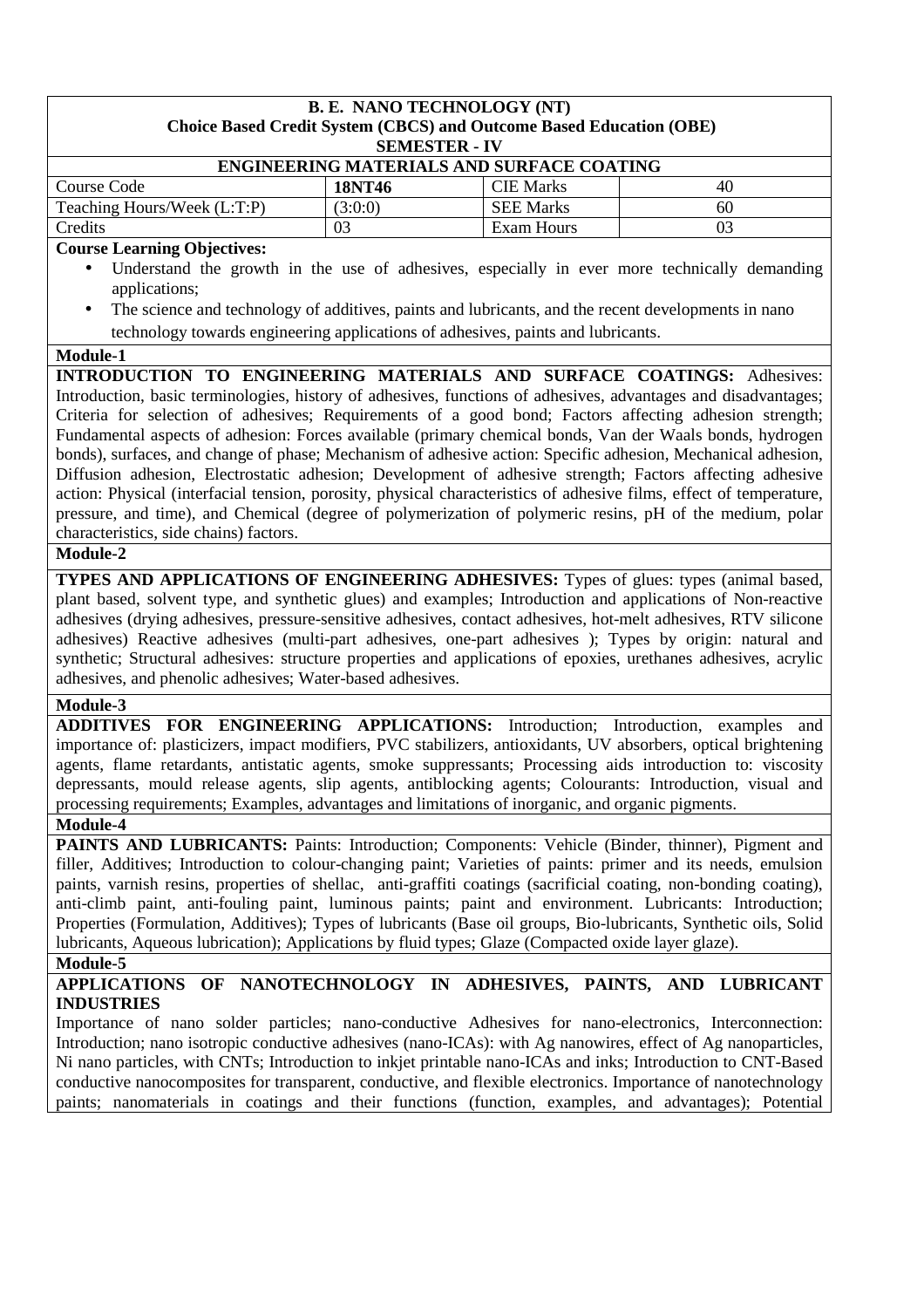environmental benefits of nanomaterials in coating; The nanolubricant approach: Examples and applications.

**Course Outcomes:** At the end of the course the student will be able to:

- CO1: Apply the concepts of adhesion
- CO2:Apply the knowledge of engineering adhesives
- CO3:Materials for adhesive applications
- CO4:Paints and Lubricants
- CO5:Recent developments in nano technology assisted adhesive, paints, and lubricant industries

- The question paper will have ten full questions carrying equal marks. Each full question consisting of 16 marks.
- There will be two full questions (with a maximum of four sub questions) from each module.
- Each full question will have sub question covering all the topics under a module.
- The students will have to answer five full questions, selecting one full question from each module.

| <b>SI</b>      | <b>Title of the Book</b>                                        | Name of the                                                                    | <b>Name of the Publisher</b>                                     | <b>Edition and Year</b> |
|----------------|-----------------------------------------------------------------|--------------------------------------------------------------------------------|------------------------------------------------------------------|-------------------------|
| N <sub>0</sub> |                                                                 | <b>Author/s</b>                                                                |                                                                  |                         |
|                | Textbook/s                                                      |                                                                                |                                                                  |                         |
| 1              | A textbook of engineering<br>chemistry                          | Shashi Chawla                                                                  | DhanpathRai and Co.<br>(PVT) LTD, New Delhi                      | First Edition,<br>2011  |
| $\overline{2}$ | <b>Engineering Materials and</b><br><b>Surface Coatings</b>     | Dr. Narayana<br>Hebbar N.,<br>Aparna<br>Nadumane, Dr.<br>Prasad<br>Puthiyillam | <b>LAP-Lambert Academic</b><br>Publishing. 978-613-9-<br>95618-0 | First Edition,<br>2018  |
|                | <b>Reference Books</b>                                          |                                                                                |                                                                  |                         |
| 3              | <b>Adhesive Technology Handbook</b>                             | Ebnesajjad<br>Arthur H.<br>LandrockSinaE<br>bnesajjad                          | William Andrew                                                   | Second Edition,<br>2008 |
| $\overline{4}$ | <b>Electrical Conductive Adhesives</b><br>with nanotechnologies | Yi Li, Daniel<br>Lu, C.P. Wong                                                 | <b>Springer Science+Business</b><br>Media, LLC                   | First Edition,<br>2010  |
| 5              | Adhesion and Adhesives: Science<br>and Technology               | Anthony<br>Kinloch                                                             | Springer                                                         | First Edition,<br>1987  |
|                |                                                                 |                                                                                |                                                                  |                         |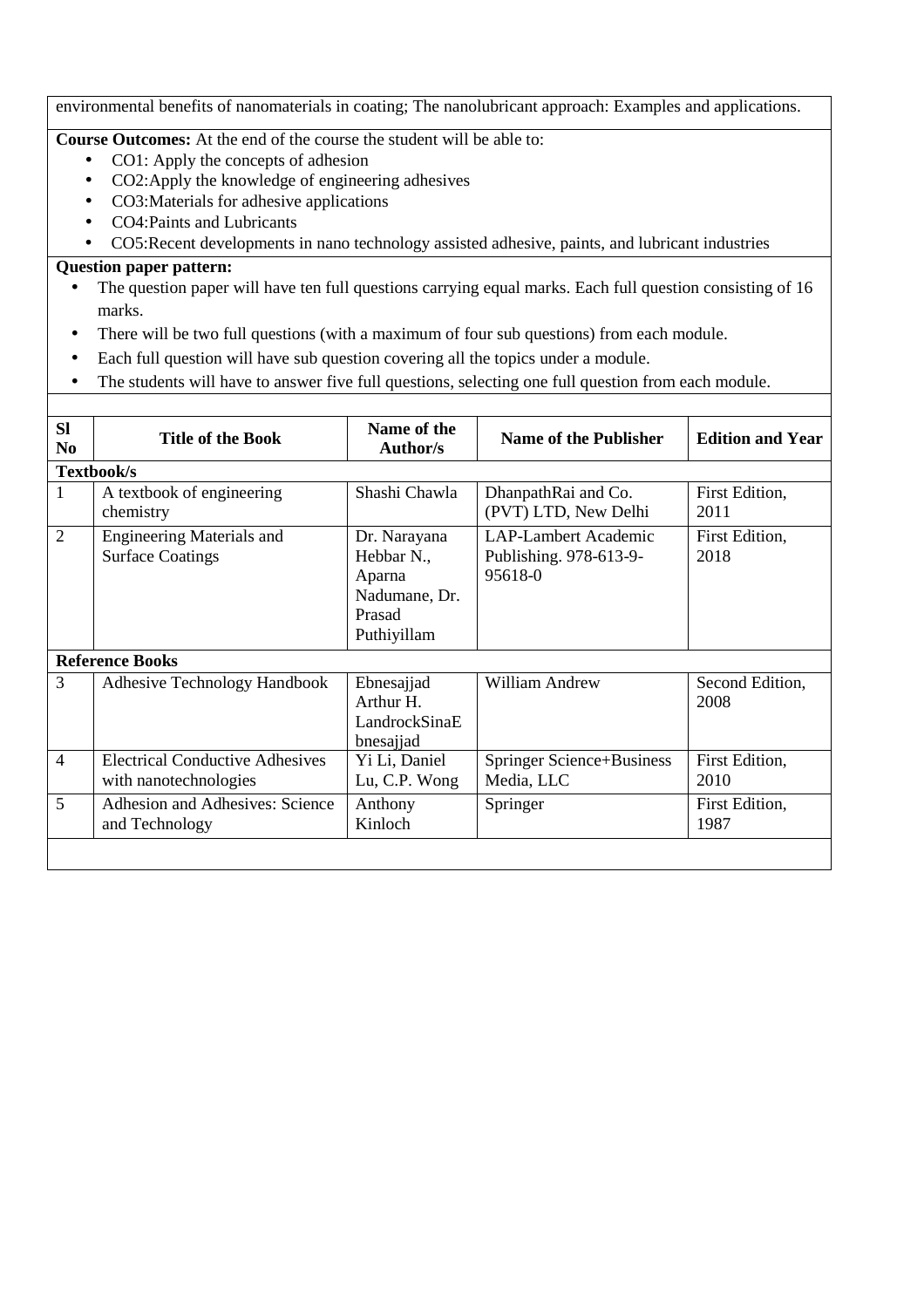| <b>B. E. NANO TECHNOLOGY (NT)</b><br>Choice Based Credit System (CBCS) and Outcome Based Education (OBE)<br><b>SEMESTER - IV</b>                                                                                                                                                                                                                                |                                                                                                                                                                                                                                                                                                                                                 |                    |  |                  |    |
|-----------------------------------------------------------------------------------------------------------------------------------------------------------------------------------------------------------------------------------------------------------------------------------------------------------------------------------------------------------------|-------------------------------------------------------------------------------------------------------------------------------------------------------------------------------------------------------------------------------------------------------------------------------------------------------------------------------------------------|--------------------|--|------------------|----|
|                                                                                                                                                                                                                                                                                                                                                                 | <b>ELECTRONIC INSTRUMENTATION LAB</b>                                                                                                                                                                                                                                                                                                           |                    |  |                  |    |
| Course Code                                                                                                                                                                                                                                                                                                                                                     |                                                                                                                                                                                                                                                                                                                                                 | <b>18NTL47</b>     |  | <b>CIE Marks</b> | 40 |
|                                                                                                                                                                                                                                                                                                                                                                 | Teaching Hours/Week (L:T:P)                                                                                                                                                                                                                                                                                                                     | (0:2:2)            |  | <b>SEE Marks</b> | 60 |
| Credits                                                                                                                                                                                                                                                                                                                                                         | <b>Exam Hours</b><br>03<br>02                                                                                                                                                                                                                                                                                                                   |                    |  |                  |    |
| $\bullet$<br>$\bullet$                                                                                                                                                                                                                                                                                                                                          | <b>Course Learning Objectives:</b><br>To realize and demonstrate that how different for finding out values of resistance, capacitance and<br>inductance<br>To interface sensors and demonstrate the method used in sensing temperature and pressure<br>To study the working principle of data acquisition modules in electronic instrumentation |                    |  |                  |    |
| SI.                                                                                                                                                                                                                                                                                                                                                             |                                                                                                                                                                                                                                                                                                                                                 | <b>Experiments</b> |  |                  |    |
| No.                                                                                                                                                                                                                                                                                                                                                             |                                                                                                                                                                                                                                                                                                                                                 |                    |  |                  |    |
| $\mathbf{1}$                                                                                                                                                                                                                                                                                                                                                    | To find the value of unknown resistor using Wheatstone bridge.                                                                                                                                                                                                                                                                                  |                    |  |                  |    |
| $\mathbf{2}$                                                                                                                                                                                                                                                                                                                                                    | To find the value of unknown capacitance and inductance using Maxwell's bridge                                                                                                                                                                                                                                                                  |                    |  |                  |    |
| $\mathfrak{Z}$                                                                                                                                                                                                                                                                                                                                                  | To find the value of unknown capacitance using Wein's series and parallel bridge.                                                                                                                                                                                                                                                               |                    |  |                  |    |
| $\overline{4}$                                                                                                                                                                                                                                                                                                                                                  | Measurement of frequency using Lissajous method                                                                                                                                                                                                                                                                                                 |                    |  |                  |    |
| 5                                                                                                                                                                                                                                                                                                                                                               | To study and verify characteristic of variable resistor transducer (strain gauge)                                                                                                                                                                                                                                                               |                    |  |                  |    |
| 6                                                                                                                                                                                                                                                                                                                                                               | To study and verify characteristic of LVDT                                                                                                                                                                                                                                                                                                      |                    |  |                  |    |
| $\overline{7}$                                                                                                                                                                                                                                                                                                                                                  | To study characteristics of temperature transducer like thermocouple, thermistor and RTD with<br>implementation of a small project using signal conditioning circuits like instrumentation amplifier                                                                                                                                            |                    |  |                  |    |
| 8                                                                                                                                                                                                                                                                                                                                                               | Measurement of pressure using piezoelectric pick up.                                                                                                                                                                                                                                                                                            |                    |  |                  |    |
| 9                                                                                                                                                                                                                                                                                                                                                               | To interface temperature sensor to Data Acquisition Kit and display the temperature measured.                                                                                                                                                                                                                                                   |                    |  |                  |    |
| 10                                                                                                                                                                                                                                                                                                                                                              | Study of distance measurement using ultrasonic transducer.                                                                                                                                                                                                                                                                                      |                    |  |                  |    |
| 11                                                                                                                                                                                                                                                                                                                                                              | Measurement of power using ARDUINO                                                                                                                                                                                                                                                                                                              |                    |  |                  |    |
|                                                                                                                                                                                                                                                                                                                                                                 | 12<br>Measurement of energy using ARDUINO                                                                                                                                                                                                                                                                                                       |                    |  |                  |    |
| <b>Course Outcomes:</b> At the end of the course the student will be able to:<br>Students can learn the how to work with electronic instruments and bridge networks for sensing<br>$\bullet$<br>physical parameters<br>Students will be able to demonstrate the working of sensors and interfacing circuits in measuring of<br>$\bullet$<br>physical parameters |                                                                                                                                                                                                                                                                                                                                                 |                    |  |                  |    |
|                                                                                                                                                                                                                                                                                                                                                                 | <b>Conduct of Practical Examination:</b>                                                                                                                                                                                                                                                                                                        |                    |  |                  |    |

1. All laboratory experiments are to be included for practical examination.

2. Breakup of marks and the instructions printed on the cover page of answer script to be strictly adhered by the examiners.

3. Students can pick one experiment from the questions lot prepared by the examiners.

4. Change of experiment is allowed only once and 15% Marks allotted to the procedure part to be made zero.∎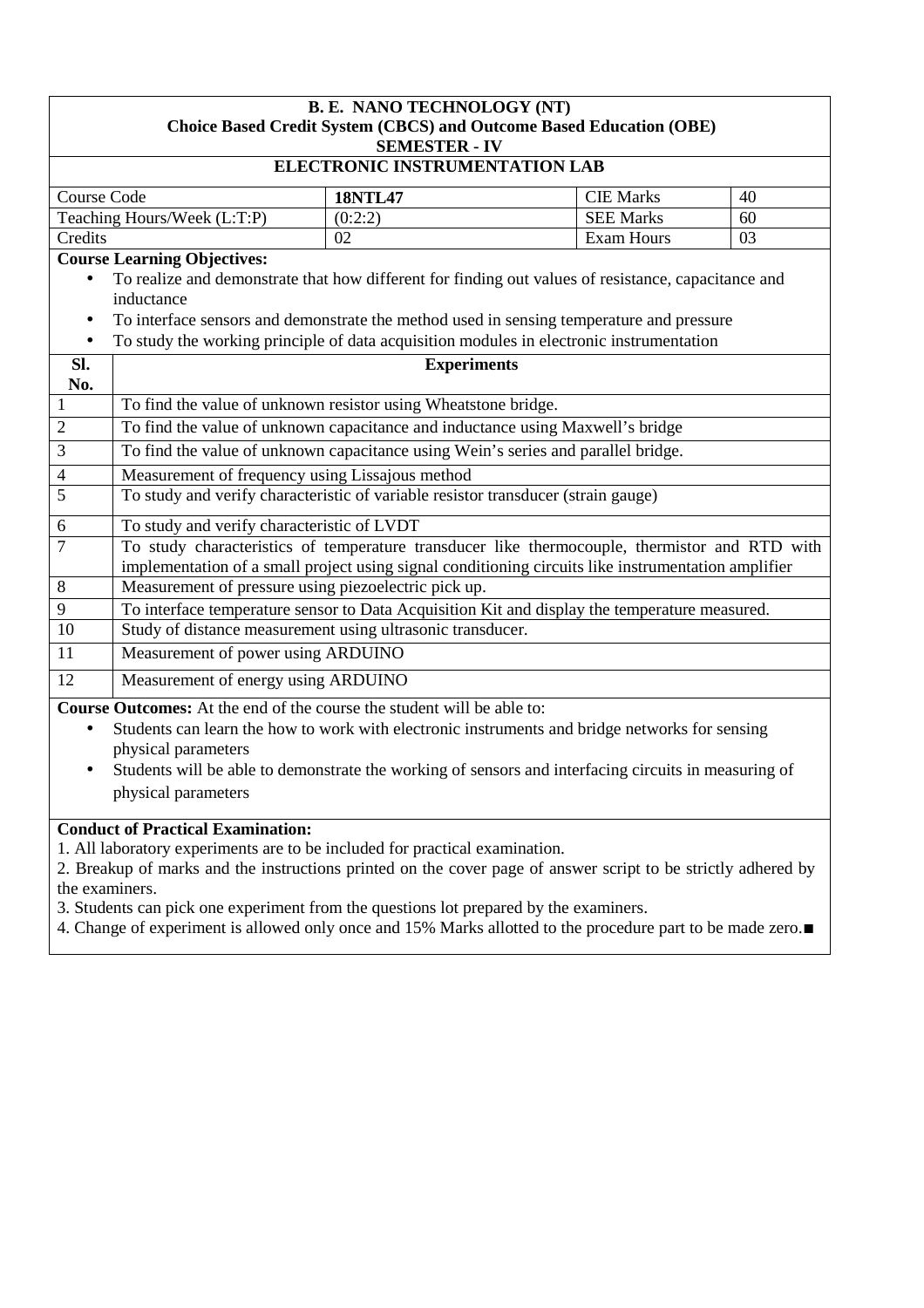| <b>B. E. NANO TECHNOLOGY (NT)</b><br>Choice Based Credit System (CBCS) and Outcome Based Education (OBE)<br><b>SEMESTER - IV</b> |                                          |            |    |  |  |
|----------------------------------------------------------------------------------------------------------------------------------|------------------------------------------|------------|----|--|--|
|                                                                                                                                  | <b>BIOCHEMISTRY AND MICROBIOLOGY LAB</b> |            |    |  |  |
| Course Code                                                                                                                      | <b>CIE</b> Marks<br>40<br><b>18NTL48</b> |            |    |  |  |
| (0:2:2)<br><b>SEE Marks</b><br>Teaching Hours/Week (L:T:P)<br>60                                                                 |                                          |            |    |  |  |
| Credits                                                                                                                          | 02                                       | Exam Hours | 03 |  |  |

# **Course Learning Objectives:**

Biochemistry is the study of chemical processes in living organisms. It deals with the structures and functions of cellular components such as proteins, carbohydrates, lipids, nucleic acids and other biomolecules. The experiments included in biochemistry lab are fundamentals in nature, dealing with the identification and classification of various carbohydrates, acid-base titration of amino acids, isolation of proteins from their natural sources.

| Sl.             | <b>Experiments</b>                                                                                        |
|-----------------|-----------------------------------------------------------------------------------------------------------|
| No.             |                                                                                                           |
|                 | Qualitative analysis of glucose                                                                           |
| 2               | Iso-electric precipitation of proteins; case in from milk                                                 |
| $\overline{3}$  | Qualitative analysis of fructose                                                                          |
| $\overline{4}$  | Separation of amino acids by thin layer chromatography                                                    |
| $\overline{5}$  | Estimation of saponification value of fats/oils                                                           |
| 6               | Detection of adulteration in milk                                                                         |
| $7\phantom{.0}$ | Qualitative analysis of amino acids                                                                       |
| 8               | Estimation of iodine value of fat/oil                                                                     |
| 9               | Titration curves of amino acids                                                                           |
| 10              | Estimation of blood glucose by glucose-oxidase method                                                     |
| 11              | Estimation of acid value from castor oil/coconut oil                                                      |
| 12              | Quantitative estimation of amino acids by ninhydrin method                                                |
|                 | <b>Course Outcomes:</b> At the end of the course the student will be able to:                             |
|                 | By the end of the lab students will be able to identify and classify the various carbohydrates, acid-base |

titration of amino acid, and isolation of protein from their natural sources.

#### **Conduct of Practical Examination:**

1. All laboratory experiments are to be included for practical examination.

2. Breakup of marks and the instructions printed on the cover page of answer script to be strictly adhered by the examiners.

3. Students can pick one experiment from the questions lot prepared by the examiners.

4. Change of experiment is allowed only once and 15% Marks allotted to the procedure part to be made zero.∎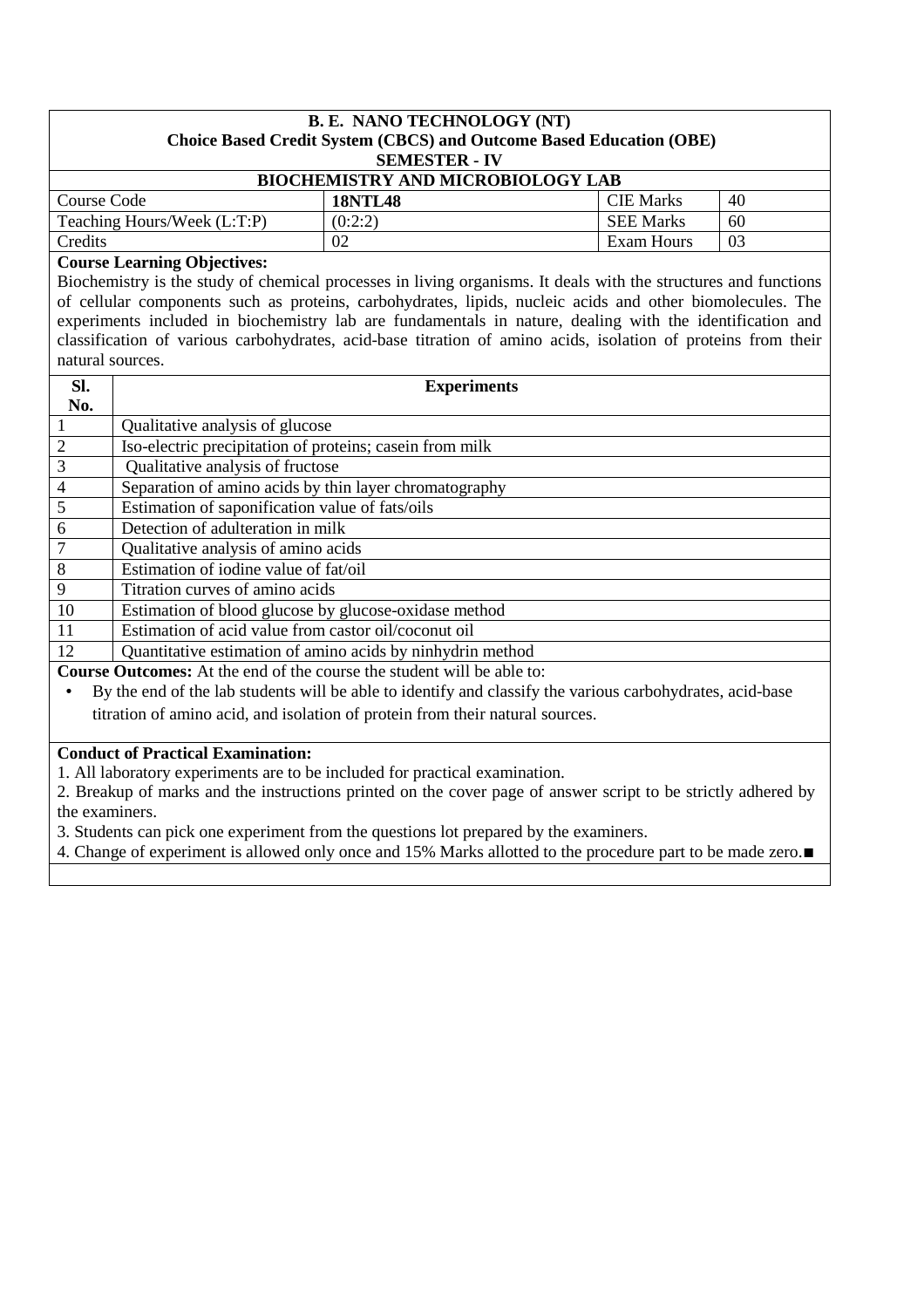| <b>B. E. Common to all Programmes</b><br><b>Choice Based Credit System (CBCS) and Outcome Based Education (OBE)</b><br><b>SEMESTER - IV</b>                                                                     |                                                       |                  |    |  |  |
|-----------------------------------------------------------------------------------------------------------------------------------------------------------------------------------------------------------------|-------------------------------------------------------|------------------|----|--|--|
|                                                                                                                                                                                                                 | <b>ADDITIONAL MATHEMATICS - II</b>                    |                  |    |  |  |
|                                                                                                                                                                                                                 | (Mandatory Learning Course: Common to All Programmes) |                  |    |  |  |
| (A Bridge course for Lateral Entry students under Diploma quota to BE/B. Tech. programmes)                                                                                                                      |                                                       |                  |    |  |  |
| Course Code                                                                                                                                                                                                     | 18MATDIP41                                            | <b>CIE Marks</b> | 40 |  |  |
| Teaching Hours/Week (L:T:P)                                                                                                                                                                                     | (2:1:0)                                               | <b>SEE Marks</b> | 60 |  |  |
| Credits                                                                                                                                                                                                         | $\bf{0}$                                              | Exam Hours       | 03 |  |  |
| <b>Course Learning Objectives:</b>                                                                                                                                                                              |                                                       |                  |    |  |  |
| To provide essential concepts of linear algebra, second & higher order differential equations along                                                                                                             |                                                       |                  |    |  |  |
| with methods to solve them.                                                                                                                                                                                     |                                                       |                  |    |  |  |
| To provide an insight into elementary probability theory and numerical methods.                                                                                                                                 |                                                       |                  |    |  |  |
| Module-1                                                                                                                                                                                                        |                                                       |                  |    |  |  |
| Linear Algebra: Introduction - rank of matrix by elementary row operations - Echelon form. Consistency of                                                                                                       |                                                       |                  |    |  |  |
| system of linear equations - Gauss elimination method. Eigen values and Eigen vectors of a square matrix.                                                                                                       |                                                       |                  |    |  |  |
| Problems.                                                                                                                                                                                                       |                                                       |                  |    |  |  |
| Module-2                                                                                                                                                                                                        |                                                       |                  |    |  |  |
| Numerical Methods: Finite differences. Interpolation/extrapolation using Newton's forward and backward<br>difference formulae (Statements only)-problems. Solution of polynomial and transcendental equations – |                                                       |                  |    |  |  |
| Newton-Raphson and Regula-Falsi methods (only formulae)- Illustrative examples. Numerical integration:                                                                                                          |                                                       |                  |    |  |  |
| Simpson's one third rule and Weddle's rule (without proof) Problems.                                                                                                                                            |                                                       |                  |    |  |  |
| Module-3                                                                                                                                                                                                        |                                                       |                  |    |  |  |
| Higher order ODE's: Linear differential equations of second and higher order equations with constant                                                                                                            |                                                       |                  |    |  |  |
| coefficients. Homogeneous /non-homogeneous equations. Inverse differential operators. [Particular Integral                                                                                                      |                                                       |                  |    |  |  |
| restricted to R(x)= $e^{ax}$ , sin ax/cos ax for $f(D)y = R(x)$ .                                                                                                                                               |                                                       |                  |    |  |  |
| Module-4                                                                                                                                                                                                        |                                                       |                  |    |  |  |
| Partial Differential Equations (PDE's): -Formation of PDE's by elimination of arbitrary constants and                                                                                                           |                                                       |                  |    |  |  |
| functions. Solution of non-homogeneous PDE by direct integration. Homogeneous PDEs involving derivative                                                                                                         |                                                       |                  |    |  |  |
| with respect to one independent variable only.                                                                                                                                                                  |                                                       |                  |    |  |  |
| Module-5                                                                                                                                                                                                        |                                                       |                  |    |  |  |
| <b>Probability:</b> Introduction. Sample space and events. Axioms of probability. Addition & multiplication<br>theorems. Conditional probability, Bayes's theorem, problems.                                    |                                                       |                  |    |  |  |
| <b>Course Outcomes:</b> At the end of the course the student will be able to:                                                                                                                                   |                                                       |                  |    |  |  |
| CO1: Solve systems of linear equations using matrix algebra.                                                                                                                                                    |                                                       |                  |    |  |  |
| CO2: Apply the knowledge of numerical methods in modelling and solving engineering problems.                                                                                                                    |                                                       |                  |    |  |  |
| CO3: Make use of analytical methods to solve higher order differential equations.                                                                                                                               |                                                       |                  |    |  |  |
| CO4: Classify partial differential equations and solve them by exact methods.                                                                                                                                   |                                                       |                  |    |  |  |
| CO5: Apply elementary probability theory and solve related problems.                                                                                                                                            |                                                       |                  |    |  |  |
| <b>Question paper pattern:</b><br>The question paper will have ten full questions carrying equal marks.                                                                                                         |                                                       |                  |    |  |  |
| Each full question will be for 20 marks.<br>٠                                                                                                                                                                   |                                                       |                  |    |  |  |
|                                                                                                                                                                                                                 |                                                       |                  |    |  |  |
| There will be two full questions (with a maximum of four sub-questions) from each module.<br>٠                                                                                                                  |                                                       |                  |    |  |  |
| Each full question will have sub- question covering all the topics under a module.<br>$\bullet$                                                                                                                 |                                                       |                  |    |  |  |
| The students will have to answer five full questions, selecting one full question from each module.<br>٠                                                                                                        |                                                       |                  |    |  |  |
|                                                                                                                                                                                                                 |                                                       |                  |    |  |  |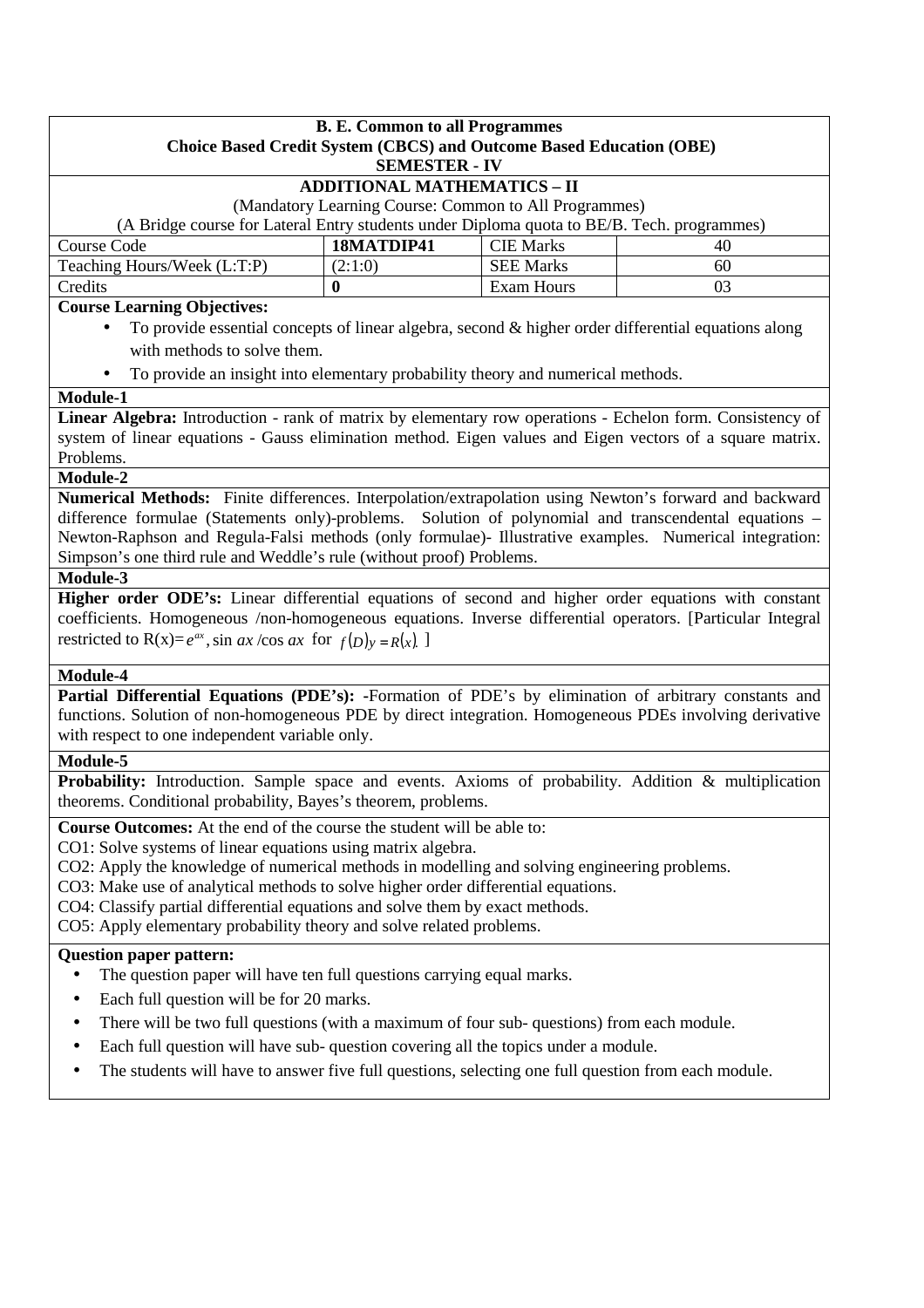| SI.<br>No. | <b>Title of the Book</b>                          | Name of the<br>Author/s      | <b>Name of the Publisher</b> | <b>Edition and Year</b>        |
|------------|---------------------------------------------------|------------------------------|------------------------------|--------------------------------|
|            | <b>Textbook</b>                                   |                              |                              |                                |
| 1          | <b>Higher Engineering Mathematics</b>             | <b>B.S.</b> Grewal           | Khanna Publishers            | $43^{\text{rd}}$ Edition, 2015 |
|            | <b>Reference Books</b>                            |                              |                              |                                |
| 1          | <b>Advanced Engineering</b><br><b>Mathematics</b> | E. Kreyszig                  | John Wiley & Sons            | $10^{th}$ Edition, 2015        |
| 2          | <b>Engineering Mathematics</b>                    | N.P.Bali and<br>Manish Goyal | Laxmi Publishers             | 7th Edition, 2007              |
| 3          | Engineering Mathematics Vol. I                    | Rohit Khurana                | Cengage Learning             | $1st$ Edition, 2015            |
|            |                                                   |                              |                              |                                |

**\*\*\* END \*\*\*\***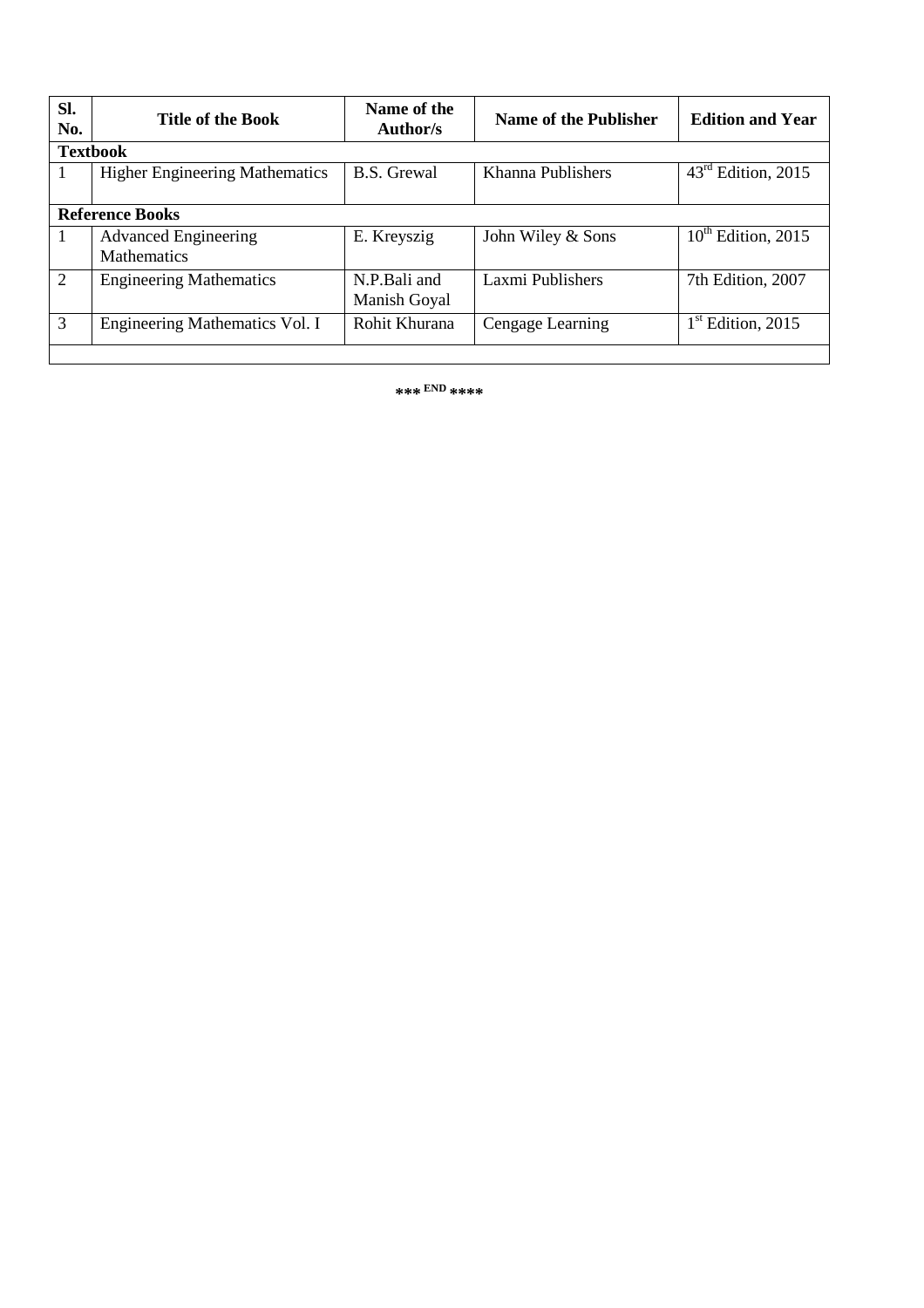#### **B.E. NANO TECHNOLOGY (NT) Choice Based Credit System (CBCS) and Outcome Based Education (OBE) SEMESTER - V**

| <b>MANAGEMENT AND ENTREPRENEURSHIP</b> |         |                  |    |  |  |
|----------------------------------------|---------|------------------|----|--|--|
| Course Code                            | 18NT51  | <b>CIE</b> Marks | 40 |  |  |
| Teaching Hours/Week (L:T:P)            | (2:2:0) | <b>SEE Marks</b> | 60 |  |  |
| Credits<br>03<br>03<br>Exam Hours      |         |                  |    |  |  |

# **Course Learning Objective:**

- To learn various aspects and principles of Management, Planning, and Organization.
- To learn the concepts of Entrepreneurship, and Project Management

#### **Module-1**

## **MANAGEMENT:**

Introduction - Meaning - nature and characteristics of Management, Scope and functional areas of management - Management as a science, art or profession Management & Administration - Roles of Management, Levels of Management, Development of Management Thought – early management approaches - Modern management approaches.

#### **Module-2 PLANNING:**

Introduction, Nature: rational approach, open system approach, flexibility of planning, and pervasiveness, importance and purpose of planning process - Objectives - Types of plans (Meaning only), Importance of planning, steps in planning, planning premises, Hierarchy of plans, Decision making: types of decisions, decision making process, and environment of decision making.

## **Module-3**

# **ORGANIZING AND STAFFING**

Nature and purpose of organization - Principles of organization - Types of organization - Departmentation - Centralization Vs Decentralization of authority and responsibility - Span of control - MBO and MBE (Meaning only) Nature and importance of Staffing.

## **Module-4**

#### **ENTREPRENEUR:**

Meaning of Entrepreneur; Evolution of the Concept, Functions of an Entrepreneur, Types of Entrepreneur, Entrepreneur - an emerging Class. Concept of Entrepreneurship - Evolution of Entrepreneurship, Development of Entrepreneurship; Stages in entrepreneurial process; Role of entrepreneurs in Economic Development; Entrepreneurship in India; Entrepreneurship – its Barriers.

#### **Module-5**

## **PREPARATION OF PROJECT:**

Meaning of Project; Project Identification; Project Selection; Project Report; Need and Significance of Report; Contents; formulation; Guidelines by Planning Commission for Project report; Network Analysis; Errors of Project Report; Project Appraisal. Identification of Business Opportunities: Market Feasibility Study; Technical Feasibility Study; Financial Feasibility Study & Social Feasibility Study.

**Course Outcomes:** At the end of the course the student will be familiar with:

- Management
- Planning
- **Organization**
- Entrepreneurship, and
- Project Management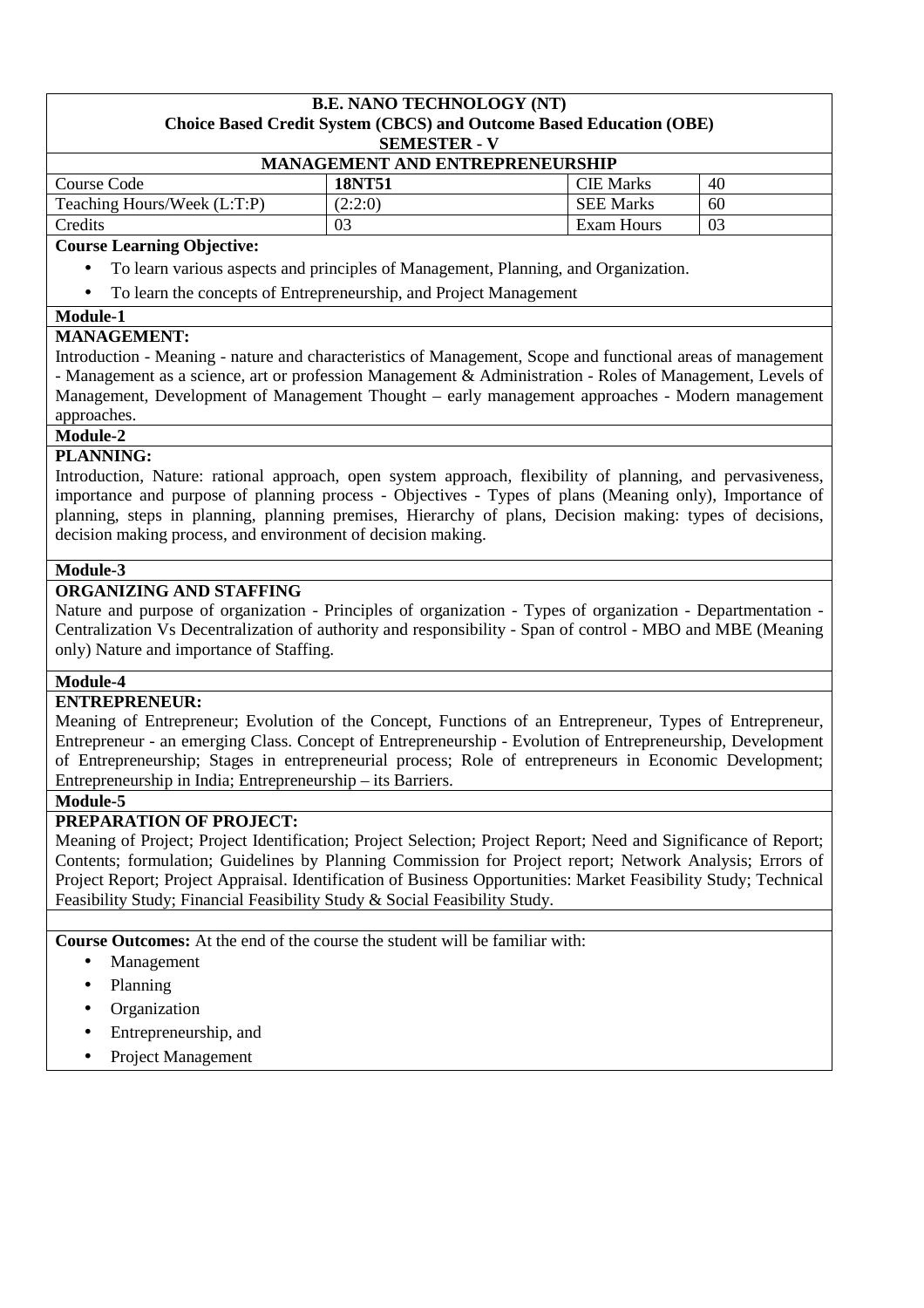- The question paper will have ten full questions carrying equal marks. Each full question consisting of 16 marks.
- There will be two full questions (with a maximum of four sub questions) from each module.
- Each full question will have sub question covering all the topics under a module.
- The students will have to answer five full questions, selecting one full question from each module.

| <b>SI</b><br>N <sub>0</sub> | <b>Title of the Book</b>                                                       | Name of the<br>Author/s      | <b>Name of the Publisher</b>                                        | <b>Edition and Year</b> |  |
|-----------------------------|--------------------------------------------------------------------------------|------------------------------|---------------------------------------------------------------------|-------------------------|--|
|                             | Textbook/s                                                                     |                              |                                                                     |                         |  |
| 1                           | Principles of Management                                                       | P.C. Tripathi,<br>P.N. Reddy | Tata McGraw Hill<br><b>Publishing Company</b><br>Limited. New Delhi | First Edition,<br>2007  |  |
| $\overline{2}$              | Dynamics of Entrepreneurial<br>Development & Management                        | Vasant Desai:                | Himalaya Publishing House                                           | First Edition,<br>2007  |  |
| 3                           | <b>Entrepreneurship Development</b>                                            | Poornima M<br>Charantimath   | - Small Business<br>Enterprises, Pearson<br>Education,              | 2006                    |  |
|                             | <b>Reference Books</b>                                                         |                              |                                                                     |                         |  |
| $\overline{4}$              | <b>Management Fundamentals:</b><br>Concepts, Application, Skill<br>Development | <b>Robert Lusier</b>         | Thompson                                                            | 2007                    |  |
| 5                           | <b>Entrepreneurship Development</b>                                            | S. S. Khanka                 | S. Chand & Co                                                       | 2007                    |  |
| 6                           | Management                                                                     | Stephen<br><b>Robbins</b>    | <b>Pearson Education</b>                                            | 17th Edition.<br>2003   |  |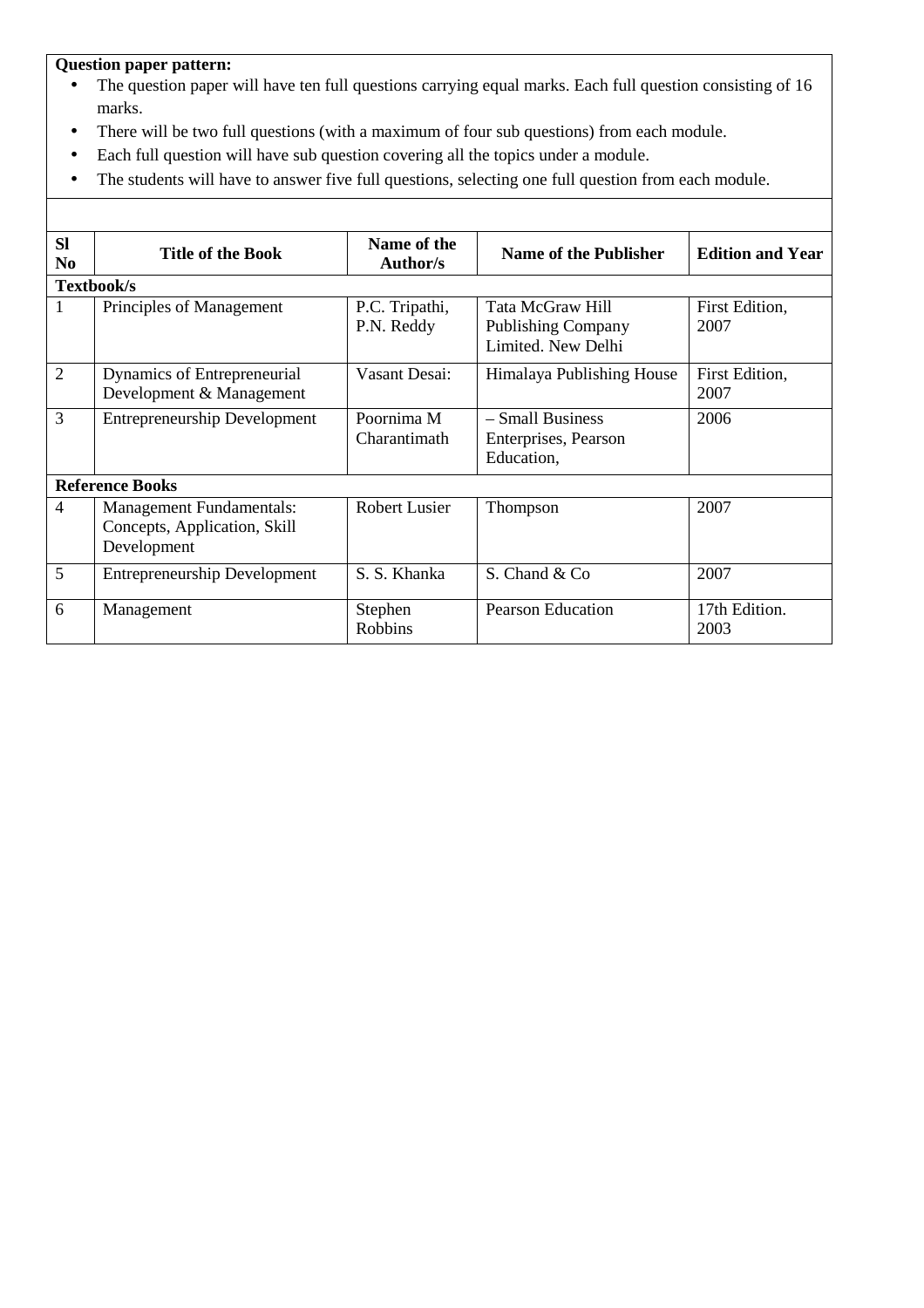# **B. E. NANO TECHNOLOGY (NT) Choice Based Credit System (CBCS) and Outcome Based Education (OBE)**

**SEMESTER - V**

| <b>QUANTUM MECHANICS AND SIMULATION TECHNIQUES</b> |         |                  |    |  |  |
|----------------------------------------------------|---------|------------------|----|--|--|
| Course Code                                        | 18NT52  | <b>CIE Marks</b> | 40 |  |  |
| Teaching Hours/Week (L:T:P)                        | (3:2:0) | <b>SEE Marks</b> | 60 |  |  |
| Credits                                            | 04      | Exam Hours       | 03 |  |  |

## **Course Learning Objectives:**

- To understand the basic principles of quantum mechanics and simulation methods.
- To learn the application of the simulation techniques in biology and biomedical fields.

#### **Module-1**

## **PHYSICAL BASIS OF QUANTUM MECHANICS**

Experimental background, inadequacy of classical physics, summary of principal experiments and inferences, Uncertainty and Complementarity. Wave packets in space and time, and their physical significance.

Schrodinger wave equation: Development of wave equation: One-dimensional and extension to three dimensions inclusive of forces. Ehrenfest's theorem.

## **Module-2**

## **THE BASIC PRINCIPLES OF QUANTUM MECHANICS**

The fundamental postulates, expectation values and probabilities; quantum mechanical operators, explicit representation of operators, uncertainty principle. Matrix method solution of linear harmonic oscillator. Quantum dynamics: Equations of motion, Schrodinger, Heisenberg and Interaction pictures. Poisson brackets and commutator brackets.

# **Module-3**

# **QUANTUM COMPUTATIONAL SIMULATION**

Turing machines, logic gates, and computers – reversible vs. irreversible computation – Landauer's principle and the Maxwell demon – natural phenomena as computing processes – physical limits of computation – Moore's law – quantum computation – historical development of quantum computation – quantum bits – quantum logic.

(Note: only qualitative approach)

**Module-4** 

# **SURGICAL SIMULATION AND VIRTUAL ENVIRONMENT**

Need, technology, volume image data file, human resources, interface and applications. Virtual environment (VE), technology, applications of VE, advantages of simulators and after effects of VE participation. Surgical nanorobots, Telesurgery, and endoscopy.

#### **Module-5**

## **SIMULATION METHODS AND BIOLOGICAL SYSTEMS**

Monte Carlo methods – Introduction, Integration, Simulation, Random Walk, Percolation, Ising Model, Markov.

Simulations of Biological systems - Proteins: Alpha Helix, Beta Sheet, PDB, heme, Dock, DNA: B, Z, A.

**Course Outcomes:** At the end of the course the student will be able to:

- CO1: Physical basics of quantum mechanics
- CO2:Basic principles of quantum mechanics
- CO3:Basics of Quantum computational simulation
- CO4:Basic principles of surgical simulation and virtual environment for biomedical applications
- CO5: Concepts of simulation methods and biological systems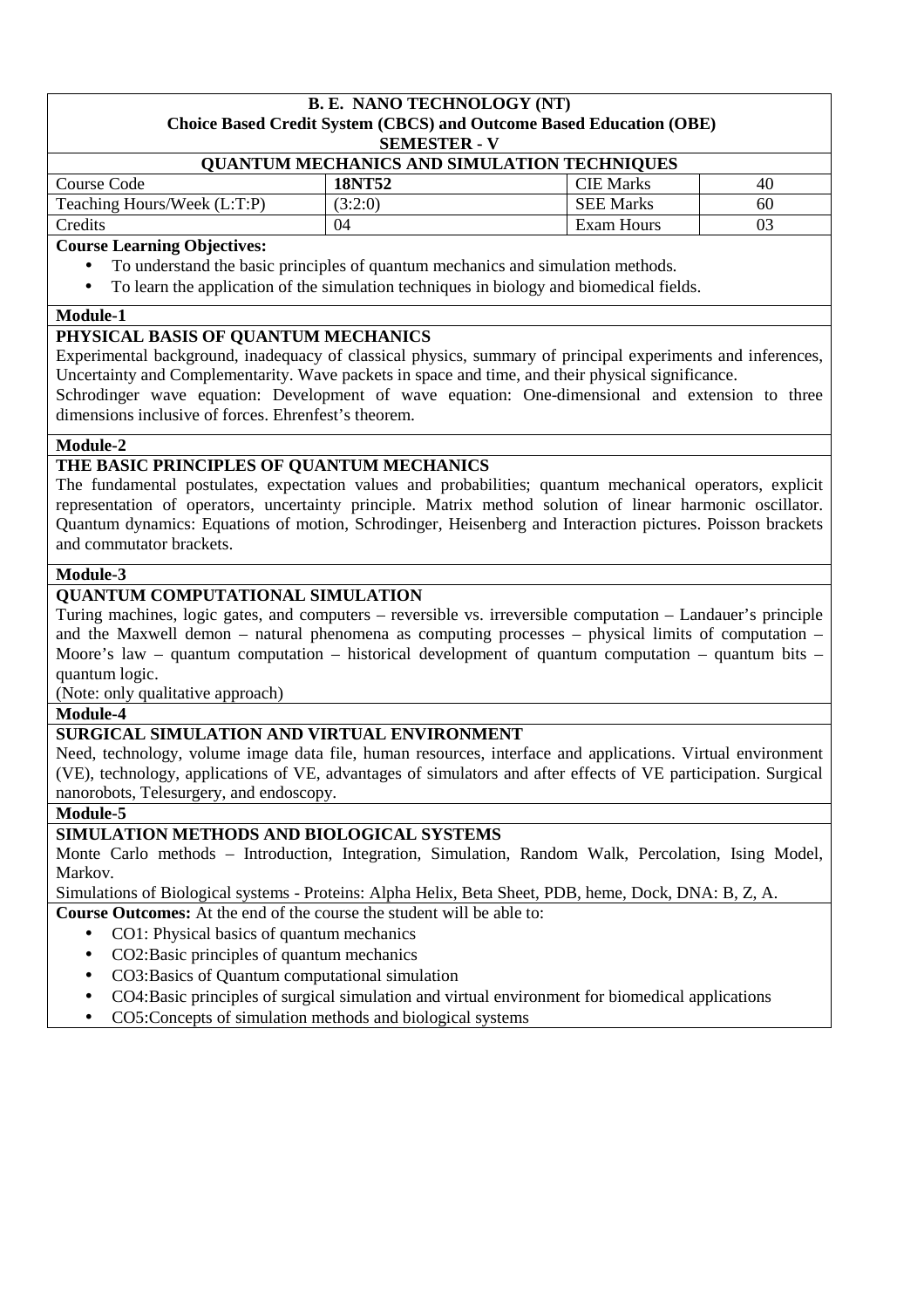- The question paper will have ten full questions carrying equal marks. Each full question consisting of 16 marks.
- There will be two full questions (with a maximum of four sub questions) from each module.
- Each full question will have sub question covering all the topics under a module.

| SI.<br>No.     | <b>Title of the Book</b>                                                                          | Name of the<br><b>Author/s</b>                                         | Name of the Publisher                         | <b>Edition and Year</b> |
|----------------|---------------------------------------------------------------------------------------------------|------------------------------------------------------------------------|-----------------------------------------------|-------------------------|
|                | Textbook/s                                                                                        |                                                                        |                                               |                         |
| 1              | <b>Introductory Quantum Chemistry</b>                                                             | A.K. Chandra                                                           | Tata McGraw Hill<br><b>Publishing Company</b> | First Edition,<br>1998  |
| 2              | <b>Stochastic Simulations of</b><br>Clusters: Quantum Methods in<br><b>Flat and Curved Spaces</b> | Emanuele<br>Curotto                                                    | CRC Press, Taylor and<br>Francis group        | First Edition,<br>2010  |
|                | <b>Reference Books</b>                                                                            |                                                                        |                                               |                         |
| 3              | <b>Quantum Mechanics</b>                                                                          | B. K. Agarwal<br>and Hariprakash                                       | Prentice-Hall                                 | First Edition,<br>1997  |
| $\overline{4}$ | Medical Informatics: Computer<br>applications in health care and<br>biomedicine                   | E. H. Shortliffe,<br>G. Wiederhold,<br>L. E. Perreault.<br>L. M. Fagan | Springer Verlag                               | First Edition,<br>2000  |
| 5              | <b>Quantum Mechanics</b>                                                                          | V. K.<br>Thankappan                                                    | <b>Wiley Eastern</b>                          | First Edition,<br>1980  |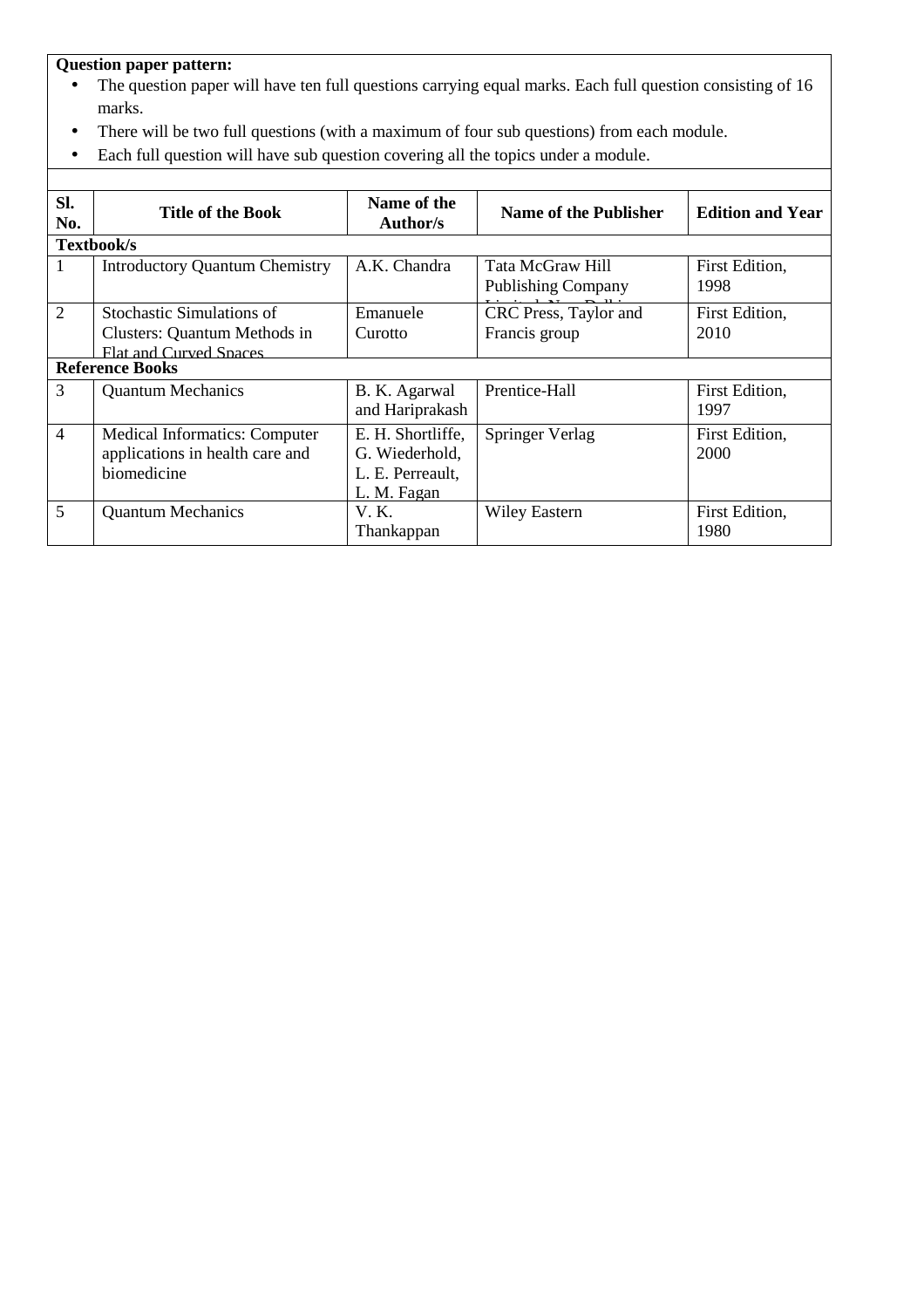#### **B. E. NANO TECHNOLOGY (NT) Choice Based Credit System (CBCS) and Outcome Based Education (OBE) SEMESTER - V**

| <b>CHARACTERIZATION TECHNIQUES</b>              |         |                  |                |  |  |
|-------------------------------------------------|---------|------------------|----------------|--|--|
| <b>CIE</b> Marks<br>18NT53<br>Course Code<br>40 |         |                  |                |  |  |
| Teaching Hours/Week (L:T:P)                     | (3:2:0) | <b>SEE Marks</b> | 60             |  |  |
| Credits                                         | 04      | Exam Hours       | 0 <sup>3</sup> |  |  |

#### **Course Learning Objectives:**

- To study the basic characterization tools and techniques
- To understand the structural, morphological, and surface composition of nanomaterials
- To understand the electrical measurement devices

#### **Module-1**

## **INTRODUCTION TO CHARACTERIZATION TECHNIQUES**:

Introduction to characterization techniques-types of characterization techniques, Basics, Importance, Structural and compositional characterization tools, resolution, resolving power- abbe criterion, Rayleigh criterion. Different types of sources used, electron lenses, scan coils, lens aberrations, electron diffraction-interference, types of detectors used.

#### **Module-2**

## **X-RAY BASED CHARACTERIZATION**:

Basic Principles Instrumentation and applications of X-ray diffraction, powder (polycrystalline) and single crystalline XRD techniques; Debye-Scherrer equation. X-ray photoelectron spectroscopy – basic principle, instrumentation, X-ray absorption techniques: introduction to XANES, and EXAFS

## **Module-3**

## **ELECTRON MICROSCOPY TECHNIQUES**:

Principles and applications of Electron beam, Electron beam interaction with matter. Scanning electron microscopy: working principle and application. Transmission electron microscopy: introduction, working and application. Electron-diffraction, introduction to SAED. Atomic Force Microscope: working and types of operating modes. Scanning Tunnelling Microscope: working principle and applications.

#### **Module-4**

## **SPECTROSCOPIC TECHNIQUES**:

Principles, operation and applications of UV-VIS Spectrophotometers, IR/FTIR Spectrophotometers, and Raman spectroscopy. Optical microscope: Nanoparticle size measurement by Dynamic light scattering methods, zeta potential.

#### **Module-5**

# **ELECTRICAL MEASUREMENTS**:

Introduction to Potentiometry. Basics of Voltammetric techniques: Linear and Cyclic voltammetry. IV, AC and DC electric measurements. Impedence Measurement and analysis.

**Course Outcomes:** At the end of the course the student will be able to apply the knowledge of:

- CO1: Basics of characterization techniques
- CO2:X-ray based characterization
- CO3:Electron microscopy techniques
- CO4:Spectroscopic techniques
- CO5:Electrical measurements

- The question paper will have ten full questions carrying equal marks. Each full question consisting of 16 marks.
- There will be two full questions (with a maximum of four sub questions) from each module.
- Each full question will have sub question covering all the topics under a module.

| <b>SI</b><br>N <sub>0</sub> | <b>Title of the Book</b> | Name of the<br>Author/s | <b>Name of the Publisher</b> | <b>Edition and Year</b> |
|-----------------------------|--------------------------|-------------------------|------------------------------|-------------------------|
|                             | Textbook/s               |                         |                              |                         |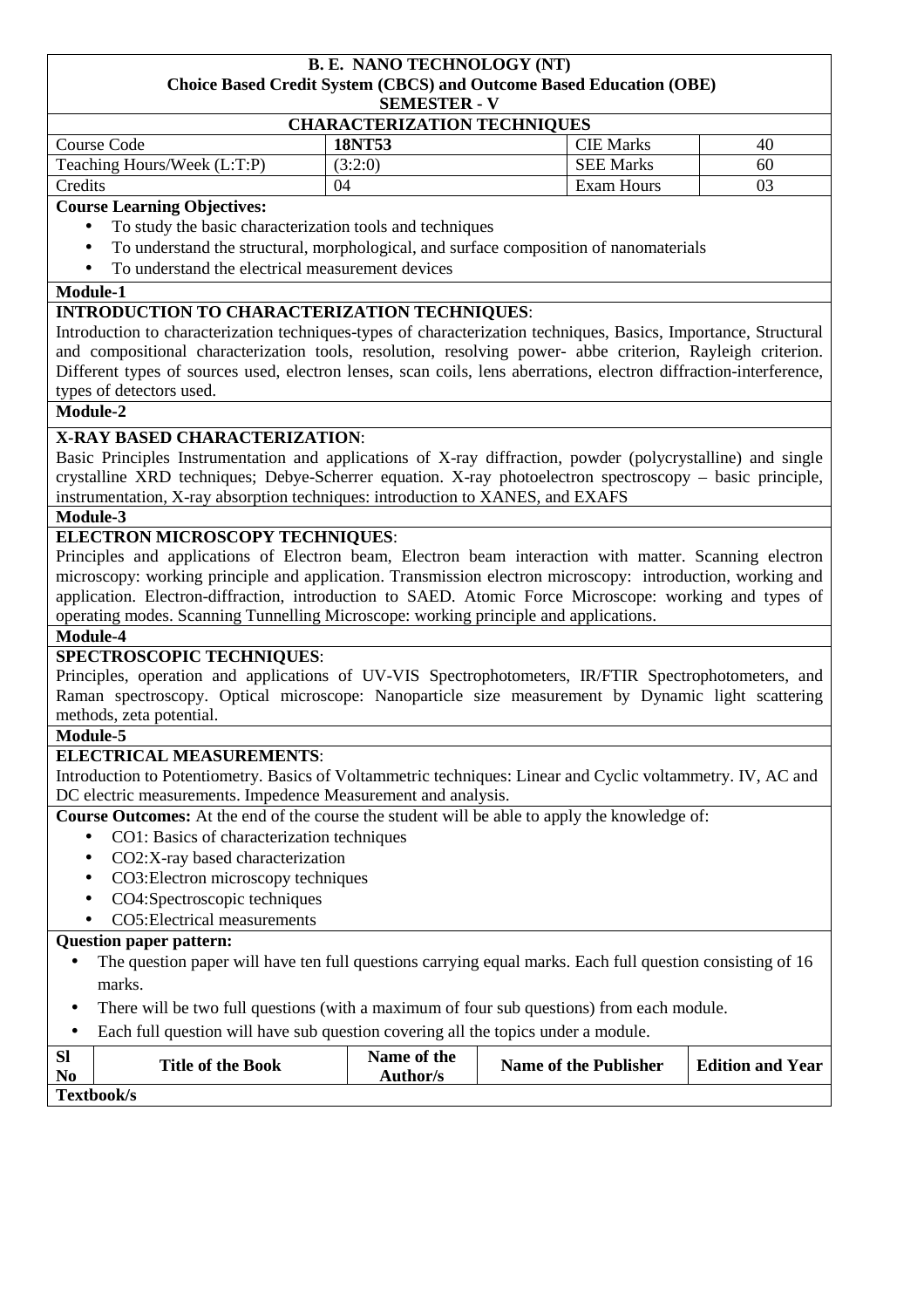| $\mathbf{1}$                | Handbook of Nanophase and<br><b>Nanostructured Materials</b> | Wang, Z.L.,<br>Liu, Yi, Zhang,                                 | Springer                                                                         | First Edition,<br>2002 |
|-----------------------------|--------------------------------------------------------------|----------------------------------------------------------------|----------------------------------------------------------------------------------|------------------------|
| $\mathcal{D}_{\mathcal{L}}$ | Nanomaterial Characterization                                | Naveen Kumar<br>JagadapuraRam<br>egowda, Prasad<br>Puthiyillam | <b>LAP-Lambert Academic</b><br>Publishers, Mauritius.<br>ISBN: 978-3-330-34221-7 | First Edition,<br>2018 |
|                             | <b>Reference Books</b>                                       |                                                                |                                                                                  |                        |
| 3                           | <b>Characterization of Nanophase</b><br>Materials            | Zhong Lin<br>Wano                                              | Wiley-VCH                                                                        | First Edition,<br>2000 |
| $\overline{4}$              | Characterization of                                          | SverreMyhra,                                                   | <b>CRC</b> Press                                                                 | First Edition,         |
|                             | <b>Nanostructures</b>                                        | John C. Rivière                                                |                                                                                  | 2016                   |
| 5                           | Nano Materials Synthesis                                     | V. Rajendran                                                   | <b>Atlantic Publishers and</b>                                                   | First Edition,         |
|                             | AndCharacterisation                                          |                                                                | <b>Distributors</b>                                                              | 2013                   |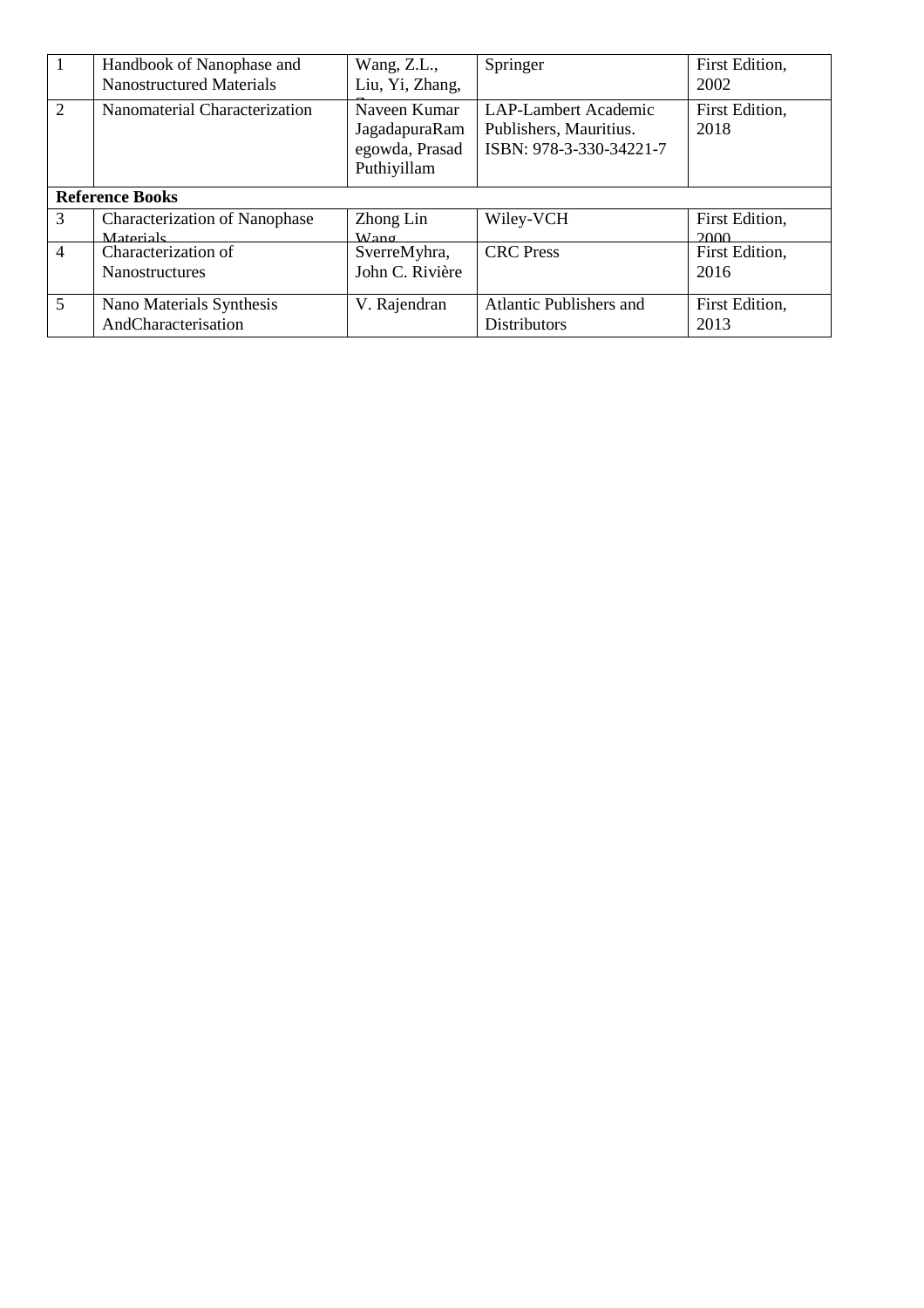# **B. E. NANO TECHNOLOGY (NT) Choice Based Credit System (CBCS) and Outcome Based Education (OBE)**

**SEMESTER - V**

| <b>SYNTHESIS OF NANOMATERIALS</b> |         |                  |                |
|-----------------------------------|---------|------------------|----------------|
| Course Code                       | 18NT54  | <b>CIE</b> Marks | 40             |
| Teaching Hours/Week (L:T:P)       | (3:0:0) | <b>SEE Marks</b> | 60             |
| Credits                           | 03      | Exam Hours       | 0 <sup>2</sup> |

#### **Course Learning Objectives:**

- To understand methods involved in the synthesis of nano materials
- To learn the techniques which are required for the synthesis of various nano materials

#### **Module-1**

**SYNTHESIS OF METAL OXIDES AND SEMICONDUCTORS:** Introduction, Defining Metal oxide and Semiconductor nanoparticles, Synthesis of Metal Oxide nanoparticles- CdO and AgO nanostructures. Different methods to synthesis CuO (Procedure), comparison, Advantages and Drawbacks CuO nanoparticles, Different methods to synthesis ZnO (Procedure), comparison, Advantages and Drawbacks ZnO nanoparticles, Different methods to synthesis  $A_2O_3$  (Procedure), comparison, Advantages and Drawbacks  $A_2O_3$  nanoparticles. Synthesis of Semiconductor nanoparticles- CdS, CdSe, ZnS, PbS, CuS, Cu2S, and TiO<sub>2</sub> (only procedure). Potential Uses of metal oxide and semiconductor nanoparticles.

## **Module-2**

**SYNTHESIS OF QUANTUM DOTS AND METAL NANOPARTICLES**: Introduction, Defining Nanodimensional Materials, Different methods to synthesis CdSe (Procedure), comparison, Advantages and Drawbacks CdSe quantum dots, Different methods to synthesis ZnS (Procedure), comparison, Advantages and Drawbacks ZnS quantum dots, Different methods to synthesis AgS (Procedure), comparison, Advantages and Drawbacks AgS quantum dots, Metal, Potential Uses for quantum dots.Synthesis of Metal Nano particles - Ag, Au, Pt and Fe nanoparticles.

## **Module-3**

**SYNTHESIS OF OXIDE AND NON-OXIDE NANOPARTICLES**:Introduction, Defining Oxide and Nonoxide Nanoparticles, Synthesis of Oxide nanoparticles- Magnetite Particles or magnetosomes,  $\text{CoFe}_2\text{O}_4$ , MnFe<sub>2</sub>O<sub>4</sub> and CoCrFeO<sub>4</sub>nano particulate. Different methods to synthesis Magnetite Particles (Procedure), comparison, Advantages and Drawbacks of Magnetite Particles, Different methods to for the Preparation of Isolated Oxide Nanoparticles- Hydrolysis, Oxidation and solvothermal methods. Potential Uses for Oxide and Non-oxide Nanoparticles.

#### **Module-4**

**SYNTHESIS OF NANOPOROUS MATERIALS**: Introduction, Defining nanoporous materials, Synthesis of Nanoporous materials- Aluminosilicate Zeolites, Metal Phosphates- Aluminium Phosphates, Phosphates of Gallium and Indium, Iron Phosphates, Cobalt and Manganese Phosphates, Copper and Nickel Phosphates, Zirconium and Titanium Phosphates (Procedure only). Advantages and drawbacks of nanoporous materials. Potential Uses of nanoporous materials.

#### **Module-5**

**BIOSYNTHESIS OF NANOMATERIALS:** Introduction, Advantages, disadvantages and applications of biosynthesis route for nanomaterial synthesis. Synthesis of Au and Ag nanoparticles using plant extract. Reduction of Graphite Oxide using plant extract. Synthesis and Assembly of Nanoparticles and Nanostructures Using Bio-Derived Templates, Introduction, Elegant Complexity, Polysaccharides, Synthetic Peptides, and DNA, Proteins, Viruses, Microorganisms. Self-Assembling DNA Nanostructures for Patterned Molecular Assembly, Three-Dimensional (3-D) DNA Nanostructures, Programmed Patterning of DNA Nanostructures. **Course Outcomes:** At the end of the course the student will be able to apply the knowledge of:

- CO1: Synthesis of metal oxides and semiconductors
- CO2:Synthesis of quantum dots and metal nanoparticles
- CO3:Synthesis of oxide and non-oxide nanoparticles
- CO4:Synthesis of nanoporous materials
- CO5:Biological synthesis of nanoparticles.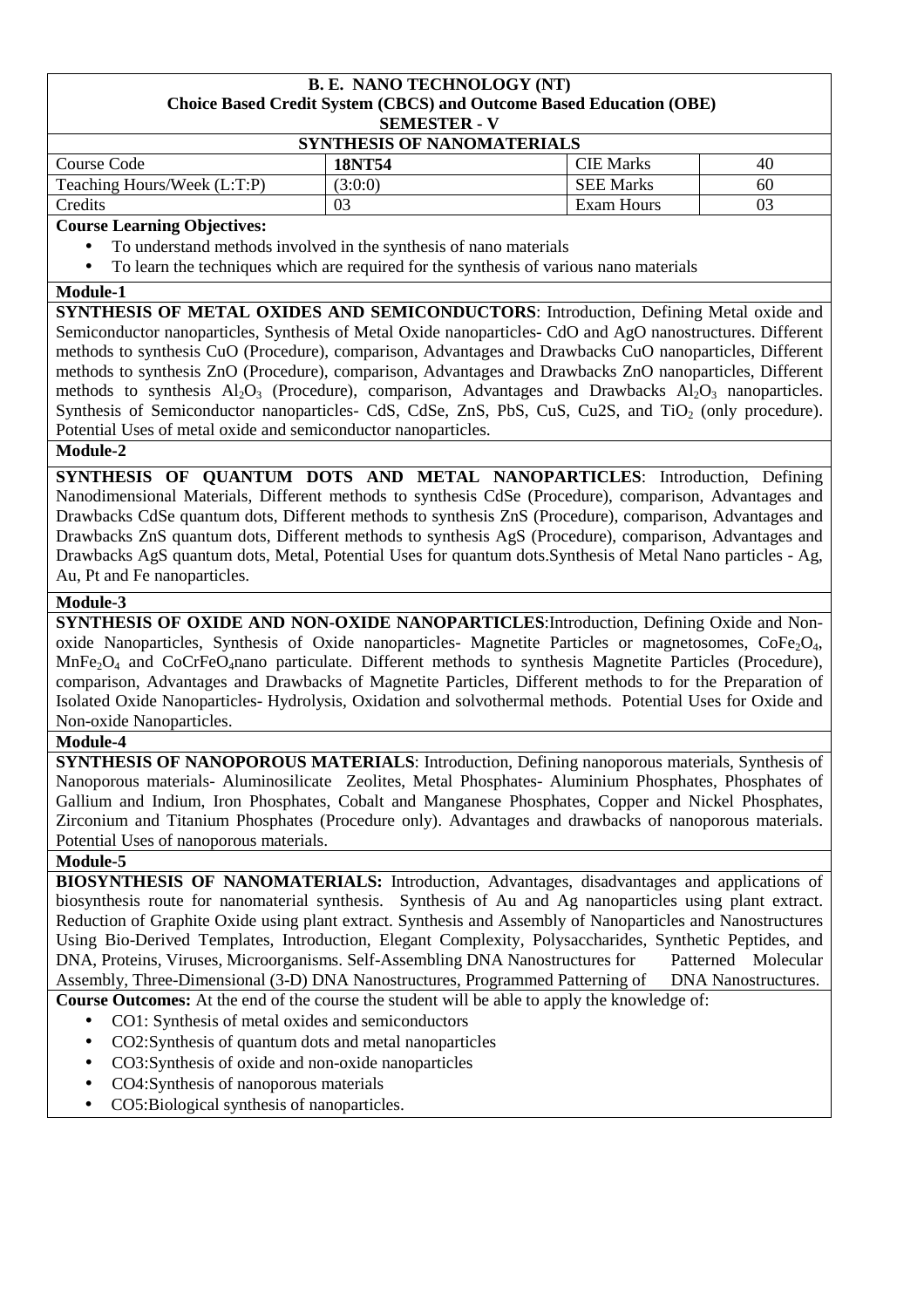- The question paper will have ten full questions carrying equal marks. Each full question consisting of 16 marks.
- There will be two full questions (with a maximum of four sub questions) from each module.
- Each full question will have sub question covering all the topics under a module.

| SI.<br>No.     | <b>Title of the Book</b>                                     | Name of the<br>Author/s          | <b>Name of the Publisher</b>                               | <b>Edition and Year</b> |
|----------------|--------------------------------------------------------------|----------------------------------|------------------------------------------------------------|-------------------------|
|                | Textbook/s                                                   |                                  |                                                            |                         |
| 1              | The Chemistry of Nano materials:                             | C. N. R. Rao,                    | WILEY-VCH Verlag                                           | First Edition,          |
|                | Synthesis, Properties and                                    | A. Muller, A.                    | GmbH & Co. KgaA,                                           | 2004                    |
|                | Applications                                                 | K. Cheetham                      | Weinheim, ISBN 3-527-                                      |                         |
| $\overline{2}$ | <b>Synthesis of Nanomaterials</b>                            | Shareefraza J.<br>Ukkund, Smitha | <b>LAP-Lambert Academic</b><br>Publishers, Mauritus. ISBN: | First Edition,<br>2018  |
|                |                                                              | Rai, Prasad<br>Puthiyillam       | 978-613-9-82137-2                                          |                         |
|                | <b>Reference Books</b>                                       |                                  |                                                            |                         |
| 3              | Nano structures and Nano<br>materials, synthesis, properties | Guozhong Cao                     | World scientific series in<br>nano science and             | First Edition,<br>2011  |
| $\overline{4}$ | NANO The Essential,<br>understanding Nano science and        | T. Pradeep                       | Tata McGraw-Hill<br><b>Publishing Company</b>              | First Edition,<br>2007  |
| 5              | Nanobiotechnology- II, More<br>Concepts and Applications     | C. A. Mirkin,<br>C.M. Niemeyer   | WILEY-VCH,<br>VerlagGmbH&Co                                | First Edition,<br>2007  |
|                |                                                              |                                  |                                                            |                         |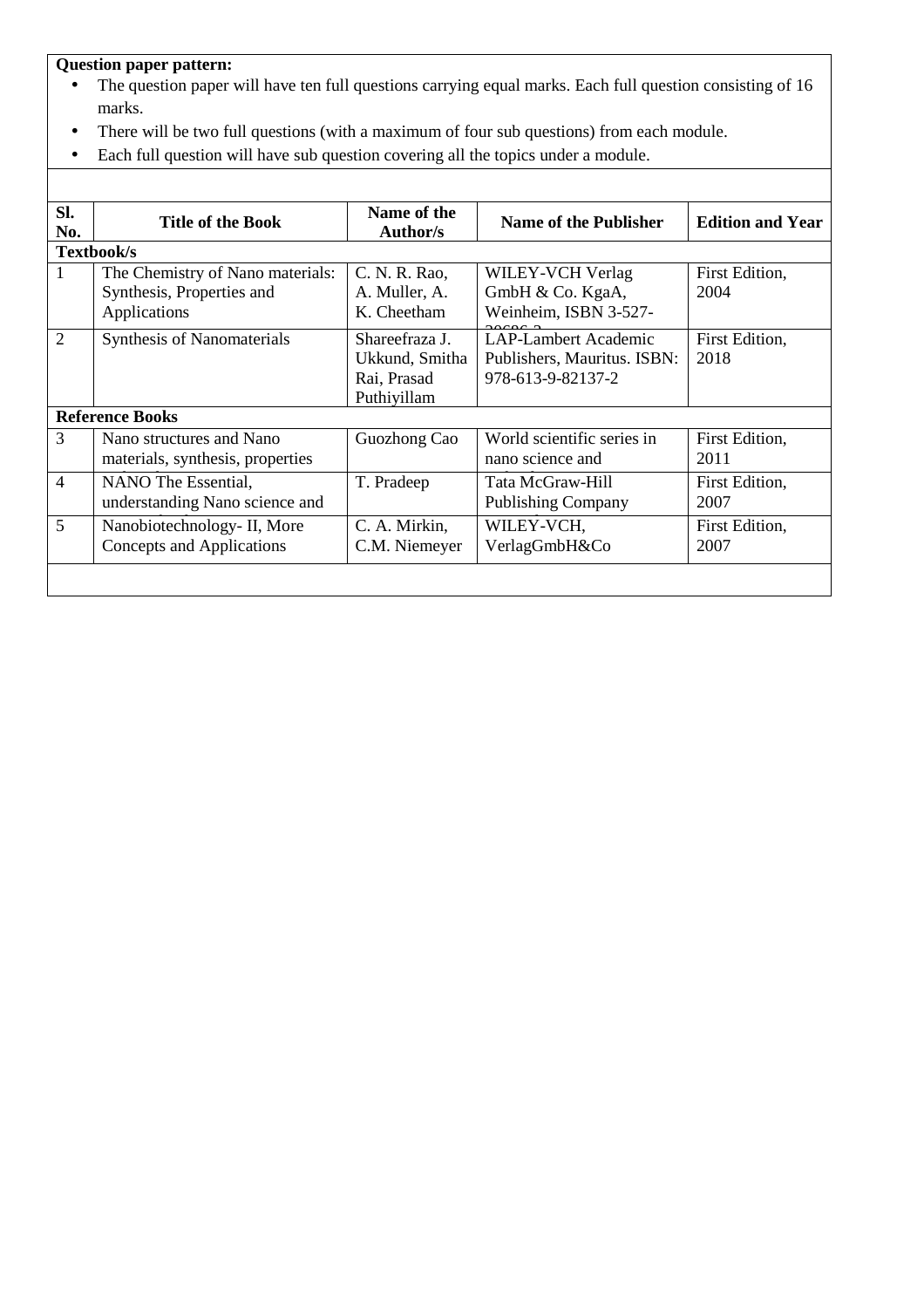# **B. E. NANO TECHNOLOGY (NT) Choice Based Credit System (CBCS) and Outcome Based Education (OBE)**

**SEMESTER - V**

| <b>MICRO FLUIDICS AND NANO FLUIDS</b> |         |                  |    |  |
|---------------------------------------|---------|------------------|----|--|
| Course Code                           | 18NT55  | <b>CIE Marks</b> | 40 |  |
| Teaching Hours/Week (L:T:P)           | (3:0:0) | <b>SEE Marks</b> | 60 |  |
| Credits                               |         | Exam Hours       |    |  |

## **Course Learning Objectives:**

- To study basic principles of micro and nano fluids.
- To understand the synthesis advantages and importance of micro and nanofluids.

#### **Module-1**

**INTRODUCTION TO MICRO FLUIDICS AND NANO FLUIDS:** Microfluidics: Introduction, Benefits of size reduction, Benefits of automation and integration, Application areas; PDMS microfluidics: Introduction, PDMS microvalve architectures, elastomeric microfluidic valve, Multilayer device fabrication, Advantages of PDMS devices.

Nano fluids: Properties of nanofluids; thermophysical characteristics of nanofluids and factors affecting; Experimental methods of preparation of nano fluids; Theoretical models for thermal conductivity of nanofluids.

## **Module-2**

**BASIC PRINCIPLES OF MICROFLUIDICS:** Laminar flow, Peclet number, Pressure driven flow, Electroosmotic flow, Micropumps: Mechanical micropumps (Peristaltic pump, Centrifugal pump), Non-mechanical micropumps (Electrokinetic pump, Magneto-hydro dynamic (MHD) pump); Micromixers: Active micromixers (Planar laminar bubble mixer, MHD mixer), Passive micromixers (T-type mixers); Soft lithography and PDMS; Detection methods; Applications.

## **Module-3**

**MICROFLUIDICS IN BIOMEDICAL RESEARCH:** Impact of microfluidics on biomedical research; microfluidics concepts: Laminar versus turbulent flow, Surface and interfacial tension, Capillary forces; Chemotaxis: Introduction, Agar-plate techniques, Two-chamber techniques, Boyden chamber, Bridge chambers, Capillary techniques, Other techniques, A case study in chemotaxis assays; Microfluidic device fabrication (polydimethylsiloxane (PDMS) based, Thermoplastics based, paper based, and wax based); Diagnostics for low-resource settings; Rapidly assaying biofluids with microfluidics; Organ-on-a-chip; Biomimetic blood vessel and capillary networks.

**Module-4** 

**MICRO AND NANO EMULSIONS:** Emulsion: Appearance and properties, Emulsifiers, Mechanisms of emulsification, Uses; Microemulsions: Definition and History, types of microemulsions, Interaction energies, Packing parameter and microemulsion structures, Hydrophilic−Lipophilic Balance, Phase Inversion Temperature; Surfactant film properties: Ultra-low interfacial tension, Spontaneous curvature; Nano emulsions: Introduction; formation; differences between macro-, micro-, and nano-emulsions; Preparation of nanoemulsions; Droplet size control; Stability: Destabilization mechanisms, Controlling stability of nanoemulsions; Properties: Droplet size and stability, Tunable rheology; Applications of nanoemulsions: in drug delivery, in food industry, as building blocks, in crystallization/pharmaceuticals industry.

#### **Module-5**

**PREPARATION AND APPLICATIONS OF NANO FLUIDS:** Preparation of nano fluids: Preparation of non-metallic nanofluids: Aluminum nitride-nanofluids, Zinc oxide-nanofluids, Titanium dioxide-nanofluids, Silicon dioxide-nanofluids, Copper oxide-nanofluids, Aluminum oxide-nanofluids, Carbon nanotubenanofluids; Preparation of metallic nanofluids: Gold & silver-nanofluids, Copper-nanofluids. Applications of nanofluids: Heat Transfer Applications, Industrial Cooling Applications, Nuclear Reactors, Extraction of Geothermal Power and Other Energy Sources; Automotive Applications: Nanofluid Coolant, Nanofluid in Fuel, Brake and Other Vehicular Nanofluids; Electronic Applications: Cooling of Microchips, Microscale Fluidic Applications; Biomedical Applications: Nanodrug Delivery, Cancer Theraupetics, Cryopreservation, Nanocryosurgery, Sensing and Imaging; Other Applications: Nanofluid Detergent; Oxide Nanofluids, Metallic Nanofluids, Nanofluids with Carbon Nanotubes.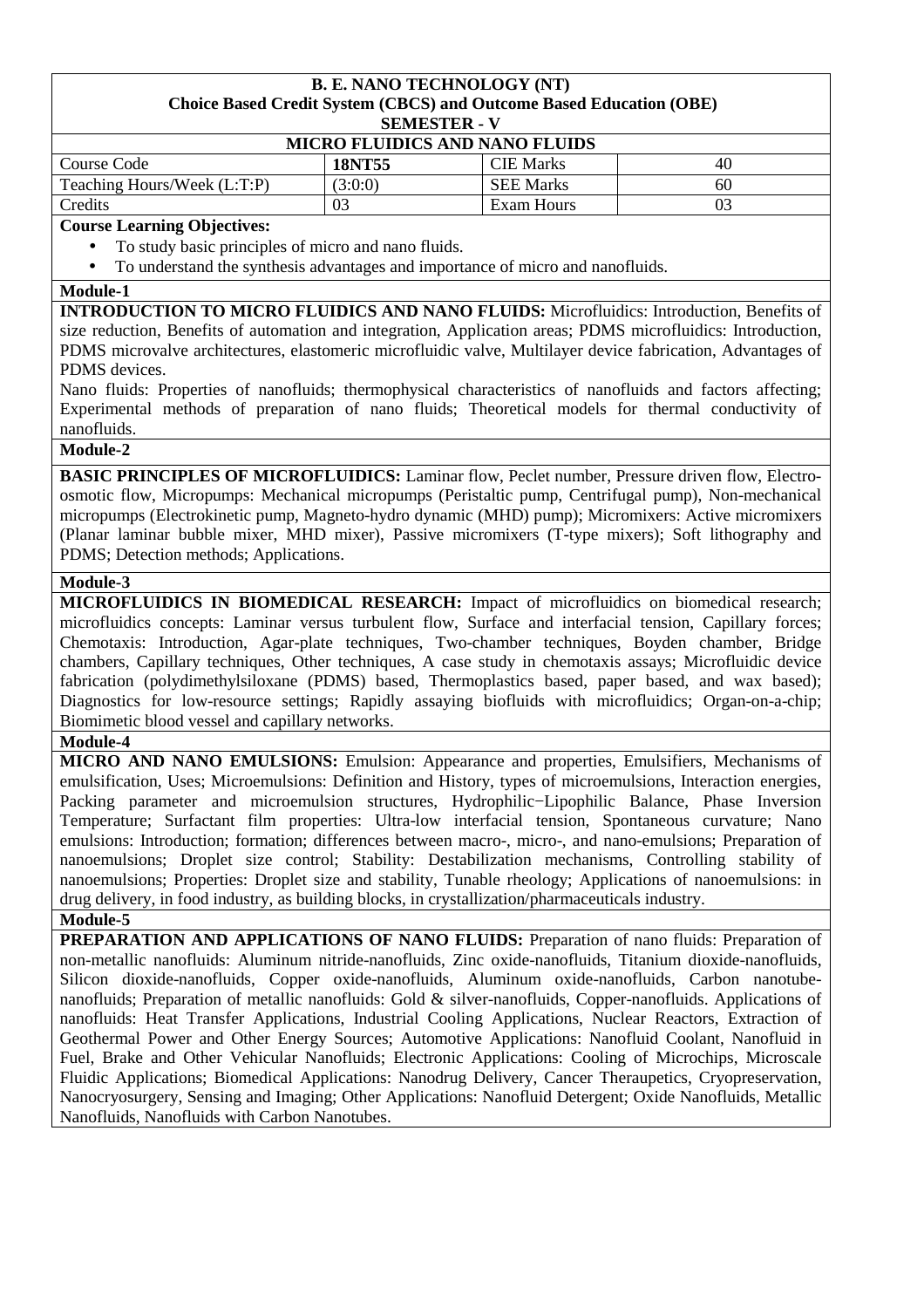**Course Outcomes:** At the end of the course the student will be able to apply the knowledge of:

- CO1: Micro fluidics and Nano fluids
- CO2:Basic principles of micro fluidics
- CO3:Micro fluidics in biomedical research
- CO4:Micro and nano emulsions
- CO5:Preparation and applications of nano fluids

- The question paper will have ten full questions carrying equal marks. Each full question consisting of 16 marks.
- There will be two full questions (with a maximum of four sub questions) from each module.
- Each full question will have sub question covering all the topics under a module.

| SI.<br>No.     | <b>Title of the Book</b>                                            | Name of the<br><b>Author/s</b>                                         | <b>Name of the Publisher</b>                                    | <b>Edition and Year</b> |
|----------------|---------------------------------------------------------------------|------------------------------------------------------------------------|-----------------------------------------------------------------|-------------------------|
|                | Textbook/s                                                          |                                                                        |                                                                 |                         |
| 1              | Introduction to Microfluids                                         | PatricTabeling                                                         | Oxford U. Press, New York                                       | First Edition,<br>2005  |
| $\overline{2}$ | Micro Fluidics and Nano Fluids                                      | Sharel D'Souza,<br>Dr. Savitha<br>Prasad, Dr.<br>Prasad<br>Puthiyillam | LAP-Lambert Academic<br>Publishers. ISBN: 978-613-<br>9-95349-3 | First Edition,<br>2018  |
|                | <b>Reference Books</b>                                              |                                                                        |                                                                 |                         |
| 3              | Nanofluids: Science and<br>Technology                               | Sarit K. Das,<br>Stephen U.S.<br>Choi, Wenhua<br>Yu, T. Pradeep        | John Wiley & Sons, Inc.                                         | First Edition,<br>2008  |
| $\overline{4}$ | Microfluidics and Nanofluidics:<br>Theory and Selected Applications | <b>Clement</b><br>Kleinstreuer                                         | Wiley                                                           | First Edition,<br>2014  |
| 5              | <b>Theoretical Microfluidics</b>                                    | Henrik Bruus                                                           | <b>Oxford Master Series in</b><br><b>Physics</b>                | First Edition,<br>2007  |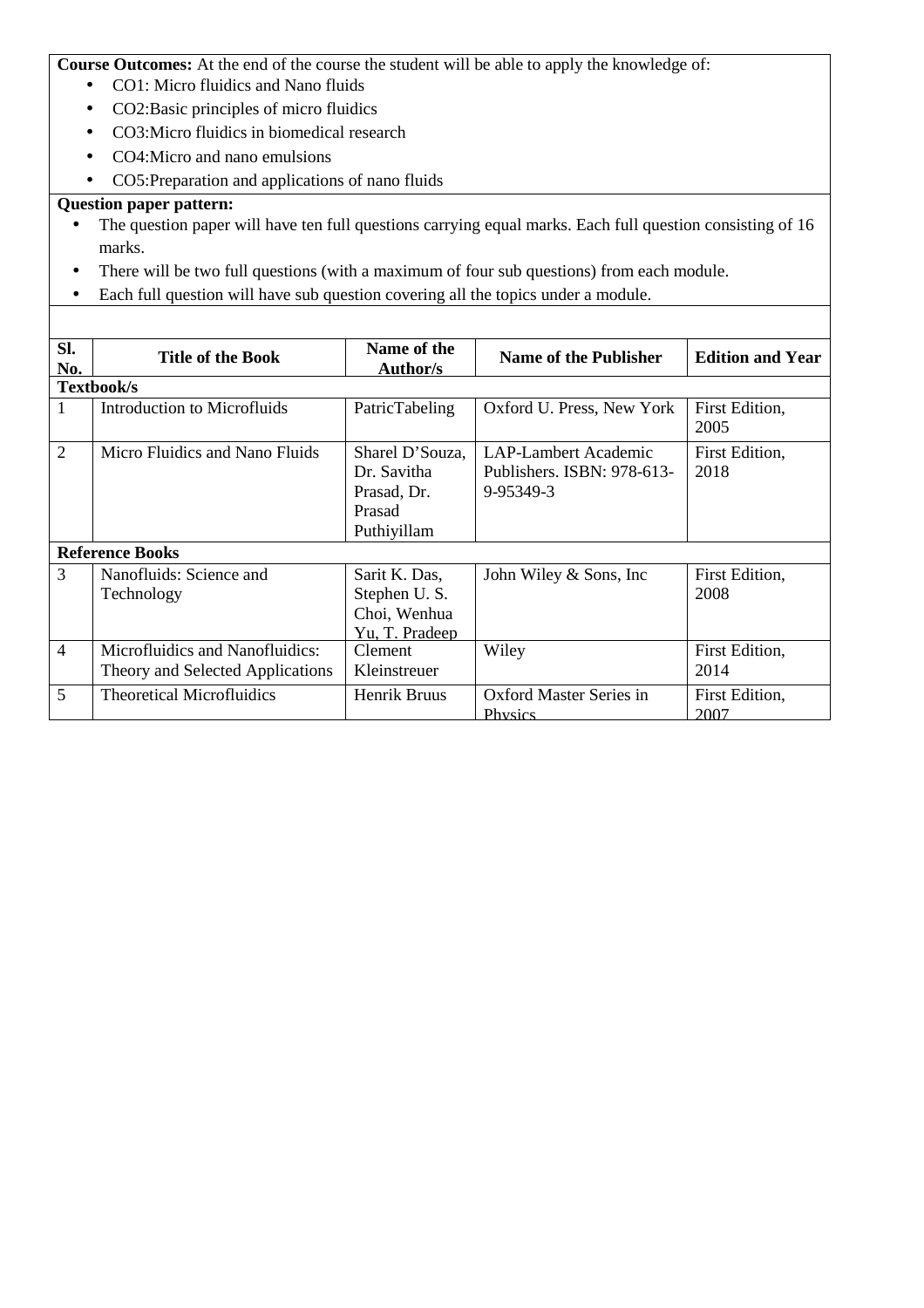#### **B. E. NANO TECHNOLOGY (NT) Choice Based Credit System (CBCS) and Outcome Based Education (OBE) SEMESTER - V**

| NANO-PYTHON PROGRAMMING LANGUAGE FOR AUTOMATION |         |                  |    |  |  |  |
|-------------------------------------------------|---------|------------------|----|--|--|--|
| <b>CIE</b> Marks<br>18NT56<br>Course Code<br>40 |         |                  |    |  |  |  |
| Teaching Hours/Week (L:T:P)                     | (3:0:0) | <b>SEE Marks</b> | 60 |  |  |  |
| Credits                                         | 03      | Exam Hours       |    |  |  |  |

#### **Course Learning Objectives:**

- To understand the programming python programming language
- To study implementation of python programmes for automation

#### **Module-1**

**PYTHON ─ OVERVIEW:** History of Python, Python Features.PYTHON ─ BASIC SYNTAX: First Python Program, Python Identifiers, Lines and Indentation, Multi-Line Statements, Quotation in Python, Comments in Python, Using Blank Lines, Waiting for the User, Multiple Statements on a Single line, Multiple Statement Groups as Suites, Command Line Arguments, Accessing Command-Line Arguments, Parsing Command-Line Arguments, getopt.getopt method, Exception getopt.GetoptError.

#### **Module-2**

**PYTHON — BASIC OPERATORS:** Types of Operators, Python Arithmetic Operators, Python Comparison Operators, Python, Python Assignment Operators, Python Bitwise Operators, Python Logical Operators, Python Membership Operators, Python Identity Operators, Python Operators Precedence.

#### **Module-3**

**PYTHON — DECISION MAKING:** If Statement, If else Statement, The else if Statement, Single Statement Suites

**PYTHON — LOOPS:** While Loop, the Infinite Loop, using else Statement with Loops, Single Statement Suites, For Loop, Iterating by Sequence Index, Using else Statement with Loops, Nested Loops, Loop Control Statements, Break Statement, Continue Statement, Pass Statement.

#### **Module-4**

**PYTHON – NUMBERS and STRINGS:** Number Type Conversion, Random Number Functions, Trigonometric Functions, Mathematical Constants. PYTHON ─ STRINGS**:** Accessing values in strings, updating strings, escape characters, string special operators, string formatting operator, triple quotes, unicode string and built-in string methods – capitalize – center – count – decode - encode.

# **Module-5**

# **PYTHON ─ LISTS& TUPLES**

Python Lists Accessing Values in Lists, Updating Lists, Deleting List, Elements Basic List Operations - Indexing, Slicing, and Matrixes, Built-in List Functions – compare – length – max value - min value.

Accessing Values in Tuples, Updating Tuples Deleting Tuple, Elements, Basic Tuples Operations - Indexing, Slicing, and Matrixes, No Enclosing Delimiters, Built-in Tuple Functions – compare –length – max value min value – tuple.

## **ROLE OF NANO IN PYTHON**

Nano Text Editor - Enable Code Syntax Highlighting for Python, GNU nano – introduction, Invoking, command line options, editor basics, built in help, feature toggles, Nanorc files – syntax highlighting  $\&$ rebinding keys.

**Course Outcomes:** At the end of the course the student will be able to apply the knowledge of:

- CO1: Understand the basic syntax of python programming language
- CO2:Understand and apply the basic operation of python programming language
- CO3: Understand and apply the python decision making and python loops
- CO4: Understand and apply the python numbers and strings
- CO5: Understand and apply the python lists and tuples, and correlation of nanotechnology and python programming

## **Question paper pattern:**

• The question paper will have ten full questions carrying equal marks. Each full question consisting of 16 marks.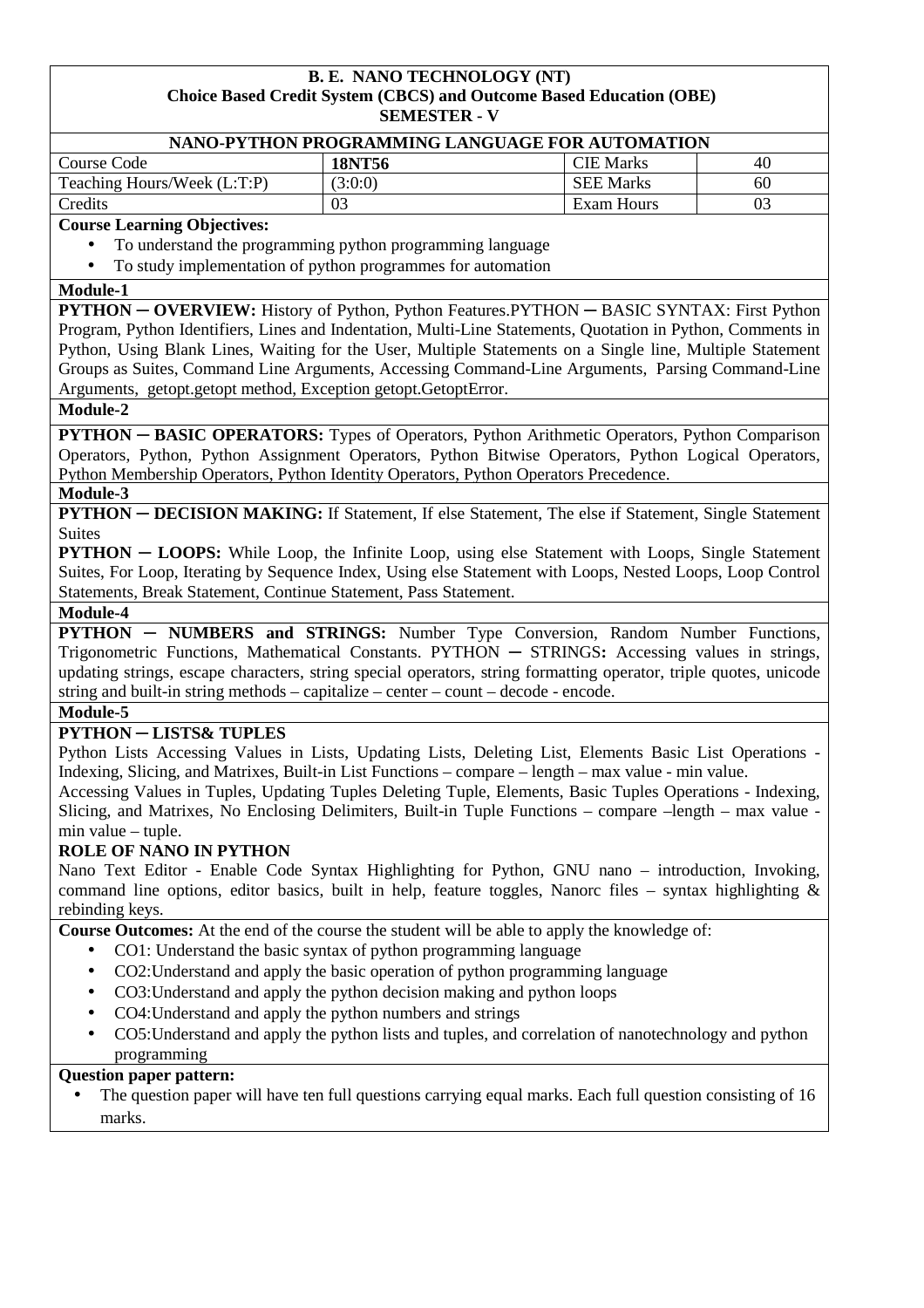| $\bullet$      | There will be two full questions (with a maximum of four sub questions) from each module. |                                                                          |                                                                 |                            |  |
|----------------|-------------------------------------------------------------------------------------------|--------------------------------------------------------------------------|-----------------------------------------------------------------|----------------------------|--|
|                | Each full question will have sub question covering all the topics under a module.         |                                                                          |                                                                 |                            |  |
| SI.<br>No.     | <b>Title of the Book</b>                                                                  | Name of the<br>Author/s                                                  | <b>Name of the Publisher</b>                                    | <b>Edition and</b><br>Year |  |
| Textbook/s     |                                                                                           |                                                                          |                                                                 |                            |  |
| 1              | <b>Python Programming</b><br>Fundamentals                                                 | Lee, Kent D.                                                             | Springer                                                        | First Edition,<br>2011     |  |
| $\overline{2}$ | Nano - Python Programming<br>Language for Automation                                      | Karthik<br>Nayak,<br>Naveen<br>Kumar J. R.,<br>Dr. Prasad<br>Puthiyillam | LAP-Lambert Academic<br>Publishers. ISBN: 978-613-9-<br>95806-1 | First Edition,<br>2018     |  |
|                | <b>Reference Books</b>                                                                    |                                                                          |                                                                 |                            |  |
| 3              | Beginning Python: Using Python<br>2.6 and Python 3.1                                      | James Payne                                                              | Wiley                                                           | First Edition,<br>2017     |  |
| $\overline{4}$ | Learning with Python                                                                      | Allen<br>Downey,<br>Jeffrey<br>Elkner, Chris<br>Meyers.                  | <b>Dreamtech Press</b>                                          | First Edition,<br>2015     |  |
| 5              | Effective Python 1: 59 Specific<br>Ways to Write Better Python                            | <b>Brett Slatkin</b>                                                     | <b>Pearson Education</b>                                        | First Edition,<br>2015     |  |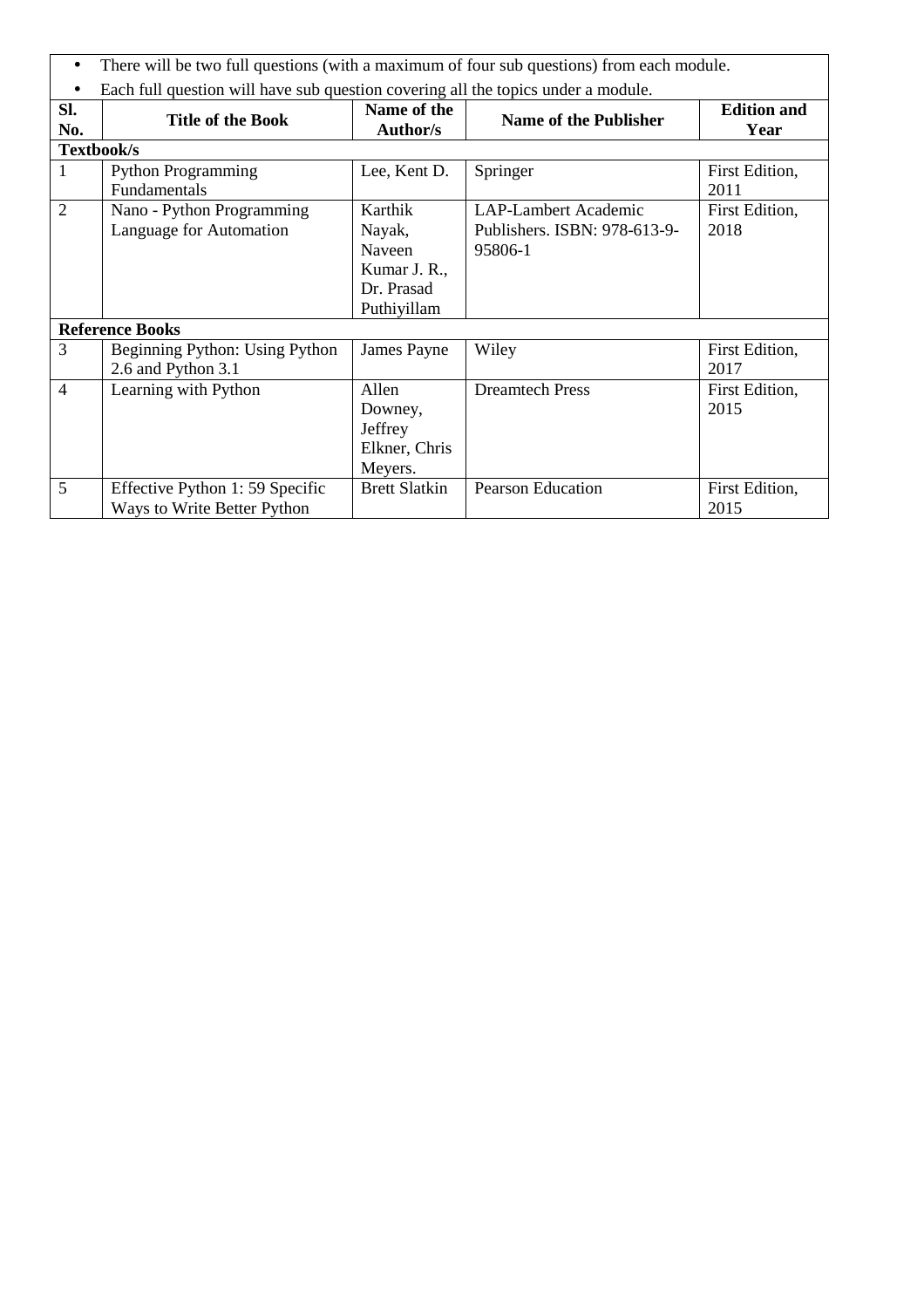| <b>B. E. NANO TECHNOLOGY (NT)</b><br>Choice Based Credit System (CBCS) and Outcome Based Education (OBE)<br><b>SEMESTER - V</b>                                      |                                                                                                                                             |                   |    |  |  |
|----------------------------------------------------------------------------------------------------------------------------------------------------------------------|---------------------------------------------------------------------------------------------------------------------------------------------|-------------------|----|--|--|
|                                                                                                                                                                      | NANOMATERIALS SYNTHESIS LAB                                                                                                                 |                   |    |  |  |
| <b>Course Code</b>                                                                                                                                                   | <b>18NTL57</b>                                                                                                                              | <b>CIE Marks</b>  | 40 |  |  |
| Teaching Hours/Week (L:T:P)                                                                                                                                          | (0:2:2)                                                                                                                                     | <b>SEE Marks</b>  | 60 |  |  |
| Credits                                                                                                                                                              | 02                                                                                                                                          | <b>Exam Hours</b> | 03 |  |  |
| <b>Course Learning Objectives:</b><br>To understand the chemical approach to synthesize nano particles.<br>To synthesize nano materials by various chemical methods. |                                                                                                                                             |                   |    |  |  |
| Sl.<br>No.                                                                                                                                                           | <b>Experiments</b>                                                                                                                          |                   |    |  |  |
| $\overline{1}$<br>Synthesis of Ferro fluids by chemical method                                                                                                       |                                                                                                                                             |                   |    |  |  |
| $\overline{2}$                                                                                                                                                       | Synthesis of Ag metal nano particles by Chemical reduction method                                                                           |                   |    |  |  |
| $\overline{3}$                                                                                                                                                       | Synthesis of TiO <sub>2</sub> nano particles by Solvothermal method.                                                                        |                   |    |  |  |
| $\overline{4}$                                                                                                                                                       | Synthesis of Fe <sub>2</sub> O <sub>3</sub> nano particles by Co-precipitation method                                                       |                   |    |  |  |
| $\overline{5}$<br>Synthesis of Mn <sub>3</sub> O <sub>4</sub> nano particles by Co-precipitation method                                                              |                                                                                                                                             |                   |    |  |  |
| 6                                                                                                                                                                    | Synthesis of CuO nanoparticles by green synthesis                                                                                           |                   |    |  |  |
| $\overline{7}$<br>Synthesis of ZnS/MoSnano particles by microwave Solvothermal method                                                                                |                                                                                                                                             |                   |    |  |  |
| Synthesis of CuOnano particles by reverse microemulsion method<br>$\,8\,$                                                                                            |                                                                                                                                             |                   |    |  |  |
| Synthesis of MoS <sub>2</sub> nano particles by ultra-sonication method.<br>9                                                                                        |                                                                                                                                             |                   |    |  |  |
| Synthesis of monodisperse copper nano particles by chemical reduction method.<br>10                                                                                  |                                                                                                                                             |                   |    |  |  |
| Synthesis of CdS by chemical method<br>11                                                                                                                            |                                                                                                                                             |                   |    |  |  |
| Synthesis of nano crystalline AgS<br>12                                                                                                                              |                                                                                                                                             |                   |    |  |  |
| 13                                                                                                                                                                   | Synthesis of ZnO by chemical method                                                                                                         |                   |    |  |  |
| Green synthesis of Ag nano particles<br>14                                                                                                                           |                                                                                                                                             |                   |    |  |  |
| <b>Conduct of Practical Examination:</b>                                                                                                                             | <b>Course Outcomes:</b> At the end of the course the student will be able to:<br>• Learn the different methods to synthesis nano materials. |                   |    |  |  |

1. All laboratory experiments are to be included for practical examination.

2. Breakup of marks and the instructions printed on the cover page of answer script to be strictly adhered by the examiners.

3. Students can pick one experiment from the questions lot prepared by the examiners.

4. Change of experiment is allowed only once and 15% Marks allotted to the procedure part to be made zero.∎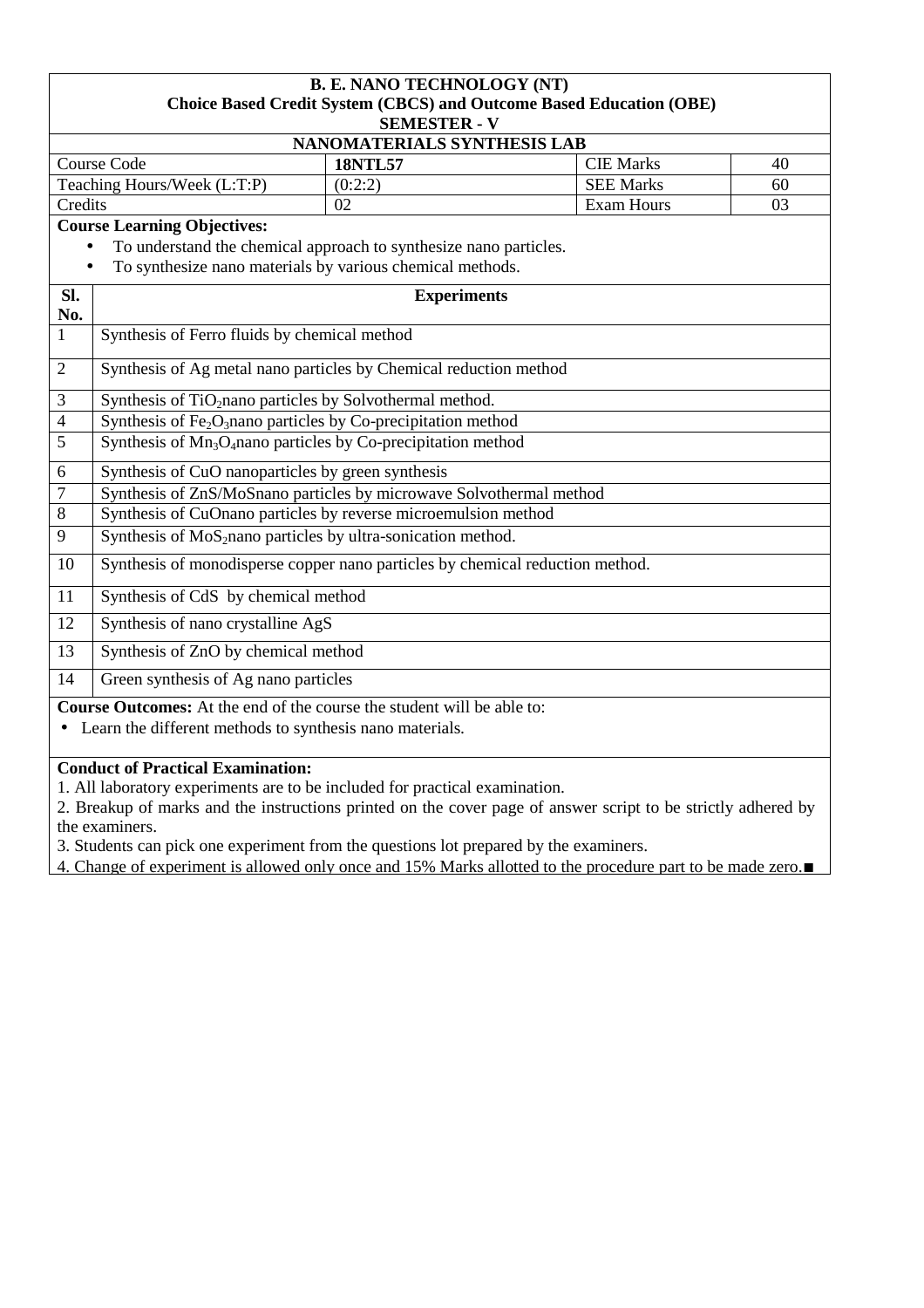|                                                                                                               | <b>B. E. NANO TECHNOLOGY (NT)</b><br>Choice Based Credit System (CBCS) and Outcome Based Education (OBE)                                     |                                                                                                          |                   |    |
|---------------------------------------------------------------------------------------------------------------|----------------------------------------------------------------------------------------------------------------------------------------------|----------------------------------------------------------------------------------------------------------|-------------------|----|
|                                                                                                               |                                                                                                                                              | <b>SEMESTER - V</b>                                                                                      |                   |    |
|                                                                                                               |                                                                                                                                              | <b>CHARACTERIZATION AND MEASUREMENT LAB</b>                                                              |                   |    |
|                                                                                                               | <b>Course Code</b>                                                                                                                           | <b>18NTL58</b>                                                                                           | <b>CIE Marks</b>  | 40 |
|                                                                                                               | Teaching Hours/Week (L:T:P)                                                                                                                  | (0:2:2)                                                                                                  | <b>SEE Marks</b>  | 60 |
| Credits                                                                                                       |                                                                                                                                              | 02                                                                                                       | <b>Exam Hours</b> | 03 |
|                                                                                                               | <b>Course Learning Objectives:</b>                                                                                                           |                                                                                                          |                   |    |
| O                                                                                                             | To understand the mechanical, optical, magnetic, thermal, ionic and electromagnetic properties of                                            |                                                                                                          |                   |    |
|                                                                                                               | materials and semiconductors when they experience external fields like electric field and magnetic field.                                    |                                                                                                          |                   |    |
| O                                                                                                             | To determine the thickness of thin films, working of a solar cell and to identify the unknown materials.                                     |                                                                                                          |                   |    |
| Sl.                                                                                                           |                                                                                                                                              | <b>Experiments</b>                                                                                       |                   |    |
| N <sub>0</sub>                                                                                                |                                                                                                                                              |                                                                                                          |                   |    |
| $\mathbf{1}$                                                                                                  | Determination of electromagnetic properties of N-type and P-type semiconductors.                                                             |                                                                                                          |                   |    |
| $\overline{2}$                                                                                                | Determination of ionic conductivity of a given sample.                                                                                       |                                                                                                          |                   |    |
| $\overline{3}$                                                                                                | Determination of thermal conductivity of thin films.                                                                                         |                                                                                                          |                   |    |
| $\overline{4}$                                                                                                | Determination of optical properties of a given sample.                                                                                       |                                                                                                          |                   |    |
| 5                                                                                                             | Measurement of mechanical properties of a given sample.                                                                                      |                                                                                                          |                   |    |
| $\overline{6}$                                                                                                | Determination of magnetic properties of a given liquid sample.                                                                               |                                                                                                          |                   |    |
| $\overline{7}$                                                                                                | Determination of efficiency of a given solar cell.                                                                                           |                                                                                                          |                   |    |
| $\,8\,$                                                                                                       | Determination of ultrasonic sound velocity of given liquid samples.                                                                          |                                                                                                          |                   |    |
| $\overline{9}$                                                                                                | Identification of unknown sample by arc spectrum method.                                                                                     |                                                                                                          |                   |    |
| 10                                                                                                            | Resistivity determination for a semiconductor wafer using Four probe method.                                                                 |                                                                                                          |                   |    |
| 11                                                                                                            | To trace the hysteresis loop for a magnetic material.                                                                                        |                                                                                                          |                   |    |
| $\overline{12}$                                                                                               | Determination of wavelength of the given LED.                                                                                                |                                                                                                          |                   |    |
| 13                                                                                                            | Measurement of thickness of a given thin film by air wedge method.<br>Course Outcomes: At the end of the course the student will be able to: |                                                                                                          |                   |    |
|                                                                                                               |                                                                                                                                              |                                                                                                          |                   |    |
|                                                                                                               | $\bullet$<br>ionic and electromagnetic properties at micro scale level.                                                                      | Students can able to understand the materials behaviour like mechanical, optical, electrical, thermal,   |                   |    |
|                                                                                                               |                                                                                                                                              | Students can also learn effect of temperature, electric field and magnetic fields on the different types |                   |    |
|                                                                                                               | of materials.                                                                                                                                |                                                                                                          |                   |    |
|                                                                                                               |                                                                                                                                              | Students can also learn the materials behaviour with respect to the change in voltage and magnetic       |                   |    |
|                                                                                                               | field.                                                                                                                                       |                                                                                                          |                   |    |
| <b>Conduct of Practical Examination:</b>                                                                      |                                                                                                                                              |                                                                                                          |                   |    |
| 1. All laboratory experiments are to be included for practical examination.                                   |                                                                                                                                              |                                                                                                          |                   |    |
| 2. Breakup of marks and the instructions printed on the cover page of answer script to be strictly adhered by |                                                                                                                                              |                                                                                                          |                   |    |
| the examiners.                                                                                                |                                                                                                                                              |                                                                                                          |                   |    |
| 3. Students can pick one experiment from the questions lot prepared by the examiners.                         |                                                                                                                                              |                                                                                                          |                   |    |
|                                                                                                               | 4. Change of experiment is allowed only once and 15% Marks allotted to the procedure part to be made zero.                                   |                                                                                                          |                   |    |
|                                                                                                               |                                                                                                                                              |                                                                                                          |                   |    |
|                                                                                                               |                                                                                                                                              |                                                                                                          |                   |    |
|                                                                                                               |                                                                                                                                              |                                                                                                          |                   |    |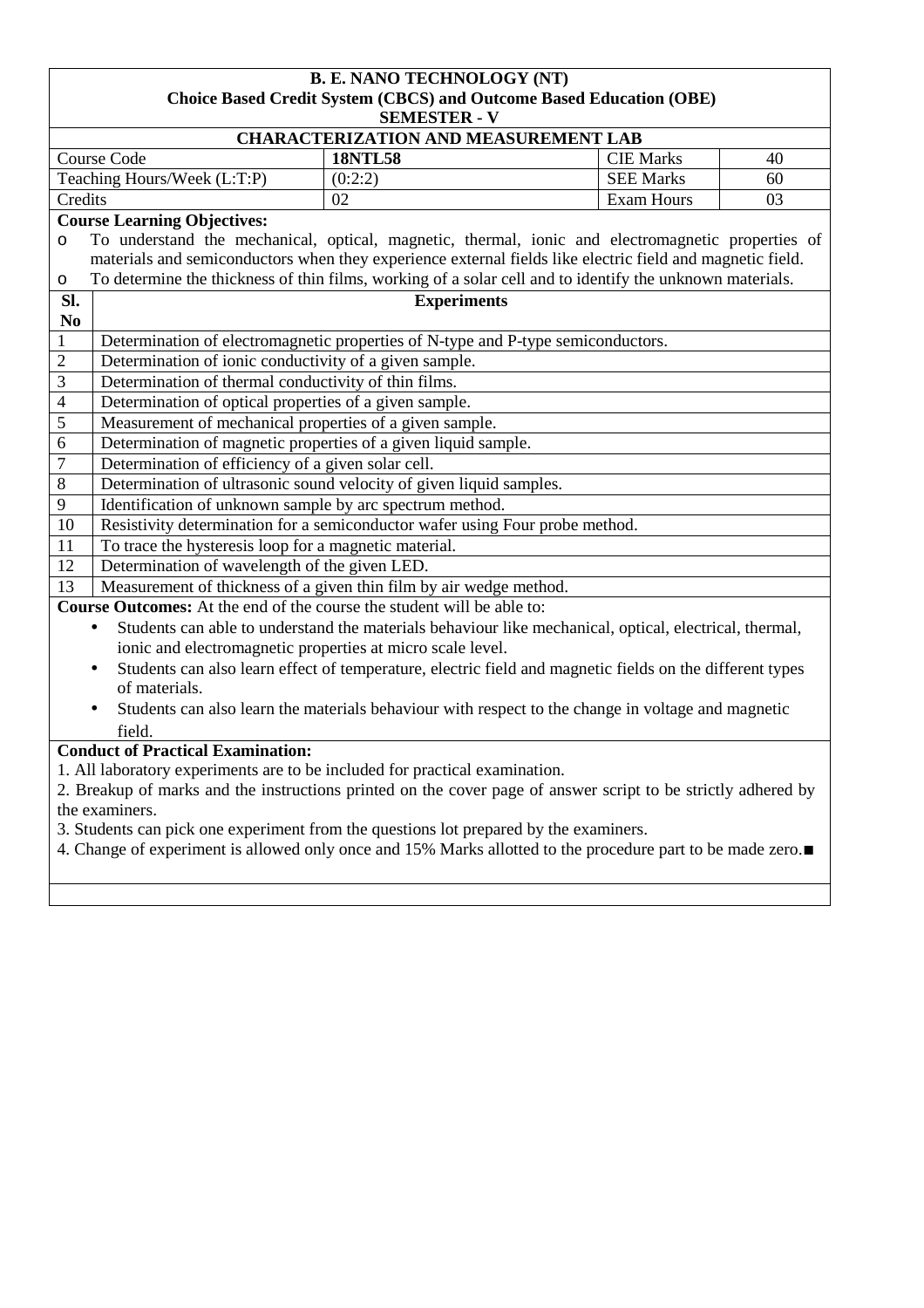| <b>B. E.</b> (Common to all Programmes)                                    |
|----------------------------------------------------------------------------|
| <b>Choice Based Credit System (CBCS) and Outcome Based Education (OBE)</b> |
| <b>SEMESTER – V</b>                                                        |
| <b>ENVIRONMENTAL STUDIES</b>                                               |

| <b>Course Code</b>            | <b>18CIV59</b> | <b>CIE</b> Marks | 40 |
|-------------------------------|----------------|------------------|----|
| Teaching Hours / Week (L:T:P) | 1:0:0)         | <b>SEE Marks</b> | 60 |
| Credits                       |                | Exam Hours       | 02 |

#### **Module - 1**

**Ecosystems** (Structure and Function): Forest, Desert, Wetlands, Riverine, Oceanic and Lake. 02 Hrs **Biodiversity:** Types, Value; Hotspots; Threats and Conservation of biodiversity, Forest Wealth, and Deforestation.

## **Module - 2**

**Advances in Energy Systems** (Merits, Demerits, Global Status and Applications)**:** Hydrogen, Solar, OTEC, Tidal and Wind. 02 Hrs

**Natural Resource Management** (Concept and case-studies): Disaster Management, Sustainable Mining, Cloud Seeding, and Carbon Trading.

## **Module - 3**

**Environmental Pollution** (Sources, Impacts, Corrective and Preventive measures, Relevant Environmental Acts, Case-studies)**:** Surface and Ground Water Pollution; Noise pollution; Soil Pollution and Air Pollution.

**Waste Management & Public Health Aspects:** Bio-medical Wastes; Solid waste; Hazardous wastes; E-wastes; Industrial and Municipal Sludge.

## **Module - 4**

**Global Environmental Concerns** (Concept, policies and case-studies):Ground water depletion/recharging, Climate Change; Acid Rain; Ozone Depletion; Radon and Fluoride problem in drinking water; Resettlement and rehabilitation of people, Environmental Toxicology.

## **Module - 5**

**Latest Developments in Environmental Pollution Mitigation Tools (Concept and Applications):** G.I.S. & Remote Sensing, Environment Impact Assessment, Environmental Management Systems, ISO14001; Environmental Stewardship- NGOs.

**Field work:** Visit to an Environmental Engineering Laboratory or Green Building or Water Treatment Plant or Wastewater treatment Plant; ought to be Followed by understanding of process and its brief documentation.

**Course Outcomes:** At the end of the course, students will be able to:

- CO1: Understand the principles of ecology and environmental issues that apply to air, land, and water issues on a global scale,
- CO2: Develop critical thinking and/or observation skills and apply them to the analysis of a problem or question related to the environment.
- CO3: Demonstrate ecology knowledge of a complex relationship between biotic and a biotic component.
- CO4: Apply their ecological knowledge to illustrate and graph a problem and describe the realities that managers face when dealing with complex issues.

- The Question paper will have 100 objective questions.
- Each question will be for 01 marks.
- Student will have to answer all the questions in an OMR Sheet.
- The Duration of Exam will be 2 hours.

| Sl. No. | Title of the Book            | Name of the<br>Author/s | <b>Name of the Publisher</b> | <b>Edition and</b><br>Year |  |
|---------|------------------------------|-------------------------|------------------------------|----------------------------|--|
|         | Textbook/s                   |                         |                              |                            |  |
|         | <b>Environmental Studies</b> | Benny Joseph            | Tata Mc Graw - Hill.         | $2nd$ Edition, 2012        |  |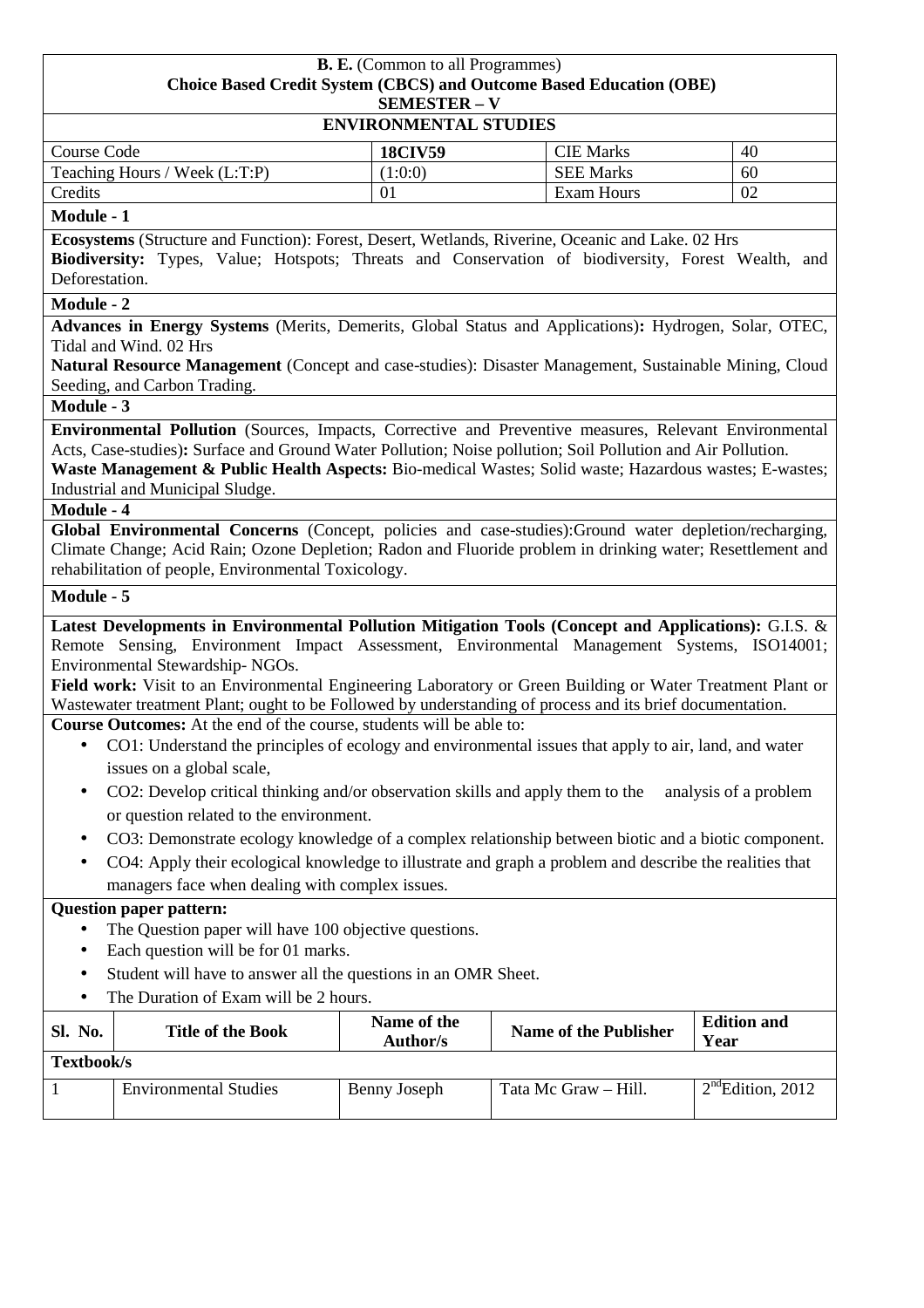| 2.                     | <b>Environmental Studies</b>     | <b>S M Prakash</b> | Pristine Publishing House, | 3rdEdition <sup>2018</sup>     |
|------------------------|----------------------------------|--------------------|----------------------------|--------------------------------|
|                        |                                  |                    | Mangalore                  |                                |
| 3                      | Environmental Studies -          | R Rajagopalan      | Oxford Publisher           | 2005                           |
|                        | From Crisis to Cure              |                    |                            |                                |
| <b>Reference Books</b> |                                  |                    |                            |                                |
|                        | Principals of Environmental      | Raman Sivakumar    | Cengage learning,          | $2nd$ Edition, 2005            |
|                        | Science and Engineering          |                    | Singapur.                  |                                |
| 2                      | Environmental Science -          | G.Tyler Miller Jr. | Thomson Brooks /Cole,      | $11^{\text{th}}$ Edition, 2006 |
|                        | working with the Earth           |                    |                            |                                |
| 3                      | <b>Textbook of Environmental</b> | Pratiba Sing,      | Acme Learning Pvt. Ltd.    | $1st$ Edition                  |
|                        | and Ecology                      | AnoopSingh&        | New Delhi.                 |                                |
|                        |                                  | PiyushMalaviya     |                            |                                |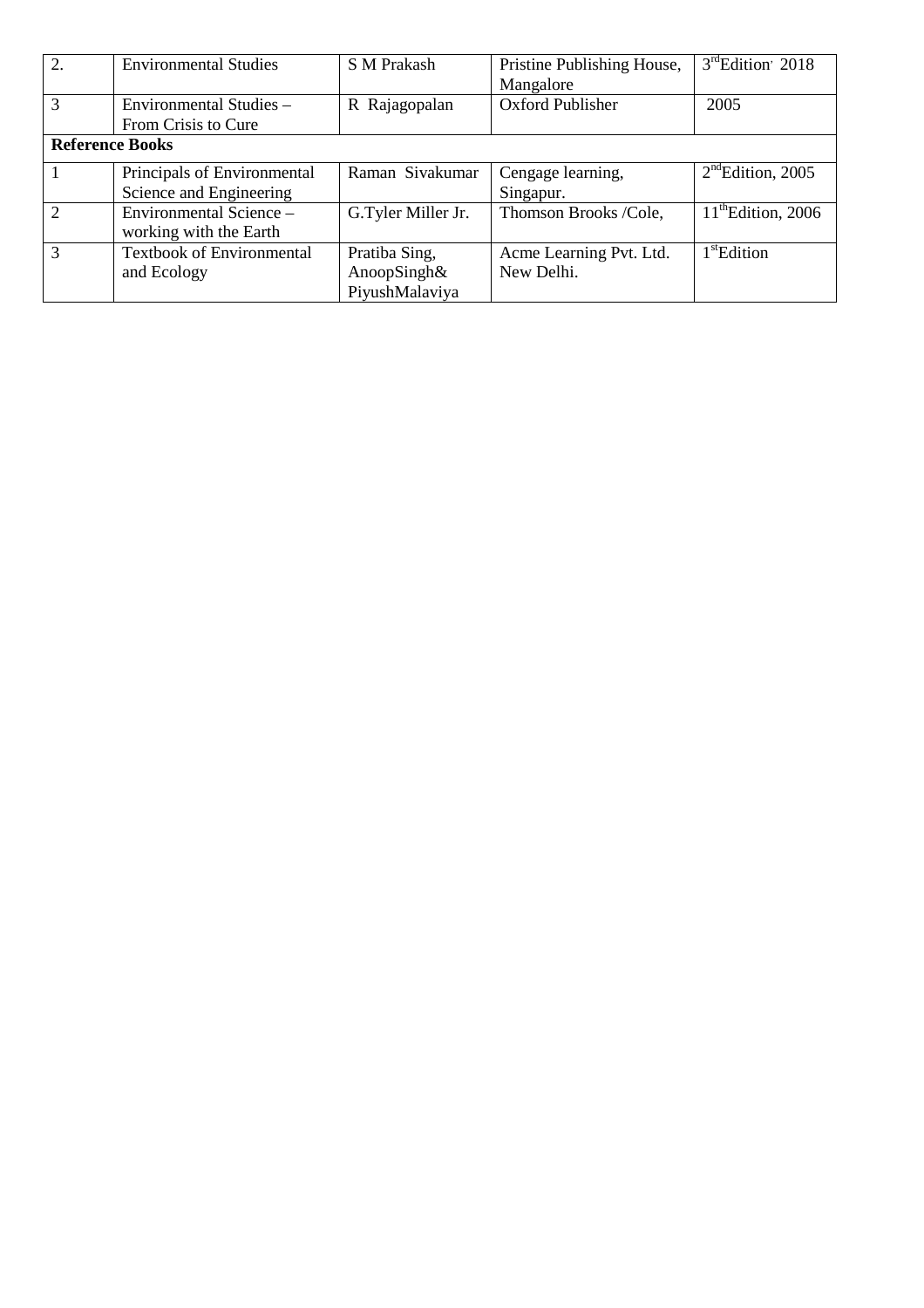#### **B. E. NANO TECHNOLOGY (NT) Choice Based Credit System (CBCS) and Outcome Based Education (OBE) SEMESTER - VI**

| <b>SURFACE SCIENCE AND THIN FILM TECHNOLOGY</b> |         |                  |    |  |
|-------------------------------------------------|---------|------------------|----|--|
| Course Code                                     | 18NT61  | <b>CIE</b> Marks | 40 |  |
| Teaching Hours/Week (L:T:P)                     | (3:2:0) | <b>SEE Marks</b> | 60 |  |
| Credits                                         | 04      | Exam Hours       | 03 |  |
| $\sim$<br>$\sim$ $\sim$ $\sim$                  |         |                  |    |  |

#### **Course Learning Objectives:**

• To learn the science of surface and the technological aspects of thin films

## **Module-1**

## **INTRODUCTION**

Introduction to surface, classification, importance. Absorption and adsorption; physic-sorption and chemisorption; factors affecting the adsorption of gases on solid; Adsorption from the Solutions and its importance; applications of adsorption. Colloids: Introduction; differences between colloids and suspension; important properties of true solutions, colloids, and suspensions; types of colloidal solutions and their examples; classification of colloids based on the interactions; Applications of colloidal solutions; colloidal silver and its drawbacks; colloidal gold and its applications. Interfaces: introduction, types, surface energy and energetics, surface tension and effect of surfactants, importance of surface tension in case of nanoparticles, atomic structure of clean surfaces and with adsorbates, surface defects (Terrace, Ledges, Kinks and Adatoms), surface property and bulk property.

## **Module-2**

## **THIN FILMS AND COATING**

Thin films: Introduction, importance; thin film growth modes: Frank-van-der-Merwe mode, Stranski-Krastanow mode, and Volmer-Weber mode. Coating: Functions of coating; Dip coating: Introduction, process, factors affecting. Spin coating: General theory, applications, advantages and disadvantages, special requirements for nanoparticles, thickness equation, speed, duration, DDSC, and SDSC techniques, ultra-low spin speeds and covered drying, spin coating with solvent blends, two step spin coating and edge/corner bead removal, visible assessment of drying and film uniformity, cleaning and wash steps, avoiding a hole& vacuum warping of substrate, spin coating low viscosity solvents, ambient conditions and changes in drying time, incomplete coating of substrate, common spin coating defects.

#### **Module-3**

## **THIN FILM DEPOSITION: PHYSICAL VAPOUR DEPOSITION**

Introduction to PVD; vacuum thermal evaporation: resistance heating technique, electron beam heating techniques, Advantages and limitations of vacuum thermal evaporation, applications; Sputter deposition: basic principle, magnetron sputtering, advantages and limitations of sputter deposition, applications; Evaporation (deposition): physical principle, equipment, optimization, applications, comparison.

#### **Module-4**

#### **ATOMIC LAYER DEPOSITION AND CHEMICAL BATH DEPOSITION**

Atomic layer deposition: Introduction; History; Surface reaction mechanisms: Thermal  $Al_2O_3$  ALD, Metal ALD, Catalytic SiO<sub>2</sub> ALD; ALD applications: Microelectronics applications (Gate oxides, Transition-metal nitrides, Metal films, Magnetic recording heads, and DRAM capacitors), Biomedical applications, and Quality and quality control; Advantages and limitations (Economic viability, Reaction time, and Chemical imitations) of ALD. Chemical bath deposition: Introduction, reaction mechanism, advantages and limitations.

#### **Module-5**

## **ANTI-REFLECTIVE COATING, SELF-CLEANING GLASS, AND NANO INDENTATION**

Anti-reflective coating: Introduction, Applications: Corrective lenses, Photolithography; Types: Indexmatching, Single-layer interference, Multi-layer interference, Absorbing, Moth eye, and Circular polarizer; Theory: Reflection, Rayleigh's film, Interference coatings, Textured coatings. Self-cleaning glass: Introduction, patterning of hydrophobic surfaces, thin film titania coating, use of titanium dioxide in self-cleaning applications: mechanism, and applications.

Nano indentation: Introduction, process, applications.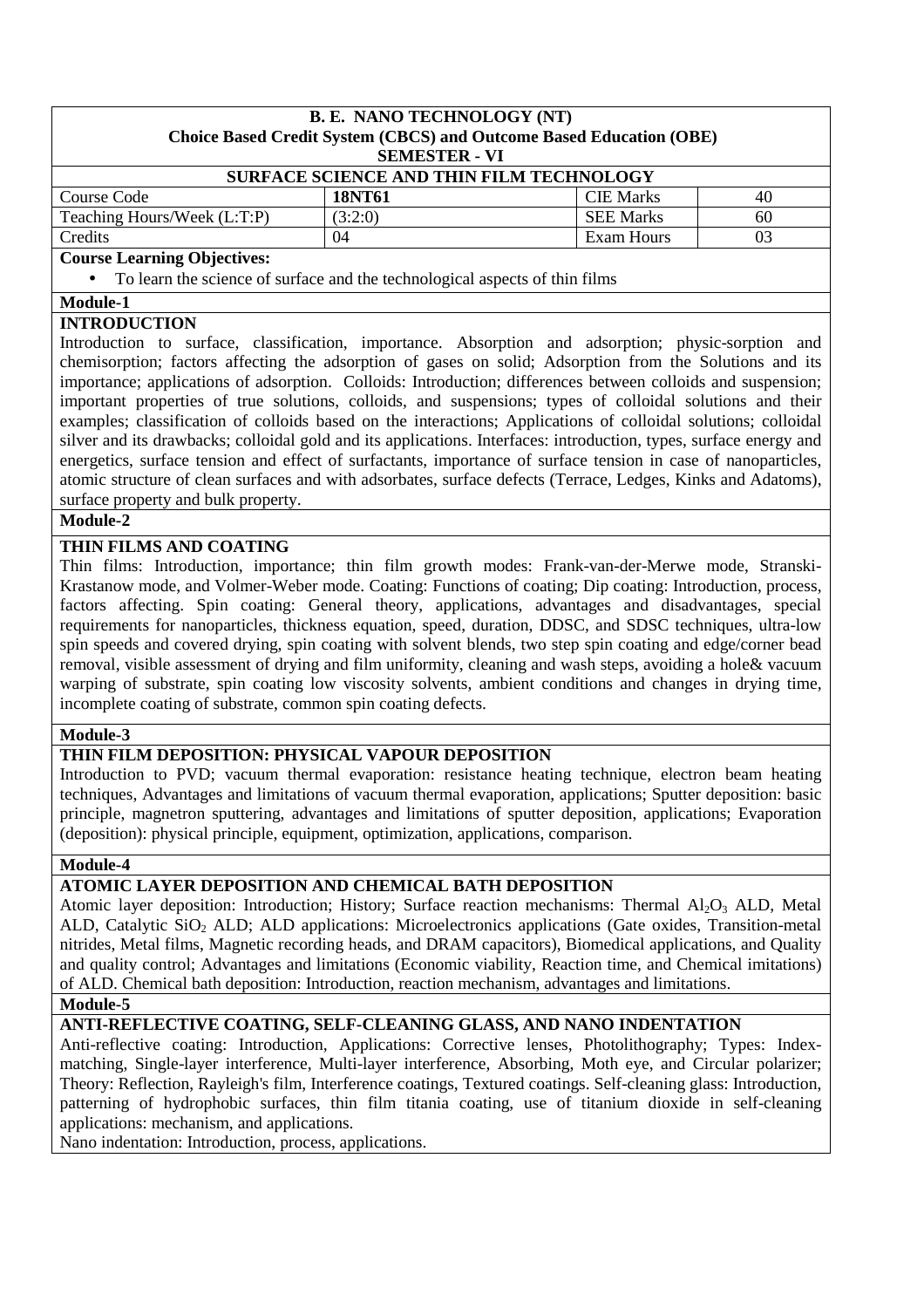**Course Outcomes:** At the end of the course the student will be able to understand:

- CO1: Surface science and interfaces,
- CO2: Thin films and coating,
- CO3: Thin film deposition,
- CO4: Atomic layer deposition,
- CO5: Mechanism of anti-reflective coating and self-cleaning glass, and nano indentation.

- The question paper will have ten full questions carrying equal marks. Each full question consisting of 16 marks.
- There will be two full questions (with a maximum of four sub questions) from each module.
- Each full question will have sub question covering all the topics under a module.

| <b>Sl</b><br>N <sub>0</sub> | <b>Title of the Book</b>                        | Name of the<br><b>Author/s</b>                                   | <b>Name of the Publisher</b>                                              | <b>Edition and Year</b> |
|-----------------------------|-------------------------------------------------|------------------------------------------------------------------|---------------------------------------------------------------------------|-------------------------|
| Textbook/s                  |                                                 |                                                                  |                                                                           |                         |
| 1                           | Engineering Coatings: Design and<br>Application | S. Grainger, J.<br><b>Blunt</b>                                  | Woodhead Publishing Ltd,<br>UK.                                           | Second Edition,<br>1998 |
| $\overline{2}$              | Surface Science and Thin Film<br>Technology     | DeviprasadR.<br>N., Aparna<br>Nadumane,<br>Prasad<br>Puthiyillam | LAP-Lambert Academic<br>Publishers, Mauritius.<br>ISBN: 978-613-9-85635-0 | First Edition,<br>2018  |
|                             | <b>Reference Books</b>                          |                                                                  |                                                                           |                         |
| 3                           | <b>Functional Polymer Films</b>                 | R. Advincula,<br>W. Knoll                                        | Wiley                                                                     | First Edition,<br>2011  |
| $\overline{4}$              | Handbook of Thin Film<br>Technology             | Hartmut Frey,<br>Hamid R. Khan                                   | Springer Science &<br><b>Business Media</b>                               | First Edition,<br>2015  |
| $5\overline{)}$             | Thin Film Technology Handbook                   | AichaElshabini-<br>Riad, Fred D.<br><b>Barlow III</b>            | <b>Caladonian Rose Books</b>                                              | First Edition,<br>2000  |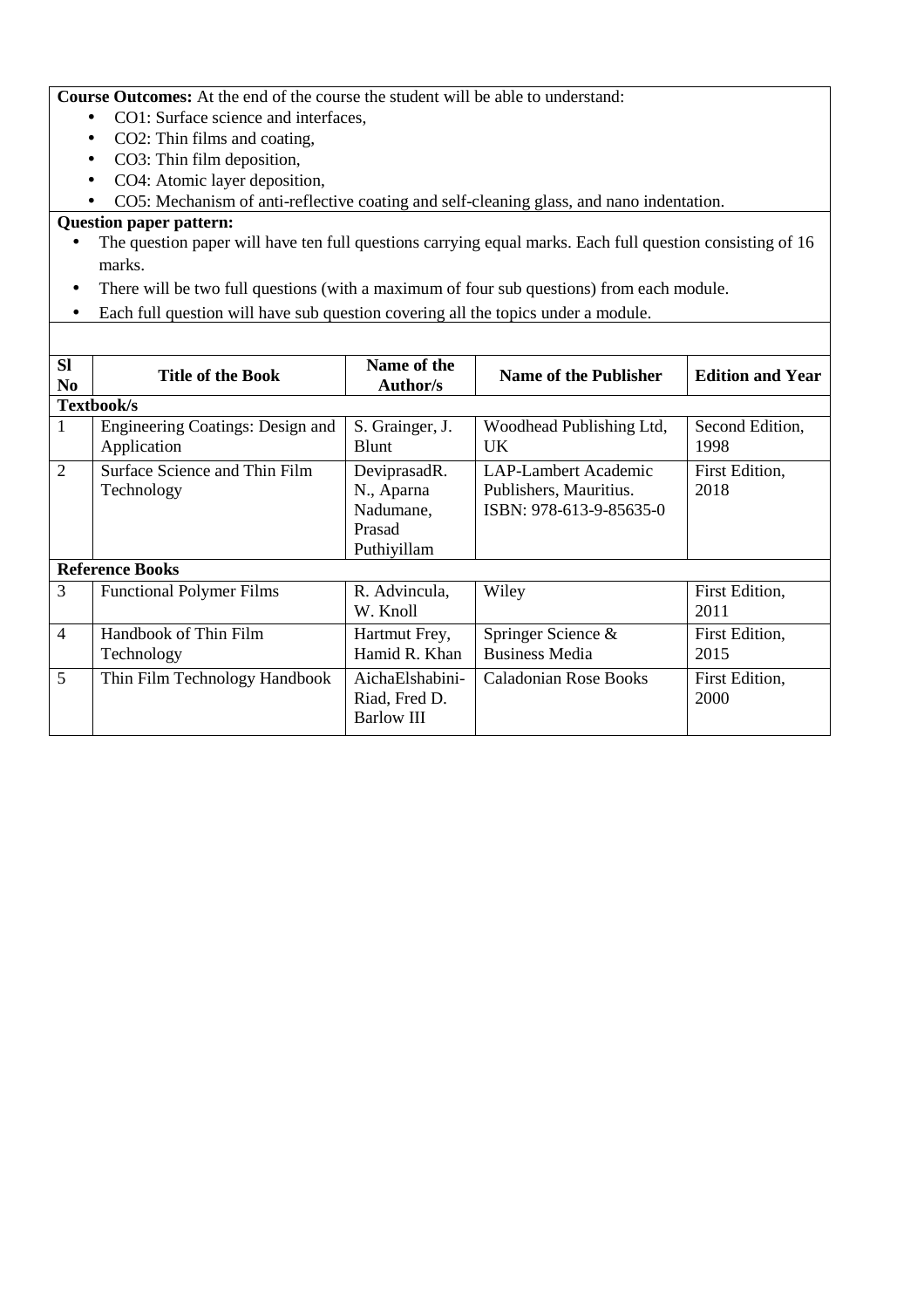#### **B. E. NANO TECHNOLOGY (NT) Choice Based Credit System (CBCS) and Outcome Based Education (OBE) SEMESTER - VI**

| <b>MEMS AND NEMS</b>        |         |                  |    |  |
|-----------------------------|---------|------------------|----|--|
| Course Code                 | 18NT62  | <b>CIE Marks</b> | 40 |  |
| Teaching Hours/Week (L:T:P) | (3:2:0) | <b>SEE Marks</b> | 60 |  |
| Credits                     | 04      | Exam Hours       |    |  |

#### **Course Learning Objectives:**

- To understand the basic components of MEMS and NEMS
- To study, design the MEMS and NEMS based devices

#### **Module-1**

## **INTRODUCTION**

Miniaturization, Integrated Circuits, Microsensors, Microactuators, Thermal MEMS, Micro-Opto Electro mechanical Systems (MOEMS), Magnetic MEMS, Microfluidics, RF MEMS, Packaging.

## **MICRO SENSORS & ACTUATORS**

Principle of sensing and actuation, silicon capacity sensors, piezo-resistive sensors, electrostatic comb drive, magnetic microrelay, piezo-ink jet printer, micromirrors, array sensors, microgrippers, gyroscopes, micro beams and cantilever.

## **Module-2**

## **TRANSDUCTION PLATFORMS**

Introduction - Conductometric and Capacitive Transducers, Optical Waveguide based Transducers, Electrochemical Transducers, Solid State Transducers - Schottky Diode based Transducers - p-n Diodes or Bipolar Junction based Transducers - MOS Capacitor based Transducers, Acoustic Wave Transducers - Cantilever based Transducers - Quartz Crystal Microbalance - Film Bulk Acoustic Wave Resonator.

## **Module-3**

## **MICROMACHINING**

Types of wafers, orientation, Photolithography, Etching methods, Silicon polishing, surface and bulk micromachining, Thin film deposition techniques sputtering, CVD, epitaxial growth, thermal oxidation, wafer bonding.

#### **MEMS MATERIALS**

Single crystal silicon, poly silicon, SiO<sub>2</sub>, SiN, Germanium based materials, metals, SiC, diamond III-V materials, piezoelectric materials.

#### **Module-4**

## **INTEGRATION OF MEMS DEVICES**

Microsystem packaging, packaging technologies, reliability, failure mechanisms, CMOS, stability, transient properties and performance, traceability and calibration, scaling effects, signal amplifiers, transmitters, signal conditioning, basics of control theory, case studies.

#### **Module-5**

# **NANOELECTROMECHANICAL SYSTEMS (NEMS)**

Introduction- Nano machining of NEMS based upon electron beam lithography, Nano electromechanical systems fabrication, nano imprint lithography, polymeric nano fibre templates, focused ion beam doping and wet chemical etching, stencil lithography and sacrificial etching, large scale integration, future challenges, applications.

**Course Outcomes:** At the end of the course the student will be able to understand:

- CO1: Microsensors and Actuators
- CO2:Transduction platforms
- CO3:Micromachining and MEMS materials
- CO4: Integration of MEMS devices
- CO5:NEMS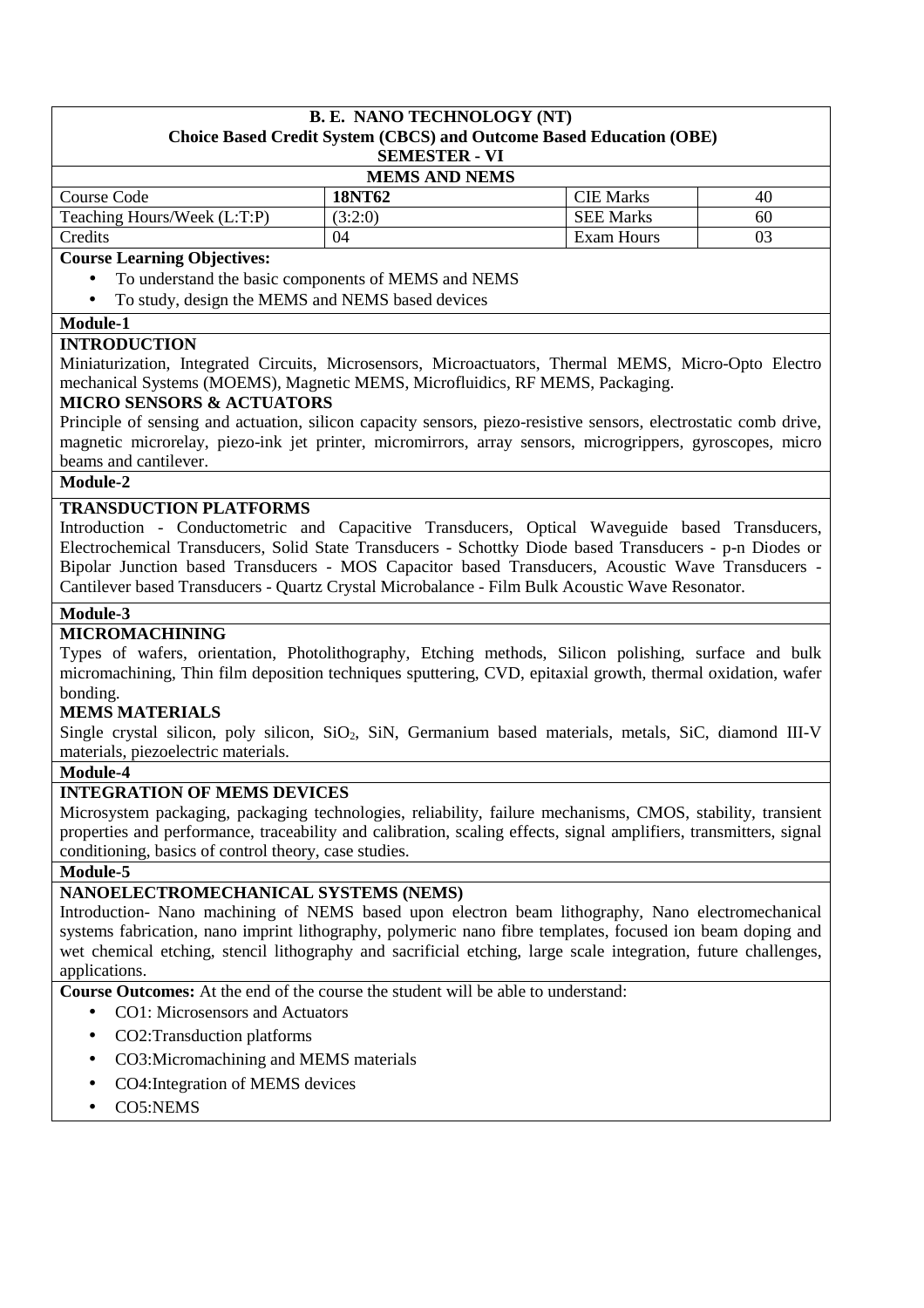# **Question paper pattern:**

- The question paper will have ten full questions carrying equal marks. Each full question consisting of 16 marks.
- There will be two full questions (with a maximum of four sub questions) from each module.

 $\overline{\phantom{a}}$  the studients will have to answer full questions, selecting one full  $\overline{\phantom{a}}$ 

• Each full question will have sub question covering all the topics under a module.

| <b>SI</b><br>N <sub>0</sub> | <b>Title of the Book</b>        | Name of the<br><b>Author/s</b> | <b>Name of the Publisher</b>          | <b>Edition and Year</b> |
|-----------------------------|---------------------------------|--------------------------------|---------------------------------------|-------------------------|
|                             | Textbook/s                      |                                |                                       |                         |
| 1                           | <b>MEMS</b>                     | N. P. Mahalik                  | Tata-McGraw Hill<br>كمستعمل والمتعاطي | First Edition,<br>ഛഫ    |
| $\overline{2}$              | <b>MEMS</b> and <b>NEMS</b>     | Naveen Kumar                   | <b>LAP-Lambert Academic</b>           | First Edition,          |
|                             |                                 | JagadapuraRam                  | Publishers, Mauritius.                | 2018                    |
|                             |                                 | egowda                         | ISBN: 978-3-659-89312-4               |                         |
|                             | <b>Reference Books</b>          |                                |                                       |                         |
| 3                           | Micro & Smart System            | V. K. Aatre, G.                | Wiley India                           | First Edition,          |
|                             |                                 | Κ.                             |                                       | 2010                    |
|                             |                                 | Ananthasuresh,                 |                                       |                         |
|                             |                                 | K. J. Vinov                    |                                       |                         |
| $\overline{4}$              | Nanoelectronics and Nanosystems | Karlglosekotter                | Springer                              | First Edition,<br>2004  |
| 5                           | Micromachines as Tools for      | H. Fujita                      | Springer                              | First Edition,          |
|                             | Nanotechnology                  |                                |                                       | 2003                    |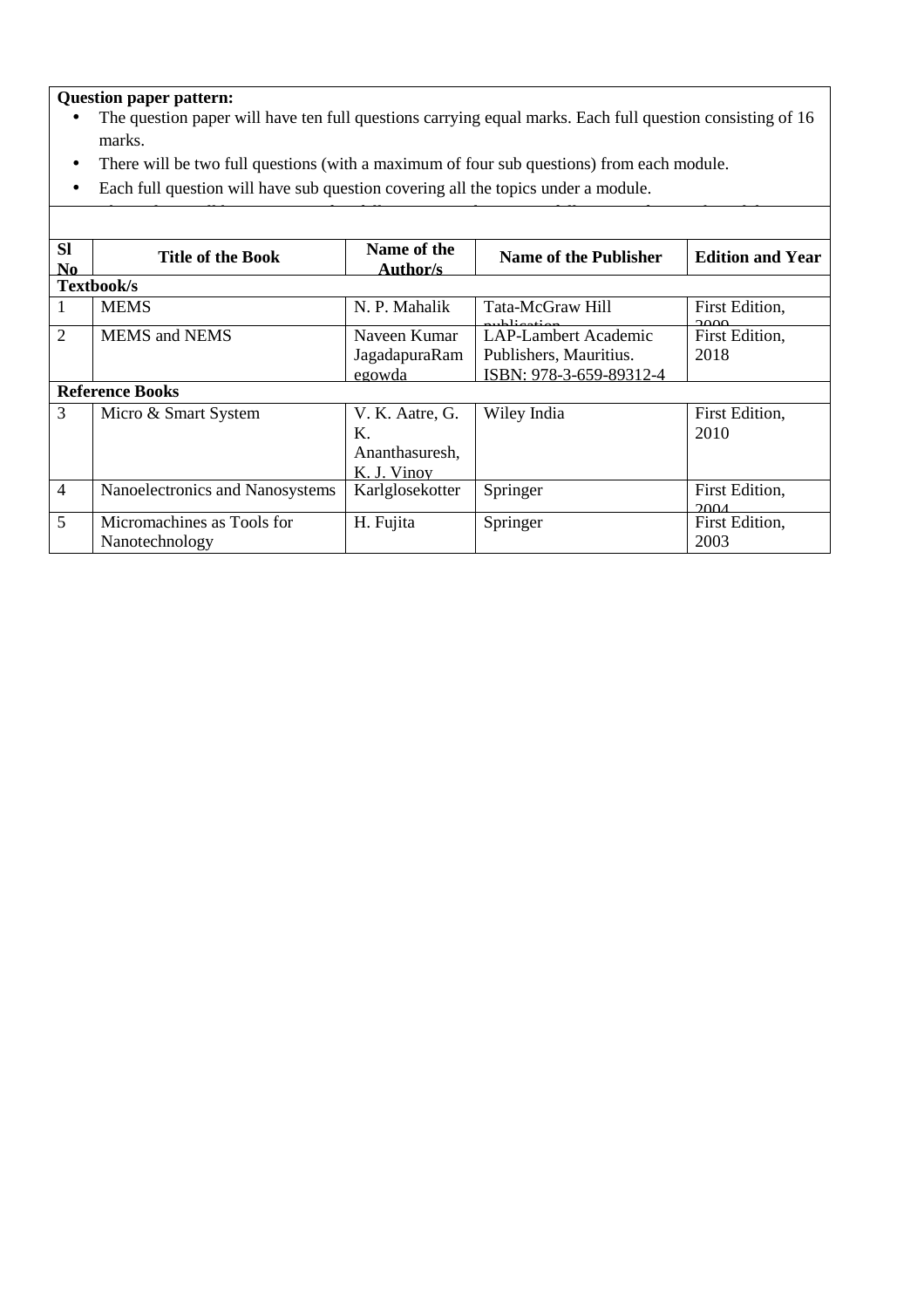#### **B. E. NANO TECHNOLOGY (NT) Choice Based Credit System (CBCS) and Outcome Based Education (OBE) SEMESTER - VI**

## **NANO-PHOTONICS**

| пано-пютоное                |         |                  |    |  |
|-----------------------------|---------|------------------|----|--|
| Course Code                 | 18NT63  | <b>CIE</b> Marks | 40 |  |
| Teaching Hours/Week (L:T:P) | (3:2:0) | <b>SEE Marks</b> | 60 |  |
| Credits                     | 04      | Exam Hours       |    |  |

#### **Course Learning Objectives:**

- To understand the basic principles of Photonics and its importance
- To study the nano-photonics its fabrication and applications

#### **Module-1**

**INTRODUCTION TO OPTICS, PHOTONICS AND NANO-PHOTONICS:** Different quantities associated with light; Properties of Light; Reflection; Refraction; Interference & Diffraction; Absorption & Scattering. Photonics: Introduction, history; Classical optics, and modern optics; Applications of photonics; Emerging fields of photonics: light sources, photonic systems, Photonic integrated circuits; Organic photonics; Optoelectronics: Introduction, classification with examples.Nanophotonics: Introduction, Principles: Plasmons and metal optics, Near-field optics, and Metamaterials.

## **Module-2**

**FOUNDATIONS OF NANO-PHOTONICS:** Photons and electrons: similarities and differences, Free space propagation. Confinement of photons and electrons. Propagation through a classically forbidden zone: tunnelling. Localization under a periodic potential: Band gap. Cooperative effects for photons and electrons, Nanoscale optical interactions, axial and lateral nanoscopic localization. Nanoscale confinement of electronic interactions: Quantun confinement effects, nanoscale interaction dynamics, nanoscale electronic energy transfer. Cooperative emissions.

## **Module-3**

**FABRICATION AND APPLICATIONS OF PHOTONIC CRYSTALS AND DEVICES:** Thermal, mechanical and chemical properties of optical materials; Optical coatings and methods; Optical Filters; Surface quality of optical components. Choices of materials in photonic crystals: semiconductors, amorphous, and polymers, fabrication of photonic crystals structures (1-D, 2-D); Couplers; Waveguides; Photonic crystals fibres; Tunable Photonic crystal filter; High-Q cavites.

#### **Module-4**

## **NANOPHOTONIC DEVICES**

Evanescent Wave and an Optical Near Field, Generation and observation of optical near field, Real and virtual exciton–polaritons, Quantitative innovation, Nanophotonics for realizing qualitative innovation. Optical Near-Fields and Effective Interactions, Nanometric Subsystem and Macroscopic Subsystem, Basic Ideas of Nanophotonic Devices, Cellular Automation, Phonon and Near-Field Nanofabrication, Device Operation, Interconnection with Photonic Devices (Optical nano-fountain), nanophotonic devices for room-temperature operation.

#### **Module-5**

**FUNDAMENTALS OF NANO-PHOTONIC FABRICATION AND NANO-PHOTONIC SYSTEMS:**  Adiabatic nanofabrication – Non-adiabatic nano-fabrication: near field optical CVD and near field photolithography – Self assembling method via optical near field interactions – Regulating the size and position of nanoparticles using size dependent resonance – Size controlled, position controlled and separation controlled alignment of nanoparticles.

Optical excitation transfer and system fundamentals – Parallel architecture using optical excitation transfer: memory-based architecture, Global Summation Using Near-Field Interactions; Interconnections for nanophotonics – Signal transfer and environment – tamper resistance – Physical Hierarchy in nano-photonics.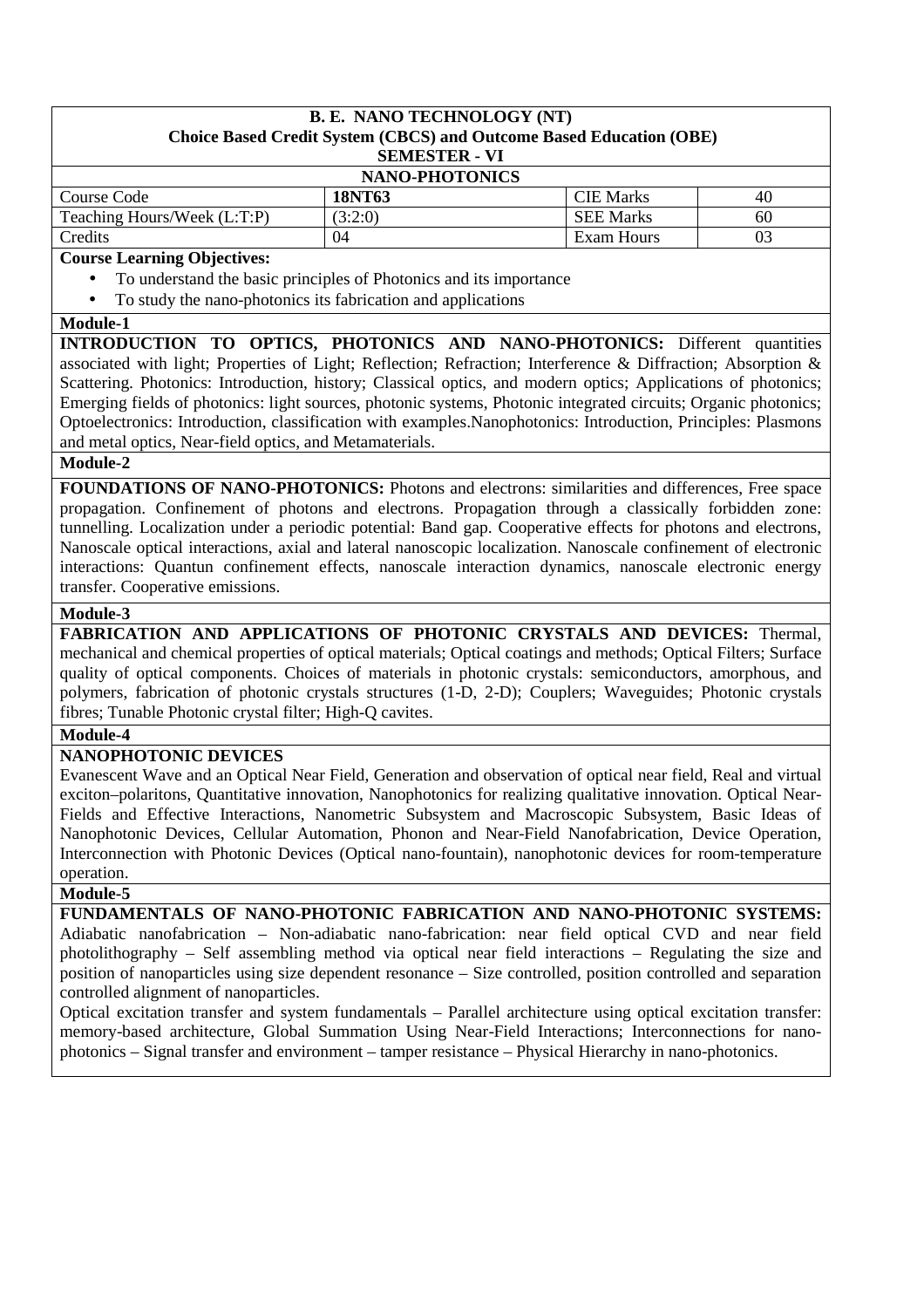**Course Outcomes:** At the end of the course the student will be able to:

- CO1: Optics, photonics, and nano-photonics
- CO2:Foundations of nano-photonics
- CO3:Fabrication and applications of photonic crystal devices
- CO4:Fundamentals of nano-photonic fabrication
- CO5:Fundamentals of nano-photonic systems

- The question paper will have ten full questions carrying equal marks. Each full question consisting of 16 marks.
- There will be two full questions (with a maximum of four sub questions) from each module.
- Each full question will have sub question covering all the topics under a module.

| <b>SI</b><br>N <sub>0</sub> | <b>Title of the Book</b>         | Name of the<br><b>Author/s</b> | <b>Name of the Publisher</b> | <b>Edition and Year</b>           |  |  |  |  |
|-----------------------------|----------------------------------|--------------------------------|------------------------------|-----------------------------------|--|--|--|--|
|                             | Textbook/s                       |                                |                              |                                   |  |  |  |  |
| 1                           | Nanophotonics                    | P N Prasad                     | John Wiley & Sons            | First Edition,<br>$\Delta \Omega$ |  |  |  |  |
| $\overline{2}$              | Nano-Photonics                   | Prasad P.                      | <b>LAP-Lambert Academic</b>  | First Edition,                    |  |  |  |  |
|                             |                                  | Embrandiri,                    | Publishing. ISBN: 978-613-   | 2018                              |  |  |  |  |
|                             |                                  | Amrutha Adiga,                 | 9-95613-5                    |                                   |  |  |  |  |
|                             |                                  | Savitha Prasad                 |                              |                                   |  |  |  |  |
| <b>Reference Books</b>      |                                  |                                |                              |                                   |  |  |  |  |
| 3                           | Nano-Biophotoics                 | H.Masuhara, S.                 | <b>Elsevier Science</b>      | First Edition,                    |  |  |  |  |
|                             |                                  | Kawata,                        |                              | 2007                              |  |  |  |  |
| $\overline{4}$              | <b>Fundamentals of Photonics</b> | <b>BEA</b> Saleh and           | John Wiley and               | First Edition,                    |  |  |  |  |
|                             |                                  | AC Teich                       | Sons, New York               | 1993                              |  |  |  |  |
|                             |                                  |                                |                              |                                   |  |  |  |  |
| 5                           | Principals of Nanophotonics      | M. Ohtsu, K.                   | University of Tokyo, Japan.  | First Edition,                    |  |  |  |  |
|                             | (Optics and Optoelectronics)     | Kobayashi, T.                  |                              | 2003                              |  |  |  |  |
|                             |                                  | Kawazoe and T.                 |                              |                                   |  |  |  |  |
|                             |                                  | Yatsui                         |                              |                                   |  |  |  |  |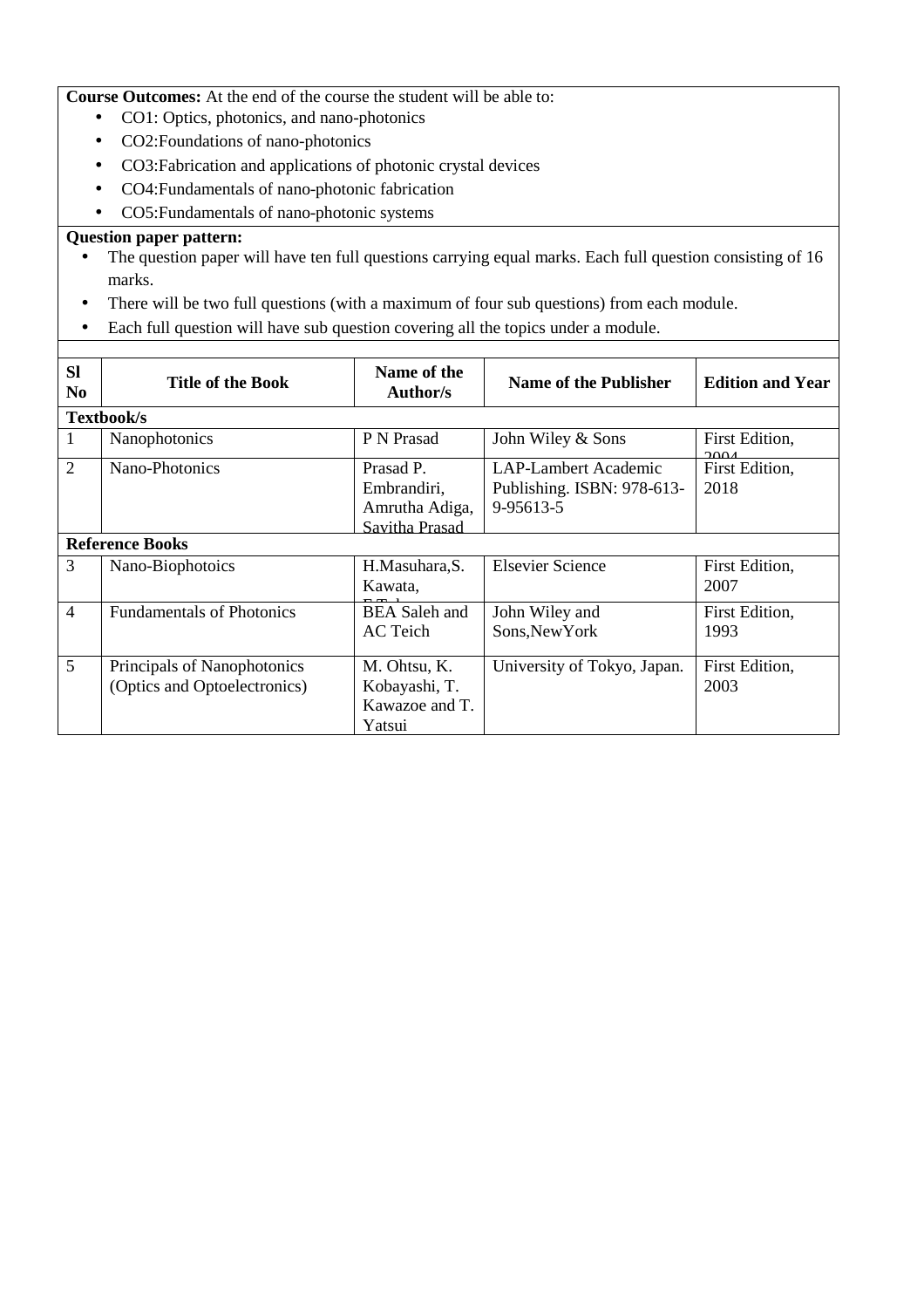#### **B. E. NANO TECHNOLOGY (NT) Choice Based Credit System (CBCS) and Outcome Based Education (OBE) SEMESTER - VI**

| $\mathbf{L}$                             |         |                  |    |  |  |  |  |
|------------------------------------------|---------|------------------|----|--|--|--|--|
| <b>COMPOSITES AND THEIR APPLICATIONS</b> |         |                  |    |  |  |  |  |
| Course Code                              | 18NT641 | <b>CIE</b> Marks | 40 |  |  |  |  |
| Teaching Hours/Week (L:T:P)              | (3:0:0) | <b>SEE Marks</b> | 60 |  |  |  |  |
| Credits                                  |         | Exam Hours       | 03 |  |  |  |  |

## **Course Learning Objectives:**

- Composites are a relatively wide used class of materials.
- In this course the students learn about the benefits of combining different materials to a composite to obtain desired properties.
- The motive of this course is to make the students to understand different processing methods, issues, properties and testing methods of different composite materials

#### **Module-1**

**INTRODUCTION TO COMPOSITES:** Definition and Fundamentals of composites and Nanocomposites. Need for composite materials. Classification of composites; Matrix: Polymer matrix composites (PMC), Metal matrix composites (MMC), Ceramic matrix composites (CMC); Reinforcement: particle reinforced composites, Fibre reinforced composites. Applications of composites. Fibre production techniques for glass, carbon and ceramic fibres.

## **Module-2**

**POLYMER MATRIX COMPOSITES:** Polymer resins: thermosetting resins, thermoplastic resins; reinforcement fibres: rovings, woven fabrics, non-woven random mats, various types of fibres.

Processing of PMC: hand layup process, spray up process, compression moulding, reinforced reaction injection moulding, resin transfer moulding, Pultrusion, Filament winding, Injection moulding.

Fibre reinforced plastics (FRP), Glass Fibre Reinforced Plastics (GFRP). Applications of PMC in aerospace, Module-3

**METAL MATRIX COMPOSITES:** Characteristics of MMC, various types of metal matrix composites alloy vs. MMC, advantages of MMC, limitations of MMC, Applications of Metal matrix nanocomposites. Reinforcements: particles, fibres. Effect of reinforcement: volume fraction, rule of mixtures. Processing of MMC: powder metallurgy process, diffusion bonding, stir casting, squeeze casting, a spray process, Liquid infiltration In-situ reactions, Interface-measurement of interface properties.

# **Module-4**

**CERAMIC MATRIX COMPOSITES AND SPECIAL COMPOSITES:** Engineering ceramic materials: properties, advantages, limitations, monolithic ceramics, need for CMC. Ceramic matrix: various types of ceramic matrix composites- oxide ceramics, non-oxide ceramics. Reinforcements: particles, fibres, whiskers. Processing of Ceramic Matrix composites: Sintering, Hot pressing, Cold isostatic pressing (CIPing), Hot isostatic pressing (HIPing). Applications of ceramic matrix nanocomposites. Carbon/carbon composites, advantages and limitations of carbon matrix. Carbon fibre – production.

#### **Module-5**

**LAMINATES AND MECHANICAL PROPERTIES OF COMPOSITES:** Laminates: Stacking Sequence Notation; Classification of Laminates: Balanced Laminates, Symmetric Laminates, Angle Ply Laminates, Cross Ply Laminates; Mechanical Property Characterization: Strain Measurements, Tensile Testing, Compression Testing; Composite laminate; Joining of Composites: Classification of Joints, Types of Load Carrying Joints, Requirements of the joint design; Mechanically Fastened Joints; Factors affecting Mechanical Performance of composites: Fibre Factors, Matrix Factors, Biological Attack, Moisture and Weathering, Fluids, Temperature Effects, Overheat Conditions, Effect of Ultra Violet Radiation

**Course Outcomes:** At the end of the course the student will be able to apply the knowledge of:

- CO1: Different composites and fibre production techniques
- CO2: Polymer matrix composites
- CO3: Metal matrix composites
- CO4: Ceramic fabric composites and Special composites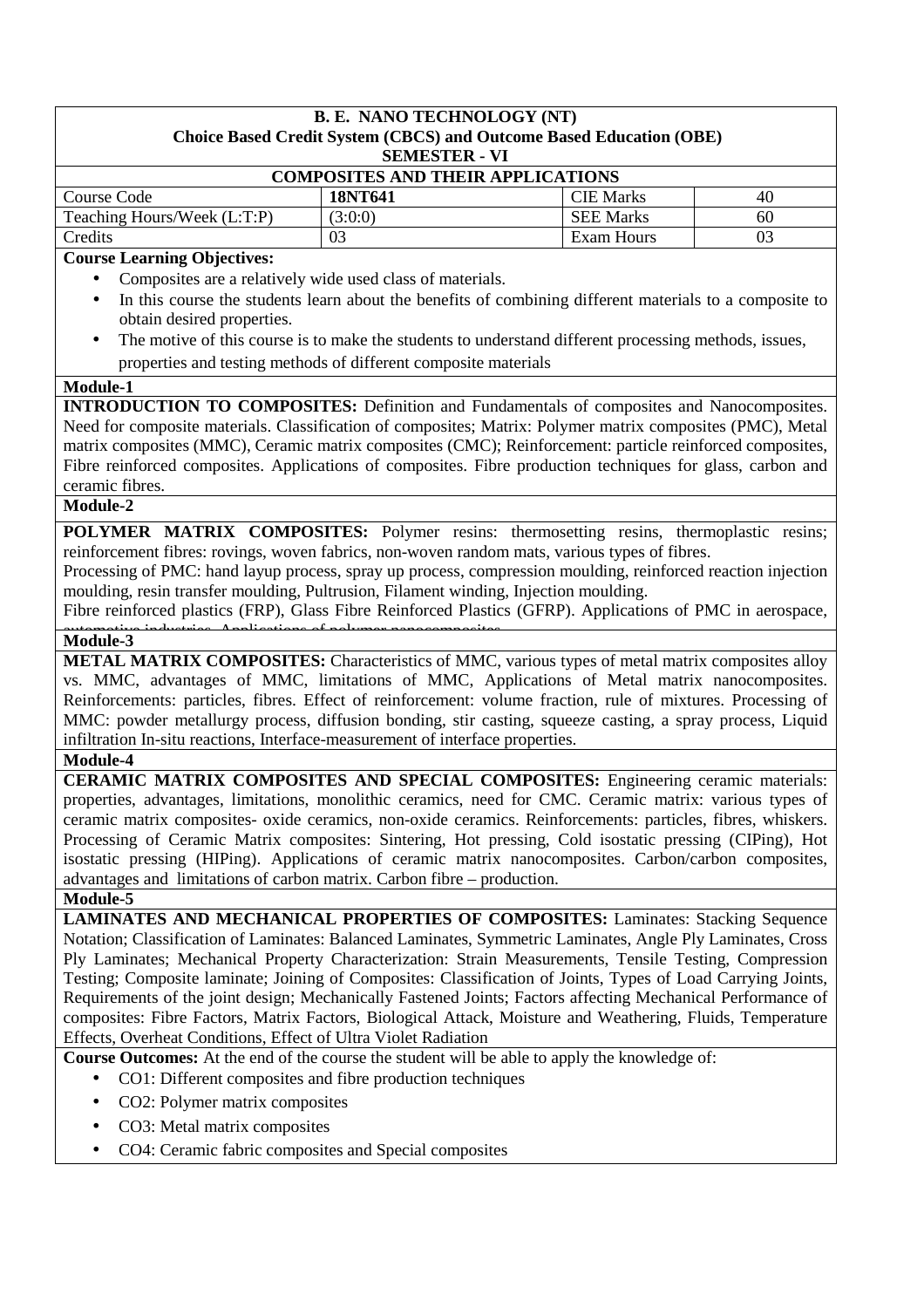• CO5: Mechanical properties of composites

- The question paper will have ten full questions carrying equal marks. Each full question consisting of 16 marks.
- There will be two full questions (with a maximum of four sub questions) from each module.
- Each full question will have sub question covering all the topics under a module.

| SI.<br>No.             | <b>Title of the Book</b>                                              | Name of the<br>Author/s                                                                | <b>Name of the Publisher</b>         | <b>Edition and</b><br>Year |  |  |  |  |
|------------------------|-----------------------------------------------------------------------|----------------------------------------------------------------------------------------|--------------------------------------|----------------------------|--|--|--|--|
|                        | Textbook/s                                                            |                                                                                        |                                      |                            |  |  |  |  |
| 1                      | <b>Composite Materials: Engineering</b><br>and Science                | Mathews F. L.,<br>Rawlings R. D.                                                       | Chapman and Hall,<br>London, England | First Edition,<br>1994     |  |  |  |  |
| $\overline{2}$         | Nanocomposite Materials:<br>Synthesis, Properties and<br>Applications | JyotishkumarPara<br>meswaranpillai,<br>Nishar Hameed,<br>Thomas Kurian,<br>Yingfeng Yu | CRC Press, Taylor and<br>Francis     | First Edition,<br>2017     |  |  |  |  |
| <b>Reference Books</b> |                                                                       |                                                                                        |                                      |                            |  |  |  |  |
| 1                      | Composite materials                                                   | Chawla K. K.                                                                           | Springer – Verlag                    | Second Edition,<br>1998    |  |  |  |  |
| $\overline{2}$         | Composite materials                                                   | Sharma, S.C.                                                                           | <b>Narosa Publications</b>           | First Edition,             |  |  |  |  |
| 3                      | <b>Introduction to Metal Matrix</b><br>Composites                     | Clyne, T. W.,<br>Withers, P. J                                                         | Cambridge University<br>Press        | First Edition,<br>1993     |  |  |  |  |
|                        |                                                                       |                                                                                        |                                      |                            |  |  |  |  |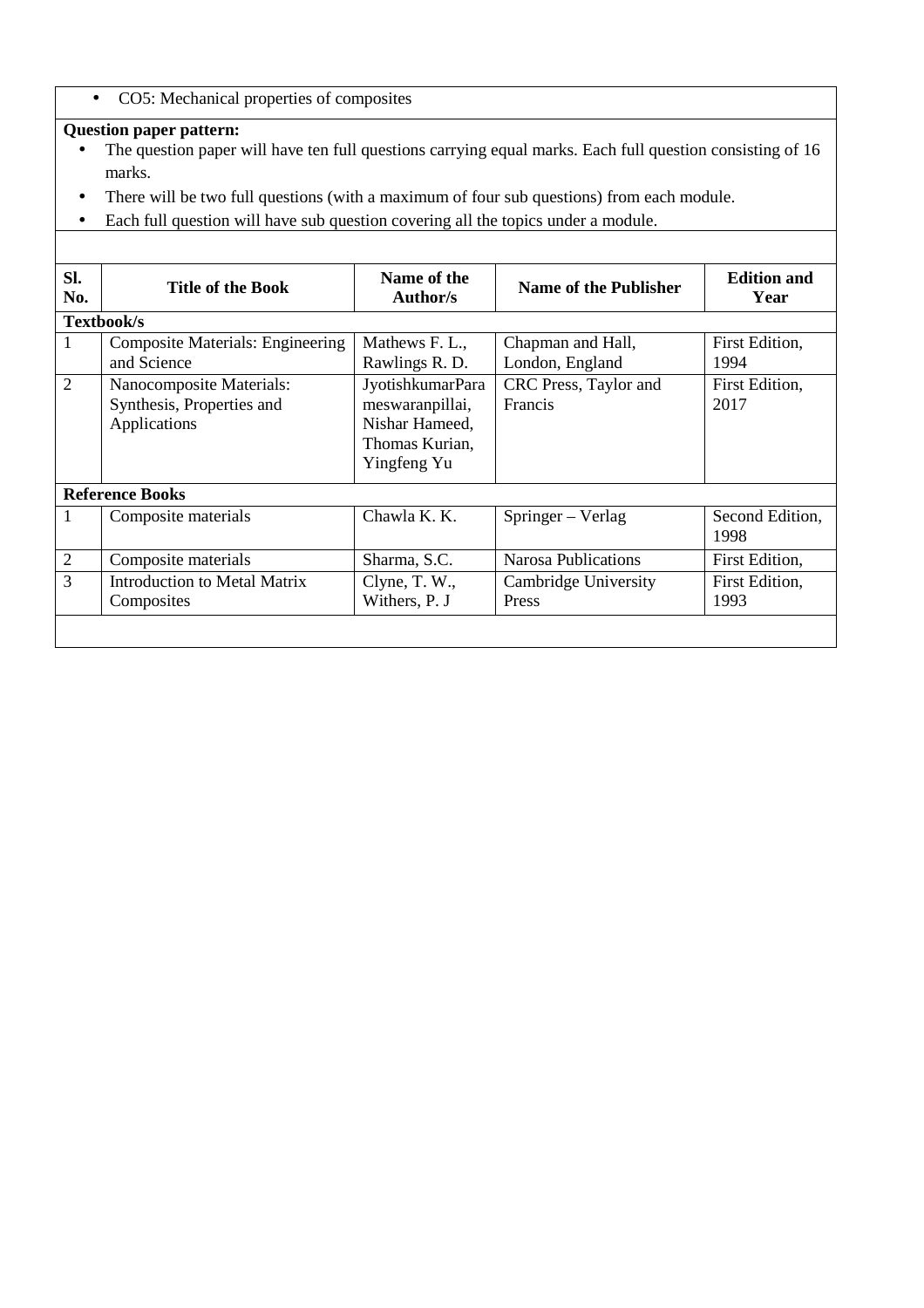#### **B. E. NANO TECHNOLOGY (NT) Choice Based Credit System (CBCS) and Outcome Based Education (OBE) SEMESTER - VI**

| <b>BIOMATERIALS</b>         |         |                  |    |  |
|-----------------------------|---------|------------------|----|--|
| Course Code                 | 18NT642 | <b>CIE</b> Marks | 40 |  |
| Teaching Hours/Week (L:T:P) | (3:0:0) | <b>SEE Marks</b> | 60 |  |
| Credits                     | 03      | Exam Hours       | 03 |  |

#### **Course Learning Objectives:**

- To understand the fundamental principals in material science and chemistry, and how they contribute to biomaterial development and performance.
- To apply the science and engineering knowledge gained in the course to biomaterial selection and design for specific biomedical uses.

#### **Module-1**

**FUNDAMENTALS OF BIOMATERIALS SCIENCE**: Classes of biomaterials used in medicine, basic properties, medical requirements and clinical significance. Disinfection and sterilization of biomaterials. Physico-chemical properties of biomaterials: mechanical (elasticity, yield stress, ductility, toughness, strength, fatigue, hardness, wear resistance), tribological (friction, wear, lubricity), morphology and texture, physical (electrical, optical, magnetic, thermal), chemical and biological properties.

# **Module-2**

**ELEMENTS IN CONTACT WITH THE SURFACE OF A BIOMATERIAL**: Blood composition, plasma proteins, cells, tissues. Phenomena at the biointerfaces. Molecular and cellular processes with living environment, blood-materials interaction, short and long term reactions to the body.

**TESTING OF BIOMATERIALS**: in vitro, in vivo preclinical and in vivo clinical tests. Concept of biocompatibility. Definition, Wound healing process-bone healing, tendon healing. Material response: Function and Degradation of materials in vivo. Host response: Tissue response to biomaterials, Effects of wear particles. Testing of implants: Methods of test for biological performance- In vitro implant tests, In vivo implant test methods.

#### **Module-3**

**PROPERTIES OF IMPLANT MATERIALS**: Metals and alloys, ceramics and composites, Stainless steel, Cobalt-Chromium alloys, Titanium based alloys, Nitinol, other metals, metallic Corrosion, Carbons, Alumina, Yittria stabilized zirconia, surface reactive ceramics, resorbable ceramics, composites, analysis of ceramic surfaces. Applications and Biocompatibility case studies of novel materials and alloys.

## **Module-4**

## **POLYMERS IN BIOMEDICAL APPLICATIONS**:

Polyethylene and polypropylene, perfluorinated polymers, acrylic polymers, hydrogels, polyurethanes, polyamides, biodegradable synthetic polymers, silicone rubber, plasma polymerization, micro-organisms in polymeric implants, polymer sterilization. Polymers as biomaterials, heparin and heparin-like polysaccharides, proteoglycans, structure and biological activities of native sulfated glycosaminoglycans, chemically modified glycosaminoglycans, heparin like substances from nonglycosaminoglycan polysaccharides and microbial glycosaminoglycan, surface immobilized heparins. Applications and Biocompatibility case studies of novel polymeric materials.

## **Module-5**

## **TECHNOLOGIES OF BIOMATERIALS PROCESSING**

As implants and medical devices; improvement of materials biocompatibility by plasma processing. Polyurethane elastomers, applications of polymers in medicine and surgery. Skin graft polymers, biodegradable polymers in drug delivery and drug carrier systems. Tissue properties of blood vessels, Treatments of atherosclerosis; Biomechanical design issues pertaining to stents, balloon angioplasty, and pacemakers. Soft Tissue Reconstruction; FDA requirements, standards on the biological evaluation of medical devices (ISO-10993) and implications to applications in human. Practical aspects of biomedical devices: manufacturing, storage quality, regulatory and ethical issues, price of implants and allocation of resources.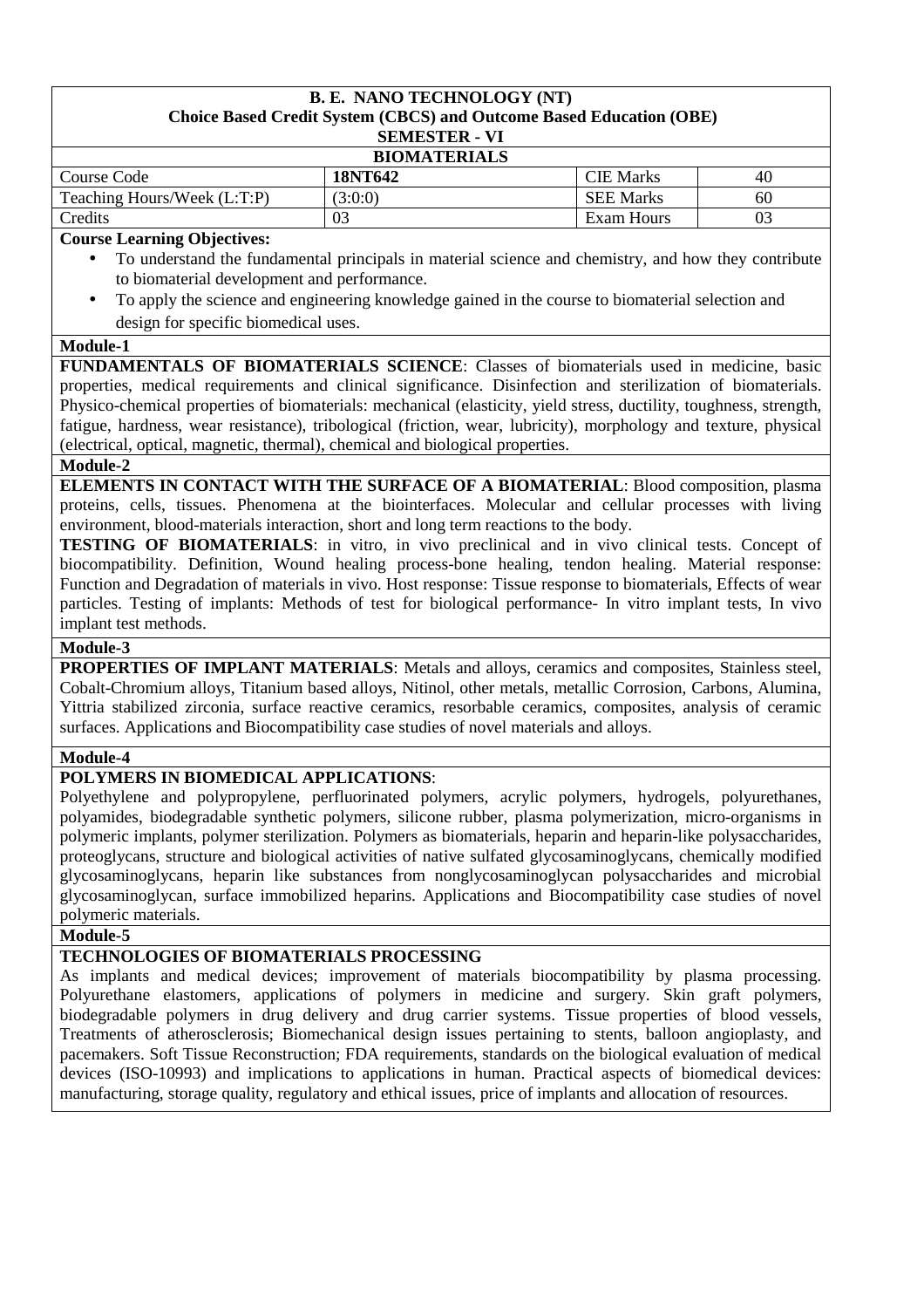**Course Outcomes:** At the end of the course the student will be able to understand:

- CO1: Fundamentals of biomaterial science
- CO2:Elements in contact with the surface of a biomaterial, and testing of biomaterials
- CO3:Properties of implant materials
- CO4:Polymers in biomedical applications
- CO5: Technologies of biomaterial processing

- The question paper will have ten full questions carrying equal marks. Each full question consisting of 16 marks.
- There will be two full questions (with a maximum of four sub questions) from each module.
- Each full question will have sub question covering all the topics under a module.
- The students will have to answer five full questions, selecting one full question from each module.

| SI.<br>No.     | <b>Title of the Book</b>                                                  | Name of the<br>Author/s                                          | <b>Name of the Publisher</b>                     | <b>Edition and Year</b> |  |
|----------------|---------------------------------------------------------------------------|------------------------------------------------------------------|--------------------------------------------------|-------------------------|--|
|                | Textbook/s                                                                |                                                                  |                                                  |                         |  |
|                | <b>Biomaterials Science</b>                                               | <b>Buddy Ratner</b><br>Allan Hoffman<br>Frederick<br>Schoen Jack | Academic Press, Elsevier.<br>ISBN: 9780080470368 | Second Edition,<br>2004 |  |
| $\overline{2}$ | Biomaterials: The Intersection of<br><b>Biology and Materials Science</b> | Johnna S.<br>Temenoff,<br>Antonios G.<br><b>Mikos</b>            | Pearson                                          | First Edition,<br>2009  |  |
|                | <b>Reference Books</b>                                                    |                                                                  |                                                  |                         |  |
| $\mathbf{1}$   | Polymeric Biomaterials                                                    | Severian<br>Dumitriu,<br>Valentin Popa                           | <b>CRC</b> Press                                 | Third Edition,<br>2013  |  |
| $\overline{2}$ | <b>Biomaterials</b>                                                       | Sujata V. Bhat                                                   | Springer                                         | First Edition,<br>2002  |  |
| $\overline{3}$ | Polymeric Biomaterials                                                    | Piskin, E.,<br>Hoffman, Allan<br>S.                              | Springer                                         | First Edition,<br>1986  |  |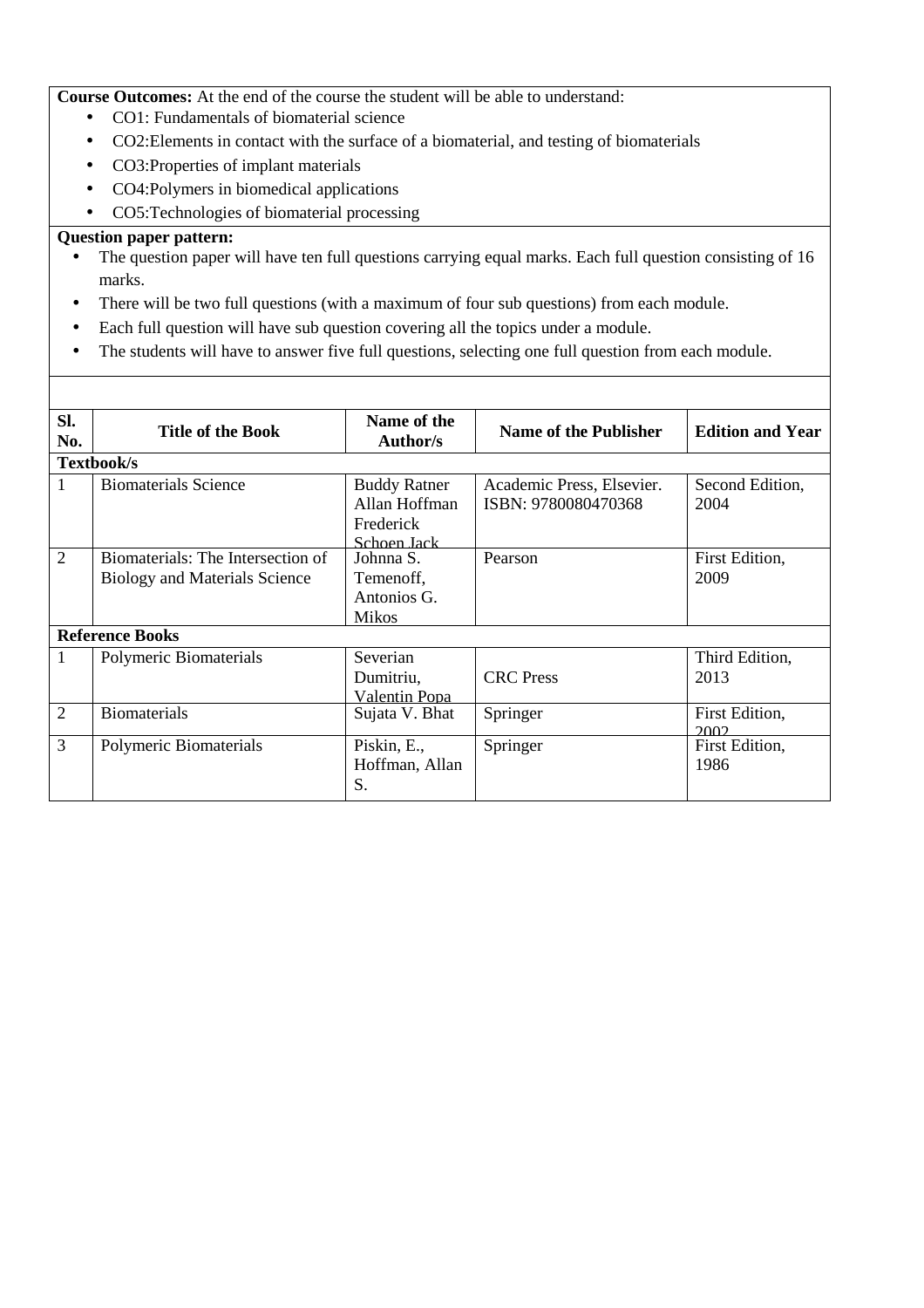#### **B. E. NANO TECHNOLOGY (NT) Choice Based Credit System (CBCS) and Outcome Based Education (OBE) SEMESTER - VI**

| <b>MECHANICAL OPERATIONS</b> |         |                  |    |  |
|------------------------------|---------|------------------|----|--|
| Course Code                  | 18NT643 | <b>CIE</b> Marks | 40 |  |
| Teaching Hours/Week (L:T:P)  | (3:0:0) | <b>SEE Marks</b> | 60 |  |
| Credits                      | 03      | Exam Hours       | 03 |  |

# **Course Learning Objectives:**

- Students can learn different techniques and methods to reduce the size, and flow measurements.
- Students can understand the different methods used in the filtration, agitation, mixing and sampling of the minute or micron particles.

#### **Module-1**

## **PARTICLE TECHNOLOGY, EQUIPMENTS AND ANALYSIS**

Particle shape, particle size, different ways of expression of particle size, standard screen, screens – ideal and actual screens, differential and cumulative size analysis, specific surface of mixture of particles, Number of particles in a mixture, effectiveness of screen.

Industrial screening equipment, Motion of screen, Gyratory screen, Vibrating screen, Trommels, Sub sieve analysis – Air permeability method, Sedimentation and elutriation methods.

# **Module-2**

## **FLOW MEASUREMENT**

Introduction, Obstruction type flowmeter; Basic Principle, Orifice meter; Corrections, Nozzle Flow meter, velocity flow measurement devices; Pitot Tube, Hot Wire / Film probes, Variable Area flowmeters; Rotameter. Construction of the float, Electromagnetic Flowmeter,Turbine type Flowmeter, Vortex type Flowmeter.

#### **Module-3 FILTRATION**

Introduction, Classification of filtration, Cake filtration, Clarification, Batch and continuous filtration, pressure and vacuum filtration, Constant rate filtration, characteristics of filter media, industrial filters, sand filter, Filter press, leaf filter, Rotary drum filter, Horizontal belt filter, Bag filter, Centrifugal filtration – Suspended batch centrifuge, Filter aids, Application of filter aids.

**Module-4** 

## **AGITATION AND MIXING**

Application of agitation, Agitation equipment, Types of impellers – Propellers, Paddles and Turbines, Flow patterns in agitated vessels, Prevention of swirling, Standard turbine design, Power correlation and power calculation, Mixing of solids, Types of mixers – Change can mixers, Muller mixers, Mixing index, Ribbon blender, Internal screw mixer, Tumbling mixer.

## **Module-5**

## **SAMPLING, STORING AND CONVEYING OF SOLIDS**

Sampling of solids, storage of solids, Open and closed storage, Bulk and bin storage, Conveyors – Belt conveyor, Chain conveyor, Apron conveyor, Bucket conveyor, Bucket elevator, Screw conveyor, Slurry transport, Applications of fluidization, Pneumatic conveying.

**Course Outcomes:** At the end of the course the student will be able to understand:

- CO1: The particle size analysis by different models and methods
- CO2: Different types of flow measurement methods and techniques.
- CO3:The filtration methods, classification, importance and applications
- CO4: The agitation and mixing aspects and applications.
- CO5: The sampling, storing of solid samples.

- The question paper will have ten full questions carrying equal marks. Each full question consisting of 16 marks.
- There will be two full questions (with a maximum of four sub questions) from each module.
- Each full question will have sub question covering all the topics under a module.

| <b>SI</b><br>Name of the<br><b>Title of the Book</b><br>$\mathbf{N_0}$<br>Author/s | <b>Name of the Publisher</b> | <b>Edition and Year</b> |
|------------------------------------------------------------------------------------|------------------------------|-------------------------|
|------------------------------------------------------------------------------------|------------------------------|-------------------------|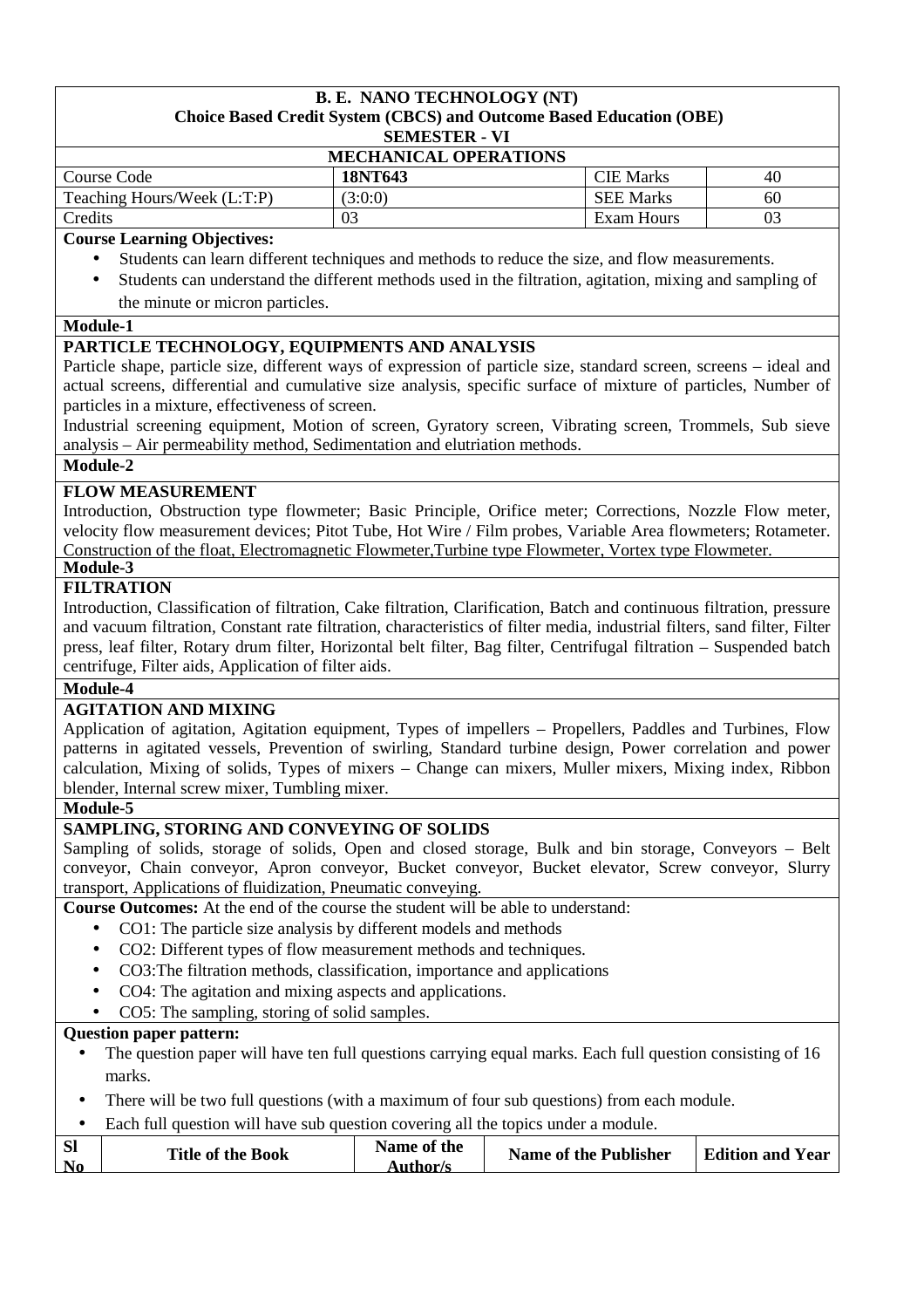|   | Textbook/s                              |                                                                            |                                                                                  |                        |  |  |
|---|-----------------------------------------|----------------------------------------------------------------------------|----------------------------------------------------------------------------------|------------------------|--|--|
|   | Unit Operations of Chemical             | McCabe W.L.                                                                | McGraw Hill                                                                      | Fifth Edition,         |  |  |
|   | Engineering                             |                                                                            | International, New York.                                                         | 2000                   |  |  |
| 2 | <b>Mechanical Operations</b>            | Shareefraza J.<br>Ukkund,<br>Shriniyasa D.<br>Mayya, Prasad<br>Puthiyillam | <b>LAP-Lambert Academic</b><br>Publishers, Mauritius.<br>ISBN: 978-613-9-82579-0 | First Edition,<br>2018 |  |  |
|   | <b>Reference Books</b>                  |                                                                            |                                                                                  |                        |  |  |
|   | <b>Unit Operations</b>                  | Brown. G.G.,                                                               | CBS Publishers, New Delhi                                                        | First Edition,<br>1995 |  |  |
| 2 | Principles of Unit Operations           | Foust A. S.                                                                | John Wiley and Sons, New<br>York                                                 | Third Edition,<br>1977 |  |  |
| 3 | Perry's Chemical Engineers'<br>Handbook | Perry R and<br>Green W.D.                                                  | McGraw Hill, International,<br>New York                                          | First Edition,<br>2000 |  |  |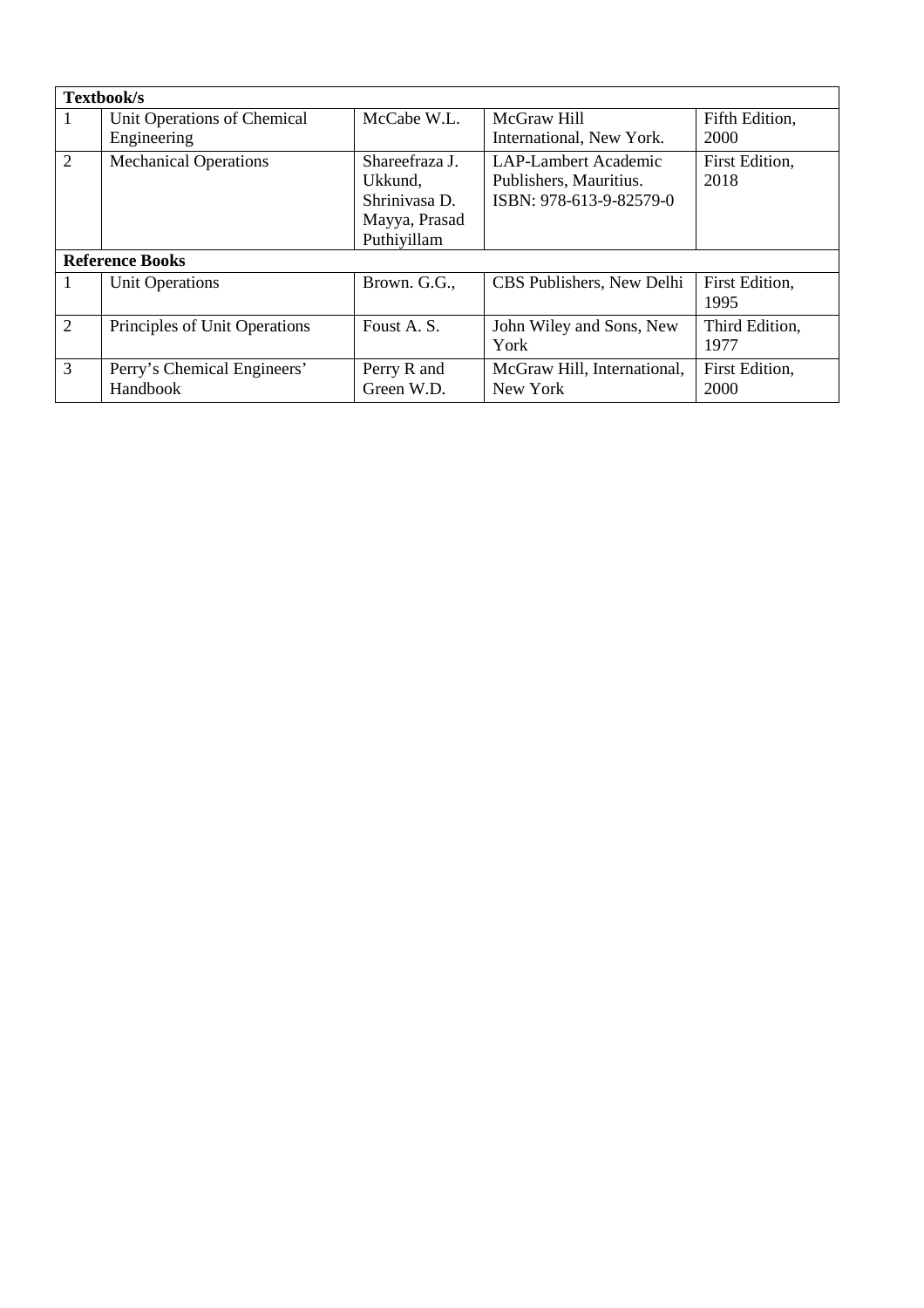# **B. E. NANO TECHNOLOGY (NT) Choice Based Credit System (CBCS) and Outcome Based Education (OBE) SEMESTER - VI OPEN ELECTIVE - A INTRODUCTION TO NANOSCIENCE AND NANOTECHNOLOGY**  Course Code **18NT651 CIE Marks** 40 Teaching Hours/Week  $(L:T:P)$  (3:0:0) SEE Marks 60 Credits 1 03 Exam Hours 1 03

## **Course Learning Objectives:**

- To introduce the concept of nanoscience and nanotechnology.
- To understand the importance and applications of nanotechnology.
- To know the physical and chemical methods of synthesis of nanomaterials.
- To learn about different nanomaterials and their applications.

## **Module-1**

# **INTRODUCTION AND SCOPE**

History, background and interdisciplinary nature of nanoscience and nanotechnology, challenges of Rechard Feynman, scientific revolutions, nanosized effects surface to volume ratio, examples of surface to volume ratio, atomic structure, Bohr atomic model, molecules and phases, introduction to classical physics and quantum mechanics, importance of nanoscale materials and their devices.

## **Module-2**

# **CLASSIFICATION OF NANOSTRUCTURES**

Zero dimensional, one-dimensional and two dimensional nanostructure materials - classification of solids: conductor, semiconductors, insulator, types of semiconductor, doping, diodes, current flow in semiconductors, ceramics and nanocomposites, quantum size effect(QSE) in 1D, 2D, 3D nanomaterials, quantum dots, nanowires, nanotubes, nanosheets, top down and bottom up approach.

#### **Module-3**

# **SYNTHESIS OF NANOMATERIALS – PHYSICAL METHODS**

Ball milling synthesis, Arc discharge, RF-plasma, Plasma arch technique, Inert gas condensation, electric explosion of wires, Ion sputtering method, Laser pyrolysis, Molecular beam epitaxy and electrodeposition. Electro spinning, Physical vapor Deposition (PVD) – Chemcial vapour Deposition (CVD) - Atomic layer Deposition (ALD) – Self Assembly- LB (Langmuir-Blodgett) technique.

## **Module-4**

## **SYNTHESIS OF NANOMATERIALS - CHEMICAL METHODS**

Spray pyrolysis method, flame spray pyrolysis, gas phase synthesis, gas condensation process, chemical vapor condensation.Fundamental aspects of VLS (Vapor-Liquid-Solid) and SLS (Solution-Liquid-Solid) processes – VLS growth of Nanowires – Control of the size of the nanowires – Precursors and catalysts – SLS growth – Stress induced recrystallization.

**Module-5** 

# **ENGINEERING APPLICATIONS OF NANOTECHNOLOGY**

NT in civil engineering applications: Nanotechnology for green building: Introduction, Coatings: self-cleaning coatings, anti-stain coatings, De-polluting surfaces, Scratch-resistant coatings, Anti-fogging and anti-icing coatings, Antimicrobial coatings, UV protection, Anti-corrosion coatings, and Moisture resistance. NT in automobile applications: Functionalities of nanotechnologies (mechanical, geometric effect, electronic/magnetic, optical, and chemical); Applications of NT towards car body shell, car body, car interior, chasis and tyres, electrics and electronics, engine and drive train. NT in aerospace applications: Potential applications in space craft and space structures, Requirements for future space systems, Radiation shielding (Thermal protection), Space elevator, Space elevator (electromagnetic).

**Course Outcomes:** At the end of the course the student will be able to:

- CO1: Understand the concepts of Nanoscience and Nanotechnology.
- CO2: Understand the classification of nanostructures.
- CO3: Understand physical methods of synthesis of nanomaterials.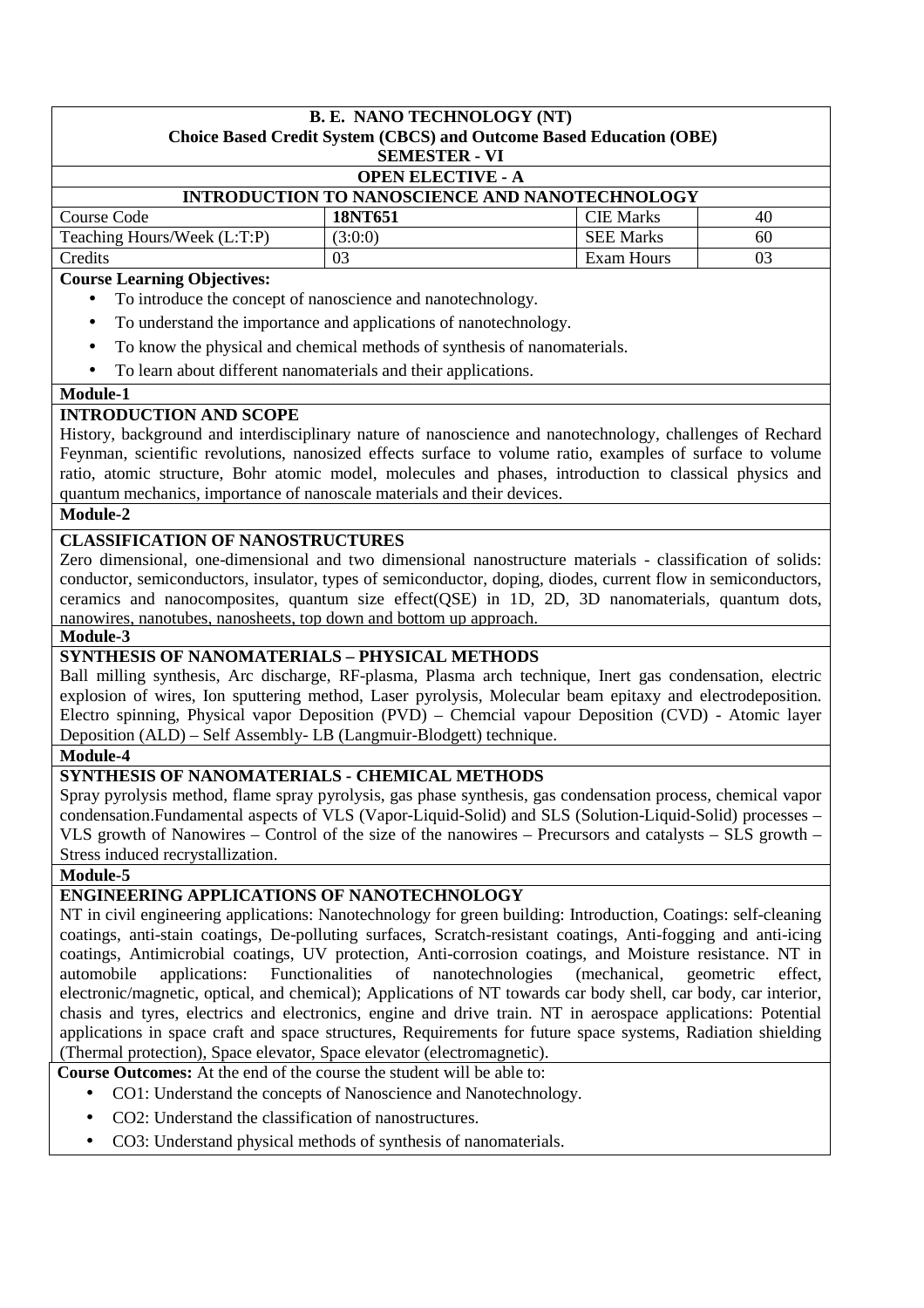- CO4: Understand the chemical methods of synthesis of nanomaterials.
- CO5: Engineering applications of nanomaterils.

- The question paper will have ten full questions carrying equal marks. Each full question consisting of 16 marks.
- There will be two full questions (with a maximum of four sub questions) from each module.
- Each full question will have sub question covering all the topics under a module.

| SI.<br>No.     | <b>Title of the Book</b>                                                                 | Name of the<br><b>Author/s</b>                                                              | <b>Name of the Publisher</b>                                                              | <b>Edition and Year</b> |
|----------------|------------------------------------------------------------------------------------------|---------------------------------------------------------------------------------------------|-------------------------------------------------------------------------------------------|-------------------------|
|                | Textbook/s                                                                               |                                                                                             |                                                                                           |                         |
| $\mathbf{1}$   | Nanophysics and Nanotechnology<br>- An Introduction to Modern<br>Concepts in Nanoscience | Edward L. Wolf                                                                              | John Wiley & Sons                                                                         | Second Edition,<br>2006 |
| $\overline{2}$ | <b>Foundations of Nanoscale Science</b><br>and Technology                                | Shareefraza J.<br>Ukkund, Prasad<br>Puthiyillam                                             | LAP-Lambert Academic<br>Publishing, Mauritius.<br>ISBN: 978-613-958649-3                  | First Edition,<br>2018  |
|                | <b>Reference Books</b>                                                                   |                                                                                             |                                                                                           |                         |
| 3              | Nanochemistry: A chemical<br>approach to Nanomaterials                                   | Ozin and<br>Arsenault                                                                       | Roayal Society of<br>Chemistry, Cambridge, UK                                             | First Edition,<br>2005  |
| $\overline{4}$ | Synthesis and Processing<br>Techniques                                                   | Naveen Kumar<br>JagadapuraRam<br>egowda,<br>Shareefraza J.<br>Ukkund, Prasad<br>Puthiyillam | <b>LAP</b><br>Lambert<br>Academic<br>Publishing,<br>Mauritius.<br>ISBN: 978-613-9-81532-6 | First Edition,<br>2018  |
| 5              | Applications of Nanotechnology                                                           | Prasad<br>Puthiyillam                                                                       | <b>LAP</b><br>Lambert<br>Academic<br>Publishing,<br>Mauritius.<br>ISBN: 978-613-9-58532-8 | First Edition,<br>2018  |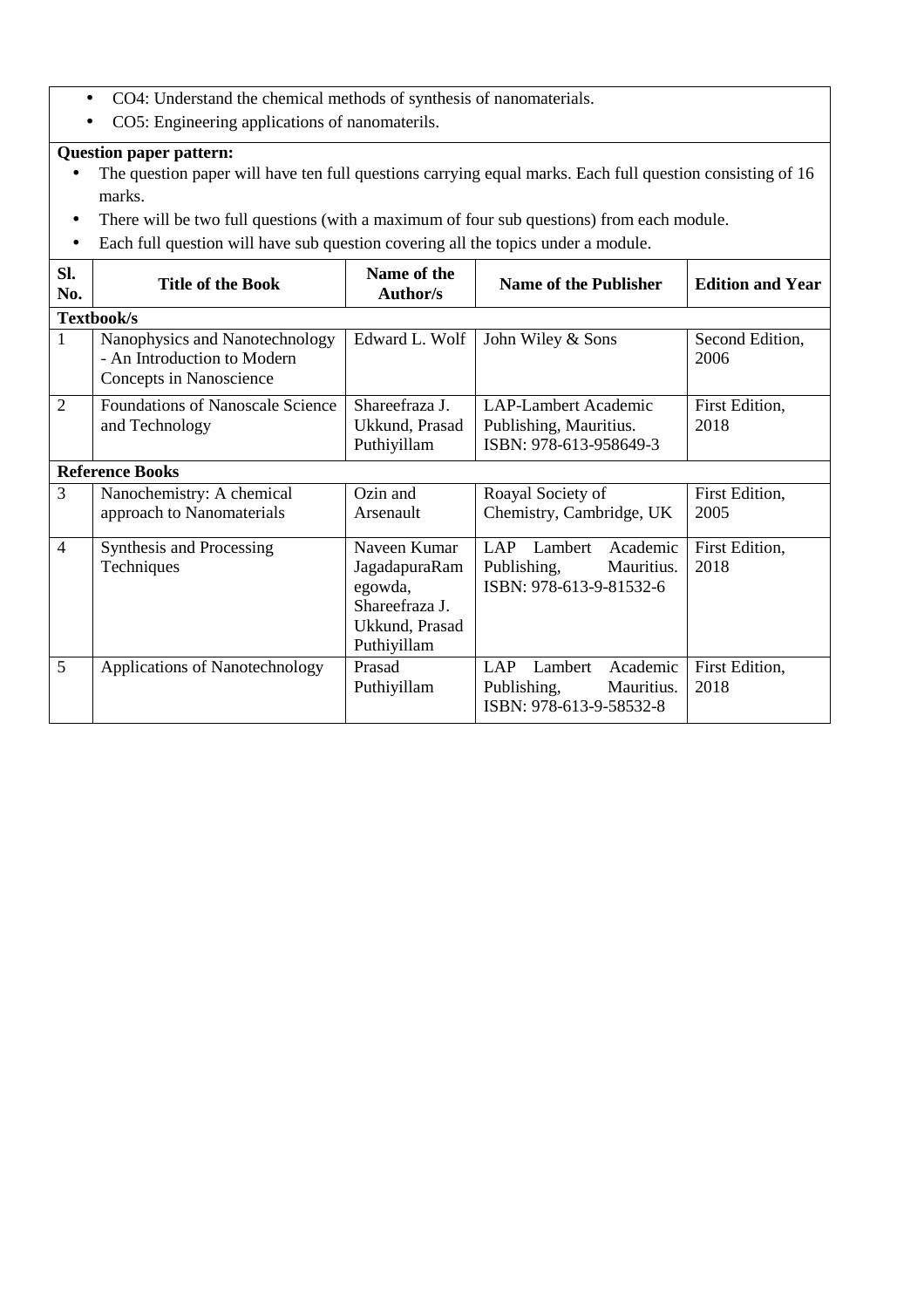#### **B. E. NANO TECHNOLOGY (NT) Choice Based Credit System (CBCS) and Outcome Based Education (OBE) SEMESTER - VI**

|                         | 0.1111011 |  |
|-------------------------|-----------|--|
| ADEN EI E <i>c</i> tive |           |  |

| <b>OPEN ELECTIVE - A</b>             |         |                  |    |  |
|--------------------------------------|---------|------------------|----|--|
| NANOMATERIALS AND THEIR APPLICATIONS |         |                  |    |  |
| Course Code                          | 18NT652 | <b>CIE Marks</b> | 40 |  |
| Teaching Hours/Week (L:T:P)          | (3:0:0) | <b>SEE Marks</b> | 60 |  |
| <b>Credits</b>                       |         | Exam Hours       |    |  |

#### **Course Learning Objectives:**

To understand the importance of nanomaterials and their applications in Photovoltaics, Batteries, and Fuel Cells; Electrical and electronics; Chemical industry; Food industry and Agriculture; Textile and Cosmetics

#### **Module-1**

# **NANOMATERIALS FOR PHOTOVOLTAICS, BATTERIES, AND FUEL CELLS APPLICATIONS:**

Photovoltaics: Introduction, limitations of conventional solar cells, applications of nanotechnology in photovoltaics; Three generation solar cells; Second generation solar cells (CIGS and CdTe): construction, advantages and limitations, Ultrathin nanotechnology solar cells (plastic solar cells): construction, working principle, advantages and limitations. Applications of CNTs in: photovoltaic diode, photo-active layer, transparent electrode, and dye-sensitized solar cells. Batteries, and Fuel cells: Nanobatteries: Introduction, advantages, nanotechnology applications under development; Applications of nanotechnology in Hydrogen fuel cells: production of hydrogen (Tandem cells), storage and transport of hydrogen; improving the efficiency of catalyst, and electrolyte. Applications of nanotechnology in improving the efficiency of DMFC, and SOFC. **Module-2** 

## **NANOMATERIALS FOR ELECTRICAL AND ELECTRONICS APPLICATIONS**

Energy transmissions: Applications of nanotechnology to energy production, Nanoscale materials; General energy applications: lighting, heating, transportation, capacitors, power chips; Nanoparticles for energy transmission development: wires and cables; electrical transmission infrastructure: transformers, substations, and sensors. Single electron transistors: introduction, Coulomb blockade, miniature flash memory, and Yano type memory. Quantum mechanical tunneling: RTDs and Esaki diodes. Introduction to spintronics, molecular nanoelectronics, fault tolerant designs, quantum cellular automata, and quantum computing. MEMS and

#### Module-3

**NANOMATERIALS FOR CHEMICAL INDUSTRY:** Nanocatalyts – Smart materials – Heterogenous nanostructures and composites  $- TiO<sub>2</sub>$  Nanoparticles for water purification-Photocatalytic mechanism, general pathways and kinetics- Treatment of Arsenic- Removal of Heavy metal ions by Iron and polymeric based nanoparticles- Magnetic Nanoparticles Nanoscale carbon for contaminant separation -Nanostructures for Molecular recognition (Quantum dots, Nanorods, Nanotubes) – Molecular Encapsulation and its applications – Nanoporous zeolites – Self-assembled Nanoreactors

## **Module-4**

# **APPLICATIONS OF NANOMATERIALS IN AGRICULTURE AND FOOD TECHNOLOGY**

NT in agriculture applications: Overview of nanotechnology applications in agriculture: Nanoscale carriers, Microfabricated xylem vessels, Nanolignocellulosic materials, Clay nanotubes, Photocatalysis, Nanobarcode technology, Quantum dots for staining bacteria, Biosensors. Nanotechnologies in animal production and health care: Improving feeding efficiency and nutrition, Zoonotic diseases, Animal reproduction and fertility, Nanotechnology and animal waste management. NT in food processing applications: Nanofood, introduction, nanoencapsulation, nanocomposites in food packaging, smart food packaging.

#### **Module-5**

**NANOMATERIALS FOR TEXTILES AND COSMETICS APPLICATIONS:** Nanofibre production - Electrospinning – Controlling morphologies of nanofibers – Tissue engineering application – Polymer nanofibers - Nylon-6 nanocomposites from polymerization - Nano-filled polypropylene fibers -Bionics– Swim-suits with shark-skin-effect, Soil repellence, Lotus effect - Nano finishing in textiles (UV resistant, antibacterial, hydrophilic, self-cleaning, flame retardant finishes) – Modern textiles; Lightweight bulletproof vests and shirts, Colour changing property, Waterproof and Germ proof, Cleaner kids clothes, Wired and Ready to Wear

Cosmetics – Formulation of Gels, Shampoos, Hair-conditioners (Micellar self-assembly and its manipulation) –Sun-screen dispersions for UV protection using Titanium oxide – Color cosmetics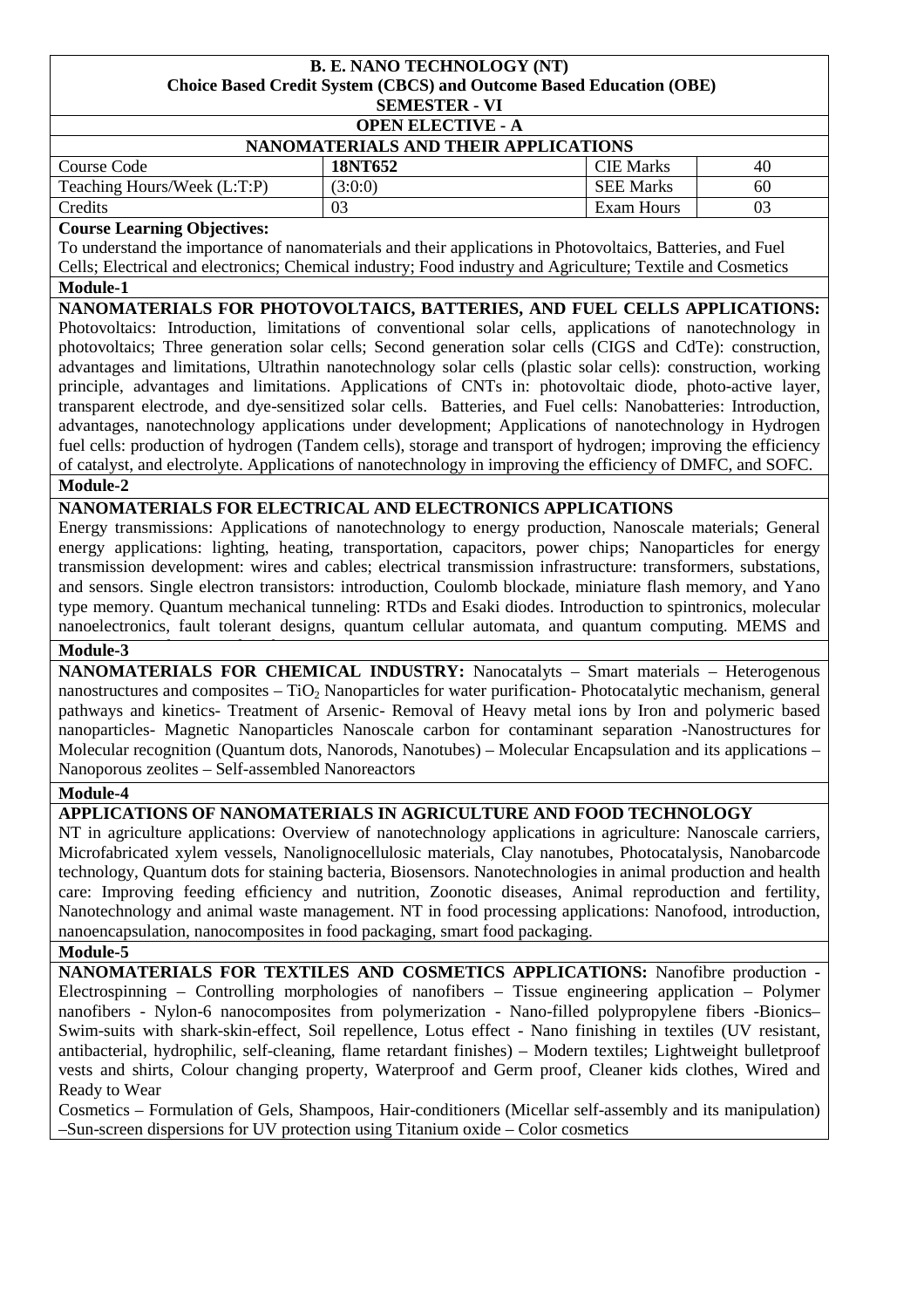**Course Outcomes:** At the end of the course the student will be able to identify and apply different nanomaterials for the following applications:

- CO1: Photovoltaics, Batteries, Fuel Cells
- CO2:Electrical and electronics
- CO3:Chemical industry
- CO4:Food industry and Agriculture
- CO5:Textile and Cosmetics

- The question paper will have ten full questions carrying equal marks. Each full question consisting of 16 marks.
- There will be two full questions (with a maximum of four sub questions) from each module.
- Each full question will have sub question covering all the topics under a module.
- The students will have to answer five full questions, selecting one full question from each

| Sl No          | <b>Title of the Book</b>                                  | Name of the<br>Author/s                                           | <b>Name of the Publisher</b>                                                          | <b>Edition and</b><br>Year |
|----------------|-----------------------------------------------------------|-------------------------------------------------------------------|---------------------------------------------------------------------------------------|----------------------------|
| Textbook/s     |                                                           |                                                                   |                                                                                       |                            |
| 1              | Nanotechnology, Fundamentals and<br>Applications          | Manasi Karkare                                                    | I.K. International<br>Publishing, New Delhi.<br>ISBN: 978-81-89866-99-0               | First<br>Edition,<br>2008  |
| 2              | Applications of Nanotechnology                            | Prasad<br>Puthiyillam                                             | LAP<br>Lambert Academic<br>Mauritius.<br>Publishing,<br>ISBN: 978-613-9-58532-8       | First<br>Edition,<br>2018  |
|                | <b>Reference Books</b>                                    |                                                                   |                                                                                       |                            |
| 3              | Nanotechnology, Importance $\&$<br>Applications           | M.H. Fulekar                                                      | I.K. International Publishing<br>House, New Delhi                                     | First<br>Edition,<br>2011  |
| $\overline{4}$ | "How helpful is nanotechnology in<br>agriculture?-Review" | Allah Ditta                                                       | Advances in natural<br>sciences: Nanoscience and<br>nanotechnology, IOP<br>Publishing | 2012                       |
| 5              | Nanotechnology: Synthesis to<br>Applications              | Sunipa Roy,<br>Chandan<br>Kumar Ghosh,<br>Chandan<br>Kumar Sarkar | CRC Press, Taylor &<br>Francis                                                        | First<br>Edition,<br>2018  |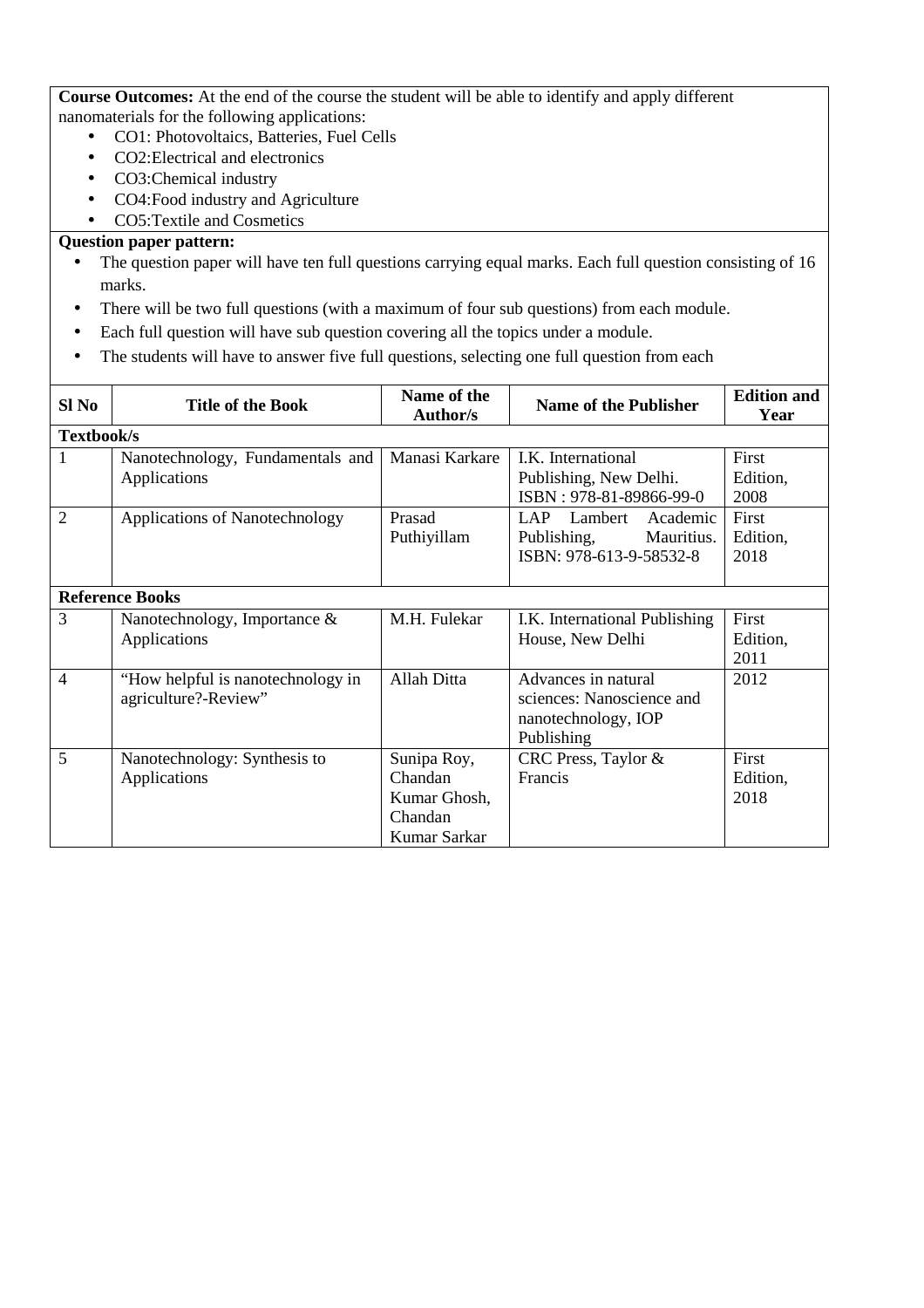#### **B. E. NANO TECHNOLOGY (NT) Choice Based Credit System (CBCS) and Outcome Based Education (OBE) SEMESTER - VI OPEN ELECTIVE - A NANOMATERIALS SYNTHESIS AND CHARACTERIZATION TECHNIQUES**<br>18NT653<br>19NT653 Course Code **18NT653** CIE Marks 40

| $\mathbf{r}$<br>Hours/Week (L:T:P) | (3:0:0)            | SEE<br>Marks  |          |
|------------------------------------|--------------------|---------------|----------|
| reaching                           |                    |               | .0C      |
| Credits                            | $\mathsf{A}$<br>UJ | Hours<br>Exam | Λ1<br>UJ |
| Course Loopping Objectives         |                    |               |          |

#### **Course Learning Objectives:**

• To provide students with the knowledge of techniques used for synthesis and characterization of nanomaterials.

#### **Module-1**

## **TOP DOWN APPROACHES**

Synthesis and nanofabrication, Bottom-Up versus Top-Down; Top-down approach with examples, Ball milling synthesis, Arc discharge, RF-plasma, Plasma arch technique, Inert gas condensation, electric explosion of wires, Ion sputtering method, Laser pyrolysis, Molecular beam epitaxy and electrodeposition. Electro spinning, Physical vapors Deposition (PVD) – Chemical vapour Deposition (CVD) - Atomic layer Deposition (ALD).

#### **Module-2**

## **BOTTOM UP APPROACHES**

Chemical precipitation methods-co-precipitation, arrested precipitation, sol-gel method, chemical reduction, photochemical synthesis, electrochemical synthesis, Microemulsions or reverse micelles, Sonochemical synthesis, Hydrothermal, solvothermal, supercritical fluid process, solution combustion process, spray pyrolysis method, flame spray pyrolysis, chemical vopour synthesis, gas phase synthesis, gas condensation process, chemical vapour condensation.

## **Module-3**

# **BIOLOGICAL SYNTHESIS**

Biosynthesis of nano particles by bacteria and fungi (intracellular and extracellular synthesis). Magnetotactic bacteria for natural synthesis of magnetic nanoparticles; Mechanism of formation of nanostructured materials by virus - TMV virus; Synthesis process and application, Role of plants in nanoparticle synthesis – marigold, tulsi and aloevera.

#### **Module-4**

## **CHARACTERIZATION TECHNIQUES - I**

Introduction, Structural and compositional characterization- principles and applications of X-ray diffraction, X-ray photoelectron spectroscopy, Energy dispersive X-ray analysis, electron diffraction. Optical microscopy-Use of polarized light microscopy – Phase contrast microscopy – Interference Microscopy – hot stage microscopy - surface morphology – Etch pit density and hardness measurements.

## **Module-5**

# **CHARACTERIZATION TECHNIQUES - II**

Scanning Electron Microscopy (SEM): Principle, Components, Advantages, Disadvantages and Applications, Transmission Electron Microscopy (TEM): Principle, Components and Applications, Atomic Force Microscopy (AFM): Principle, Components and Applications, Scanning Tunneling Microscopy (STM): Principle, Components and Applications, microstructure studies and analysis. Nano size measurement by light scattering methods.

**Course Outcomes:** At the end of the course the student will be able to:

- CO1: Experiment Top-down approaches: physical techniques used for synthesis and processing of nanomaterials
- CO2:Analyze Bottom-Up Approaches: chemical methods used for synthesis and processing of nanomaterials
- CO3:Select biological methods used for synthesis and processing of nanomaterials;
- CO4:Test Characterization of nanoparticles
- CO5:Electron-microscopy characterization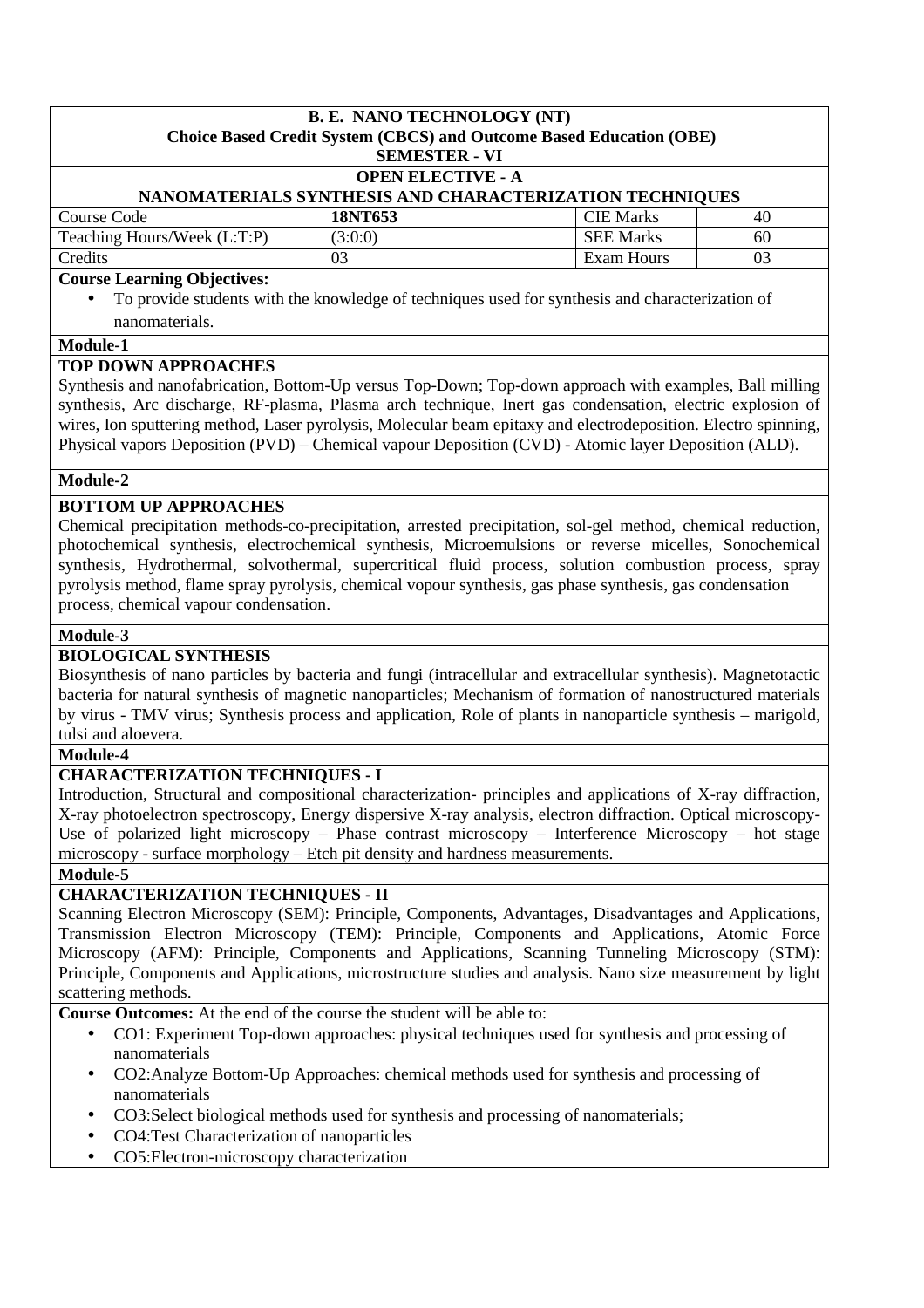- The question paper will have ten full questions carrying equal marks. Each full question consisting of 16 marks.
- There will be two full questions (with a maximum of four sub questions) from each module.
- Each full question will have sub question covering all the topics under a module.
- The students will have to answer five full questions, selecting one full question from each module.

| SI.<br>No.     | <b>Title of the Book</b>                  | Name of the<br>Author/s | <b>Name of the Publisher</b>   | <b>Edition and</b><br>Year |
|----------------|-------------------------------------------|-------------------------|--------------------------------|----------------------------|
|                |                                           |                         |                                |                            |
|                | Textbook/s                                |                         |                                |                            |
| 1              | Handbook of Nanophase and                 | Wang, Z.L.,             | Springer                       | First Edition,             |
|                | <b>Nanostructured Materials</b>           | Liu, Yi,                |                                | 2002                       |
|                |                                           | Zhang, Ze               |                                |                            |
| $\overline{2}$ | <b>Characterization of Nanophase</b>      | Zhong Lin               | Wiley-VCH                      | First Edition,             |
|                | Materials                                 | Wang                    |                                | 2000                       |
|                | <b>Reference Books</b>                    |                         |                                |                            |
| 3              | Nanomaterial Charatcerization             | Naveen                  | <b>LAP-Lambert Academic</b>    | First Edition,             |
|                |                                           | Kumar                   | Publishers, Mauritius. ISBN:   | 2018                       |
|                |                                           | JagadapuraRa            | 978-3-330-34221-7              |                            |
|                |                                           | megowda,                |                                |                            |
|                |                                           | Prasad                  |                                |                            |
|                |                                           | Puthiyillam             |                                |                            |
| $\overline{4}$ | <b>Characterization of Nanostructures</b> | Sverre Myhra,           | <b>CRC</b> Press               | First Edition,             |
|                |                                           | John C.                 |                                | 2016                       |
|                |                                           | Rivière                 |                                |                            |
| 5              | Nano Materials Synthesis And              | V. Rajendran            | <b>Atlantic Publishers and</b> | First Edition,             |
|                | Characterisation                          |                         | <b>Distributors</b>            | 2013                       |
|                |                                           |                         |                                |                            |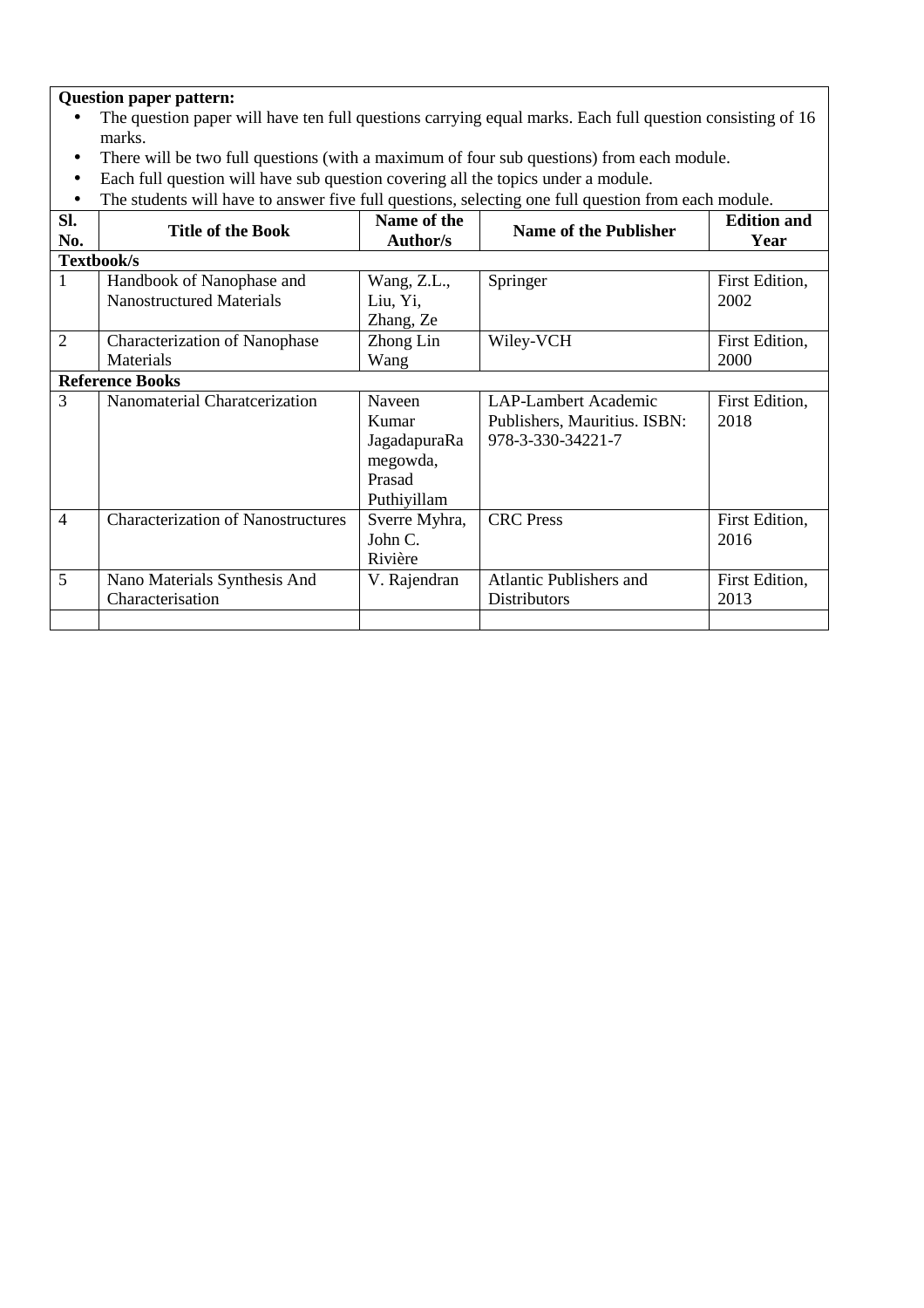|                           |                                                                                                                  | <b>B. E. NANO TECHNOLOGY (NT)</b>                                                                                                                                              |                   |    |  |  |  |
|---------------------------|------------------------------------------------------------------------------------------------------------------|--------------------------------------------------------------------------------------------------------------------------------------------------------------------------------|-------------------|----|--|--|--|
|                           |                                                                                                                  | <b>Choice Based Credit System (CBCS) and Outcome Based Education (OBE)</b>                                                                                                     |                   |    |  |  |  |
|                           |                                                                                                                  | <b>SEMESTER - VI</b>                                                                                                                                                           |                   |    |  |  |  |
|                           |                                                                                                                  | NANOMATERIAL SURFACE CHARACTERIZATION AND THIN FILM LAB                                                                                                                        |                   |    |  |  |  |
|                           | Course Code                                                                                                      | <b>18NTL66</b>                                                                                                                                                                 | <b>CIE Marks</b>  | 40 |  |  |  |
|                           | Teaching Hours/Week (L:T:P)                                                                                      | (0:2:2)                                                                                                                                                                        | <b>SEE Marks</b>  | 60 |  |  |  |
| Credits                   |                                                                                                                  | 02                                                                                                                                                                             | <b>Exam Hours</b> | 03 |  |  |  |
|                           | <b>Course Learning Objectives:</b>                                                                               |                                                                                                                                                                                |                   |    |  |  |  |
|                           | To study about the surface characterization of nanomaterials<br>To learn about the thin film device fabrication. |                                                                                                                                                                                |                   |    |  |  |  |
|                           |                                                                                                                  |                                                                                                                                                                                |                   |    |  |  |  |
|                           | To prepare nanocomposite thin films.                                                                             |                                                                                                                                                                                |                   |    |  |  |  |
| SI.<br>No.                |                                                                                                                  | <b>Experiments</b>                                                                                                                                                             |                   |    |  |  |  |
| $\mathbf{1}$              | Calculate the wear rate from wear track depth 2D images.                                                         |                                                                                                                                                                                |                   |    |  |  |  |
| $\overline{2}$            |                                                                                                                  | Calculation of the Area under the curve for a specified element/compound for a Raman data by filling                                                                           |                   |    |  |  |  |
| $\overline{3}$            | origin pro.                                                                                                      | Analyse of the amount of elastic and plastic deformation from a Nanohardness test (NHT) data using                                                                             |                   |    |  |  |  |
| $\overline{4}$            |                                                                                                                  | Analyse the average particle size and shape of the particles for a given image using image J software.                                                                         |                   |    |  |  |  |
|                           | (Average Diameter of Spherical shape particles, Average length and width of a rod/wire shaped).                  |                                                                                                                                                                                |                   |    |  |  |  |
| 5                         |                                                                                                                  | Get the tafel plot for a given Electrochemical potential studies sample data and find out                                                                                      |                   |    |  |  |  |
|                           | $\beta_a$ and $\beta_c$<br>$\bullet$                                                                             |                                                                                                                                                                                |                   |    |  |  |  |
|                           | $E_{corr}$ and $I_{corr}$<br>$\bullet$                                                                           |                                                                                                                                                                                |                   |    |  |  |  |
|                           | Corrosion resistance (CR) in mmpy.                                                                               |                                                                                                                                                                                |                   |    |  |  |  |
| 6                         |                                                                                                                  | Get the Raman plot from the given data and find out the FWHM and $Sp^3/Sp^2$ ratio for DLC (Diamond                                                                            |                   |    |  |  |  |
|                           | like carbon) coated sample.                                                                                      |                                                                                                                                                                                |                   |    |  |  |  |
| $\overline{7}$            |                                                                                                                  | Get the COF vs Sliding Distance & wear loss vs sliding distance for a given two different samples data                                                                         |                   |    |  |  |  |
| 8                         |                                                                                                                  | for wear studies and analyse, calculate the sliding distance manually.<br>Get the XRD peaks from the given ASCII file and find the FWHM and calculate interplanar distance "d" |                   |    |  |  |  |
|                           | using Bragg's equation.                                                                                          |                                                                                                                                                                                |                   |    |  |  |  |
| 9                         | Thin film Dye Sensitised Solar cell fabrication                                                                  |                                                                                                                                                                                |                   |    |  |  |  |
| 10                        | Thin film Gas and Bio-chemical sensor fabrication                                                                |                                                                                                                                                                                |                   |    |  |  |  |
| 11                        | Thin film nanomaterial based super capacitor                                                                     |                                                                                                                                                                                |                   |    |  |  |  |
| 12                        |                                                                                                                  | Preparation of thin film ceramic based nanocomposites, metal-polymer nanocomposites, metal-                                                                                    |                   |    |  |  |  |
| biopolymer nanocomposites |                                                                                                                  |                                                                                                                                                                                |                   |    |  |  |  |
|                           | <b>Course Outcomes:</b> At the end of the course the student will be able to:                                    |                                                                                                                                                                                |                   |    |  |  |  |
|                           | Prepare nanomaterials, and their composites.                                                                     |                                                                                                                                                                                |                   |    |  |  |  |
|                           | Prepare nanotechnology-based devices                                                                             |                                                                                                                                                                                |                   |    |  |  |  |
|                           | Characterize the nanomaterials                                                                                   |                                                                                                                                                                                |                   |    |  |  |  |
|                           | <b>Conduct of Practical Examination:</b>                                                                         |                                                                                                                                                                                |                   |    |  |  |  |
|                           |                                                                                                                  | 1. All laboratory experiments are to be included for practical examination.                                                                                                    |                   |    |  |  |  |
|                           |                                                                                                                  | 2. Breakup of marks and the instructions printed on the cover page of answer script to be strictly adhered by                                                                  |                   |    |  |  |  |
|                           |                                                                                                                  |                                                                                                                                                                                | the examiners.    |    |  |  |  |

3. Students can pick one experiment from the questions lot prepared by the examiners.

4. Change of experiment is allowed only once and 15% Marks allotted to the procedure part to be made zero.∎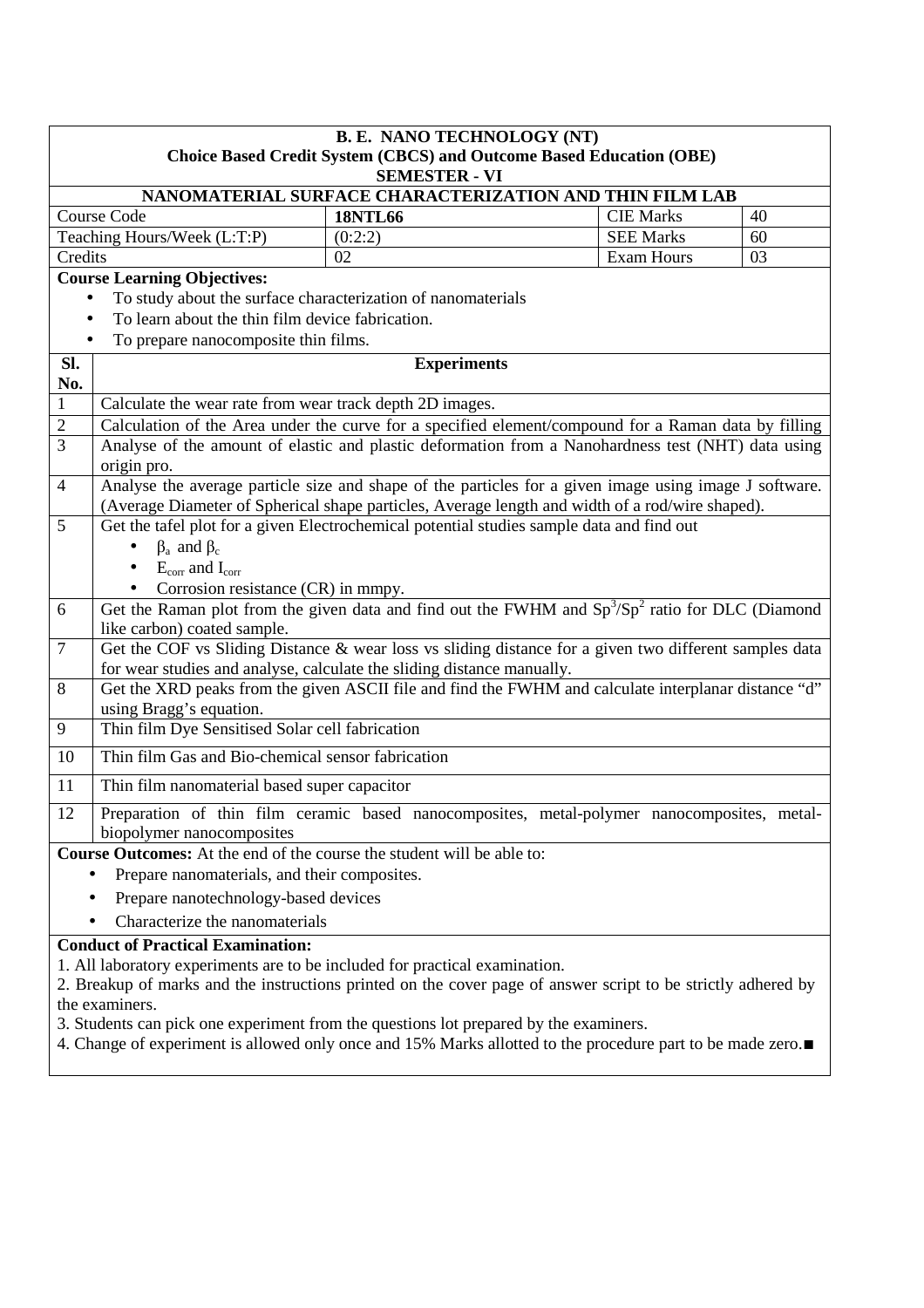## **B. E. NANO TECHNOLOGY (NT) Choice Based Credit System (CBCS) and Outcome Based Education (OBE) SEMESTER - VI**

|                             | _____________  |                  |    |  |  |
|-----------------------------|----------------|------------------|----|--|--|
| <b>MEMS SIMULATION LAB</b>  |                |                  |    |  |  |
| Course Code                 | <b>18NTL67</b> | <b>CIE</b> Marks | 40 |  |  |
| Teaching Hours/Week (L:T:P) | (0:2:2)        | <b>SEE Marks</b> | 60 |  |  |
| Credits                     | 02             | Exam Hours       | 03 |  |  |

#### **Course Learning Objectives:**

To understand the simulation programmes for the MEMS characteristics; To study about MEMS devices and calculations by using MEMSolver software; To understand the simulation at atomic and molecular level by using softwares; To study about the nucleic acids, proteins, superimposition of molecules and building the phylogenetic tree.

| No.                                                                                                                                                                                                            |  |
|----------------------------------------------------------------------------------------------------------------------------------------------------------------------------------------------------------------|--|
| $\overline{1}$<br>Calculation & Simulation of burst pressure, non-linearity & plot graph for sensitivity for Piezoresitive                                                                                     |  |
| pressure sensor with a (i) square diaphragm, (ii) round diaphragm, (iii) rectangular diaphragm.                                                                                                                |  |
| $\overline{2}$<br>Calculation & Simulation of maximum acceleration, maximum sensitivity, non-linearity & plot graph for                                                                                        |  |
| acceleration V/S displacement of capacitive accelerometer for static signal.                                                                                                                                   |  |
| 3<br>Calculation & Simulation of (i) maximum acceleration, maximum displacement & plot graph for                                                                                                               |  |
| acceleration V/S displacement of capacitive accelerometer for step signal, (ii) time duration of pulse $\&$                                                                                                    |  |
| plot graph for acceleration V/S time of capacitive accelerometer for pulse signal, (iii) output current,                                                                                                       |  |
| output voltage, piezoelectric capacitance & plot graph for output V/S frequency of piezoelectric                                                                                                               |  |
| accelerometer under longitudinal load.<br>Calculation & Simulation of (i) output current, output voltage, piezoelectric capacitance & plot graph for<br>$\overline{4}$                                         |  |
| output V/S frequency of thin film based piezoelectric accelerometer, (ii) pull in voltage, actuation force,                                                                                                    |  |
| balanced displacement & plot graph for force V/S displacement of parallel plate actuator for normal                                                                                                            |  |
|                                                                                                                                                                                                                |  |
| Calculation & Simulation of (i) balanced displacement, actuation force, normal spring constant & plot<br>5                                                                                                     |  |
| graph for voltage V/S displacement of comb drive actuator for lateral motion, (ii) tip deflection, tip force                                                                                                   |  |
| & plot graph for deflection V/S film thickness of cantilever based bimetallic thermal actuator, (iii)                                                                                                          |  |
| deflection, tip force & plot graph for deflection V/S beam length of thermal bimorph actuator                                                                                                                  |  |
| Calculation & Simulation of maximum deflection, response time, maximum temperature change & plot<br>6                                                                                                          |  |
| graph for transient response of thermal bent beam actuator.<br>$\boldsymbol{7}$                                                                                                                                |  |
| Calculation & Simulation of (i) actuator displacement, actuator force, electric field strength & plot graph                                                                                                    |  |
| for actuator force of longitudinal piezoelectric actuator, (ii) actuator displacement, actuator force, electric<br>field strength & plot graph for actuator displacement of transverse piezoelectric actuator. |  |
| $8\,$<br>Using QuantumWise - Virtual NanoLab Software (i) Modelling metal-semiconductor contacts: The Ag-                                                                                                      |  |
| Si interface, (ii) Resistivity calculations using the MD-Landauer method, (iii) Spin-orbit transport                                                                                                           |  |
| calculations: Bi2Se3 topological insulator thin-film device, (iv) Opening a band gap in silicene and                                                                                                           |  |
| bilayer graphene with an electric field                                                                                                                                                                        |  |
| $\overline{9}$<br>Using QuantumWise - Virtual NanoLab Software (i) Building molecule-surface systems: Benzene on                                                                                               |  |
| Au (111), (ii) Spin-dependent Bloch states in graphene nanoribbons, (iii) Exploring graphene - Build a                                                                                                         |  |
| graphene sheet - Build a CNT - Transmission spectrum of a GNR, (iv) Twisted nanoribbon -                                                                                                                       |  |
| Transmission spectrum - Buckling a graphene sheet                                                                                                                                                              |  |
| Sequence retrieval from nucleic acid and protein data base using NCBI, Multiple alignment of sequence<br>10                                                                                                    |  |
| and pattern determination by NCBI and Clustal Omega Prosite software                                                                                                                                           |  |
| Evolutionary studies / phylogenetic analysis by phylowin software and Visualization by TreeView<br>11                                                                                                          |  |
| software; Secondary structure prediction of proteins by Sopma software                                                                                                                                         |  |
| 12<br>Identification of functional sites in gene / genome by Gen Sean and ORF finder software; Super                                                                                                           |  |
| imposition of molecular structures and calculation of RMSD by SPDBV software; PDB structure                                                                                                                    |  |
| retrieval and visualization; analysis of homologous structure by RASMOL software                                                                                                                               |  |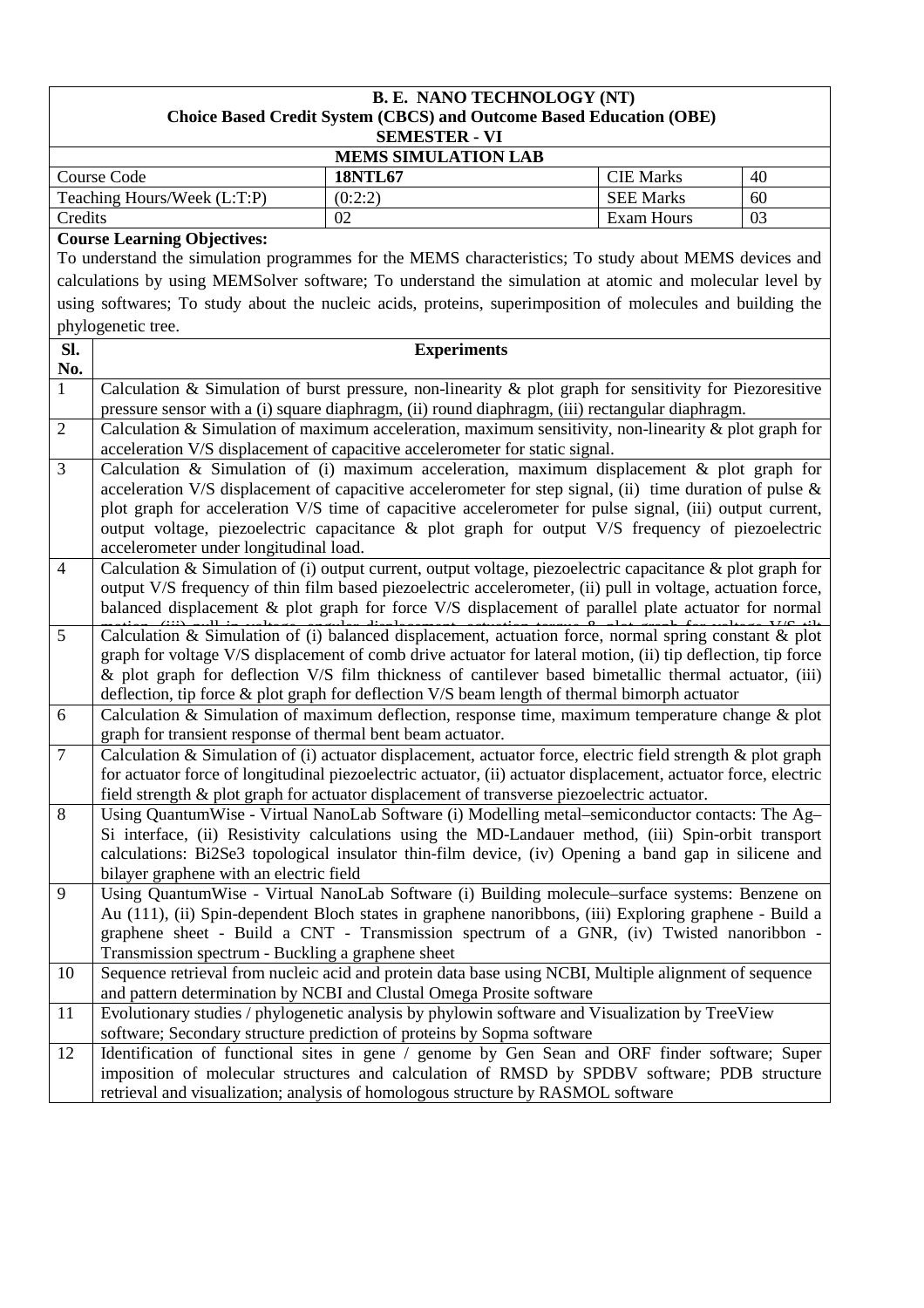**Course Outcomes:** At the end of the course the student will be able to:

- Understand the simulation programmes for the MEMS characteristics.
- Study about MEMS devices and calculations by using MEMSolver software.
- The simulation at atomic and molecular level by using softwares.
- About the nucleic acids, proteins, superimposition of molecules and building the phylogenetic tree.

# **Conduct of Practical Examination:**

1. All laboratory experiments are to be included for practical examination.

2. Breakup of marks and the instructions printed on the cover page of answer script to be strictly adhered by the examiners.

3. Students can pick one experiment from the questions lot prepared by the examiners.

4. Change of experiment is allowed only once and 15% Marks allotted to the procedure part to be made zero.∎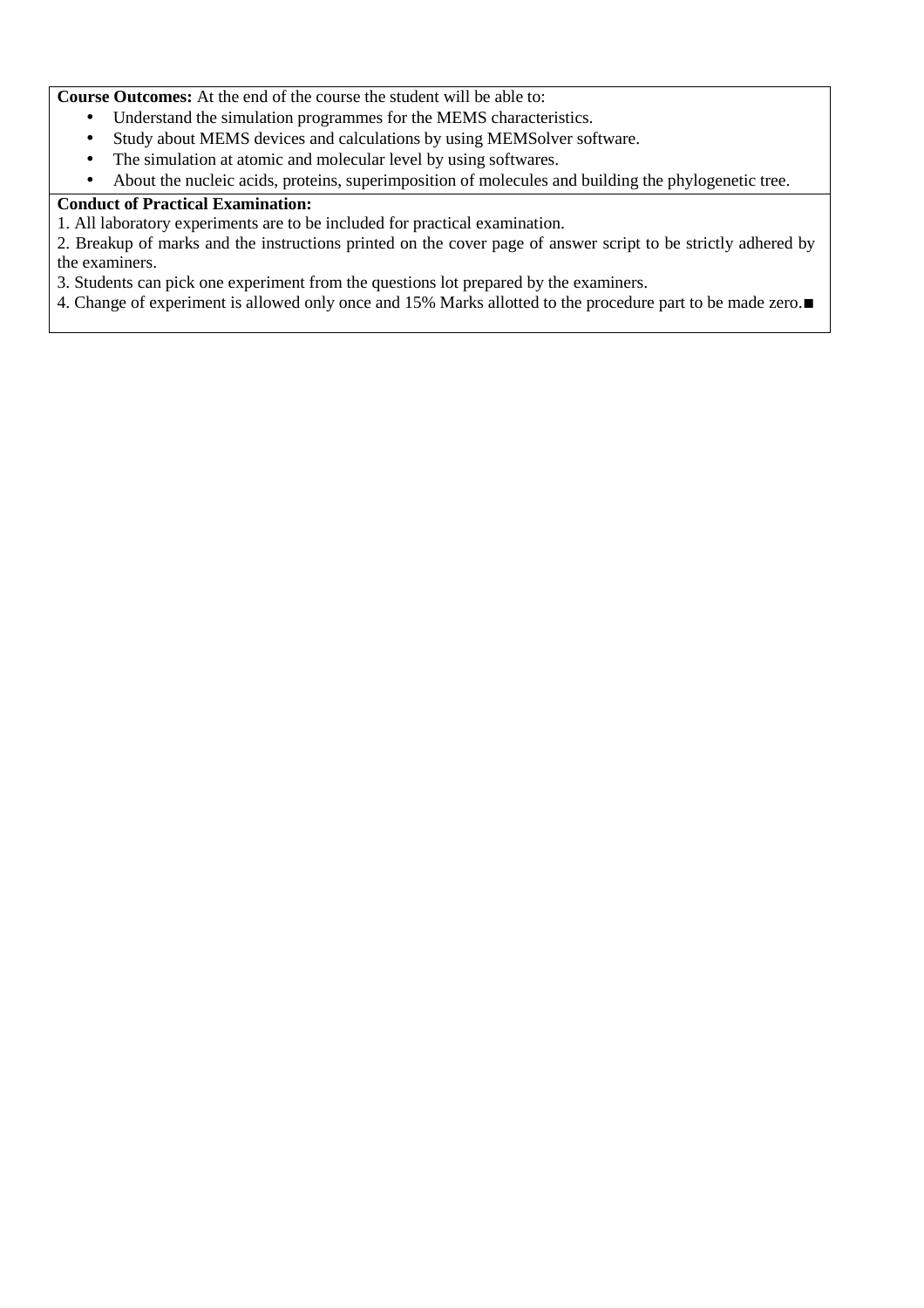| <b>B. E. NANO TECHNOLOGY (NT)</b><br>Choice Based Credit System (CBCS) and Outcome Based Education (OBE)<br><b>SEMESTER - VI</b> |                 |                  |    |  |
|----------------------------------------------------------------------------------------------------------------------------------|-----------------|------------------|----|--|
| <b>MINI PROJECT</b>                                                                                                              |                 |                  |    |  |
| Course Code                                                                                                                      | <b>18NTMP68</b> | <b>CIE Marks</b> | 40 |  |
| Teaching Hours/Week (L:T:P)                                                                                                      | (0:0:2)         | <b>SEE Marks</b> | 60 |  |
| Credits                                                                                                                          | 02              | Exam Hours/Batch |    |  |

## **Course Learning Objectives:**

- To support independent learning and innovative attitude.
- To guide to select and utilize adequate information from varied resources upholding ethics.
- To guide to organize the work in the appropriate manner and present information (acknowledging the sources) clearly.
- To develop interactive, communication, organisation, time management, and presentation skills.
- To impart flexibility and adaptability.
- To inspire independent and team working.
- To expand intellectual capacity, credibility, judgement, intuition.
- To adhere to punctuality, setting and meeting deadlines.
- To instil responsibilities to oneself and others.
- To train students to present the topic of project work in a seminar without any fear, face audience confidently, enhance communication skill, involve in group discussion to present and exchange ideas.

∎ **Mini-Project:** Each student of the project batch shall involve in carrying out the project work jointly in constant consultation with internal guide, co-guide, and external guide and prepare the project report as per the norms avoiding plagiarism.

**Course Outcomes:** At the end of the course the student will be able to:

- Present the mini-project and be able to defend it.
- Make links across different areas of knowledge and to generate, develop and evaluate ideas and information so as to apply these skills to the project task.
- Habituated to critical thinking and use problem solving skills.
- Communicate effectively and to present ideas clearly and coherently in both the written and oral forms.
- Work in a team to achieve common goal.
- Learn on their own, reflect on their learning and take appropriate actions to improve it. ■

# **CIE procedure for Mini - Project:**

The CIE marks awarded for Mini - Project, shall be based on the evaluation of Mini - Project Report, Project Presentation skill and Question and Answer session in the ratio 50:25:25.The marks awarded for Mini - Project report shall be the same for all the batch mates. ∎

## **Semester End Examination**

SEE marks for the mini-project shall be awarded based on the evaluation of Mini-Project Report, Presentation skill and Question and Answer session in the ratio 50:25:25 by the examiners appointed by the University. ∎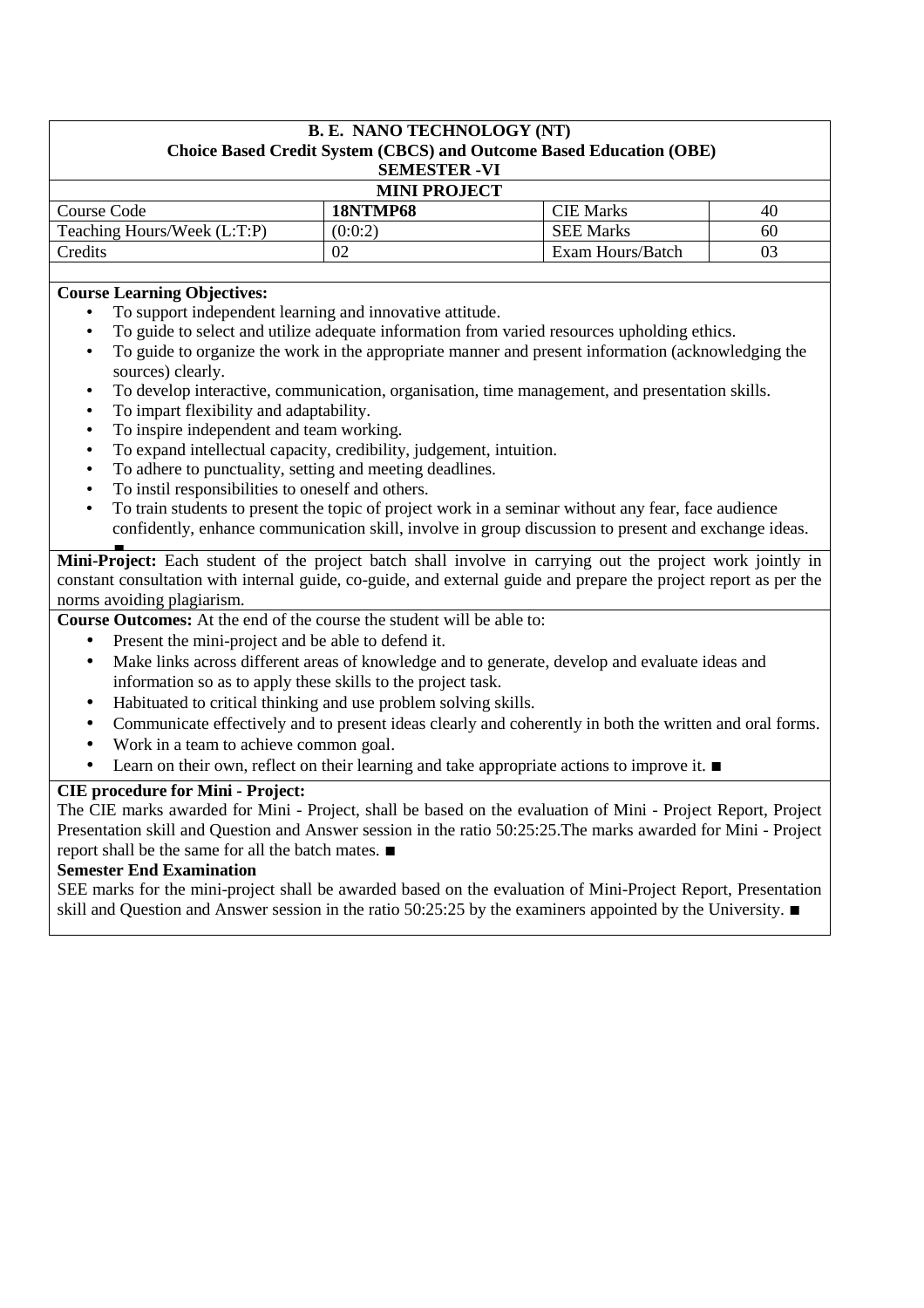# **B. E. NANO TECHNOLOGY (NT) Choice Based Credit System (CBCS) and Outcome Based Education (OBE) SEMESTER - VI**

#### **INTERNSHIP**

All the students admitted to III year of BE/B. Tech. shall have to undergo mandatory internship of 4 weeks during the vacation of VI and VII semesters and /or VII and VIII semesters. A University examination shall be conducted during VIII semester and the prescribed credit shall be included in VIII semester. Internship shall be considered as a head of passing and shall be considered for the award of degree. Those, who do not takeup/complete the internship shall be declared as fail and shall have to complete during subsequent University examinations after satisfying the internship requirements.

| Course Code            | Refer to VIII semester scheme | <b>CIE Marks</b>            | 40             |  |  |
|------------------------|-------------------------------|-----------------------------|----------------|--|--|
| Duration of internship | 04 weeks                      | <b>SEE Marks</b>            | 60             |  |  |
| Credit                 |                               | Exam Hours/<br><b>Batch</b> | 0 <sup>3</sup> |  |  |

## **Course Learning Objectives:**

Internship/Professional practice provide students the opportunity of hands-on experience that include personal training, time and stress management, interactive skills, presentations, budgeting, marketing, liability and risk management, paperwork, equipment ordering, maintenance, responding to emergencies etc. The objective are further,

- To put theory into practice.
- To expand thinking and broaden the knowledge and skills acquired through course work in the field.
- To relate to, interact with, and learn from current professionals in the field.
- To gain a greater understanding of the duties and responsibilities of a professional.
- To understand and adhere to professional standards in the field.
- To gain insight to professional communication including meetings, memos, reading, writing, public speaking, research, client interaction, input of ideas, and confidentiality.
- To identify personal strengths and weaknesses.
- To develop the initiative and motivation to be a self-starter and work independently.■

**Internship:** Students under the guidance of internal guide/s and external guide shall take part in all the activities regularly to acquire as much knowledge as possible without causing any inconvenience at the place of internship.

**Seminar:** Each student, is required to

- Present the seminar on the internship orally and/or through power point slides.
- Answer the queries and involve in debate/discussion.
- Submit the report duly certified by the external guide.

The participants shall take part in discussion to foster friendly and stimulating environment in which the students are motivated to reach high standards and become self-confident. ∎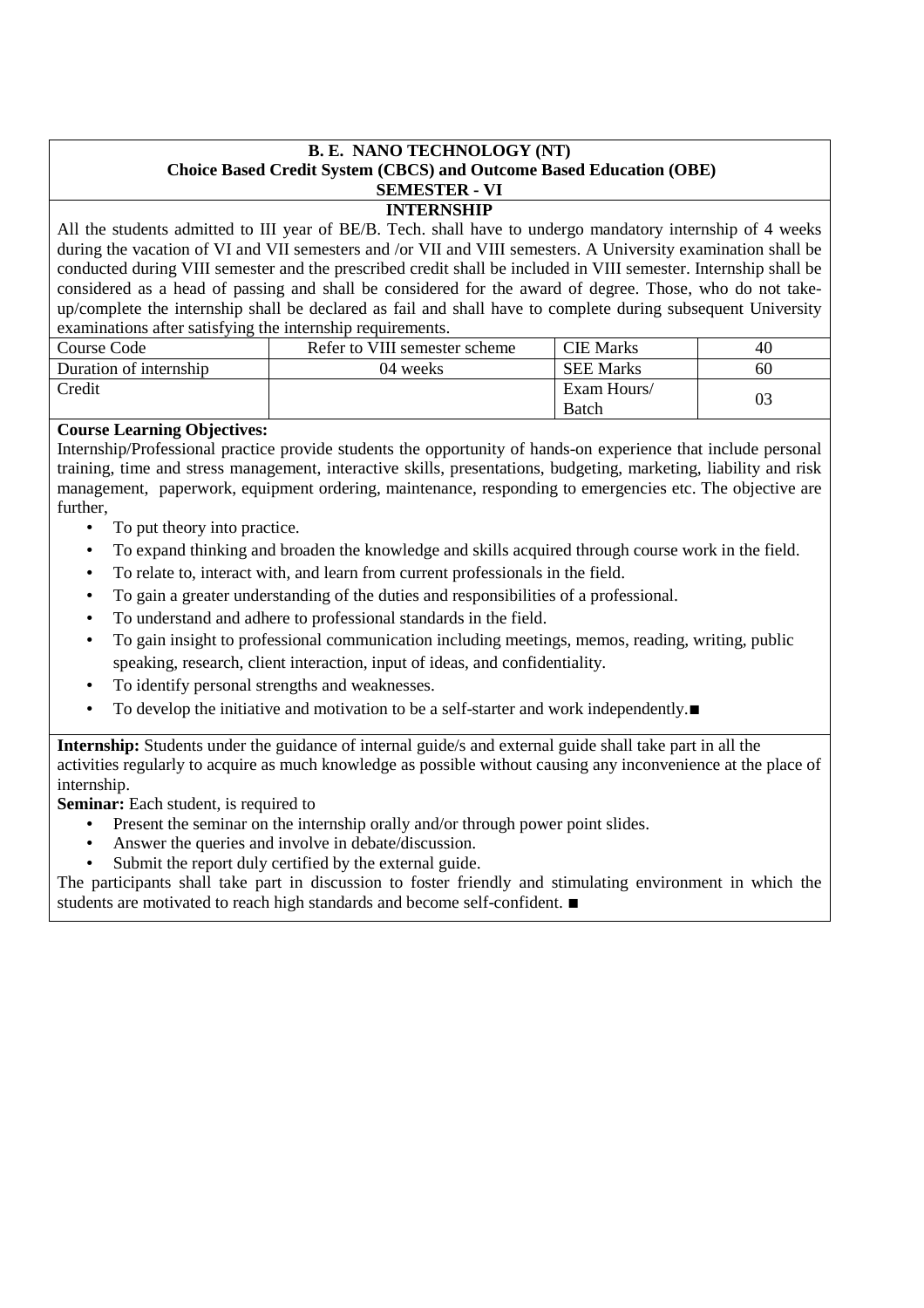#### **Course Outcomes:**

At the end of the course the student will be able to:

- Gain practical experience within industry in which the internship is done.
- Acquire knowledge of the industry in which the internship is done.
- Apply knowledge and skills learnt to classroom work.
- Develop a greater understanding about career options while more clearly defining personal career goals.
- Experience the activities and functions of professionals.
- Develop and refine oral and written communication skills.
- Identify areas for future knowledge and skill development.
- Expand intellectual capacity, credibility, judgment, intuition.
- Acquire the knowledge of administration, marketing, finance and economics. ∎

#### **Continuous Internal Evaluation** •

CIE marks for the Internship shall be awarded by the committee constituted for the purpose by the Head of the Department. The committee shall consist of three faculties from the department with the senior most acting as the Chairman.

The CIE marks awarded shall be based on the evaluation of Internship Report, Presentation skill and Question and Answer session in the ratio 50:25:25. ∎

#### **Semester End Examination**

SEE marks for the Internship shall be awarded based on the evaluation of Internship Report, Presentation skill and Question and Answer session in the ratio 50:25:25 by the examiners appointed by the University. ∎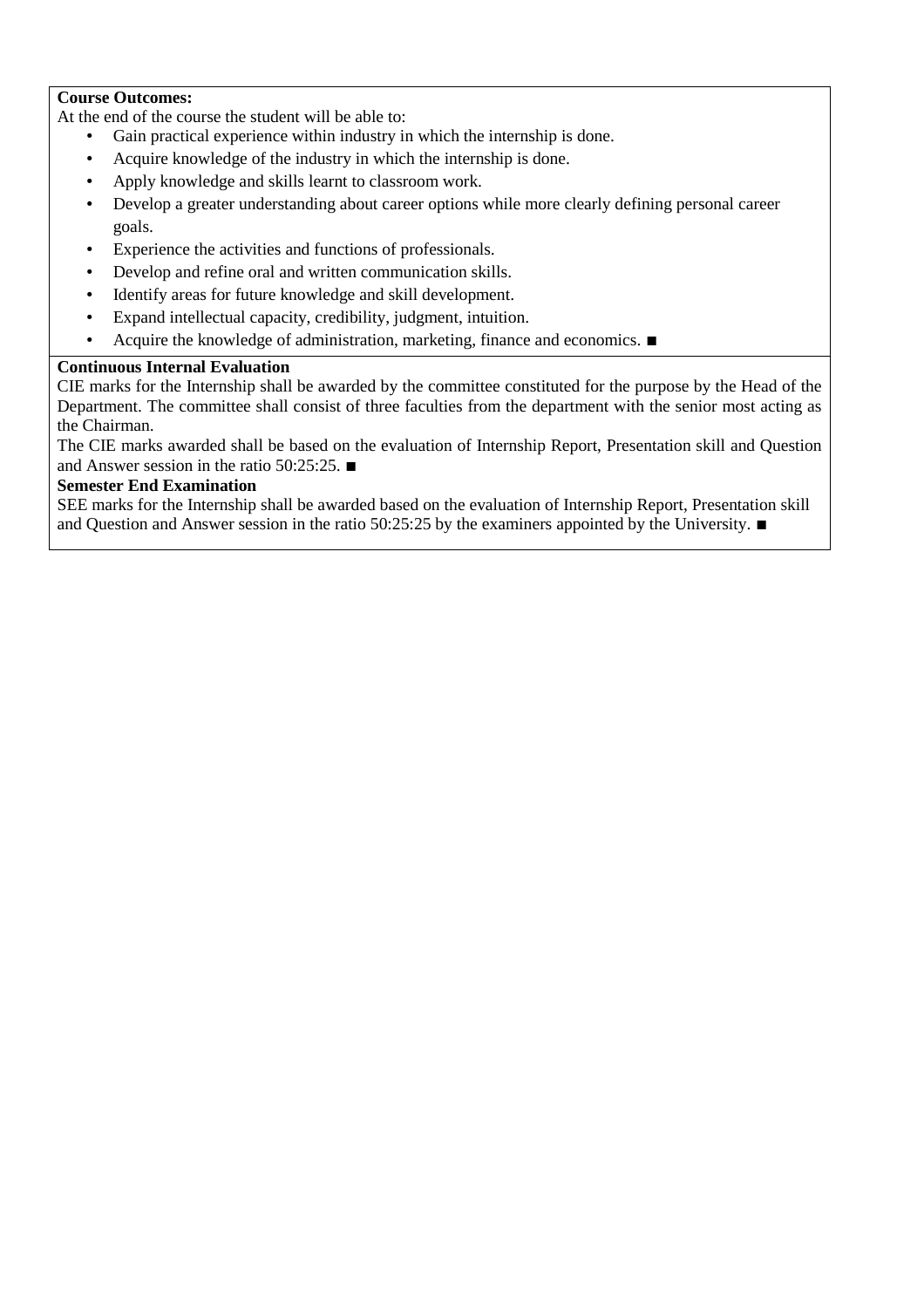#### **B. E. NANO TECHNOLOGY (NT) Choice Based Credit System (CBCS) and Outcome Based Education (OBE) SEMESTER - VII**

| <b>NANO-ELECTRONICS</b>       |         |                  |    |  |
|-------------------------------|---------|------------------|----|--|
| Course Code                   | 18NT71  | <b>CIE</b> Marks | 40 |  |
| Teaching Hours/Week (L: T: P) | (4:0:0) | <b>SEE Marks</b> | 60 |  |
| Credits                       | 04      | Exam Hours       |    |  |

#### **Course Learning Objectives:**

- To understand the basic concepts of nano-electronics
- To learn the techniques which are used for develop devices which are developed by nanotechnology.

#### **Module-1**

# **QUANTUM ELECTRONICS AND SINGLE ELECTRON TRANSISTOR**

Introduction, Quantum Electronic Devices, Examples of quantum Electronics Device – Short Channel MOS transistor, Split Gate Transistor, Electronic spin Transistor, Quantum Cellular Automata and Quantum dot array.

Single electron transistor: principles of SET, SET circuit design and Applications, molecular SETs, and molecular electronics

## **Module-2**

## **CNT AND NANOELECTRONIC DEVICES**

**Carbon Nanotube:** Introduction, properties, characterization and application of carbon nano tube.

**Introduction to Nano devices:** Graphene transistors, Nanowire FET, quantum Dot devices, Quantum Dot FET, Organic transistors, CNTFET, FinFETs.

#### **Module-3**

## **CARBON NANOTUBE FETS**

Introduction, Single Wall Nano Tube (SWNT), Double Wall Nano Tube (DWCNT), IV characteristics of P-CNTFET, N-CNTFET, small signal model for CNTFET, electrical equivalent of CNTFET, design of inverter using CNTFET, CNTFET based digital and analog circuits, memory cell using CNTFET.

#### **Module-4**

## **NANO ELECTRONICS WITH TUNNELING DEVICES**

Tunnelling Diode, Resonant Tunnelling Diode (RTD), Three Terminal Resonant Tunnelling devices, Technology of RTD, Digital Circuit Based On RTDs – Memory Application, Basic Logic Circuits, Dynamic Logic Circuits and Digital circuits Based on the RTBT.

#### **Module-5**

#### **TUNNEL JUNCTIONS**

Tunnel junctions and applications of tunnelling, tunnelling through potential barrier, potential energy profiles, applications of tunnelling, field emission, gate oxide tunnelling, hot electron effects in MOSFETs, coulomb blockade, blockade in nano capacitor, tunnel junctions, blockade in quantum dot circuits.

**Course Outcomes:** At the end of the course the student will be able to understand:

- CO1: Quantum electronics and single electron transistor
- CO2:CNT and nanoelectronic devices
- CO3:CNT FETs
- CO4:Nanoelectronics with tunnelling devices
- CO5: Tunnel Junctions

- The question paper will have ten full questions carrying equal marks. Each full question consisting of 16 marks.
- There will be two full questions (with a maximum of four sub questions) from each module.
- Each full question will have sub question covering all the topics under a module.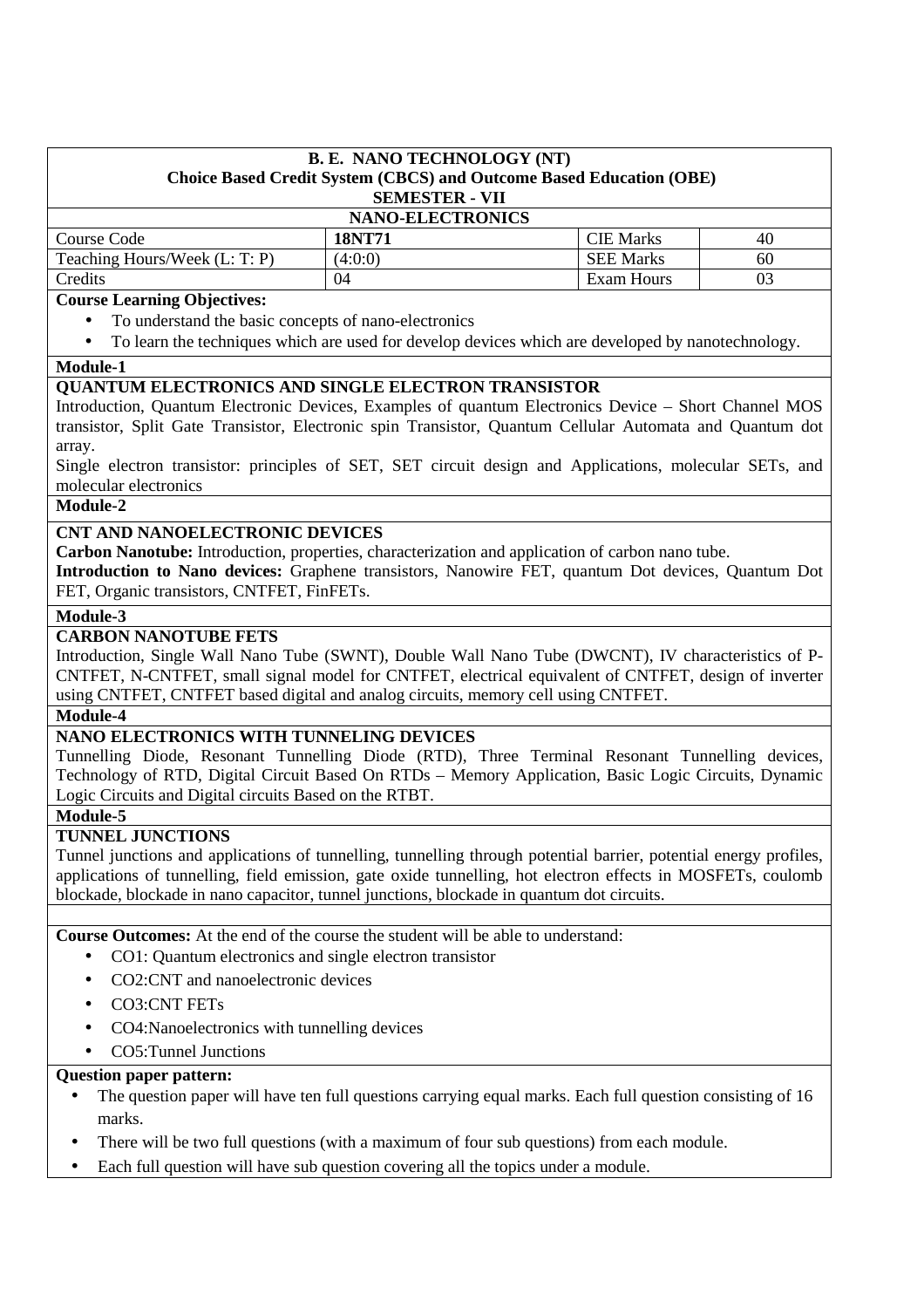| SI.<br>No.     | <b>Title of the Book</b>                                                                 | Name of the<br>Author/s             | <b>Name of the Publisher</b>                                              | <b>Edition and Year</b> |
|----------------|------------------------------------------------------------------------------------------|-------------------------------------|---------------------------------------------------------------------------|-------------------------|
|                | Textbook/s                                                                               |                                     |                                                                           |                         |
|                | Nanoelectronic Circuit Design                                                            | Niraj K. Jha,<br>Deming Chen        | Springer                                                                  | First Edition,<br>2010  |
| $\overline{2}$ | Nano-Electronics and Quantum<br>Computation                                              | Shareefraza J.<br><b>Ukkund</b>     | LAP-Lambert Academic<br>Publishing, Mauritius.<br>ISBN: 978-613-9-81812-9 | First Edition,<br>2018  |
|                | <b>Reference Books</b>                                                                   |                                     |                                                                           |                         |
| 3              | Nanoelectronics and<br>Nanosystems: From Transistors to<br>Molecular and Quantum Devices | Goser Karl,<br>Peter<br>Glosekotter | Springer                                                                  | First Edition,<br>2004  |
| $\overline{4}$ | <b>Nanoscale Transistors: Device</b><br>Physics, Modelling and                           | Lundstrom,<br>Mark, Guo, Jing       | Springer                                                                  | First Edition.<br>2006  |
| 5              | Current at the Nanoscale                                                                 | Colm Durkan                         | <b>Imperial College Press</b>                                             | First Edition,<br>2007  |
|                |                                                                                          |                                     |                                                                           |                         |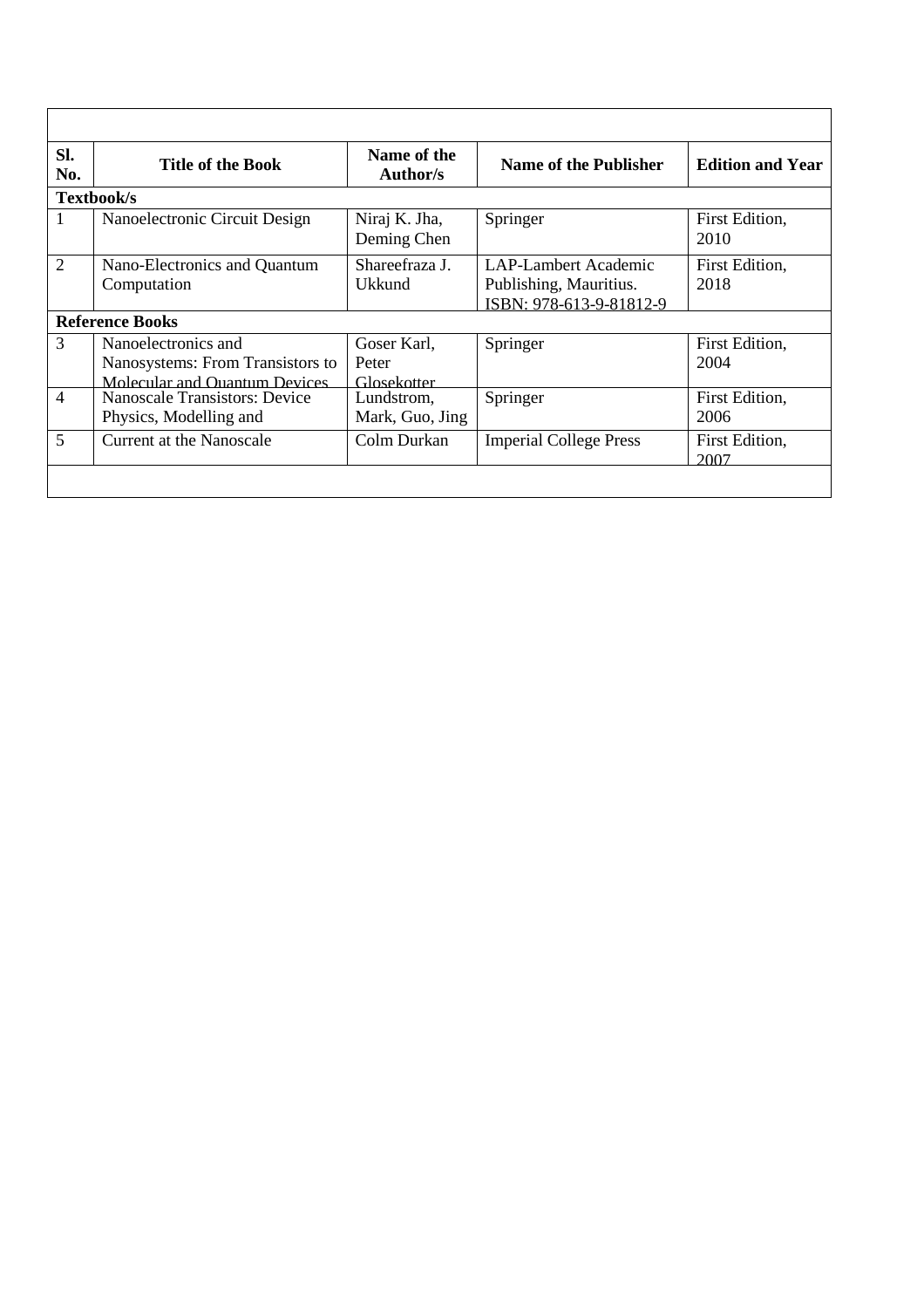| <b>B. E. NANO TECHNOLOGY (NT)</b><br>Choice Based Credit System (CBCS) and Outcome Based Education (OBE) |                       |                  |    |
|----------------------------------------------------------------------------------------------------------|-----------------------|------------------|----|
|                                                                                                          | <b>SEMESTER - VII</b> |                  |    |
| MOLECULAR BIOLOGY AND GENETIC ENGINEERING                                                                |                       |                  |    |
| Course Code                                                                                              | <b>18NT72</b>         | <b>CIE</b> Marks | 40 |
| Teaching Hours/Week (L: T:P)                                                                             | (4:0:0)               | <b>SEE Marks</b> | 60 |
| Credits                                                                                                  | 04                    | Exam Hours       | 03 |
| <b>Course Learning Objectives:</b>                                                                       |                       |                  |    |

## **Course Learning Objectives:**

- To develop skills of the students in understanding the basics of Molecular Biology and Genetic engineering.
- To provide basic knowledge on replication. Transcription and Translation.
- To provide knowledge on methods of cloning, construction of DNA libraries and applications of rDNA technology.

## **Module-1**

# **MOLECULAR GENETICS**

DNA as genetic material, classical experiments – Hershey and chase; AveryMcLeod& McCarty. Bacterial conjugation, transduction and transformation, prokaryotic andeukaryotic genome organization.

## **Module-2**

## **REPLICATION AND TRANSCRIPTION**

Replication in prokaryotes and eukaryotes - D-loop and rolling circle mode of replication, replication of linear viral DNA. Transcription- initiation, elongation, termination, features of promoters and enhancers, transcription factors, inhibitors, post-transcriptional modification - RNA splicing, ribozyme. RNA editing.

#### **Module-3**

#### **TRANSLATION**

Elucidation of genetic code, Process of translation in prokaryotes and eukaryotes, posttranslational modifications, Suppressor mutations, Regulation of gene expression - Lac and Trp operons.

# **Module-4**

# **RECOMBINANT DNA TECHNOLOGY**

DNA cloning, vectors, restriction enzymes, Construction of cDNA and genomic libraries. Screening of libraries with probes – Northern, Southern and Western blotting. PCR- Principle, application and types. RAPD, Site Directed Mutagenesis. Restriction mapping.

#### **Module-5**

# **APPLICATIONS OF RECOMBINANT DNA TECHNOLOGY**

Cloning in plants, transgenic and knockout animals. Recombinant cytokines and antibodies, vaccines, genetherapy, stem cell therapy. In-vitro fertilization, embryo transfer technology. GMO detection, identification and quantification methods.

**Course Outcomes:** At the end of the course the student will be able to:

- CO1: Understand molecular genetics
- CO2: Understand replication and transcription
- CO3: Understand translation
- CO4: Understand recombinant DNA technology
- CO5: Apply the knowledge of rDNA technology

- The question paper will have ten full questions carrying equal marks. Each full question consisting of 16 marks.
- There will be two full questions (with a maximum of four sub questions) from each module.
- Each full question will have sub question covering all the topics under a module.
- The students will have to answer five full questions, selecting one full question from each module.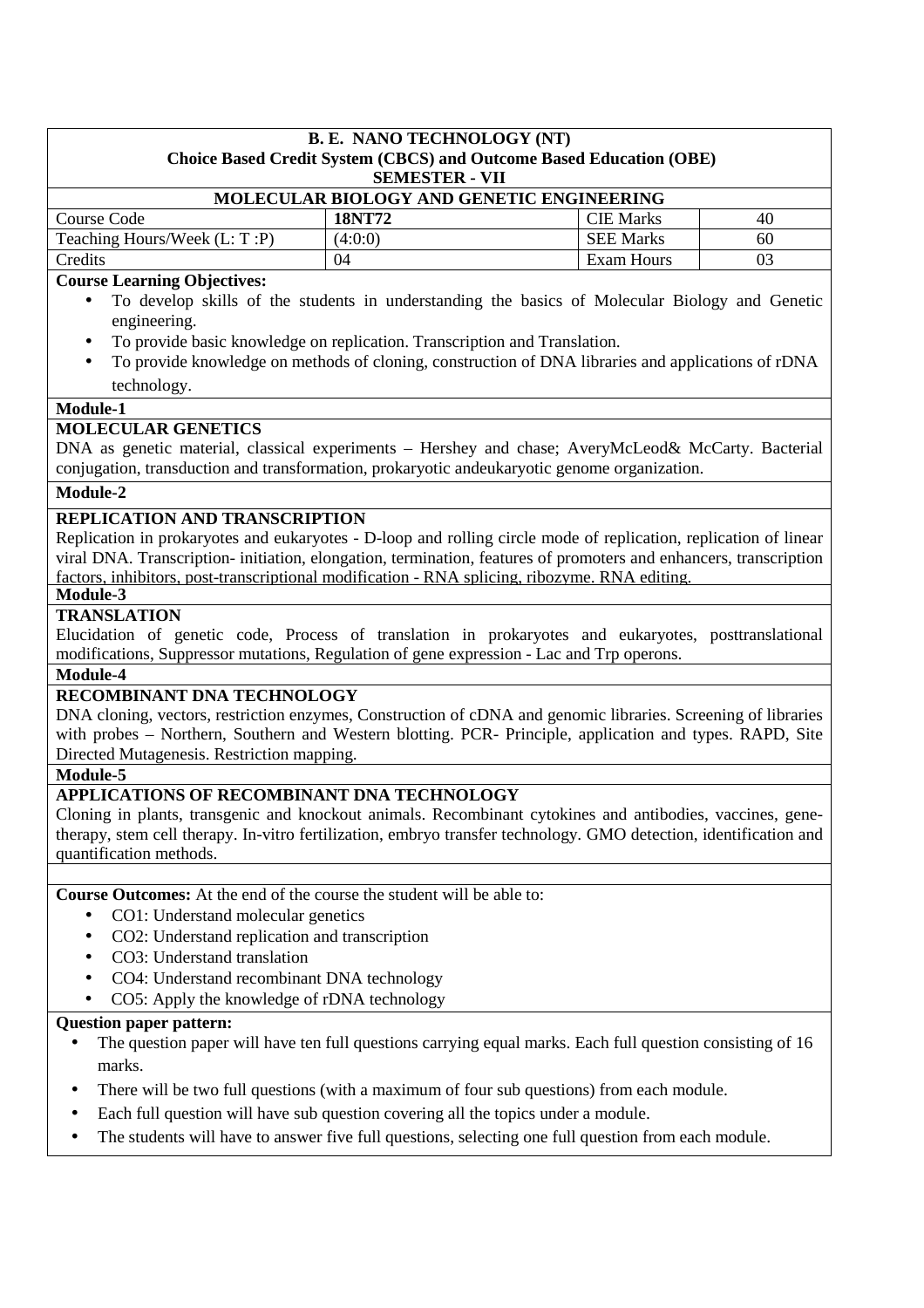| SI.<br>No.     | <b>Title of the Book</b>                                                      | Name of the<br>Author/s   | Name of the Publisher                                                     | <b>Edition and Year</b> |
|----------------|-------------------------------------------------------------------------------|---------------------------|---------------------------------------------------------------------------|-------------------------|
|                | Textbook/s                                                                    |                           |                                                                           |                         |
| 1              | Principles Of Gene Manipulation,<br>An Introduction To Genetic<br>Engineering | Primrose SB &<br>Twyman   | <b>Blackwell Science</b><br><b>Publications</b>                           | First Edition,<br>2006  |
| $\overline{2}$ | Molecular Biology and Genetic<br>Engineering                                  | Dr. Prasad<br>Puthiyillam | LAP-Lambert Academic<br>Publishing, Mauritius.<br>ISBN: 978-613-9-82325-3 | First Edition,<br>2018  |
|                | <b>Reference Books</b>                                                        |                           |                                                                           |                         |
| $\overline{3}$ | <b>Molecular Biology</b>                                                      | David<br>Friefelder       | Narosa Publ. House                                                        | First Edition,<br>1999  |
| $\overline{4}$ | Genetic Engineering Principles<br>and Practice                                | Sandhya Mitra             | Macmillan India Ltd<br>publications                                       | First Edition,<br>2008  |
| 5              | Elements of biotechnology                                                     | P. K. Gupta               | Rastogi publications                                                      | First Edition,<br>2004  |
|                |                                                                               |                           |                                                                           |                         |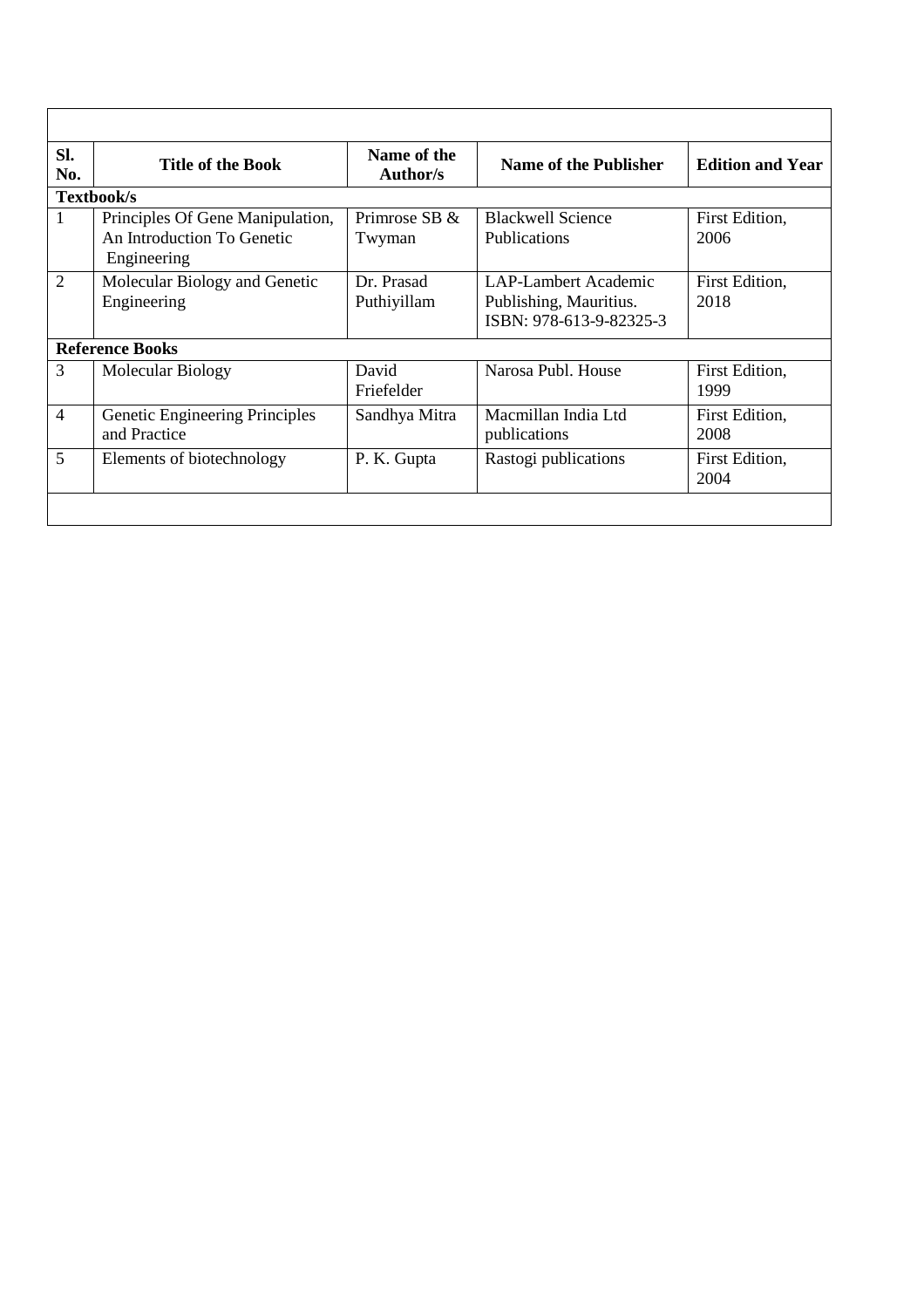| <b>B. E. NANO TECHNOLOGY (NT)</b><br>Choice Based Credit System (CBCS) and Outcome Based Education (OBE)<br><b>SEMESTER - VII</b> |         |                   |    |  |
|-----------------------------------------------------------------------------------------------------------------------------------|---------|-------------------|----|--|
| <b>MOSFETS AND DIGITAL CIRCUITS</b>                                                                                               |         |                   |    |  |
| Course Code                                                                                                                       | 18NT731 | <b>CIE Marks</b>  | 40 |  |
| Teaching Hours/Week (L: T: P)                                                                                                     | (3:0:0) | <b>SEE Marks</b>  | 60 |  |
| Credits                                                                                                                           | 03      | <b>Exam Hours</b> | 03 |  |
|                                                                                                                                   |         |                   |    |  |

## **Course Learning Objectives:**

- Describe, Illustrate and Analyze MOS transistor theory, MOS VI characteristics, NMOS and PMOS transistor and CMOS technology
- Define and describe realization of digital circuits using CMOS technology
- Describe, Demonstrate, Analyze and Design of Mealy and Moore Models, Synchronous Sequential Circuits, State diagrams and Registers and Counters.

#### **Module-1**

## **MOSFETs**

Field – Effect Transistors: Introduction, Construction and Characteristics of JFETs, Transfer Characteristics-Derivation, Applying Schokley's Equation, Depletion Type.

MOSFET: Basic Construction, Types of MOS, NMOS, PMOS, Basic Operation and Characteristics, VI Characteristics, Fabrication process of MOS transistors, N-well process, twin well process, SOI process.

MOSFET models: Small signal model, introduction to second order effects: body effect, channel length modulation, sub threshold conduction.

# **Module-2**

# **CMOS TECHNOLOGY**

CMOS inverters, voltage transfer characteristics, propagation delay, power dissipation equation, MOSFET scaling and its impact on current and power equation

MOS capacitance, MOS modelling, Spice Models

Realization of digital circuits using CMOS technology: NAND Gate, NOR Gate, CMOS transmission gates, Multiplexer, 2:1, 4:1, XOR gate, XNOR gate, Complex logic circuits, AOI gate, OAI gate.

## **Module-3**

## **CMOS SEQUENTIAL CIRCUITS**

1-bit Latch, SR latch, gated SR latch, D-latch, positive triggered latch, negative triggered latch, master-slave register, flip flop, edge triggered register, JK flip flop, Latch vs Registers

Timing Diagram: Timing definitions, setup time, hold time, clock to q delay, maximum clock frequency, mux based latch, CMOS Schmitt trigger, ring oscillator.

## **Module-4**

## **REGISTERS AND COUNTERS**

Registers: Introduction, Registers: Four Bit Latch, Shift Register, Serial In Serial Out Shift Register: Left-Shift Serial-In Serial-Out Register with D Flip-Flop, Serial-In Parallel-Out Shift Register, Parallel-In Serial-Out Shift Register: PISO Left-Shift Register, Ring Counter, Johnson Counter.

Counters: Introduction, Synchronous Counter, Modulus-4 Synchronus Up Counter, Modulus-4 Synchronus Down Counter, Modulus-4 Synchronus Up/Down Counter, Modulus-8 Synchronus Up Counter, Modulus-8 Synchronus Down Counter, Modulus-8 Synchronus Up/ Down Counter.

# **Module-5**

# **FINITE STATE MACHINES**

Introduction, Mealy machine, Moore machines, sequence detector, examples of sequence detector of 4 bit sequence, representing counters using FSM diagrams.

**Course Outcomes:** At the end of the course the student will be able to:

- CO1: Construction and working of MOSFETs
- CO2:CMOS technology and Realization of digital circuits using CMOS technology
- CO3:CMOS sequential circuits
- CO4:Registers and Counters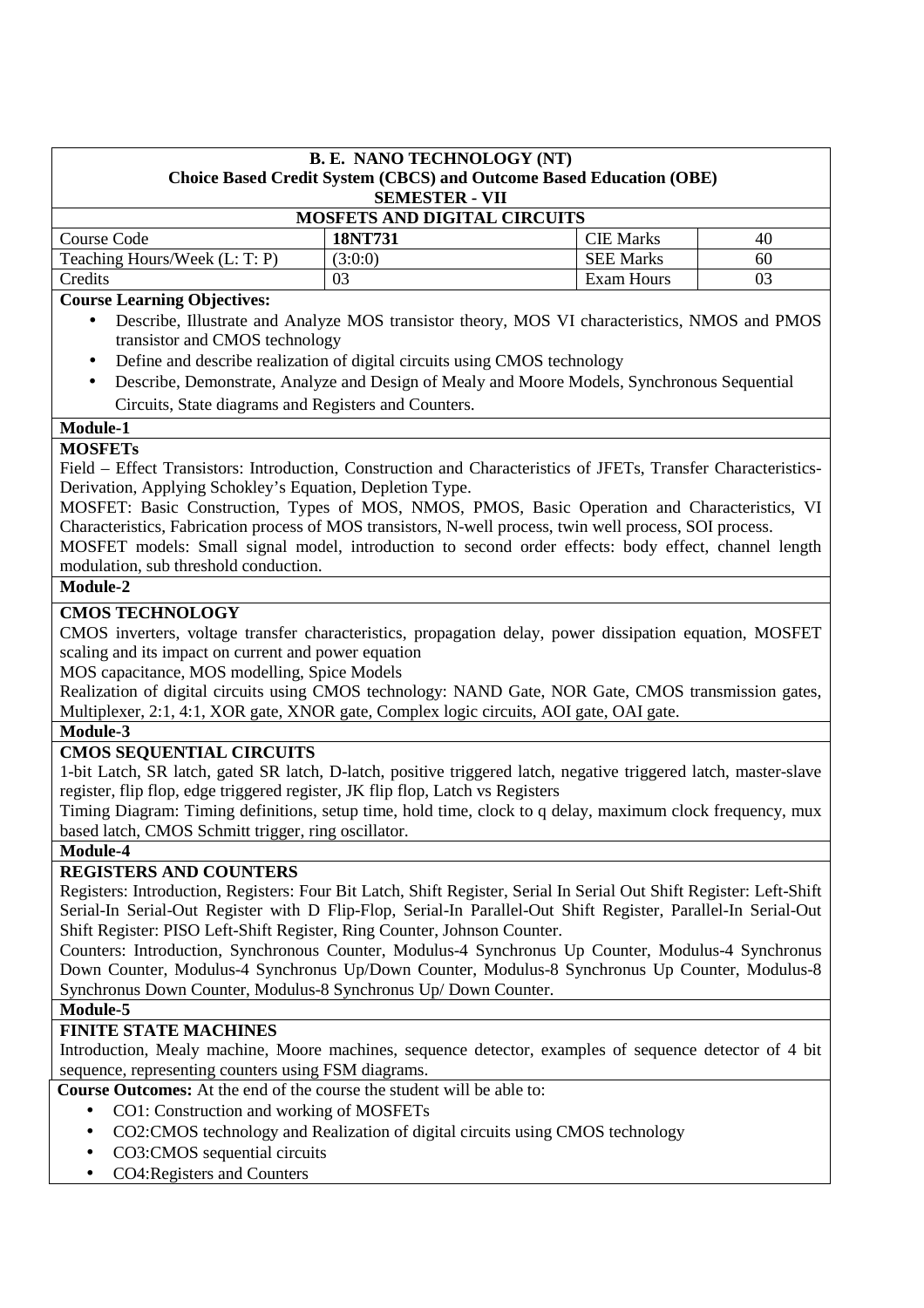• CO5:Interpretation of performance characteristics of Mealy and Moore Models

- The question paper will have ten full questions carrying equal marks. Each full question consisting of 16 marks.
- There will be two full questions (with a maximum of four sub questions) from each module.
- Each full question will have sub question covering all the topics under a module.

| <b>SI</b><br>N <sub>0</sub> | <b>Title of the Book</b>               | Name of the<br>Author/s                      | Name of the Publisher                                           | <b>Edition and Year</b> |  |
|-----------------------------|----------------------------------------|----------------------------------------------|-----------------------------------------------------------------|-------------------------|--|
|                             | Textbook/s                             |                                              |                                                                 |                         |  |
|                             | Digital Circuits and Design            | D. P. Kothari, J.<br>S Dhillon               | Pearson                                                         | First Edition,<br>2016  |  |
| $\overline{2}$              | <b>MOSFETs and Digital Circuits</b>    | Naveen Kumar<br>J. R., Prasad<br>Puthiyillam | LAP-Lambert Academic<br>Publishers, ISBN: 978-613-<br>9-97275-3 | First Edition,<br>2018  |  |
|                             | <b>Reference Books</b>                 |                                              |                                                                 |                         |  |
| $\overline{3}$              | Digital Principles and Design          | Donald D.<br>Givone                          | McGraw Hill                                                     | First Edition,<br>2016  |  |
| $\overline{4}$              | Fundamentals of logic design           | Charles H Roth,<br>Jr                        | Cengage Learning                                                | First Edition,<br>2016  |  |
| 5                           | <b>Electronic Devices and Circuits</b> | David A. Bell                                | <b>Oxford University Press</b>                                  | First Edition,<br>2017  |  |
|                             |                                        |                                              |                                                                 |                         |  |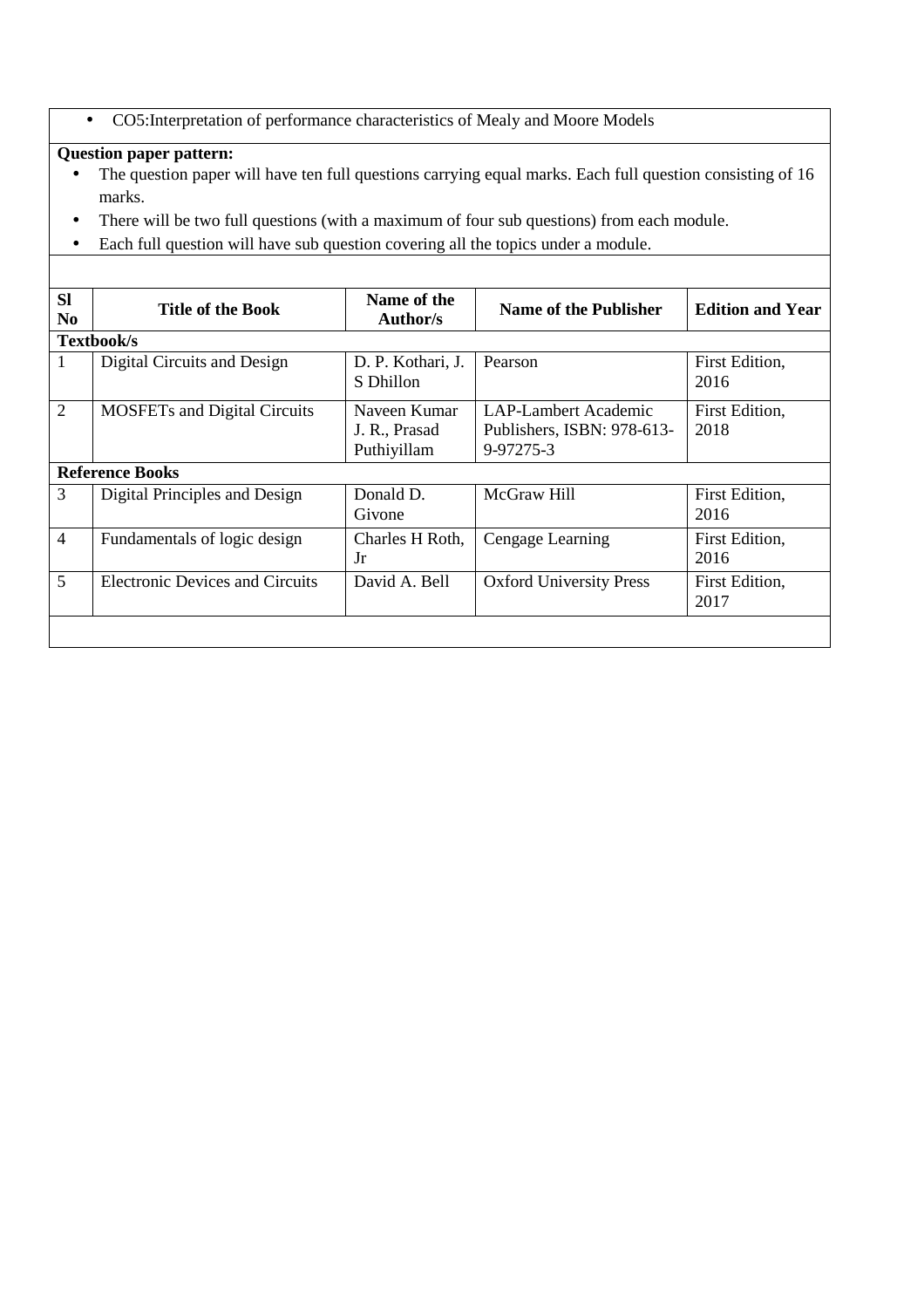|                                                                                                                                                                                                                                                                                                                                                                                                                                                                                                                                                                                                                                                                                                                                                                                                                                                                                                                        | <b>B. E. NANO TECHNOLOGY (NT)</b> |                                                                                                                                                                                                             |    |  |
|------------------------------------------------------------------------------------------------------------------------------------------------------------------------------------------------------------------------------------------------------------------------------------------------------------------------------------------------------------------------------------------------------------------------------------------------------------------------------------------------------------------------------------------------------------------------------------------------------------------------------------------------------------------------------------------------------------------------------------------------------------------------------------------------------------------------------------------------------------------------------------------------------------------------|-----------------------------------|-------------------------------------------------------------------------------------------------------------------------------------------------------------------------------------------------------------|----|--|
|                                                                                                                                                                                                                                                                                                                                                                                                                                                                                                                                                                                                                                                                                                                                                                                                                                                                                                                        | <b>SEMESTER - VII</b>             | <b>Choice Based Credit System (CBCS) and Outcome Based Education (OBE)</b>                                                                                                                                  |    |  |
|                                                                                                                                                                                                                                                                                                                                                                                                                                                                                                                                                                                                                                                                                                                                                                                                                                                                                                                        |                                   | NANOTECHNOLOGY IN AGRICULTURE AND FOOD PROCESSING                                                                                                                                                           |    |  |
| Course Code                                                                                                                                                                                                                                                                                                                                                                                                                                                                                                                                                                                                                                                                                                                                                                                                                                                                                                            | 18NT732                           | <b>CIE Marks</b>                                                                                                                                                                                            | 40 |  |
| Teaching Hours/Week (L: T: P)                                                                                                                                                                                                                                                                                                                                                                                                                                                                                                                                                                                                                                                                                                                                                                                                                                                                                          | (3:0:0)                           | <b>SEE Marks</b>                                                                                                                                                                                            | 60 |  |
| Credits                                                                                                                                                                                                                                                                                                                                                                                                                                                                                                                                                                                                                                                                                                                                                                                                                                                                                                                | 03                                | <b>Exam Hours</b>                                                                                                                                                                                           | 03 |  |
| <b>Course Learning Objectives:</b>                                                                                                                                                                                                                                                                                                                                                                                                                                                                                                                                                                                                                                                                                                                                                                                                                                                                                     |                                   |                                                                                                                                                                                                             |    |  |
| $\bullet$<br>activities<br>٠<br>used in agriculture and food industries.                                                                                                                                                                                                                                                                                                                                                                                                                                                                                                                                                                                                                                                                                                                                                                                                                                               |                                   | To study the basic interaction of different molecules which are helpful in both food and agricultural<br>To understand the importance of nanomaterials and devices in precision farming, advanced materials |    |  |
| Module-1<br><b>INTERMOLECULAR INTERACTIONS AND SUPRAMOLECULAR STRUCTURES</b>                                                                                                                                                                                                                                                                                                                                                                                                                                                                                                                                                                                                                                                                                                                                                                                                                                           |                                   |                                                                                                                                                                                                             |    |  |
| Water - Hydrophobic and Hydrophilic Interactions - Dispersion Interaction - Electrostatic Interactions - Atoms<br>and Small Molecules - Polymers, Particles, and Surfaces - Steric Interactions Involving Soluble Polymers -<br>Depletion Aggregation of Particles by Non-adsorbing Polymers - Bridging Aggregation of Particles by<br>Adsorbing Polymers - Stabilization of Dispersed Particles by Adsorbing Polymers - Polymer Brushes to<br>Prevent Particle Aggregation and Particle Deposition at Surfaces - Plant Cells - Organized Self-Assembled<br>Structures - Langmuir Layers - Lipid Bilayers - Solid-Supported Lipid Bilayers.                                                                                                                                                                                                                                                                            |                                   |                                                                                                                                                                                                             |    |  |
| Module-2                                                                                                                                                                                                                                                                                                                                                                                                                                                                                                                                                                                                                                                                                                                                                                                                                                                                                                               |                                   |                                                                                                                                                                                                             |    |  |
| Enzyme Biosensors and Diagnostics - DNA-Based Biosensors and Diagnostics - Radiofrequency Identification-<br>Integrated Nanosensor Networks: Detection and Response- Lateral Flow (Immuno)assay - Nucleic Acid Lateral<br>Flow (Immuno)assay - Flow-Through (Immuno)assays - Antibody Microarrays - Surface Plasmon Resonance<br>Spectroscopy.<br>Module-3<br>NANOTECHNOLOGY IN FOOD PRODUCTION<br>Food and New Ways of Food Production - Efficient Fractionation of Crops - Efficient Product Structuring -<br>Optimizing Nutritional Values - Applications of Nanotechnology in Foods: Sensing, Packaging, Encapsulation,<br>Engineering Food Ingredients to Improve Bioavailability - Nanocrystalline Food Ingredients - Nano- Emulsions<br>- Nano-Engineered Protein Fibrils as Ingredient Building Blocks - Preparation of Food Matrices - Concerns<br>about Using Nanotechnology in Food Production.<br>Module-4 |                                   |                                                                                                                                                                                                             |    |  |
|                                                                                                                                                                                                                                                                                                                                                                                                                                                                                                                                                                                                                                                                                                                                                                                                                                                                                                                        |                                   |                                                                                                                                                                                                             |    |  |
| NANOTECHNOLOGY IN FOOD PACKAGING<br>Crop improvement - Reasons to Package Food Products - Physical Properties of Packaging Materials - Strength<br>- Barrier Properties Light Absorption - Structuring of Interior Surfaces - Antimicrobial Functionality - Visual<br>Indicators - Quality Assessment - Food Safety Indication - Product Properties - Information and<br>Communication Technology - Sensors - Radiofrequency Identification Technology - Risks - Consumer and<br>Societal Acceptance.                                                                                                                                                                                                                                                                                                                                                                                                                  |                                   |                                                                                                                                                                                                             |    |  |
| Module-5                                                                                                                                                                                                                                                                                                                                                                                                                                                                                                                                                                                                                                                                                                                                                                                                                                                                                                               |                                   |                                                                                                                                                                                                             |    |  |
| TOXICOLOGY OF NANOMATERIALS IN FOOD<br>Characterization of Engineered Nanomaterials: Unique Issues for Characterization of Engineered<br>Nanomaterials for Food Applications - Safety Assessment of Oral- Exposure Engineered Nanomaterials for<br>Food Application - Experimental Design Considerations for Toxicology Studies - Toxico-kinetics - ADME -<br>Toxico-dynamics - In Vivo Toxicity - In Vitro Toxicity - Study Reliability.<br><b>Course Outcomes:</b> At the end of the course the student will be able to understand:                                                                                                                                                                                                                                                                                                                                                                                  |                                   |                                                                                                                                                                                                             |    |  |
|                                                                                                                                                                                                                                                                                                                                                                                                                                                                                                                                                                                                                                                                                                                                                                                                                                                                                                                        |                                   |                                                                                                                                                                                                             |    |  |
| CO1: Intermolecular interactions and supramolecular structures<br>٠                                                                                                                                                                                                                                                                                                                                                                                                                                                                                                                                                                                                                                                                                                                                                                                                                                                    |                                   |                                                                                                                                                                                                             |    |  |
| CO2: Nanoparticles in agriculture and food diagnostics<br>٠                                                                                                                                                                                                                                                                                                                                                                                                                                                                                                                                                                                                                                                                                                                                                                                                                                                            |                                   |                                                                                                                                                                                                             |    |  |
| CO3: Nanotechnology in food production<br>٠                                                                                                                                                                                                                                                                                                                                                                                                                                                                                                                                                                                                                                                                                                                                                                                                                                                                            |                                   |                                                                                                                                                                                                             |    |  |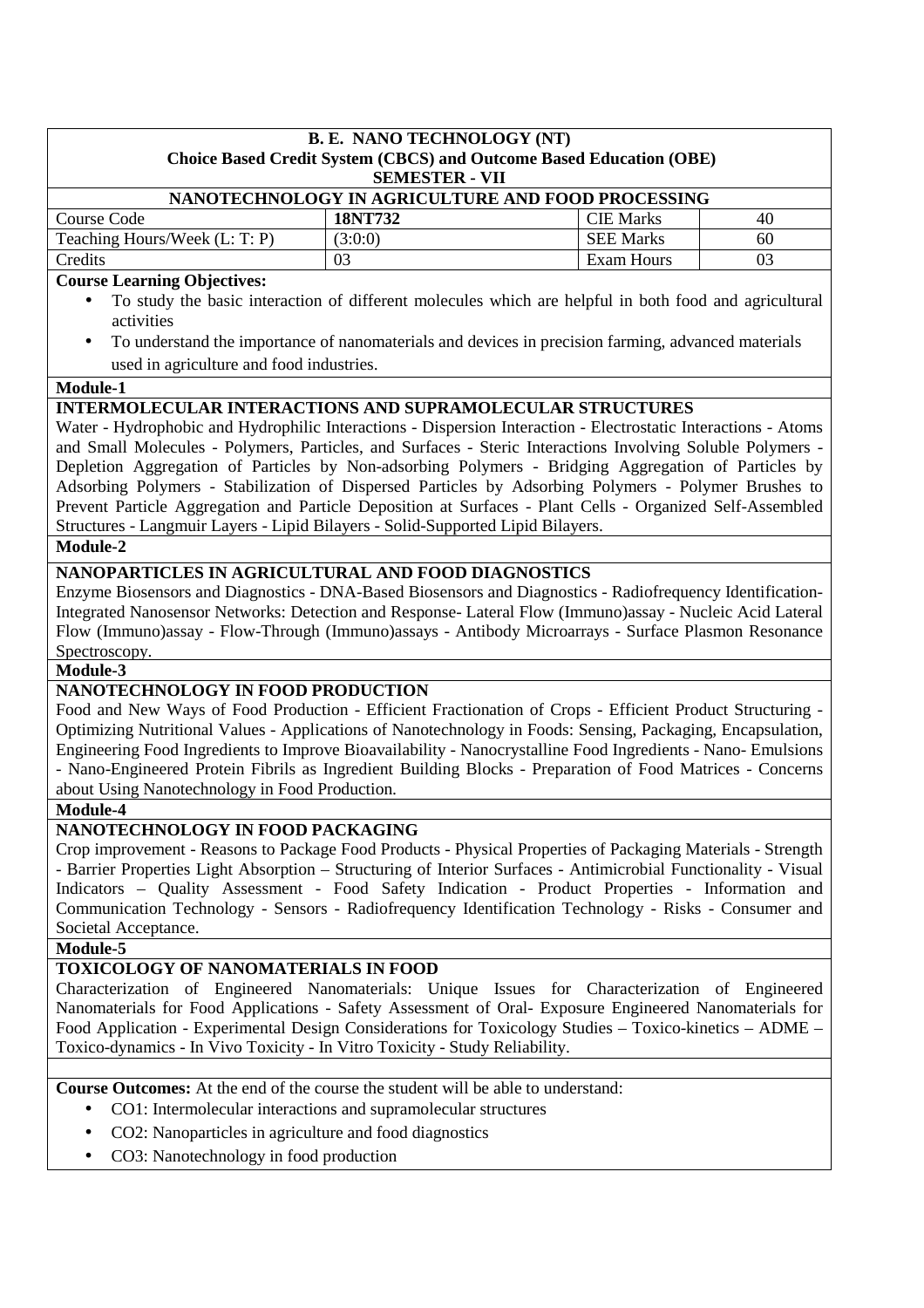- CO4: Nanotechnology in food packaging
- CO5: Toxicology of nanomaterials in food

- The question paper will have ten full questions carrying equal marks. Each full question consisting of 16 marks.
- There will be two full questions (with a maximum of four sub questions) from each module.
- Each full question will have sub question covering all the topics under a module.

| SI.<br>No.     | <b>Title of the Book</b>      | Name of the<br><b>Author/s</b> | <b>Name of the Publisher</b> | <b>Edition and Year</b> |  |
|----------------|-------------------------------|--------------------------------|------------------------------|-------------------------|--|
|                | Textbook/s                    |                                |                              |                         |  |
| 1              | Nanoparticle Assemblies and   | Nicholas A.                    | <b>CRC</b>                   | First Edition,          |  |
|                | Superstructures               | Kotov                          |                              | 2006                    |  |
| $\overline{2}$ | Nanotechnologies in Food and  | Mahendra Rai,                  | Springer                     | First Edition,          |  |
|                | Agriculture                   | Caue Ribeiro,                  |                              | 2015                    |  |
|                |                               | Luiz Mattoso,                  |                              |                         |  |
|                |                               | <b>Nelson Duran</b>            |                              |                         |  |
|                | <b>Reference Books</b>        |                                |                              |                         |  |
| 3              | Nanotechnology in agriculture | Jennifer Kuzma                 | <b>Woodrow Wilson</b>        | First Edition,          |  |
|                | and food production           | and Peter                      | International                | 2006                    |  |
|                |                               | <b>VerHage</b>                 |                              |                         |  |
| $\overline{4}$ | Nanobiomaterials Handbook     | Balaji                         | Taylor & Francis Group       | First Edition,          |  |
|                |                               | Sitharaman                     |                              | 2011                    |  |
| 5              | Food Processing, Management   | Annish                         | ISBN: 978 93 5056 796 8      | First Edition,          |  |
|                | And Nanotechnology            | Chauhan                        |                              | 2016                    |  |
|                |                               |                                |                              |                         |  |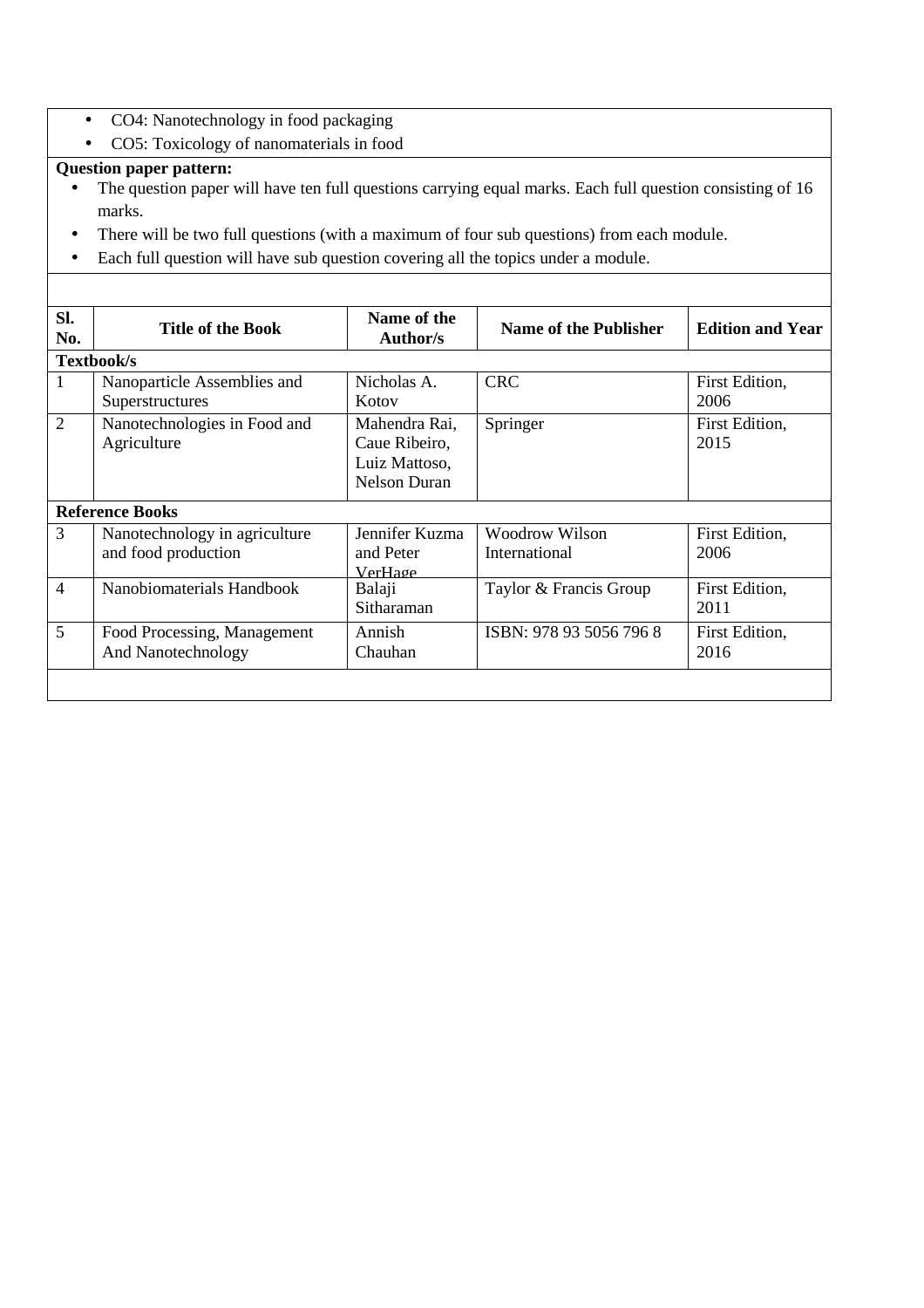#### **B. E. NANO TECHNOLOGY (NT) Choice Based Credit System (CBCS) and Outcome Based Education (OBE) SEMESTER - VII**

|                                     | ____________ |                  |    |  |
|-------------------------------------|--------------|------------------|----|--|
| <b>NANODEVICES AND APPLICATIONS</b> |              |                  |    |  |
| Course Code                         | 18NT733      | <b>CIE</b> Marks | 40 |  |
| Teaching Hours/Week (L: T: P)       | (3:0:0)      | <b>SEE Marks</b> | 60 |  |
| Credits                             |              | Exam Hours       | 03 |  |

#### **Course Learning Objectives:**

- To understand the fundamental concepts of nanosensors and devises.
- To understand the working and circuitry of nanosensors and devices.

#### **Module-1**

#### **FUNDAMENTALS OF NANOSENSOR DEVICES**

Micro and nano-sensors, biosensor. Thermal energy sensors: temperature sensors, heat sensors, electromagnetic sensors, electrical resistance sensors, electrical current sensors, electrical voltage sensors, electrical power sensors, magnetic sensors, Mechanical sensors, pressure sensors, gas and liquid flow sensors, position sensors, chemical sensors, optical and radiation sensors- gas sensor.

#### **Module-2**

#### **NANO BASED INORGANIC SENSOR DEVICES**

Density of states (DOS) – DOS of 3D, 2D, 1D and 0D materials, one dimensional gas sensors:- gas sensing with nanostructured thin films, absorption on surfaces, metal oxide modifications by additives, surface modifications, Nano optical sensors, nano mechanical sensors, plasmon resonance sensors with nano particles.

#### **Module-3**

#### **NANOELECTROMECHANICAL SYSTEMS (NEMS)**

Introduction- Nano machining of NEMS based upon electron beam lithography, Nano electromechanical systems fabrication, nano imprint lithography, polymeric nanofiber templates, focused ion beam doping wet chemical etching, stencil lithography and sacrificial etching, large scale intergration, future challenges.

#### **Module-4**

#### **NANOPARTICLES FOR SENSORS AND CIRCUITRY, AND NANO-BIOLOGICAL SENSOR DEVICES**

Photoinduced Electron Transport in DNA: Electronic Devices Based on DNA, Charge Transport, DNA-Based Nanoelectronics, Electrical Manipulation of DNA on Metal Surfaces, DNA-Gold nanoconjugates; Noninvasive Biosensors in Clinical Analysis. Applications of Biosensor-based instruments for the bioprocess industry. Application of Biosensors for environmental samples. Introduction to Biochips and their application to genomics. BIAcore, an optical Biosensor.

#### **Module-5**

#### **NANOMATERIALS FOR SUPERCAPACITOR DEVICES**

Super Capacitor - Electrochemical Double Layer, Pseudo, Hybrid, Asymmetric, Selection of Electrode Materials for ASCs, Anode - Carbon-Based Material (AC, CNTs, Graphene), Metal Oxides, Metal Nitrides, Cathode - Conducting Polymers, Metal Oxides (RuO<sub>2</sub>, MnO<sub>2</sub>, V<sub>2</sub>O<sub>5</sub>, Ni(OH)<sub>2</sub>), Emerging 2D Supercapacitor Electrodes, Materials for Supercapacitor - Electrodes of Super Capacitor, EDLC, pseudocapacitance, hybrid capacitors; Electrolytes for Supercapacitors, Seperators, ASC Devices, Sandwich-Type (Carbon-Cloth-Material, Carbon Paper, Metal Scaffolds Configuration), Fiber-Type Supercapacitor Devices: Side-by-Side, Twist-Type, Coaxial-Helix Type, Wrap-Type; Applications of Supercapacitors.

**Course Outcomes:** At the end of the course the student will be able to understand:

- CO1: Fundamentals of nanosensors devices
- CO2:Nano based inorganic sensor devices
- CO3:Nanoelectromechanical systems
- CO4:Nanoparticles for sensor and circuitry, and nano-biological sensor devices
- CO5:Nanomaterials for Supercapacitors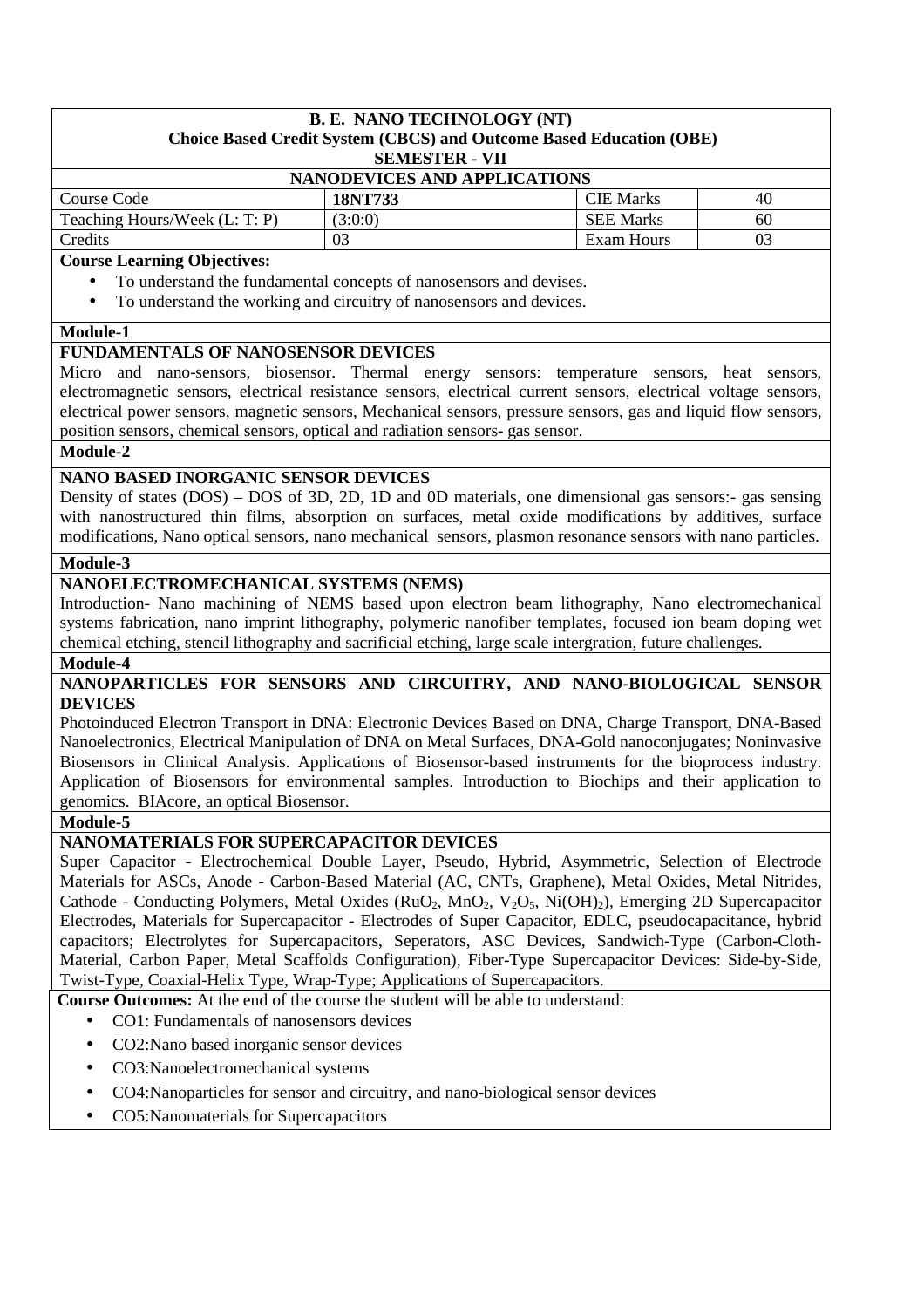- The question paper will have ten full questions carrying equal marks. Each full question consisting of 16 marks.
- There will be two full questions (with a maximum of four sub questions) from each module.
- Each full question will have sub question covering all the topics under a module.

| SI.<br>No.     | <b>Title of the Book</b>                                      | Name of the<br>Author/s                                       | <b>Name of the Publisher</b>                                    | <b>Edition and Year</b> |
|----------------|---------------------------------------------------------------|---------------------------------------------------------------|-----------------------------------------------------------------|-------------------------|
|                | Textbook/s                                                    |                                                               |                                                                 |                         |
| 1              | Nanotechnology enabled sensors                                | KouroushKalant<br>$ar - Zaheb$ ,<br>Benjamin Fry              | Springer Verlag, New York                                       | First Edition,<br>2007  |
| $\overline{2}$ | Nanotechnology – Sensors and<br>Devices                       | Dr. Prasad P.,<br>Dr. Savitha<br>Prasad, Dr.<br>Suryanarayana | LAP-Lambert Academic<br>Publishers. ISBN: 978-613-<br>9-95331-8 | First Edition,<br>2018  |
|                | <b>Reference Books</b>                                        |                                                               |                                                                 |                         |
| 3              | Biosensing: International<br><b>Research and Developments</b> | Jerome Schults<br>et al.                                      | Spinger                                                         | First Edition,<br>2006  |
| $\overline{4}$ | Sensors and signal conditioning                               | Ramon Pallas -<br>Areny, John G.<br>Webster John              | Wiley & Sons                                                    | Second Edition,<br>2001 |
| 5              | Nanoelectronics and Nanosystems                               | Karl<br>Glosekotter                                           | Springer                                                        | First Edition,<br>2004  |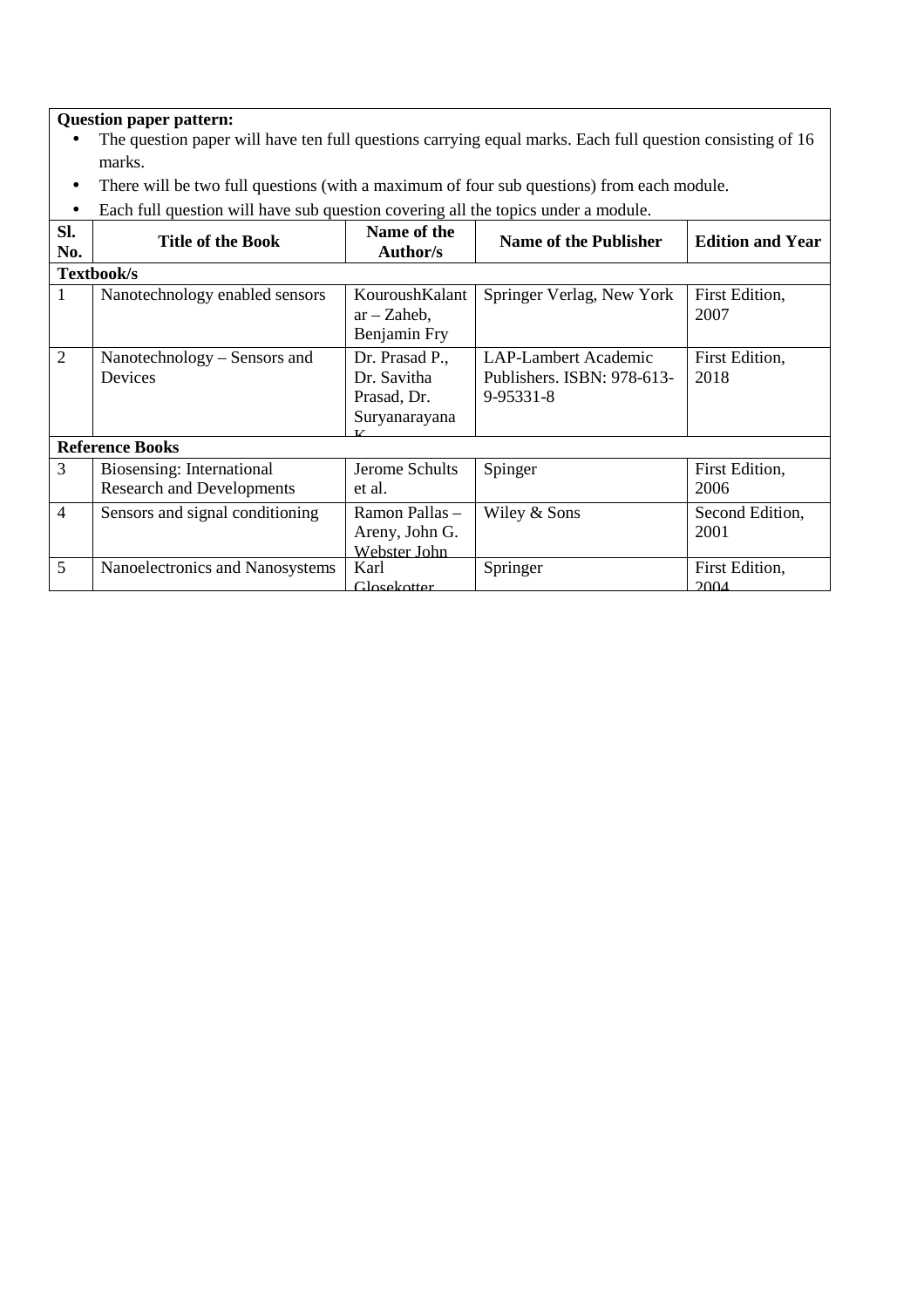| <b>B. E. NANO TECHNOLOGY (NT)</b><br>Choice Based Credit System (CBCS) and Outcome Based Education (OBE)<br><b>SEMESTER - VII</b> |                                   |            |    |  |  |
|-----------------------------------------------------------------------------------------------------------------------------------|-----------------------------------|------------|----|--|--|
| <b>FUNDAMENTALS OF THERMODYNAMICS</b>                                                                                             |                                   |            |    |  |  |
| Course Code                                                                                                                       | <b>CIE</b> Marks<br>18NT741<br>40 |            |    |  |  |
| Teaching Hours/Week (L: T: P)<br><b>SEE Marks</b><br>(3:0:0)<br>60                                                                |                                   |            |    |  |  |
| Credits                                                                                                                           | 03                                | Exam Hours | 03 |  |  |

#### **Course Learning Objectives:**

- Understand various concepts and definitions of thermodynamics.
- Comprehend the I-law and II-law of thermodynamics.
- Acquire the knowledge of various types of gas cycles.

#### **Module-1**

# **FUNDAMENTAL CONCEPTS, WORK AND HEAT**

Fundamental Concepts: Thermodynamics definition and scope, Microscopic and Macroscopic approaches. Some practical applications of engineering thermodynamic Systems, Characteristics of system boundary and control surface, examples. Thermodynamic properties; intensive and extensive properties. Thermodynamic state, state point, state diagram, path and process, quasi-static process, cyclic and noncyclic; processes; Thermodynamic equilibrium; definition, mechanical equilibrium; diathermic wall, thermal equilibrium, chemical equilibrium. Zeroth law of thermodynamics.

Work and Heat: Mechanics-definition of work and its limitations. Thermodynamic definition of work. Displacement work; as a part of a system boundary, as a whole of a system boundary, expressions for displacement work in various processes through p-v diagrams. Heat. Comparison between work and heat.(Note: Numerical problems are not included)

#### **Module-2**

#### **FIRST LAW OF THERMODYNAMICS**:

Joules experiments, equivalence of heat and work. Statement of the First law of thermodynamics, extension of the First law to non – cyclic processes, energy, energy as a property, modes of energy, pure substance; definition, two-property rule, Specific heat at constant volume, enthalpy, specific heat at constant pressure. Extension of the First law to control volume; steady state-steady flow energy equation, important applications. (Note: Numerical problems are not included)

#### **Module-3**

# **SECOND LAW OF THERMODYNAMICS AND ENTROPY**

Second Law of Thermodynamics:Devices converting heat to work; (a) in a thermodynamic cycle, (b) in a mechanical cycle. Thermal reservoir. Direct heat engine; schematic representation and efficiency. Devices converting work to heat in a thermodynamic cycle; reversed heat engine, schematic representation, coefficients of performance. Kelvin - Planck statement of the Second law of Thermodynamics; Clausius statement of Second law of Thermodynamics, Equivalence of the two statements.Entropy: Clausius inequality; Statement, proof, application to a reversible cycle. Entropy; definition, a property, change of entropy, principle of increase in entropy.(Note: Numerical problems are not included)

#### **Module-4**

#### **PURE SUBSTANCES, IDEAL GASES, THERMODYNAMIC RELATIONS**

Pure Substances & Ideal Gases: Mixture of ideal gases and real gases, ideal gas equation, compressibility factor use of charts. P-T and P-V diagrams, triple point and critical points. Sub-cooled liquid, Saturated liquid, mixture of saturated liquid and vapour, saturated vapour and superheated vapour states of pure substance with water as example. Enthalpy of change of phase (Latent heat). Dryness fraction (quality). Thermodynamic relations: Maxwells equations, Tds relations, evaluation of thermodynamic properties from an equation of state.(Note: Numerical problems are not included)

#### **Module-5**

## **GAS CYCLES**

Efficiency of air standard cycles, Carnot, Otto, Diesel cycles, P-V & T-S diagram, calculation of efficiency;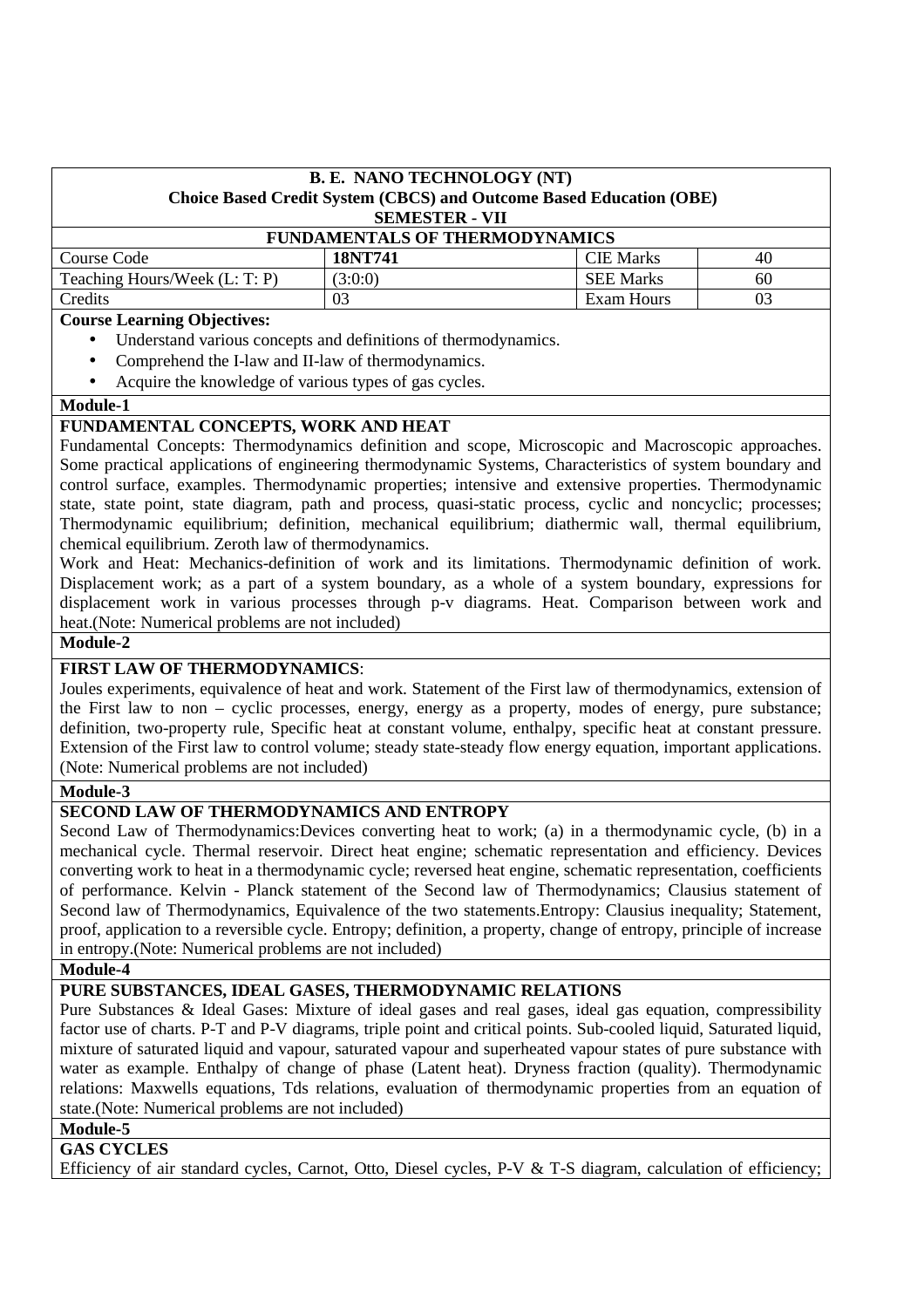Carnot vapour power cycle, simple Rankine cycle, Analysis and performance of Rankine Cycle, Ideal and practical regenerative Rankine cycles – Reheat and Regenerative Cycles, Binary vapour cycle. (Note: Numerical problems are not included)

**Course Outcomes:** At the end of the course the student will be able to understand:

- CO1: Fundamental concepts of thermodynamics, work and heat
- CO2: First law of thermodynamics
- CO3: Second law of thermodynamics and entropy
- CO4: Pure substances, ideal gases, thermodynamic relations
- CO5: Gas cycles

#### **Question paper pattern:**

- The question paper will have ten full questions carrying equal marks. Each full question consisting of 16 marks.
- There will be two full questions (with a maximum of four sub questions) from each module.

 $\sim$  The studients will have to answer five full questions, selections, selections, selection from each module.

Each full question will have sub question covering all the topics under a module.

| SI.<br>No.     | <b>Title of the Book</b>                           | Name of the<br>Author/s           | <b>Name of the Publisher</b>    | <b>Edition and Year</b> |  |  |
|----------------|----------------------------------------------------|-----------------------------------|---------------------------------|-------------------------|--|--|
|                | Textbook/s                                         |                                   |                                 |                         |  |  |
| 1              | Basic and Applied<br>Thermodynamics                | P K Nag                           | Tata McGraw Hill Pub            | Second Edition,<br>2002 |  |  |
| 2              | <b>Basic Engineering</b><br>Thermodynamics         | A Venkatesh                       | Universities Press, India       | First Edition,<br>2007  |  |  |
|                | <b>Reference Books</b>                             |                                   |                                 |                         |  |  |
| 3              | Thermodynamics: An<br><b>Engineering Approach</b>  | Yunus A.<br>Cenegal,<br>Michael A | TataMcGraw Hill<br>publications | First Edition,<br>2002  |  |  |
| $\overline{4}$ | <b>Engineering Thermodynamics</b>                  | J. B. Jones, G.<br>A. Hawkins     | John Wiley and Sons             | First Edition,<br>1986  |  |  |
| 5              | <b>Fundamentals of Classical</b><br>Thermodynamics | G. J. Van<br>Wylen, R. E.         | <b>Wiley Eastern</b>            | First Edition,<br>1985  |  |  |
|                |                                                    |                                   |                                 |                         |  |  |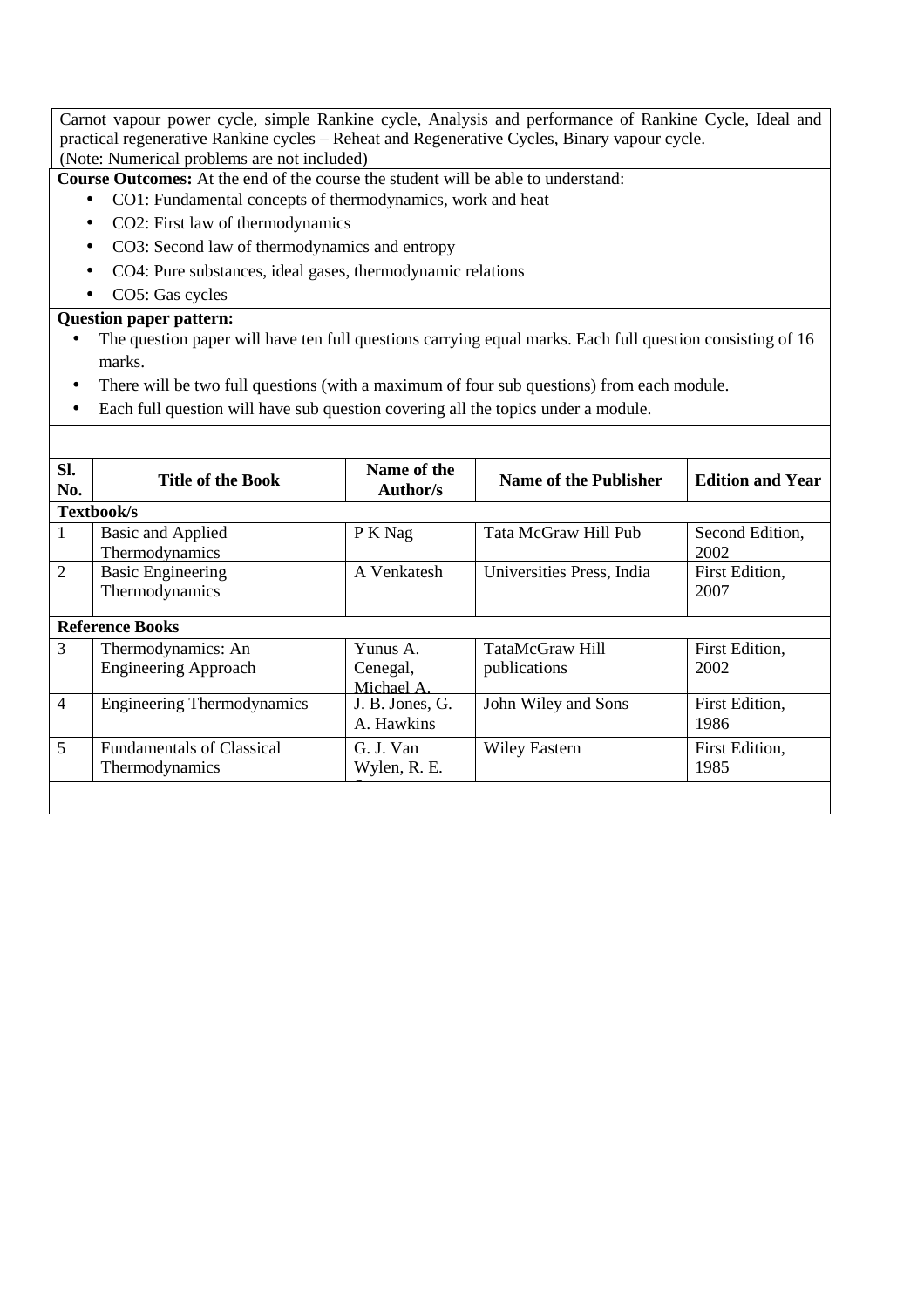| <b>B. E. NANO TECHNOLOGY (NT)</b>                                          |  |
|----------------------------------------------------------------------------|--|
| <b>Choice Based Credit System (CBCS) and Outcome Based Education (OBE)</b> |  |
| <b>SEMESTER - VII</b>                                                      |  |
| CDEEN MANOTECHNOLOGY                                                       |  |

| <b>GREEN NANOTECHNOLOGY</b>   |         |                  |    |  |
|-------------------------------|---------|------------------|----|--|
| Course Code                   | 18NT742 | <b>CIE</b> Marks | 40 |  |
| Teaching Hours/Week (L: T: P) | (3:0:0) | <b>SEE Marks</b> | 60 |  |
| Credits                       |         | Exam Hours       | 03 |  |

#### **Course Learning Objectives:**

- To understand the eco-friendly nature of nanotechnology and the Nanomaterials.
- To study nanotechnology and nanodevices which are environmental friendly.

# **Module-1**

## **GREEN MANUFACTURING TRENDS**

Green Manufacturing - Fundamentals and Applications - basic definitions and issues surrounding green manufacturing at the process, machine and system - government motivations for green manufacturing traditional manufacturing to green manufacturing - economic issues surrounding green manufacturing – the areas of automotive - semiconductor and medical areas and also supply chain and packaging areas.

## **Module-2**

#### **SUSTAINABLE GREEN MANUFACTURING**

Green manufacturing sustainability - processes - requirements, and risk – The sustainable lean and green audit process - International green manufacturing standards and compliance - Green rapid prototyping and rapid manufacturing - Green flexible automation - Green collaboration processes - Alternative energy resources - Sustainable green manufacturing system design.

#### **Module-3**

## **WASTE MANAGEMENT**

Sustainability and global conditions - Material and solid waste management - Energy management -chemical waste management and green chemistry – Climate change and air emissions management - Supply water and waste water management - Environmental business management.

#### **Module-4**

#### **INDUSTRIAL ECOLOGY**

Introduction - Material flows in chemical manufacturing - Industrial parks - Assessing opportunities for waste exchanges and by product synergies – Life cycle concepts - Product stewardship and green engineering - Regulatory, social and business environment for green manufacturing - Metrics and analytical tools - Green supply chains - Present state of green manufacturing.

#### **Module-5**

## **GREEN PLASTICS MANUFACTURING**

Introduction to commercial plastics and elastomers - Natural Rubber (NR), modified NR and blends - Polyesters from microbial and plant biofactories (polylactic acid and poly hyroxyalkanoates) -Plastics from vegetable oils – Cellulose and starch based materials - Natural fillers, fibres, reinforcements and clay nanocomposites - Biodegradability, life cycle assessment and economics of using natural materials.

**Course Outcomes:** At the end of the course the student will be able to understand:

- CO1: Green manufacturing trends
- CO2: Sustainable green manufacturing
- CO3: Waste management
- CO4: Industrial ecology
- CO5: Green plastic manufacturing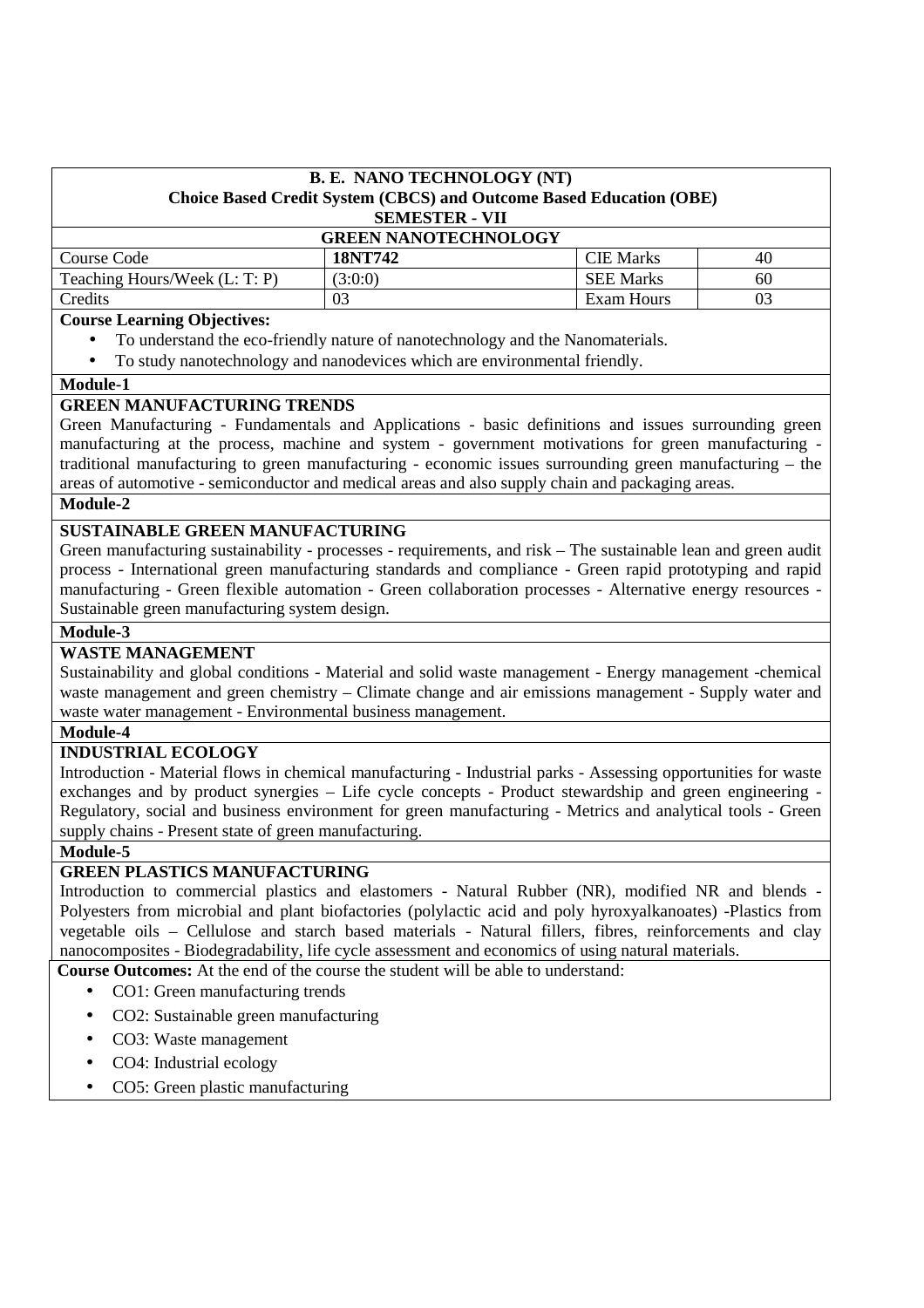- The question paper will have ten full questions carrying equal marks. Each full question consisting of 16 marks.
- There will be two full questions (with a maximum of four sub questions) from each module.
- Each full question will have sub question covering all the topics under a module.

| SI.<br>No.     | <b>Title of the Book</b>                            | Name of the<br>Author/s                 | Name of the Publisher      | <b>Edition and Year</b> |
|----------------|-----------------------------------------------------|-----------------------------------------|----------------------------|-------------------------|
|                | Textbook/s                                          |                                         |                            |                         |
| Т.             | Green engineering                                   | David Allen T.,<br>David R.<br>Shonnard | Prentice Hall NJ           | First Edition,<br>2002  |
| 2              | Green manufacturing fundamental<br>and applications | David Dornfeld                          | Prentice hall              | First Edition,<br>2002  |
|                | <b>Reference Books</b>                              |                                         |                            |                         |
| 3              | Green electronics design and<br>manufacturing       | Sammy Shinga<br>G                       | <b>Prince Publications</b> | First Edition,<br>2008  |
| $\overline{4}$ | Green chemistry                                     | James Clark                             | Blackwell publishing       | First Edition,          |
| 5              | Sustainable manufacturing                           | Paulo Davim                             | Wiley publications         | First Edition,          |
|                |                                                     |                                         |                            |                         |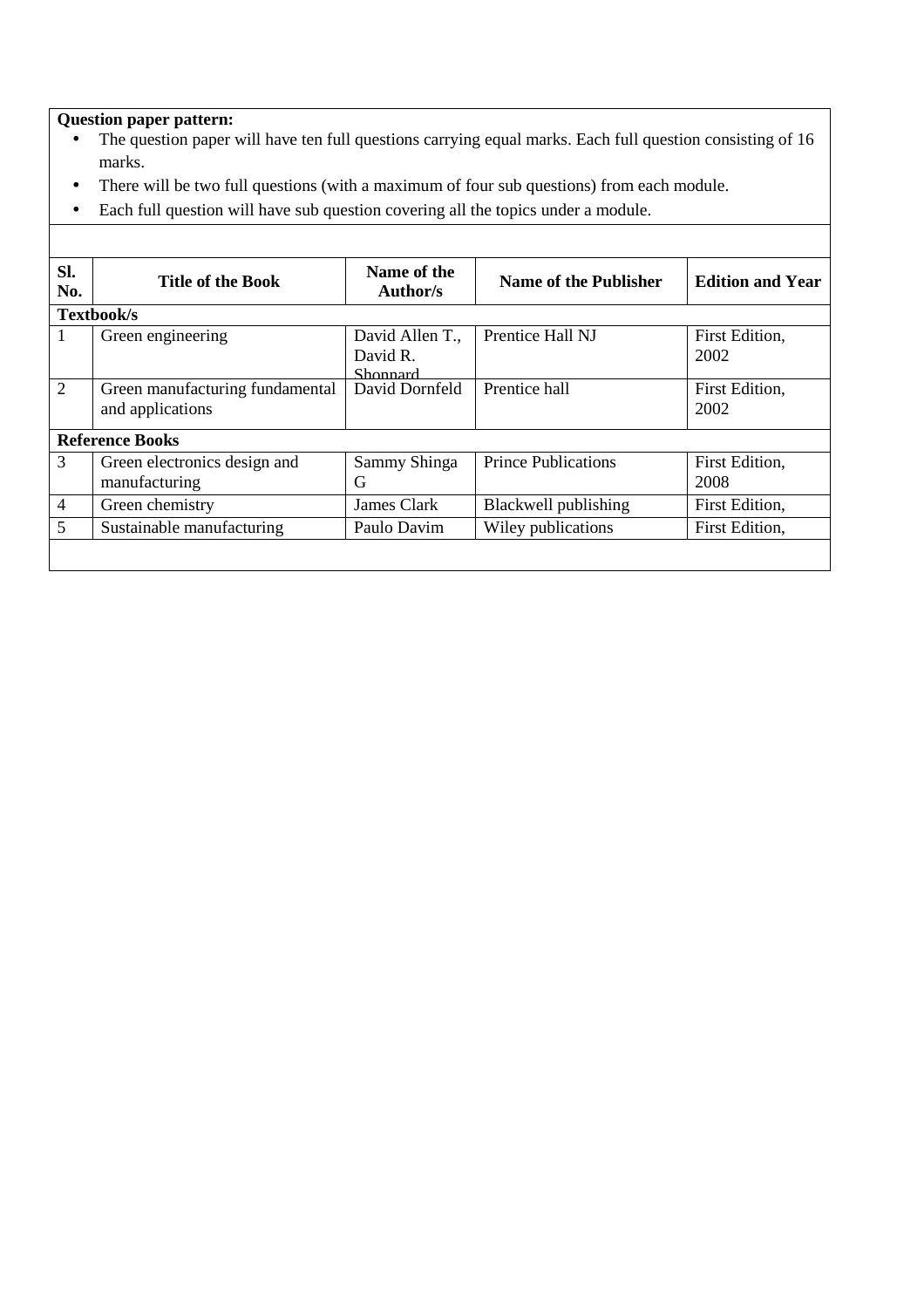## **B. E. NANO TECHNOLOGY (NT)**

# **Choice Based Credit System (CBCS) and Outcome Based Education (OBE)**

#### **SEMESTER - VII**

| NANOTECHNOLOGY IN BIOMEDICAL ENGINEERING |         |                  |    |  |
|------------------------------------------|---------|------------------|----|--|
| Course Code                              | 18NT743 | <b>CIE</b> Marks | 40 |  |
| Teaching Hours/Week (L: T: P)            | (3:0:0) | <b>SEE Marks</b> | 60 |  |
| Credits                                  |         | Exam Hours       | 03 |  |

#### **Course Learning Objectives:**

- To learn the basic importance and applications of Nanotechnology medical and biological fields.
- To understand techniques and design the nanostructures, nanodevices, nano-based diagnostics
- techniques, therapeutics, and devices as implants, drug delivery devices.

#### **Module-1**

# **INTRODUCTION**

Synthesis of nanomaterials by Physical, Chemical and Biological methods. Popular Characterization methods. Carbon nanotube and its bio-applications. DNA Nanotechnology, Protein and Glyco-Nanotechnology, Lipid Nanotechnology. Nanotoxicology.

## **Module-2**

# **IMPACT OF NANOTECHNOLOGY ON SURGERY**

Introduction, Surgical blades and suture needles. Nanoshell particles, minimally invasive surgery using catheters, optical tweezers. Bio-molecular motors, Nanorobotics, gold and silver nanoparticles for cancer therapy, chemotherapy, Immunotherapy, Vaccine immunotherapy, Radiotherapy, thermotherapy, photo dynamic therapy.

## **Module-3**

# **SENSING APPLICATIONS**

Nanoprobes as BioPhotonics. Diagnostic Biosensors. Functionalized Metallic Nanoparticles and their Applications in Colorimetric Sensing, Dip stick Tests. Nanochip for HIV detection. Nanoparticles in Magnetic Resonance Imaging- Optical nanoparticles sensors for quantitative intracellular imaging. Cancer imaging-Nanophotonics.

#### **Module-4**

# **NANO-ARTIFICIAL CELLS AND BIONANOMACHINES**

Nano-materials in bone substitutes & Dentistry, Natural nanocomposite systems as spider silk, bones, shells; organic-inorganic nanocomposite formation through self-assembly. Implantable materials for vascular interventions, active implantable devices and bionics, Implantable materials for orthopaedic and dentistry. Wound care products. Polymeric nanofibres.

#### **Module-5**

# **NANOPARTICLES IN DRUG DELIVERY DEVICES**

Sustained and targeted drug delivery, delivery mechanism – Introduction, antibody conjugated nanoparticles and their interactions with biological surfaces, Biomedical nanoparticles – Liposomes, dendrimers, Nanoscale drug delivery devices, Nano vectors for gene therapy, mechanism of drug targeting, drug delivery carriers, Nanoparticulate delivery systems, nano-particle mediated drug delivery to solid tumors, colloidal nanosilver particles as an effective nano antibiotic.

**Course Outcomes:** At the end of the course the student will be able to understand:

- CO1: DNA nanotechnology
- CO2: Impact of nanotechnology in surgery
- CO3: Sensing applications
- CO4: Nano-artificial cells and bionanomachines
- CO5: Nanoparticles in drug delivery devices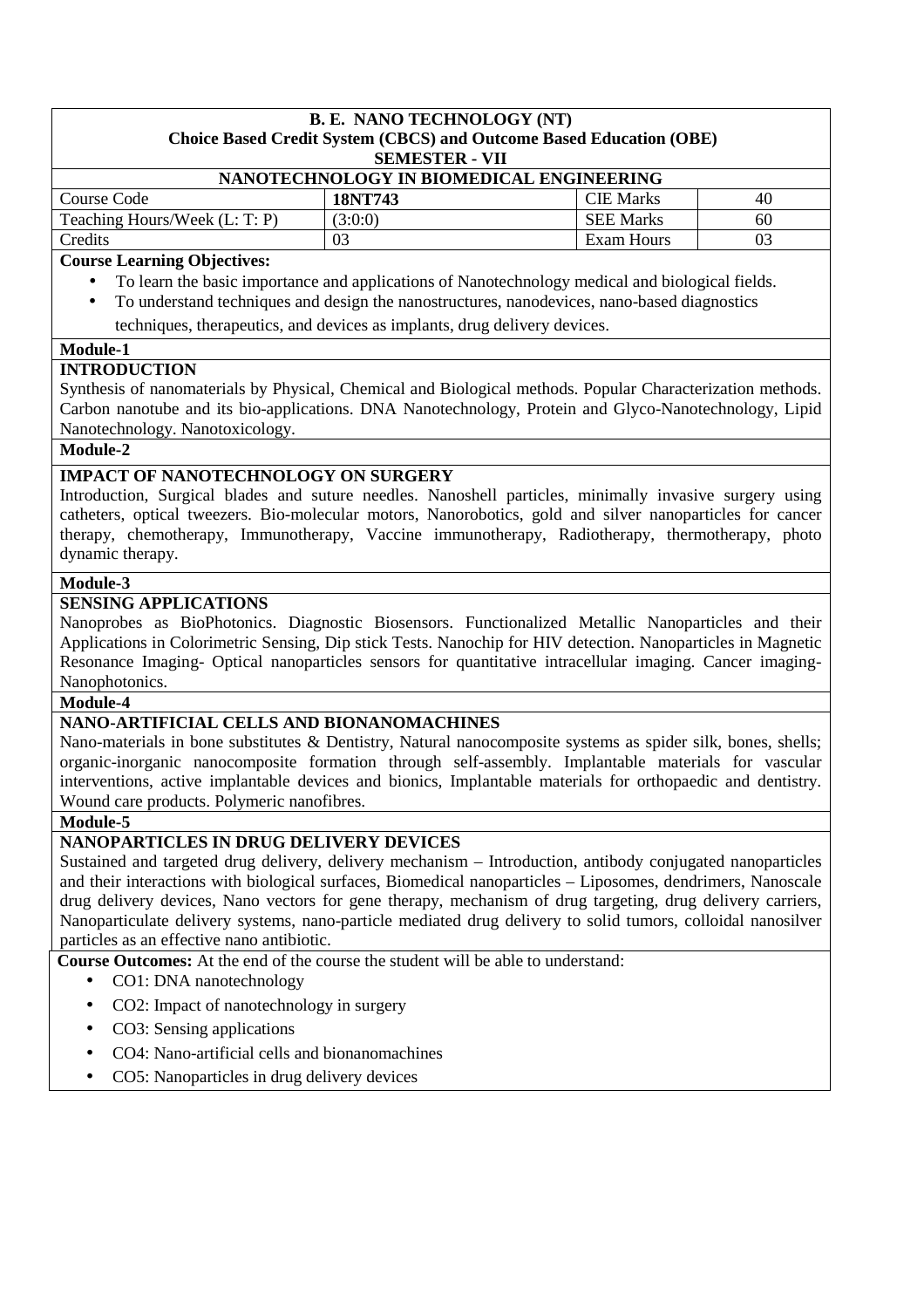- The question paper will have ten full questions carrying equal marks. Each full question consisting of 16 marks.
- There will be two full questions (with a maximum of four sub questions) from each module.
- Each full question will have sub question covering all the topics under a module.

| SI.<br>No.     | <b>Title of the Book</b>                                                                              | Name of the<br>Author/s                            | <b>Name of the Publisher</b>                                                     | <b>Edition and Year</b> |
|----------------|-------------------------------------------------------------------------------------------------------|----------------------------------------------------|----------------------------------------------------------------------------------|-------------------------|
|                | Textbook/s                                                                                            |                                                    |                                                                                  |                         |
| 1              | <b>Biomedical Nanotechnology</b>                                                                      | Malsch, N.H.                                       | <b>CRC</b> Press                                                                 | First Edition,          |
| $\overline{2}$ | Nanotechnology in Biomedical<br>Engineering                                                           | Abhinaya<br>Nellerichale                           | <b>LAP-Lambert Academic</b><br>Publishing, Mauritius.<br>ISBN: 978-613-9-83115-9 | First Edition,<br>2018  |
|                | <b>Reference Books</b>                                                                                |                                                    |                                                                                  |                         |
| 3              | Nanobiotechnology II: More<br>Concepts and Applications                                               | Mirkin, C.A.,<br>Niemeyer, C.M.                    | Wiley-VCH                                                                        | First Edition,<br>2007  |
| $\overline{4}$ | <b>Nanofabrication Towards</b><br><b>Biomedical Applications:</b><br>Techniques, Tools, Applications, | Kumar, C. S. S.<br>R., Hormes, J.,<br>Leuschner C. | WILEY - VCH Verlag<br>GmbH & Co                                                  | First Edition,<br>2005  |
| 5              | The Handbook of Nanomedicine                                                                          | K. K. Jain                                         | Humana press                                                                     | First Edition,<br>2008  |
|                |                                                                                                       |                                                    |                                                                                  |                         |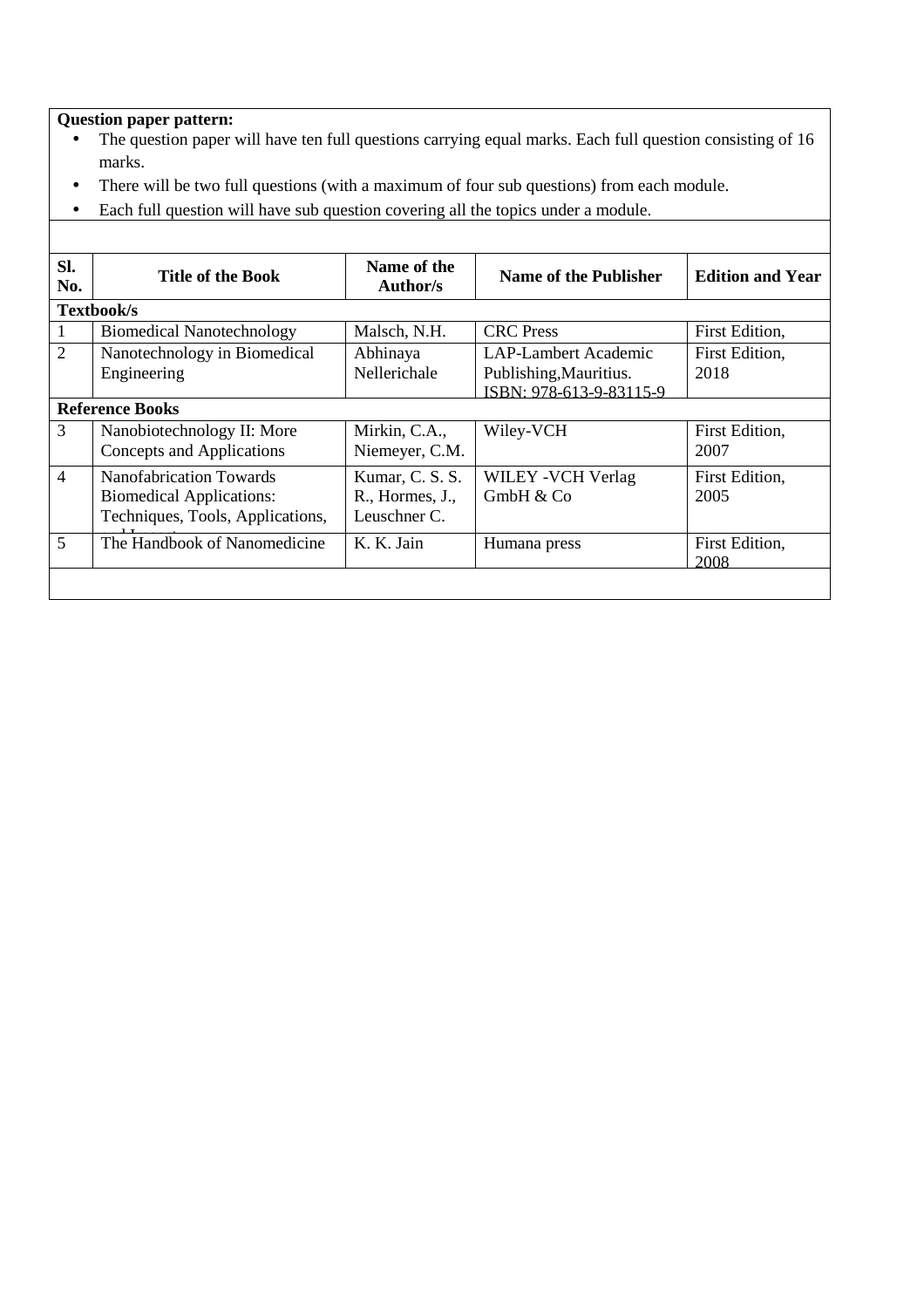| <b>B. E. NANO TECHNOLOGY (NT)</b>       |                                                                            |                                              |    |  |  |
|-----------------------------------------|----------------------------------------------------------------------------|----------------------------------------------|----|--|--|
|                                         | <b>Choice Based Credit System (CBCS) and Outcome Based Education (OBE)</b> |                                              |    |  |  |
|                                         | <b>SEMESTER - VII</b>                                                      |                                              |    |  |  |
|                                         | <b>OPEN ELECTIVE - B</b>                                                   |                                              |    |  |  |
|                                         |                                                                            | APPLICATIONSOF NANOTECHNOLOGY IN ELECTRONICS |    |  |  |
| Course Code                             | 18NT751                                                                    | <b>CIE Marks</b>                             | 40 |  |  |
| Teaching Hours/Week (L: T: P)           | (3:0:0)                                                                    | <b>SEE Marks</b>                             | 60 |  |  |
| Credits                                 | 03                                                                         | Exam Hours                                   | 03 |  |  |
| $\mathbf{r}$<br>$\sim$<br>$\sim$ $\sim$ |                                                                            |                                              |    |  |  |

## **Course Learning Objectives:**

- To understand the basics of nanotechnology and its perspective in electrical and electronics industry
- To comprehend and investigate role of nanotechnology in energy production, storage, distribution and conversion
- To study and review nanotechnology trends in telecommunication industry

#### **Module-1**

## **ENERGY PRODUCTION, ENERGY STORAGE AND DISTRIBUTION**

Nanotechnology and Applications for Electric Power: The Perspective of a Major Player in Electricity, Lightweight Nanostructured Materials and Their Certification for Wind Energy Applications, Carbon Nanotube Wires and Cables: Near-Term Applications and Future Perspectives, Carbon Nanotube Materials to Realize High-Performance Supercapacitors.

#### **Module-2**

# **ENERGY CONVERSION AND HARVESTING, NANOENABLED MATERIALS**

Nanostructured Thermoelectric Materials: Current Research and Future Challenges. Energy Consumption in Information and Communication Technology: Role of Semiconductor Nanotechnology, Nanocrystalline Bainitic Steels for Industrial Applications, Graphene and Graphene Oxide for Energy Storage, Impact of Nanotechnology on Telecommunications, Nanotubes and Their Applications in Telecommunications, Quantum Dot Cellular Automata: The Prospective Technology for Digital Telecommunication Systems.

#### **Module-3**

## **FUNDAMENTALS OF NANOSENSOR DEVICES**

Micro and nano-sensors, biosensor. Thermal energy sensors: temperature sensors, heat sensors, electromagnetic sensors, electrical resistance sensors, electrical current sensors, electrical voltage sensors, electrical power sensors, magnetic sensors, chemical sensors, optical and radiation sensors- gas sensor.

## **Module-4**

## **NANOELECTROMECHANICAL SYSTEMS (NEMS)**

Introduction- Nano machining of NEMS based upon electron beam lithography, Nano electromechanical systems fabrication, nano imprint lithography, polymeric nanofiber templates, focused ion beam doping wet chemical etching, stencil lithography and sacrificial etching, large scale intergration, future challenges, applications.

#### **Module-5**

## **CNT AND NANOELECTRONIC DEVICES**

**Introduction to Nano devices:** Graphene transistors, Nanowire FET, quantum Dot devices, Quantum Dot FET, Organic transistors, CNTFET, FinFETs.

#### **CARBON NANOTUBE FETS**

Introduction, Single Wall Nano Tube (SWNT), Double Wall Nano Tube (DWCNT), design of inverter using CNTFET, CNTFET based digital and analog circuits, memory cell using CNTFET.

**Course Outcomes:** At the end of the course the student will be able to:

- Understand the fundamentals of nanotechnology and importance of nanotechnology in electrical and electronics industry.
- Evaluate and determine the standards, technological challenges and future trends of nanotechnology in electronics and electrical engineering.
- Initiate, innovate and develop nanotechnology-based solutions in the field of electronics and electrical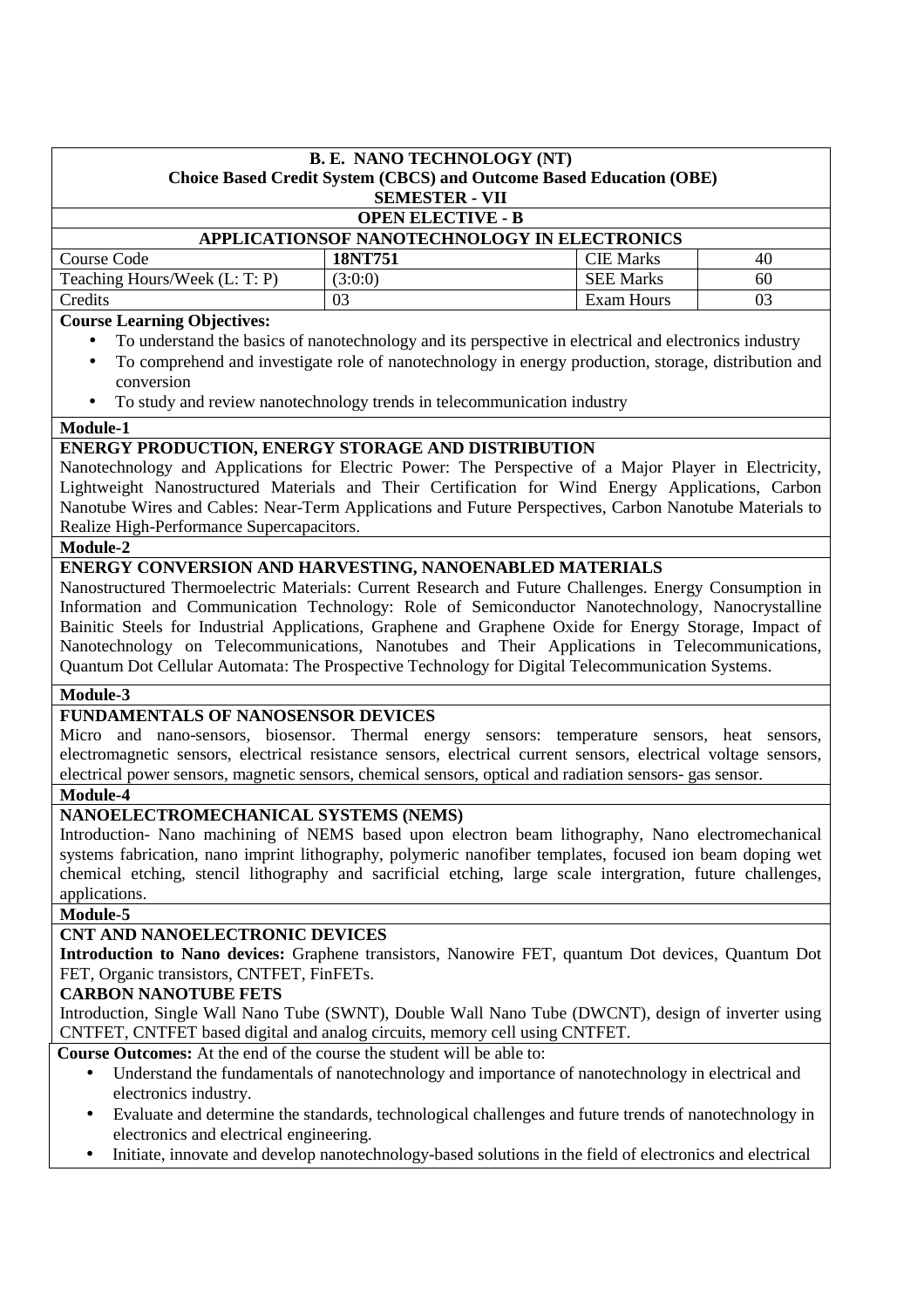engineering.

- The question paper will have ten full questions carrying equal marks. Each full question consisting of 16 marks.
- There will be two full questions (with a maximum of four sub questions) from each module.
- Each full question will have sub question covering all the topics under a module.

| SI.<br>No.     | <b>Title of the Book</b>                                                                   | Name of the<br><b>Author/s</b>                                   | <b>Name of the Publisher</b>                                                     | <b>Edition and Year</b> |  |
|----------------|--------------------------------------------------------------------------------------------|------------------------------------------------------------------|----------------------------------------------------------------------------------|-------------------------|--|
|                | Textbook/s                                                                                 |                                                                  |                                                                                  |                         |  |
| $\mathbf{1}$   | Nanotechnology for Energy<br>Sustainability                                                | Baldev Raj,<br>Marcel Van de<br>Voorde,<br>Yashwant<br>Mahajan   | Wiley-VCH Verlag GmbH<br>& Co. KGaA                                              | First Edition,<br>2017  |  |
| $\overline{2}$ | Nanotechnology for<br>Telecommunications                                                   | Sohail Anwar,<br>M. Yasin<br>Akhtar Raja,<br>Salahuddin<br>Qazi, | <b>CRC</b> Press                                                                 | First Edition,<br>2017  |  |
|                | <b>Reference Books</b>                                                                     |                                                                  |                                                                                  |                         |  |
| 3              | Nanodevices and Applications                                                               | Prasad<br>Puthiyillam                                            | <b>LAP-Lambert Academic</b><br>Publishers, Mauritius.                            | First Edition,<br>2018  |  |
| $\overline{4}$ | Nano-Electronics and Quantum<br>Computation                                                | Shareefraza J.<br>Ukkund                                         | <b>LAP-Lambert Academic</b><br>Publishing, Mauritius.<br>ISBN: 978-613-9-81812-9 | First Edition,<br>2018  |  |
| 5              | The Wonder of Nanotechnology:<br><b>Quantum Optoelectronic Devices</b><br>and Applications | Manijeh<br>Razeghi; Leo<br>Esaki; Klaus<br>von Klitzing          | <b>SPIE PRESS BOOK</b>                                                           | First Edition,<br>2013  |  |
|                |                                                                                            |                                                                  |                                                                                  |                         |  |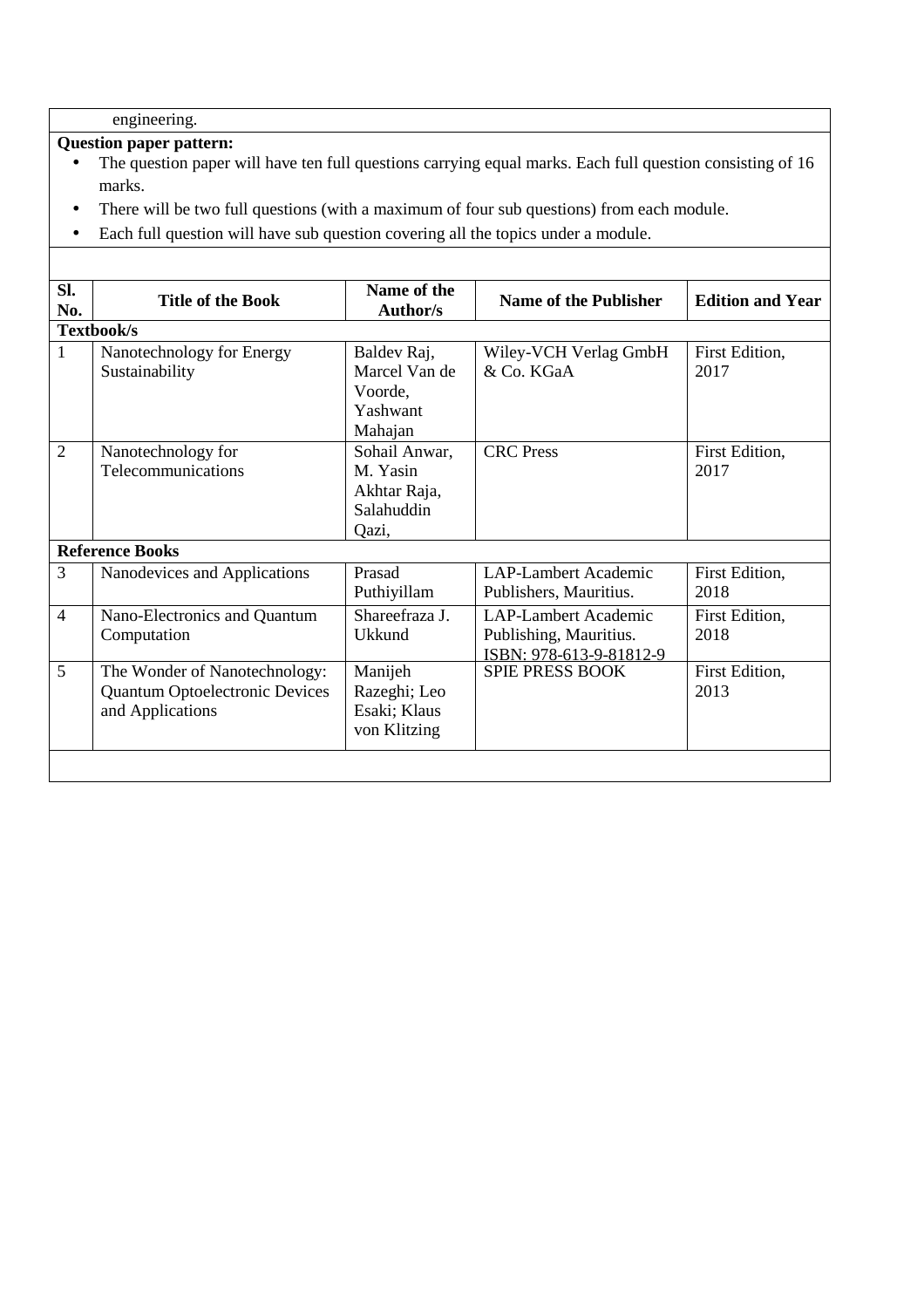| <b>B. E. NANO TECHNOLOGY (NT)</b>                                                                                                                                                                        |                                                                                                        |                   |    |  |  |
|----------------------------------------------------------------------------------------------------------------------------------------------------------------------------------------------------------|--------------------------------------------------------------------------------------------------------|-------------------|----|--|--|
| <b>Choice Based Credit System (CBCS) and Outcome Based Education (OBE)</b>                                                                                                                               |                                                                                                        |                   |    |  |  |
|                                                                                                                                                                                                          | <b>SEMESTER - VII</b>                                                                                  |                   |    |  |  |
| <b>OPEN ELECTIVE - B</b>                                                                                                                                                                                 |                                                                                                        |                   |    |  |  |
|                                                                                                                                                                                                          | NANO-TRIBOLOGY AND FRACTURE MECHANICS                                                                  |                   |    |  |  |
| <b>Course Code</b>                                                                                                                                                                                       | 18NT752                                                                                                | <b>CIE Marks</b>  | 40 |  |  |
| Teaching Hours/Week (L: T: P)                                                                                                                                                                            | (3:0:0)                                                                                                | <b>SEE Marks</b>  | 60 |  |  |
| Credits                                                                                                                                                                                                  | 03                                                                                                     | <b>Exam Hours</b> | 03 |  |  |
| <b>Course Learning Objectives:</b>                                                                                                                                                                       |                                                                                                        |                   |    |  |  |
|                                                                                                                                                                                                          | To understand the applications of nano technology in mechanical engineering & the mechanics of         |                   |    |  |  |
| nanomaterials.                                                                                                                                                                                           |                                                                                                        |                   |    |  |  |
|                                                                                                                                                                                                          | To understand the concept of nano tribology $\&$ fracture mechanics and advancement in nano materials. |                   |    |  |  |
| Module-1                                                                                                                                                                                                 |                                                                                                        |                   |    |  |  |
| NANOTECHNOLOGY IN MECHANICAL ENGINEERING                                                                                                                                                                 |                                                                                                        |                   |    |  |  |
| Introduction, importance of nanotechnology in mechanical engineering, Basic concepts in nano technology.                                                                                                 |                                                                                                        |                   |    |  |  |
| Mechanical Properties of nano materials: Importance of nano materials in various mechanical aspects. Nano                                                                                                |                                                                                                        |                   |    |  |  |
| composites-Significance, advantages. Nano Composites for sustainable, performance enhancing mechanical                                                                                                   |                                                                                                        |                   |    |  |  |
| members. Categorized application of nano materials, role of nano-structured materials in mechanical                                                                                                      |                                                                                                        |                   |    |  |  |
| engineering applications.                                                                                                                                                                                |                                                                                                        |                   |    |  |  |
| Module-2                                                                                                                                                                                                 |                                                                                                        |                   |    |  |  |
| <b>INTRODUCTION TO NANO MECHANICS</b>                                                                                                                                                                    |                                                                                                        |                   |    |  |  |
| Materials, films coatings, industrial considerations, structures & geometries. Mechanical behaviour of nano                                                                                              |                                                                                                        |                   |    |  |  |
| particles: Elasticity and plastic deformation mechanisms, Hardness & Strength, Creep of Nano crystalline                                                                                                 |                                                                                                        |                   |    |  |  |
| materials. Defects and testing of nano structures. Different failure mechanism of Nano materials- elastic                                                                                                |                                                                                                        |                   |    |  |  |
| degradation failure mode-Stiffness modulus of nano composites-case studies, microstructure changes, electro                                                                                              |                                                                                                        |                   |    |  |  |
| chemical degradation, physical degradation.                                                                                                                                                              |                                                                                                        |                   |    |  |  |
| Module-3                                                                                                                                                                                                 |                                                                                                        |                   |    |  |  |
| INTRODUCTION TO NANOTRIBOLOGY, NANOMATERIALS CHARACTERIZATION                                                                                                                                            |                                                                                                        |                   |    |  |  |
| Definition of Nanotribology, need of nano tribology, Understand nano tribology. Introduction to Atomic Force                                                                                             |                                                                                                        |                   |    |  |  |
| Microscope (AFM),surface force apparatus (SFA) and FFM to understand Nano tribology. Measurement of                                                                                                      |                                                                                                        |                   |    |  |  |
| Surface roughness, friction force, Scratching, wear and machining, Surface potential measurements, Nano                                                                                                  |                                                                                                        |                   |    |  |  |
| indentation measurements, Boundary lubrication measurements, selection of low friction and better adhesion                                                                                               |                                                                                                        |                   |    |  |  |
| for nanotechnology applications, Present Applications of nanotribology.                                                                                                                                  |                                                                                                        |                   |    |  |  |
| Module-4                                                                                                                                                                                                 |                                                                                                        |                   |    |  |  |
| <b>FRACTURE OF NANO MATERIALS</b>                                                                                                                                                                        |                                                                                                        |                   |    |  |  |
| Nano indentation method to evaluate toughness for thin films-understanding fracture toughness-methods,                                                                                                   |                                                                                                        |                   |    |  |  |
| fracture mechanism of brittle thin films, fracture of mono & multi layers of gold nano particles, hollow silica                                                                                          |                                                                                                        |                   |    |  |  |
| nano particles, fracture mechanism of solid lubricant nanoparticles, fracture mode of ultrasonic treated nickel                                                                                          |                                                                                                        |                   |    |  |  |
| nano particles.                                                                                                                                                                                          |                                                                                                        |                   |    |  |  |
| Module-5                                                                                                                                                                                                 |                                                                                                        |                   |    |  |  |
| <b>ADVANCED NANO MATERIALS</b>                                                                                                                                                                           |                                                                                                        |                   |    |  |  |
| Block Copolymer Systems-Introduction, Self-Assembly of Block Copolymers, Precursors for Novel Composite                                                                                                  |                                                                                                        |                   |    |  |  |
| Materials - Introduction, CNT-Metal based nano particle Composites, CNT-AuNP Composite. Nano ceramics-                                                                                                   |                                                                                                        |                   |    |  |  |
|                                                                                                                                                                                                          |                                                                                                        |                   |    |  |  |
| Applications, Carbon Nano tubes Adsorbents for purification purpose, Nano material Imprinting Technique,<br>Fullerene contained Nanostructures, Combined CNT with Bio molecules: Advancements and future |                                                                                                        |                   |    |  |  |
| Challenges.                                                                                                                                                                                              |                                                                                                        |                   |    |  |  |
|                                                                                                                                                                                                          |                                                                                                        |                   |    |  |  |
| <b>Course Outcomes:</b> At the end of the course the student will be able to:                                                                                                                            |                                                                                                        |                   |    |  |  |
| $\bullet$                                                                                                                                                                                                |                                                                                                        |                   |    |  |  |
| Applications of nano materials in mechanical engineering,<br>Understand Mechanics of nano materials<br>$\bullet$                                                                                         |                                                                                                        |                   |    |  |  |
|                                                                                                                                                                                                          |                                                                                                        |                   |    |  |  |
| Understand nano-tribology<br>Understand Failure modes in nanostructures                                                                                                                                  |                                                                                                        |                   |    |  |  |
| Advancements in nanomaterials                                                                                                                                                                            |                                                                                                        |                   |    |  |  |
|                                                                                                                                                                                                          |                                                                                                        |                   |    |  |  |
|                                                                                                                                                                                                          |                                                                                                        |                   |    |  |  |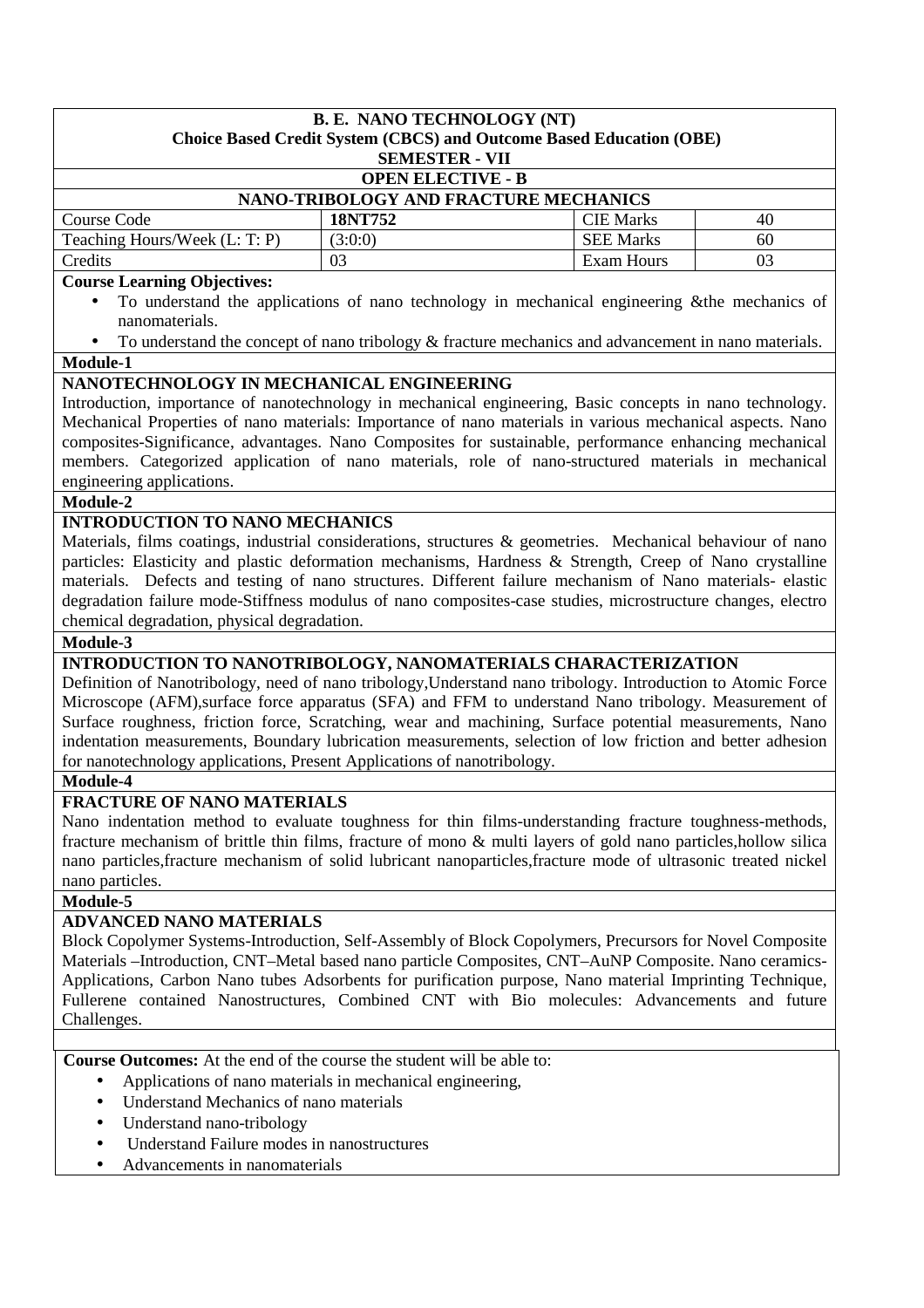- The question paper will have ten full questions carrying equal marks. Each full question consisting of 16 marks.
- There will be two full questions (with a maximum of four sub questions) from each module.
- Each full question will have sub question covering all the topics under a module.
- The students will have to answer five full questions, selecting one full question from each module.

| Sl.                    | <b>Title of the Book</b>           | Name of the           | Name of the Publisher              | <b>Edition and Year</b> |
|------------------------|------------------------------------|-----------------------|------------------------------------|-------------------------|
| No.                    |                                    | Author/s              |                                    |                         |
| Textbook/s             |                                    |                       |                                    |                         |
| 1                      | Advanced Analytical Methods in     | Martin                | Springer                           | First Edition,          |
|                        | Tribology                          | Dienwiebel,           |                                    | 2018                    |
|                        |                                    | Maria-Isabel De       |                                    |                         |
|                        |                                    | <b>Barros Bouchet</b> |                                    |                         |
| $\overline{2}$         | Nanotribology and                  | <b>Bharat Bhushan</b> | Springer                           | Fourth Edition,         |
|                        | Nanomechanics: An Introduction     |                       |                                    | 2017                    |
| <b>Reference Books</b> |                                    |                       |                                    |                         |
| 3                      | Principles And Applications Of     | <b>Bharat Bhushan</b> | Wiley-Blackwell                    | First Edition,          |
|                        | Tribology                          |                       | publications                       | 2013                    |
| $\overline{4}$         | <b>Understanding Nanomaterials</b> | Malkiat S.            | <b>Textbook Series in Physical</b> | First Edition,          |
|                        |                                    | Johal, Lewis E.       | Sciences                           | 2018                    |
| 5                      | <b>Fundamentals of Engineering</b> | Harish Hirani         | Wiley                              | First Edition,          |
|                        | <b>Tribology with Applications</b> |                       |                                    | 2016                    |
|                        |                                    |                       |                                    |                         |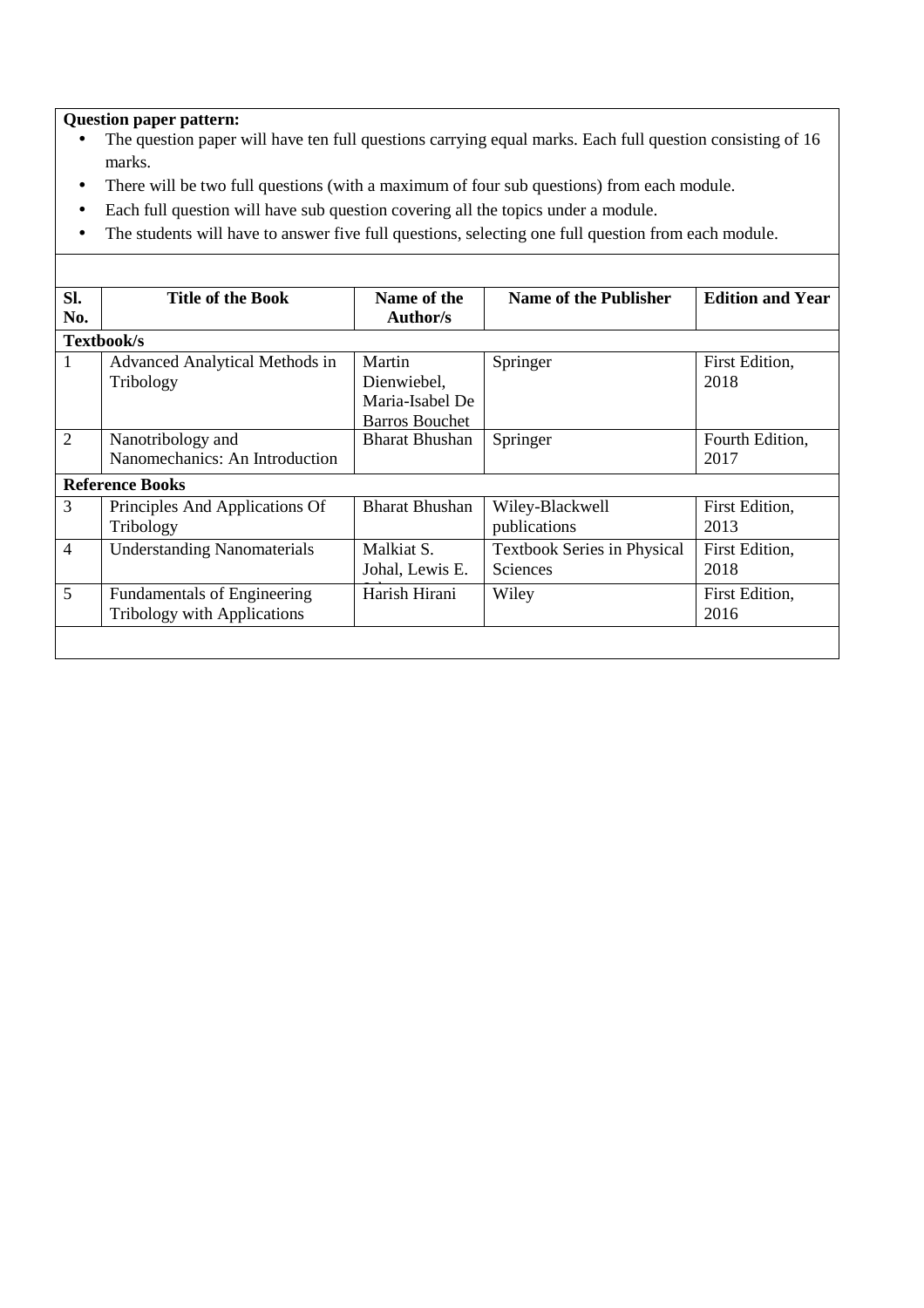# **B. E. NANO TECHNOLOGY (NT) Choice Based Credit System (CBCS) and Outcome Based Education (OBE) SEMESTER - VII OPEN ELECTIVE - B NANOMATERIALS FOR CONSTRUCTION AND ENVIRONMENTAL APPLICATIONS**  Course Code **18NT753** CIE Marks 1 40 Teaching Hours/Week  $(L: T: P)$   $(3:0:0)$  SEE Marks 60 Credits 03 Exam Hours 03

# **Course Learning Objectives:**

- To learn the importance of nanotechnology in Civil Engineering.
- To understand how nanomaterials can be used in construction materials.
- To understand the latest development nanotechnology for civil and environmental engineering application.

#### **Module-1**

**INTRODUCTION:** Introduction to Nanoscience and Technology, basic principles and important Concept of Nanotechnology, Nanomaterial, Nano size effect, Surface area, Surface to volume ratio, Property of Nanomaterials- Mechanical, Electrical, optical, Thermal, Magnetic and Catalytic. Awareness and Existing activities of nanotechnology relevant to construction - desk study. Understanding phenomena of traditional construction materials at nanoscale.

#### **Module-2**

**NANOTECHNOLOGY IN CONSTRUCTION MATERIALS:** Nanomaterials in Concrete and Cement, Introduction, different nanomaterials used in concrete, Development of nano concrete, Application of nanomaterials in UHPC, Nano silica, densification of cement using Nanosilica, Nano alumina, Carbon nanotube (CNT), the Effect of SWCNT and Other Nanomaterials on Cement Hydration and Reinforcement, Polycarboxylates, Titanium oxide, Nano kaolin, Nano clay. Nanomaterials-Enabled Multifunctional Concrete and Structures, Next-Generation Nano-based Concrete Construction Products: Optimization of Clay Addition for the Enhancement of Pozzolanic Reaction in Nano-modified Cement Paste.

**Module-3** 

**NANOTECHNOLOGY IN STRUCTURAL MATERIAL:** Nanotechnology and Steel, Applications in steel structures, for strength, corrosion resistance, improving strength of steel with nanomaterials, effect of copper nanoparticles of strength of steel. MMFX steel and application. Applications in welds and joints, weld ability, delayed fracture, strengthening of steel bolts, vanadium and molybdenum nanoparticles to improve delayed fracture.Wood as structural material, nanomaterials to improve the structural performance and serviceability of wood, nanocomposites, polymer -nanocomposite.

#### **Module-4**

**NANOTECHNOLOGY AND COATINGS:** Nanomaterials based paints, insulating Properties nanomaterials, Smart nanomaterials for building and Glass, Nanomaterials for Thermal or Fire Retarding, Functional coatings and thin films. Environment and performance monitoring sensors and devices. Nano sensors for structural health monitoring.

Advances in instrumentation, Atomic force microscopy, Nano indentation techniques, Neutron and X-ray scattering techniques for construction materials.

#### **Module-5**

**NANOTECHNOLOGY IN ENVIRONMENTAL ENGINEERING:** Introduction, nanomaterials for clean water, waste water treatment, Nanomaterials as adsorbent for removal of pollutant, microorganisms, heavy metals. Removal of pesticides and fungicides with Nanomaterials. Nanomaterials for water disinfection, Nanofiltration. Nanomaterials as photo catalyst, catalyst. Nanomaterials for capturing CO<sub>2</sub>. Nanomaterials for Air pollution remediation, Air purification and Emission mitigation using Nanomaterials. Nanotechnology for detection of pollutant in air and water, Nano sensors and application. Environmental risk due to Nanomaterials, Nanotoxicology.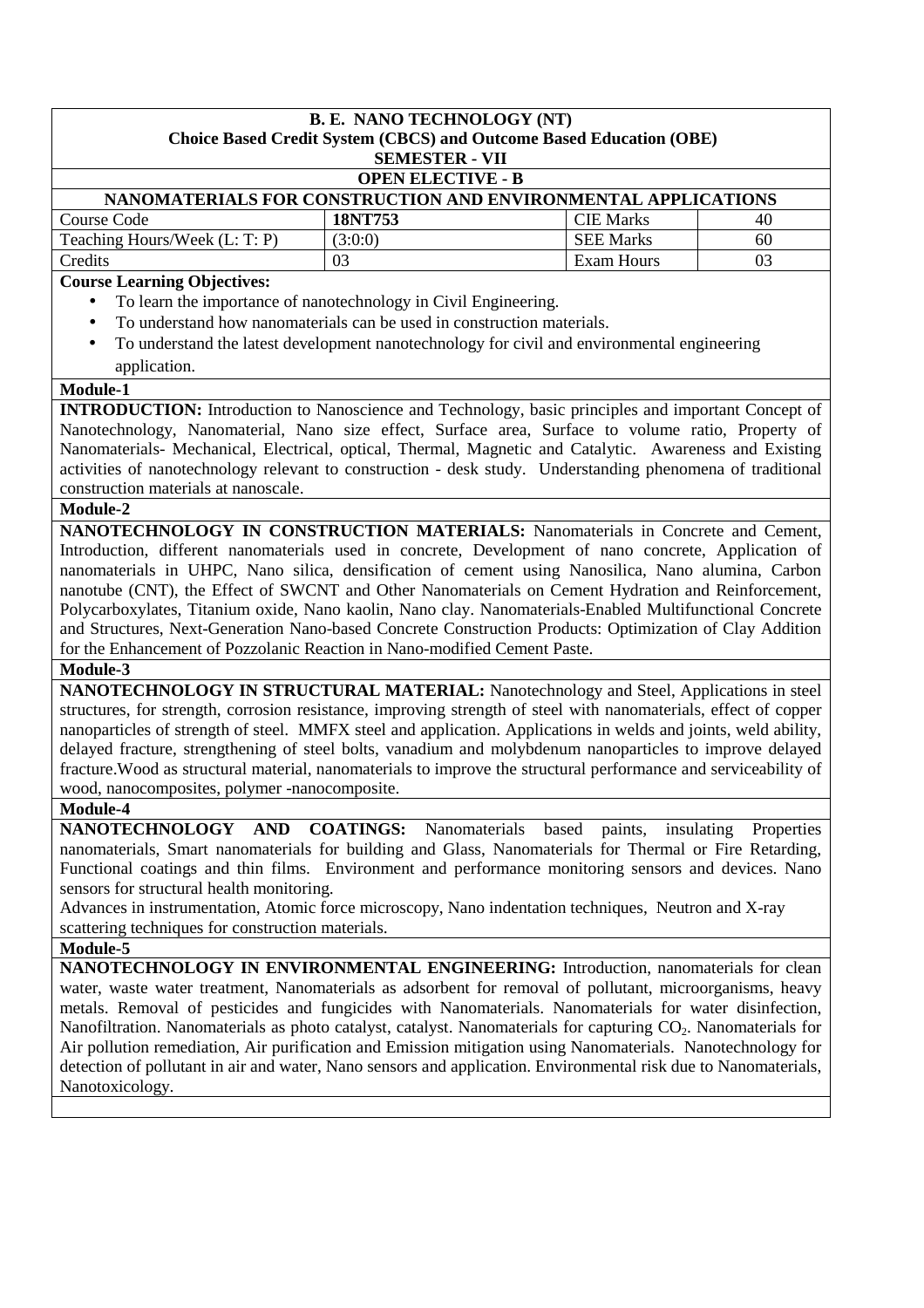**Course Outcomes:** At the end of the course the student will be able to:

- CO1: To learn the basic concepts of Nanotechnology.
- CO2:To understand nanomaterial properties useful in construction materials
- CO3:Able to understand nanotechnology application in civil engineering
- CO4:Use nanomaterials in Environmental engineering

## **Question paper pattern:**

- The question paper will have ten full questions carrying equal marks. Each full question consisting of 16 marks.
- There will be two full questions (with a maximum of four sub questions) from each module.

 $\overline{\phantom{a}}$  the studients will have to answer full questions, selecting one functions, selection from each module.

• Each full question will have sub question covering all the topics under a module.

| Sl.<br>No.     | <b>Title of the Book</b>                                               | Name of the<br><b>Author/s</b>                                           | <b>Name of the Publisher</b>                                                        | <b>Edition and Year</b> |
|----------------|------------------------------------------------------------------------|--------------------------------------------------------------------------|-------------------------------------------------------------------------------------|-------------------------|
|                | Textbook/s                                                             |                                                                          |                                                                                     |                         |
| $\mathbf{1}$   | Nanoscience and<br>Nanotechnology: fundamentals to<br><b>Frontiers</b> | M.S.<br>Ramachandra<br>Rao, Shubra<br>Singh                              | Wiley                                                                               | First Edition,<br>2013  |
| 2              | Nanostructures and Nanomaterials<br>synthesis, properties and          | G Cao                                                                    | <b>Imperial College press</b>                                                       | First Edition,<br>2004  |
|                | <b>Reference Books</b>                                                 |                                                                          |                                                                                     |                         |
| 3              | <b>Environmental Application Of</b><br>Nanotechnology                  | G.A. Mansoori,<br>T. Rohani.<br>Bastami, A.<br>Ahmadpour, Z.,<br>Eshaghi | <b>Annual Review of Nano</b><br>Research                                            | First Edition,<br>2008  |
| $\overline{4}$ | <b>Environmental Application and</b><br><b>Risks of Nanotechnology</b> | JieZhuang and<br>Randall W.<br>Gentry                                    | <b>ACS Symposium Series;</b><br><b>American Chemical</b><br>Society: Washington, DC | First Edition,<br>2011  |
| 5              | Nanotechnology in Construction                                         | Sobolev,<br>Konstantin,<br>Shah, Surendra<br>P.                          | Springer,                                                                           | First Edition,<br>2015  |
|                |                                                                        |                                                                          |                                                                                     |                         |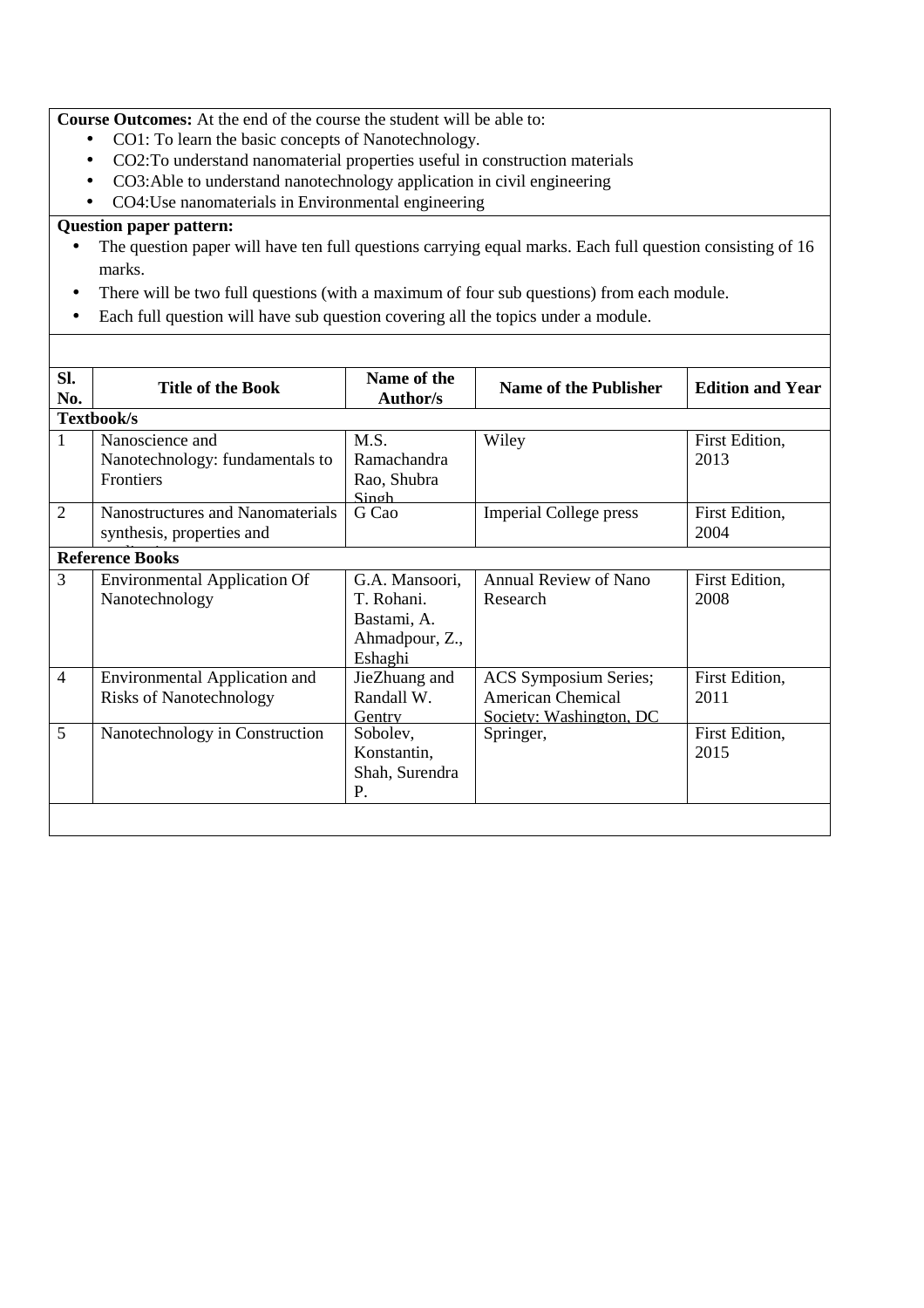| <b>B. E. NANO TECHNOLOGY (NT)</b><br><b>Choice Based Credit System (CBCS) and Outcome Based Education (OBE)</b> |                                                                                                                                 |                    |                                                                                                       |    |  |  |
|-----------------------------------------------------------------------------------------------------------------|---------------------------------------------------------------------------------------------------------------------------------|--------------------|-------------------------------------------------------------------------------------------------------|----|--|--|
|                                                                                                                 | <b>SEMESTER - VII</b><br>MOLECULAR BIOLOGY AND GENETIC ENGINEERING LAB                                                          |                    |                                                                                                       |    |  |  |
|                                                                                                                 | <b>Course Code</b>                                                                                                              | <b>18NTL76</b>     | <b>CIE Marks</b>                                                                                      | 40 |  |  |
|                                                                                                                 | Teaching Hours/Week (L: T: P)                                                                                                   | (0:0:2)            | <b>SEE Marks</b>                                                                                      | 60 |  |  |
| Credits                                                                                                         |                                                                                                                                 | 01                 | <b>Exam Hours</b>                                                                                     | 03 |  |  |
|                                                                                                                 | <b>Course Learning Objectives:</b>                                                                                              |                    |                                                                                                       |    |  |  |
| $\bullet$                                                                                                       | To understand the cell structure and organization of cell components.                                                           |                    |                                                                                                       |    |  |  |
| $\bullet$                                                                                                       |                                                                                                                                 |                    | To isolate the genetic materials like DNA and RNA from different microbes, plants and also learn      |    |  |  |
|                                                                                                                 | molecular biology techniques.                                                                                                   |                    |                                                                                                       |    |  |  |
| SI.<br>No.                                                                                                      |                                                                                                                                 | <b>Experiments</b> |                                                                                                       |    |  |  |
| 1                                                                                                               | Study of divisional stages in Mitosis.                                                                                          |                    |                                                                                                       |    |  |  |
| $\overline{2}$                                                                                                  | Study of divisional stages in Meiosis.                                                                                          |                    |                                                                                                       |    |  |  |
| 3                                                                                                               | Study of slides of human cells                                                                                                  |                    |                                                                                                       |    |  |  |
| $\overline{4}$                                                                                                  | Study of Polytene and Lampbrush chromosomes using permanent slides                                                              |                    |                                                                                                       |    |  |  |
| 5                                                                                                               | Isolation of genomic DNA from onion                                                                                             |                    |                                                                                                       |    |  |  |
| 6                                                                                                               | Isolation of plasmid DNA from bacteria                                                                                          |                    |                                                                                                       |    |  |  |
| $\overline{7}$                                                                                                  | Isolation of genomic DNA from banana                                                                                            |                    |                                                                                                       |    |  |  |
| 8                                                                                                               | Agarose gel electrophoresis and quantification of nucleic acids (colorimetric, ethidium bromide dot blot                        |                    |                                                                                                       |    |  |  |
| 9                                                                                                               | Isolation of RNA from yeast                                                                                                     |                    |                                                                                                       |    |  |  |
| 10<br>11                                                                                                        | Study of conjugation in E.coli<br>Amplification of DNA by PCR                                                                   |                    |                                                                                                       |    |  |  |
| 12                                                                                                              | Preparation of DNA for PCR applications- Isolation, purity & quantification                                                     |                    |                                                                                                       |    |  |  |
|                                                                                                                 | <b>Course Outcomes:</b> At the end of the course the student will be able to:                                                   |                    |                                                                                                       |    |  |  |
| ٠                                                                                                               |                                                                                                                                 |                    | Students can able to understand organization and different components at molecular scale level.       |    |  |  |
|                                                                                                                 |                                                                                                                                 |                    | Students can also learn different techniques used for the isolation of the genetic materials like DNA |    |  |  |
|                                                                                                                 | and RNA.                                                                                                                        |                    |                                                                                                       |    |  |  |
|                                                                                                                 | Students can also learn the most advanced techniques like PCR, Gel Electrophoresis which are<br>$\bullet$                       |                    |                                                                                                       |    |  |  |
| important techniques of molecular biology.                                                                      |                                                                                                                                 |                    |                                                                                                       |    |  |  |
|                                                                                                                 | <b>Conduct of Practical Examination:</b>                                                                                        |                    |                                                                                                       |    |  |  |
|                                                                                                                 | 1. All laboratory experiments are to be included for practical examination.                                                     |                    |                                                                                                       |    |  |  |
|                                                                                                                 | 2. Breakup of marks and the instructions printed on the cover page of answer script to be strictly adhered by<br>the examiners. |                    |                                                                                                       |    |  |  |
|                                                                                                                 | 3. Students can pick one experiment from the questions lot prepared by the examiners.                                           |                    |                                                                                                       |    |  |  |
|                                                                                                                 | 4. Change of experiment is allowed only once and 15% Marks allotted to the procedure part to be made zero.                      |                    |                                                                                                       |    |  |  |
|                                                                                                                 |                                                                                                                                 |                    |                                                                                                       |    |  |  |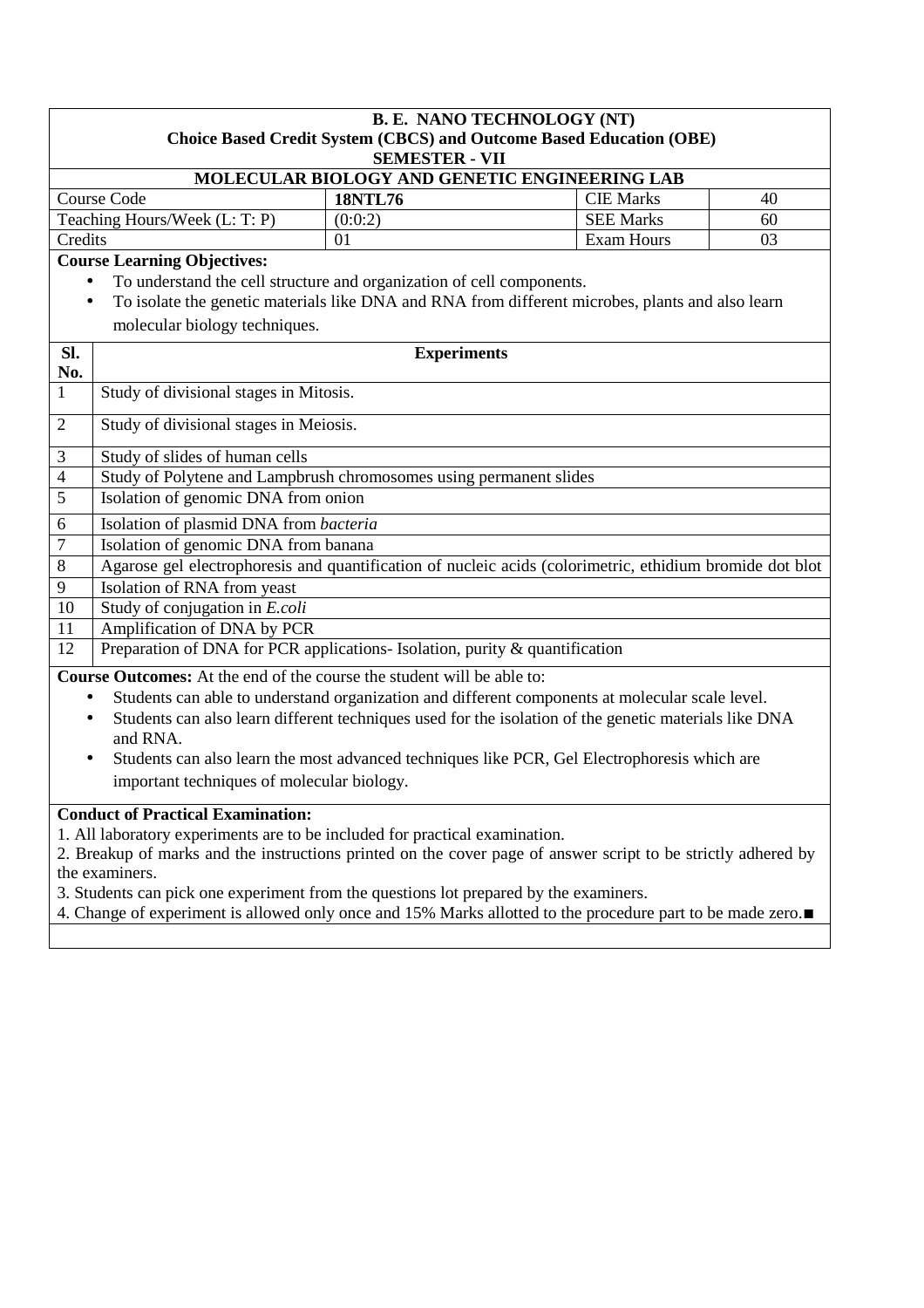| <b>B. E. NANO TECHNOLOGY (NT)</b><br>Choice Based Credit System (CBCS) and Outcome Based Education (OBE)<br><b>SEMESTER -VII</b> |                |                  |       |  |  |
|----------------------------------------------------------------------------------------------------------------------------------|----------------|------------------|-------|--|--|
| <b>PROJECT WORK PHASE - 1</b>                                                                                                    |                |                  |       |  |  |
| <b>Course Code</b>                                                                                                               | <b>18NTP77</b> | <b>CIE</b> Marks | 100   |  |  |
| Teaching Hours/Week (L: T: P)                                                                                                    | (0:0:2)        | <b>SEE Marks</b> | $- -$ |  |  |
| Credits                                                                                                                          | 02             | Exam Hours/Batch | $- -$ |  |  |

## **Course Learning Objectives:**

- To support independent learning and innovative attitude.
- To guide to select and utilize adequate information from varied resources upholding ethics.
- To guide to organize the work in the appropriate manner and present information (acknowledging the sources) clearly.
- To develop interactive, communication, organisation, time management, and presentation skills.
- To impart flexibility and adaptability.
- To inspire independent and team working.
- To expand intellectual capacity, credibility, judgement, intuition.
- To adhere to punctuality, setting and meeting deadlines.
- To instil responsibilities to oneself and others.
- To train students to present the topic of project work in a seminar without any fear, face audience confidently, enhance communication skill, involve in group discussion to present and exchange ideas. ∎

**Project Work Phase - II:** Each student of the project batch shall involve in carrying out the project work jointly in constant consultation with internal guide, co-guide, and external guide and prepare the project report as per the norms avoiding plagiarism.

**Course Outcomes:** At the end of the course the student will be able to:

- Present the project and be able to defend it.
- Make links across different areas of knowledge and to generate, develop and evaluate ideas and information so as to apply these skills to the project task.
- Habituated to critical thinking and use problem solving skills.
- Communicate effectively and to present ideas clearly and coherently in both the written and oral forms.
- Work in a team to achieve common goal.
- Learn on their own, reflect on their learning and take appropriate actions to improve it. ■

## **CIE procedure for Project Work Phase - 1:**

**(i) Single discipline:** The CIE marks shall be awarded by a committee consisting of the Head of the concerned Department and two senior faculty members of the Department, one of whom shall be the Guide.

The CIE marks awarded for the project work phase -1, shall be based on the evaluation of project work phase - 1 Report, project presentation skill and question and answer session in the ratio 50:25:25.The marks awarded for the project report shall be the same for all the batch mates.

**(ii) Interdisciplinary:** Continuous Internal Evaluation shall be group wise at the college level with the participation of all guides of the college. Participation of external guide/s, if any, is desirable.

The CIE marks awarded for the project work phase -1, shall be based on the evaluation of project work phase - 1 Report, project presentation skill and question and answer session in the ratio 50:25:25.The marks awarded for the project report shall be the same for all the batch mates.∎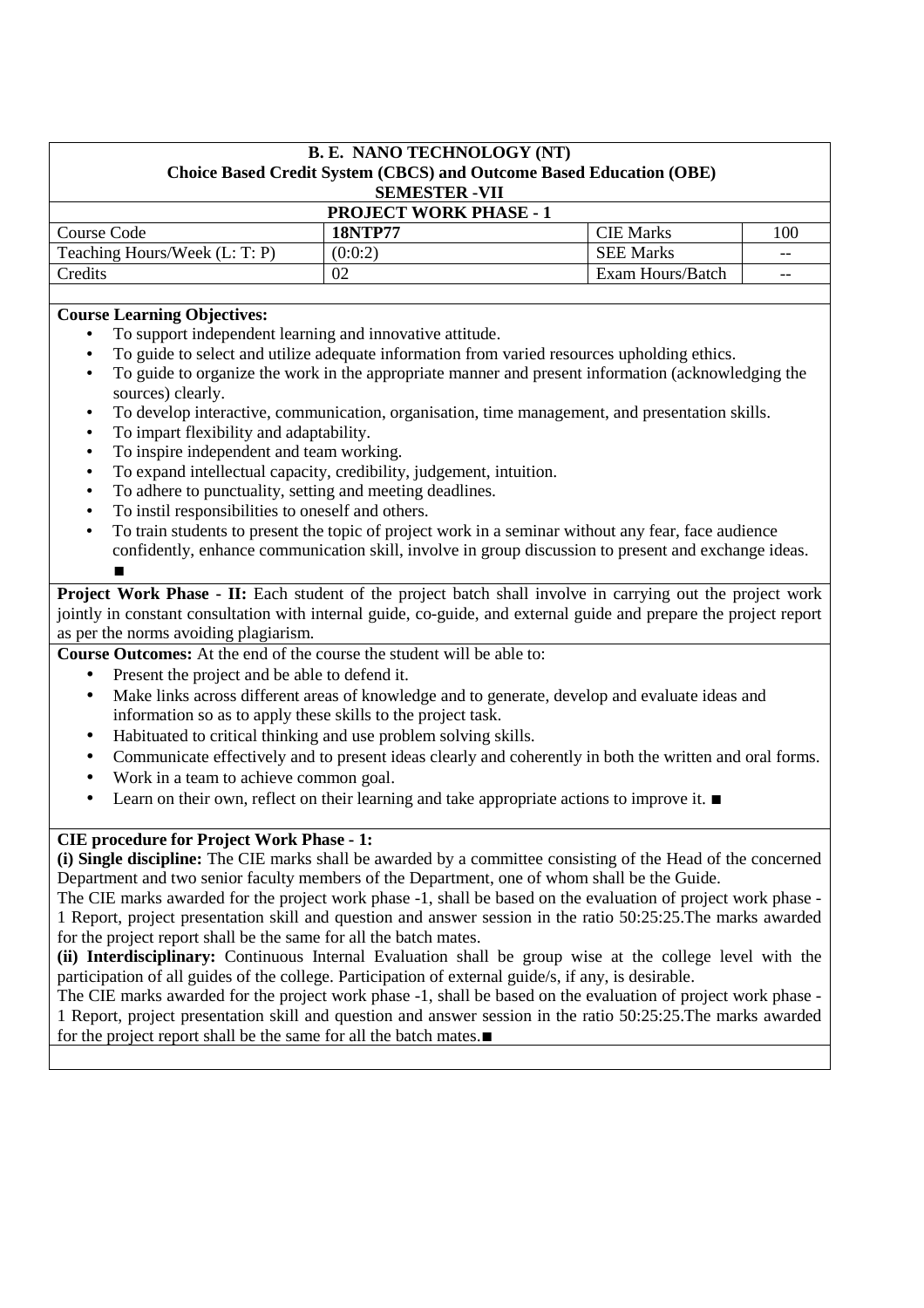# **B. E. NANO TECHNOLOGY (NT) Choice Based Credit System (CBCS) and Outcome Based Education (OBE) SEMESTER -VIII BIO-NANOTECHNOLOGY**  Course Code **18NT81 CIE Marks** 40 Teaching Hours/Week  $(L: T: P) \mid (3:0:0)$  SEE Marks 60 Credits 103 1 Bxam Hours 103

## **Course Learning Objectives:**

- To learn the basics of Nanobiotechnology, the devices of Nanobiotechnology and their applications to the different fields.
- To understand and fabricate the nanostructures and nano containers for several applications.

#### **Module-1**

#### **FUNCTIONAL PRINCIPLES OF BIO-NANOTECHNOLOGY**

Basic terms; Features and functions of DNA, RNA, and Artificial nucleic acids; Bio-nanotechnology and nano-biotechnology; Information driven nano-assembly: genetic information transfer, construction of proteins, storage of information; Energetics: approaches for powering chemical reactions, light dependent and independent reactions, electron carriers, storage of energy; Chemical transformations: reduction of entropy, chemical stabilization, specialized chemical tools; Biomaterials: introduction, biomineralization, biocompatibility and biopolymers, use of biomaterials; Self-replication; Machine-phase bio-nanotechnology.

## **Module-2**

# **STRUCTURAL PRINCIPLES OF BIO-NANOTECHNOLOGY**

Introduction; Natural bio-nanomachinery and specific environment; Strategies of construction of nanomachines: sequential covalent synthesis, covalent polymerization, self-organizing synthesis, and selfassembly; Biomolecular structure and stability: covalent bonds, dispersion and repulsion forces, hydrogen bonds, electrostatic interactions, and hydrophobic effects; Protein folding: Introduction, globular proteins, chaperons, stability, rigidity and disorder; Self-assembly: design principles, point group symmetries (cyclic, dihedral, and cubic), translational symmetry (line symmetry, plane symmetry, and space group symmetry), quasi-symmetry, crowded conditions; Self organization: introduction, self-organization of lipids; Molecular recognition: introduction, Crane principles. Flexibility and design of bio-nanomachines.

## **Module-3**

## **BIO-NANOMACHINES**

Introduction; Nanoscale effect on gravity, inertia, atomic granularity, thermal motion; Bionanomachies and water environment; Modern biomaterials and molecular plans: proteins (glycine and proline; carbon rich amino acids; phenylalanine, tyrosine, tryptophan; serine, threonine, histidine, aspargine, glutamine; cysteine, methionine), nucleic acids, polysaccharides, and lipids; Evolution of bio-nanomachines; Bio-nanomachines: Thymidylate synthase, DNA, Ribosome, ATP synthase, Actin and Myosin, Opsin, Triskelion molecules, and Collagen.

**Module-4** 

## **BIOMEDICAL APPLICATIONS**

Medical diagnostics: targeted and sustained drug delivery; Transdermal drug release; Nanoscale device for drug delivery; Nano-medicine and nano-surgery: Respirocytes and Microbivores, Surgical nanorobotics, nanorobotics advantages and disadvantages; Nanobased therapy of cancer; nanopathology; nanosurgery; Applications of DNA based bionanotechnology; Biosensors: antibodies, detection of glucose level, detection of specific DNA sequences; Medical imaging techniques: MRI, Ultrasound imaging.

**Module-5** 

# **BIO-NANOTECHNOLOGY: TODAY AND THE FUTURE**

Basic capabilities: simplification of natural proteins, design of proteins, construction of protein with nonnatural amino acids, peptide nucleic acids; Nanomedicine: computer aided drug design, immunotoxins, Liposomes as vesicles, Artificial blood, Gene therapy, personalized medicine; Biomolecular sensing: smell and taste, light, motion, chemical gradients; A Timetable for bionanotechnology; Lessons for Molecular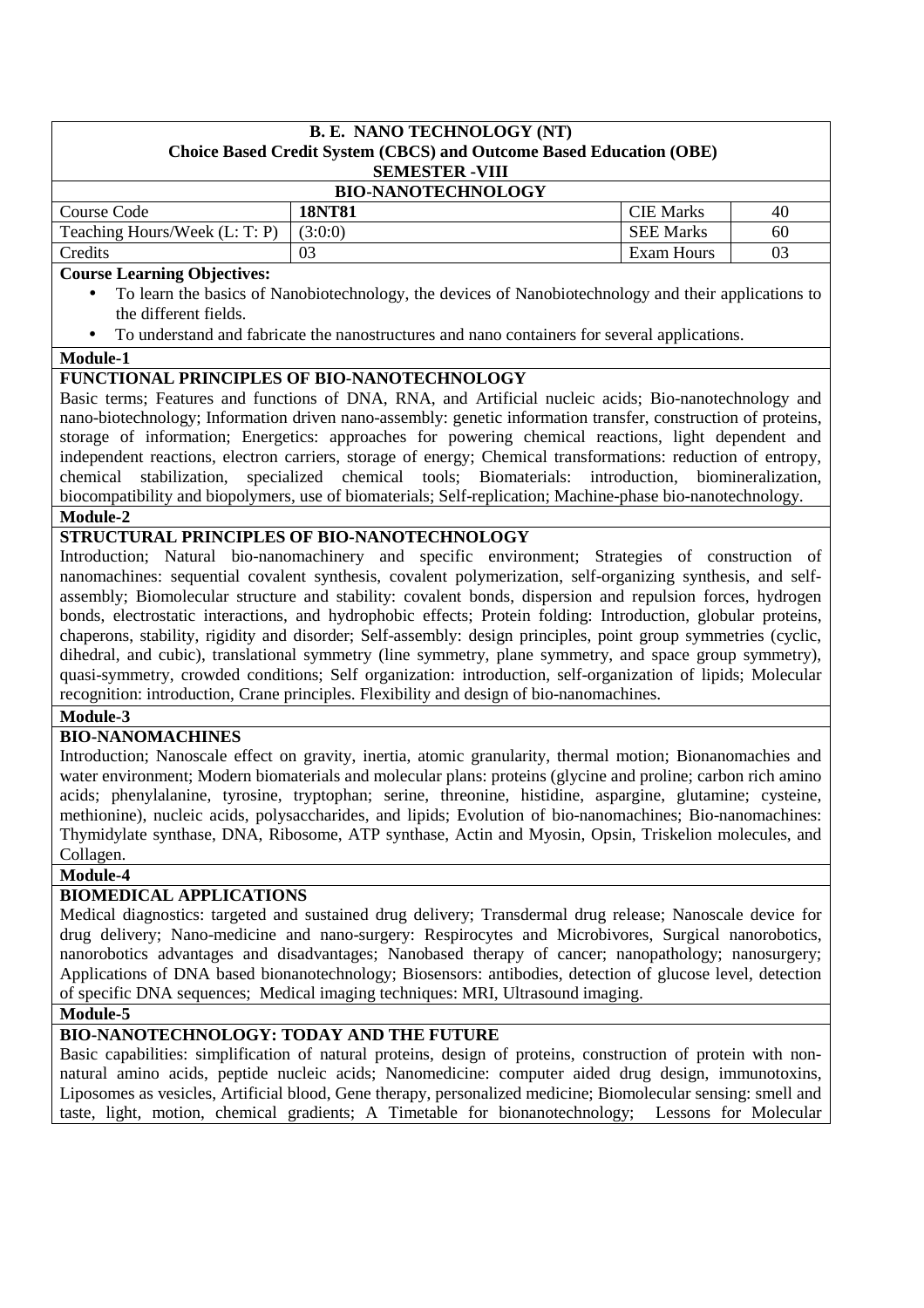# Nanotechnology; Case Studies: Nanotube synthesis, A general nanoscale assembler, Nanosurveillance.

**Course Outcomes:** At the end of the course the student will be able to understand:

- CO1: Functional principles of bio-nanotechnology
- CO2:Structural principles of bio-nanotechnology
- CO3:Bio-nanomachines
- CO4:Biomedical applications
- CO5:On-going Research in Bio-nanotechnology

## **Question paper pattern:**

- The question paper will have ten full questions carrying equal marks. Each full question consisting of 16 marks.
- There will be two full questions (with a maximum of four sub questions) from each module.
- Each full question will have sub question covering all the topics under a module.

| SI.<br>No.     | <b>Title of the Book</b>                                                              | Name of the<br><b>Author/s</b> | Name of the Publisher                             | <b>Edition and Year</b> |  |
|----------------|---------------------------------------------------------------------------------------|--------------------------------|---------------------------------------------------|-------------------------|--|
|                | Textbook/s                                                                            |                                |                                                   |                         |  |
| 1              | Bionanotechnology - Global                                                            | David E.                       | Taylor & Francis Group,                           | First Edition,          |  |
|                | Prospects                                                                             | Reisner                        | <b>LLC</b>                                        | 2009                    |  |
| 2              | Applications of Bio-                                                                  | Dr. Prasad P.                  | <b>LAP-Lambert Academic</b>                       | First Edition,          |  |
|                | Nanotechnology                                                                        | Embrandiri                     | Publishing, Mauritius.<br>ISBN: 978-613-9-81794-8 | 2018                    |  |
|                | <b>Reference Books</b>                                                                |                                |                                                   |                         |  |
| 3              | <b>Bio-Applications of Nanoparticles</b>                                              | <b>BY</b> Warren<br>C.W. Chan  | Springer Science, Business<br>Media               | First Edition,<br>2007  |  |
| $\overline{4}$ | Nanobiotechnology: concepts,<br>applications & perspectives                           | C.M. Niemeyer,<br>C.A. Mirkin  | Wiley-VCH                                         | First Edition,<br>2012  |  |
| 5              | Nanobiotechnology in Molecular<br>Diagnostics: Current Techniques<br>and Applications | K. K. Jain                     | Taylor & Francis, ISBN<br>9781904933175           | First Edition,<br>2005  |  |
|                |                                                                                       |                                |                                                   |                         |  |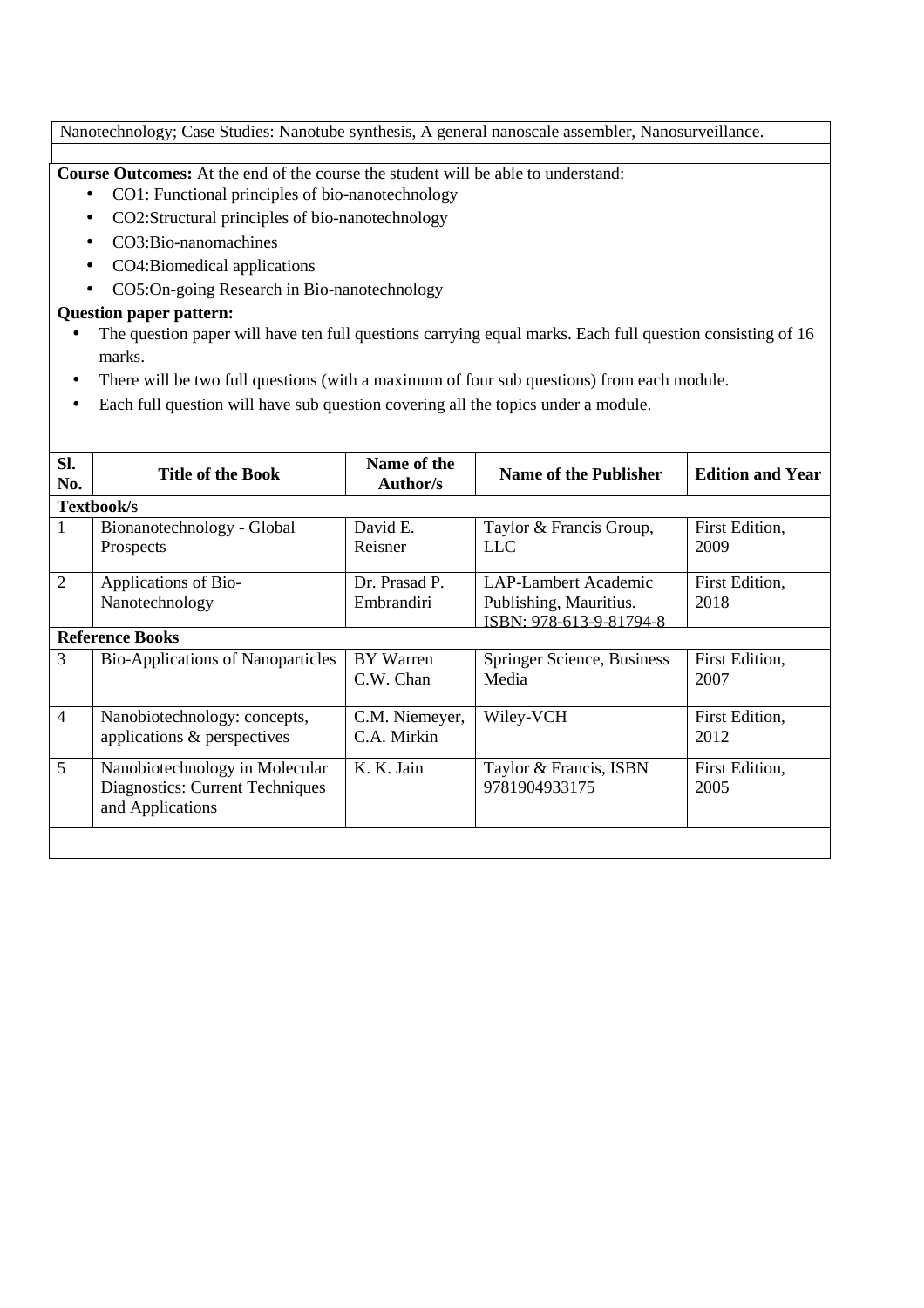# **B. E. NANO TECHNOLOGY (NT) Choice Based Credit System (CBCS) and Outcome Based Education (OBE)**

# **SEMESTER -VIII**

| <b>DIGITAL SYSTEMS DESIGN</b> |         |                  |    |  |  |
|-------------------------------|---------|------------------|----|--|--|
| Course Code                   | 18NT821 | <b>CIE</b> Marks | 40 |  |  |
| Teaching Hours/Week (L: T: P) | (3:0:0) | <b>SEE Marks</b> | 60 |  |  |
| Credits                       | 03      | Exam Hours       | 03 |  |  |

## **Course Learning Objectives:**

- To design sub systems using combinational circuits and sequential circuits
- To design digital systems using CMOS logic and understand the physical structure of digital systems in its transistor schematic form
- To learn Verilog HDL programming and model digital systems using high level language

#### **Module-1**

## **FUNDAMENTALS OF DIGITAL SYSTEMS**:

Combinational circuits, sequential circuits, basic gates, realization of logic using NAND, NOR and 2:1 Multiplexers, design of half adder, full adders, full subtractor, 1-bit comparator, decoders and encoders. Introduction to Verilog HDL, coding types, behavioural, structural and data flow, modelling of basic gates, half adder and full adder using Verilog HDL.

#### **Module-2**

## **DESIGNING WITH COMBINATIONAL CIRCUITS**:

4-bit Ripple carry adder, 4-bit carry look ahead adder, 4-bit carry select adder, 4-bit comparator using 2-bit comparator, seven segment display controllers using encoders and decoders, parity generators and 3-bit shifters/rotators using multiplexers, barrel shifter/rotator using 2:1 multiplexer. Writing Verilog code for 4-bit ripple carry adder, parity generators.

#### **Module-3**

## **DESIGNING WITH SEQUENTIAL CIRCUITS**:

SR latch, SR-D Latch, T-Latch, flip flops using positive triggered and negative triggered latch, designing N-bit synchronous and asynchronous counters, up-down counters, designing clock dividers using counters, shift registers, SISO, SIPO, PISO, PIPO, 1-bit memory unit with read and write enable, 4-bit memory unit with address decoder.

#### **Module-4**

## **DIGITAL CIRCUIT DESIGN USING MOS TRANSISTOR**:

MOS transistor, NMOS and PMOS transistor, CMOS inverter circuit, CMOS circuit design for NAND, NOR, AND, OR, XOR, XNOR gate, transmission gate using CMOS, 2:1 multiplexer design using CMOS transmission gate, 1-bit latch using CMOS (2:1 multiplexer), 1-bit flip flop using CMOS latch. Introduction to propagation delay, rise time, fall time, noise margin for CMOS inverter. Introduction to power dissipation in CMOS circuits, dynamic power, static power, leakage power.

**Module-5** 

## **SUBSYSTEM DESIGN AND MODELLING**:

writing Verilog code using data flow description for D-latch, JK-flip flop, counters, 2-Bit Magnitude comparators, 4x4 memory with read and write ports, behavioural model for 4-bit ALU design using Verilog HDL, writing test bench wave forms for functional verification of 4-bit adders and ALU. Introduction to programmable logics such as PLA, PAL and FPGAs.

**Course Outcomes:** At the end of the course the student will be able to understand:

- CO1: Fundamental of digital systems
- CO2:Design of sub systems using combinational circuits
- CO3:Design of sub systems using sequential circuits
- CO4:Digital circuit design using MOS transistor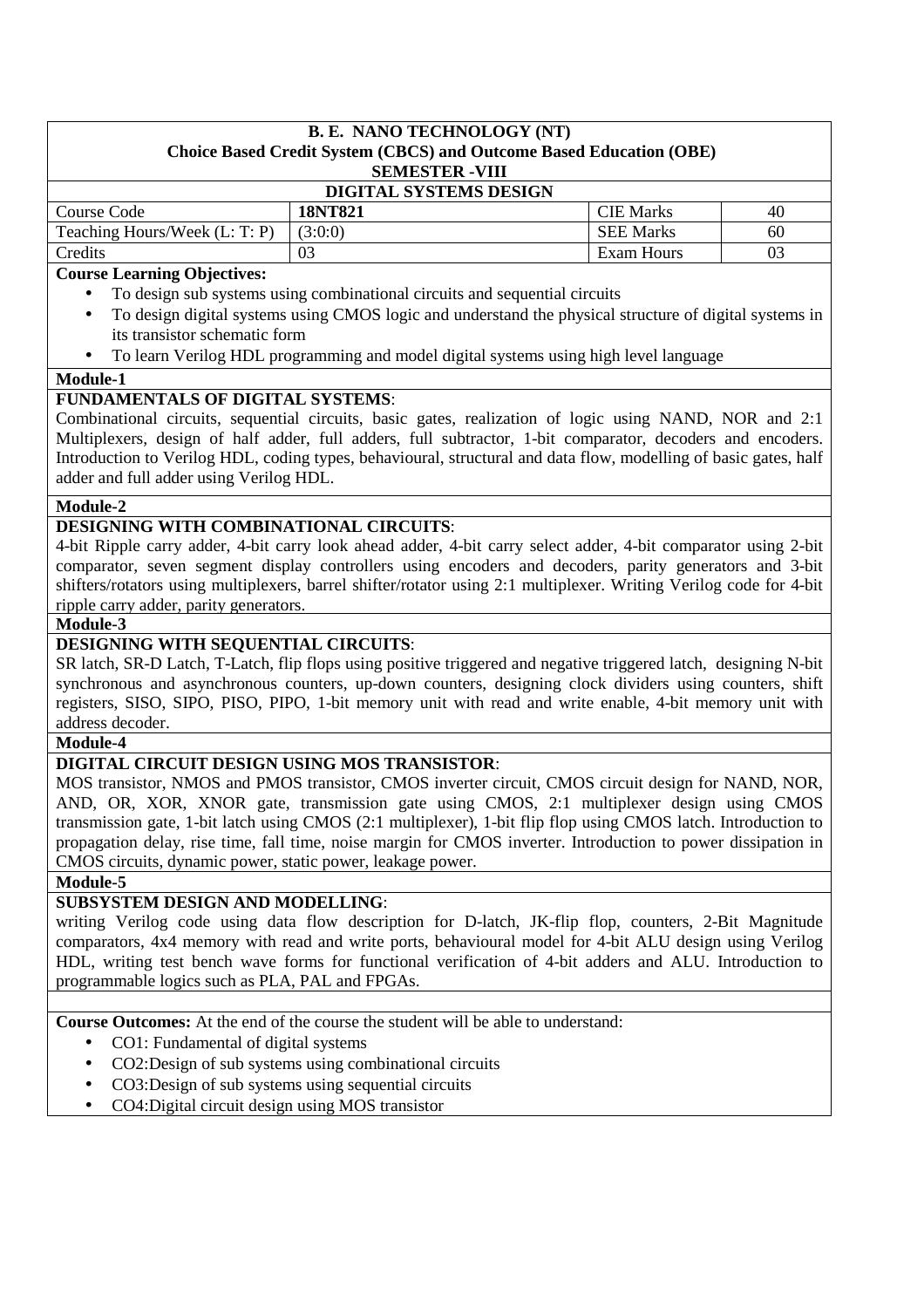• CO5:Apply the Verilog programming skills in modelling digital sub systems.

# **Question paper pattern:**

.

- The question paper will have ten full questions carrying equal marks. Each full question consisting of 16 marks.
- There will be two full questions (with a maximum of four sub questions) from each module.
- Each full question will have sub question covering all the topics under a module.
- The students will have to answer five full questions, selecting one full question from each module.

| SI.<br>No.     | <b>Title of the Book</b>                                    | Name of the<br><b>Author/s</b>                    | <b>Name of the Publisher</b> | <b>Edition and Year</b> |
|----------------|-------------------------------------------------------------|---------------------------------------------------|------------------------------|-------------------------|
|                | Textbook/s                                                  |                                                   |                              |                         |
| 1              | HDL programing fundamental:<br><b>VHDL</b> and Verilog      | N. Botros                                         | Cengage learning             | First Edition, 2007     |
| 2              | Digital Fundamentals                                        | Thomas L. Floyd                                   | <b>Pearson Publications</b>  | First Edition, 2012     |
|                | <b>Reference Books</b>                                      |                                                   |                              |                         |
| 3              | CMOS VLSI Design: A circuit<br>and systems perspective      | Neil H. E. Weste,<br>David Money<br><b>Harris</b> | <b>Pearson Education</b>     | Third Edition, 2010     |
| $\overline{4}$ | Fundamentals of Digital Logic<br>Design with Verilog Design | Stephen Brown,<br>ZvonkoVranesic                  | Tata McGraw Hill<br>Edition  | First Edition, 2015     |
| 5              | Digital Design Principles and<br>Practices                  | John F. Wakerly                                   | Prentice Hall of India       | First Edition, 2014     |
|                |                                                             |                                                   |                              |                         |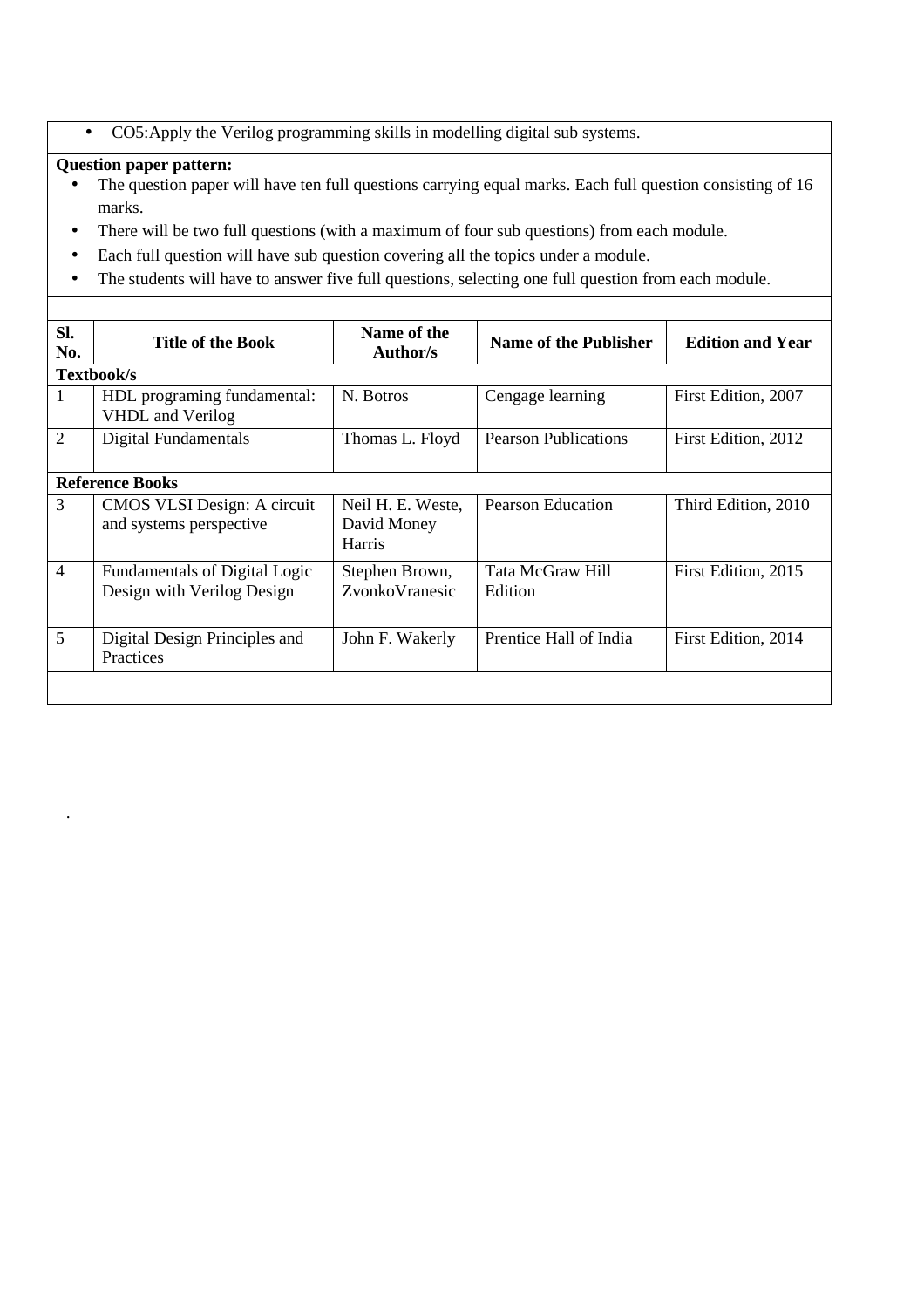| <b>B. E. NANO TECHNOLOGY (NT)</b>                                                                                                                                        |                                                                                                                                                                                                                              |                  |    |  |  |
|--------------------------------------------------------------------------------------------------------------------------------------------------------------------------|------------------------------------------------------------------------------------------------------------------------------------------------------------------------------------------------------------------------------|------------------|----|--|--|
| <b>Choice Based Credit System (CBCS) and Outcome Based Education (OBE)</b>                                                                                               |                                                                                                                                                                                                                              |                  |    |  |  |
| <b>SEMESTER -VIII</b>                                                                                                                                                    |                                                                                                                                                                                                                              |                  |    |  |  |
|                                                                                                                                                                          | NANO TOXICOLOGY                                                                                                                                                                                                              |                  |    |  |  |
| Course Code                                                                                                                                                              | <b>18NT822</b>                                                                                                                                                                                                               | <b>CIE Marks</b> | 40 |  |  |
| Teaching Hours/Week (L: T: P)                                                                                                                                            | (3:0:0)                                                                                                                                                                                                                      | <b>SEE Marks</b> | 60 |  |  |
| Credits                                                                                                                                                                  | 03                                                                                                                                                                                                                           | Exam Hours       | 03 |  |  |
| <b>Course Learning Objectives:</b>                                                                                                                                       |                                                                                                                                                                                                                              |                  |    |  |  |
|                                                                                                                                                                          | To learn the basic importance and regulations of nanotoxicology in biological fields.<br>To understand toxicity produced by nanostructures and methods to reduce their toxicity.                                             |                  |    |  |  |
|                                                                                                                                                                          |                                                                                                                                                                                                                              |                  |    |  |  |
| Module-1                                                                                                                                                                 |                                                                                                                                                                                                                              |                  |    |  |  |
| <b>INTRODUCTION</b>                                                                                                                                                      | Concept of Nanotoxicology - Inhalation of nanomaterials - overview. Introduction Inhalation - deposition and                                                                                                                 |                  |    |  |  |
|                                                                                                                                                                          | pulmonary clearance of insoluble solids- bio- persistence of Inhaled solid material. Systemic translocation of                                                                                                               |                  |    |  |  |
|                                                                                                                                                                          | inhaled particles. Nano particle exposure and systematic cardiovascular effects - experimental data-respiratory                                                                                                              |                  |    |  |  |
|                                                                                                                                                                          | particulate matter exposure and cardiovascular toxicity, nanoparticles-hypothesis and research approaches -                                                                                                                  |                  |    |  |  |
|                                                                                                                                                                          | Ecotoxicologic studies - Methodology - for Nanotoxicology - toxicity testing.                                                                                                                                                |                  |    |  |  |
| <b>Module-2</b>                                                                                                                                                          |                                                                                                                                                                                                                              |                  |    |  |  |
|                                                                                                                                                                          | NANOMATERIAL POLLUTION, PUBLIC PERCEPTIONS, AND EDUCATION                                                                                                                                                                    |                  |    |  |  |
|                                                                                                                                                                          | Nanomaterials pollution: Nanomaterials in Environment - Toxicology of Airborne – Effect of Nanomaterials in                                                                                                                  |                  |    |  |  |
|                                                                                                                                                                          | the environment. Safety and pollution Control techniques-handling, storage, packaging, transportation and                                                                                                                    |                  |    |  |  |
| disposal.                                                                                                                                                                |                                                                                                                                                                                                                              |                  |    |  |  |
|                                                                                                                                                                          | Public perceptions & education: Communicating Nanotechnological Risks - Understanding                                                                                                                                        |                  | of |  |  |
|                                                                                                                                                                          | Nanotechnology's Social Impacts - Nanotechnology in the Media. Educating Undergraduate Nanoengineers,                                                                                                                        |                  |    |  |  |
| Module-3                                                                                                                                                                 |                                                                                                                                                                                                                              |                  |    |  |  |
| HUMAN EXPOSURE TO NANOSIZED MATERIALS                                                                                                                                    |                                                                                                                                                                                                                              |                  |    |  |  |
|                                                                                                                                                                          | Biological Activities of Nanomaterials and Nanoparticles - Respiratory Tract - Efficient deposition of inhaled                                                                                                               |                  |    |  |  |
|                                                                                                                                                                          | NSPs. - Disposition of NSPs in the respiratory - Disposition of NSPs in the respiratory - Epithelial translocation                                                                                                           |                  |    |  |  |
|                                                                                                                                                                          | - Translocation to the circulatory system - Neuronal uptake and translocation -Translocation of NSPs in the<br>blood circulation to bone marrow in mice - Studies of neuronal translocation of UFPs from respiratory tract - |                  |    |  |  |
| Exposure via GI Tract and Skin.                                                                                                                                          |                                                                                                                                                                                                                              |                  |    |  |  |
| Module-4                                                                                                                                                                 |                                                                                                                                                                                                                              |                  |    |  |  |
| ECONOMIC IMPACTS OF NANOTECHNOLOGY                                                                                                                                       |                                                                                                                                                                                                                              |                  |    |  |  |
|                                                                                                                                                                          | Socio-Economic Impact of Nanoscale Science - Managing the Nanotechnology Revolution: Consider the                                                                                                                            |                  |    |  |  |
|                                                                                                                                                                          | Malcolm - Transcending Moore's Law with Molecular Electronics and Nanotechnology - Semiconductor                                                                                                                             |                  |    |  |  |
|                                                                                                                                                                          | Scaling as a Model for Nanotechnology Commercialization - Nanotechnology and Zettabits - Sustaining the                                                                                                                      |                  |    |  |  |
|                                                                                                                                                                          | Impact of Nanotechnology - Non-Nano Effects of Nanotechnology on the Economy.                                                                                                                                                |                  |    |  |  |
| Module-5                                                                                                                                                                 |                                                                                                                                                                                                                              |                  |    |  |  |
| <b>ETHICS LAWS AND REGULATIONS</b>                                                                                                                                       |                                                                                                                                                                                                                              |                  |    |  |  |
|                                                                                                                                                                          | Ethical Issues in Nanoscience and Nanotechnology - Ethics & Law in a New Frontier- An Exploration of                                                                                                                         |                  |    |  |  |
|                                                                                                                                                                          | Patent Matters Associated with Nanotechnology - The Ethics of Ethics-Negotiations over Quality of Life in                                                                                                                    |                  |    |  |  |
| the Nanotechnology Initiative. Patenting nanotechnology, nanomedicine and nanopharmaceuticals.<br>Course Outcomes: At the end of the course the student will be able to: |                                                                                                                                                                                                                              |                  |    |  |  |
|                                                                                                                                                                          |                                                                                                                                                                                                                              |                  |    |  |  |
|                                                                                                                                                                          | CO1: To learn the basic concepts of nanobiotoxicology.                                                                                                                                                                       |                  |    |  |  |
| CO2: To understand nanomaterial pollution, public perceptions & education<br>٠                                                                                           |                                                                                                                                                                                                                              |                  |    |  |  |
| $\bullet$                                                                                                                                                                | CO3: To study the human exposure to nanosized materials                                                                                                                                                                      |                  |    |  |  |
|                                                                                                                                                                          | CO4: To do risk economic impacts of nanotechnology                                                                                                                                                                           |                  |    |  |  |
|                                                                                                                                                                          | CO5: To study ethics laws and regulations of nanomaterials and their toxicity                                                                                                                                                |                  |    |  |  |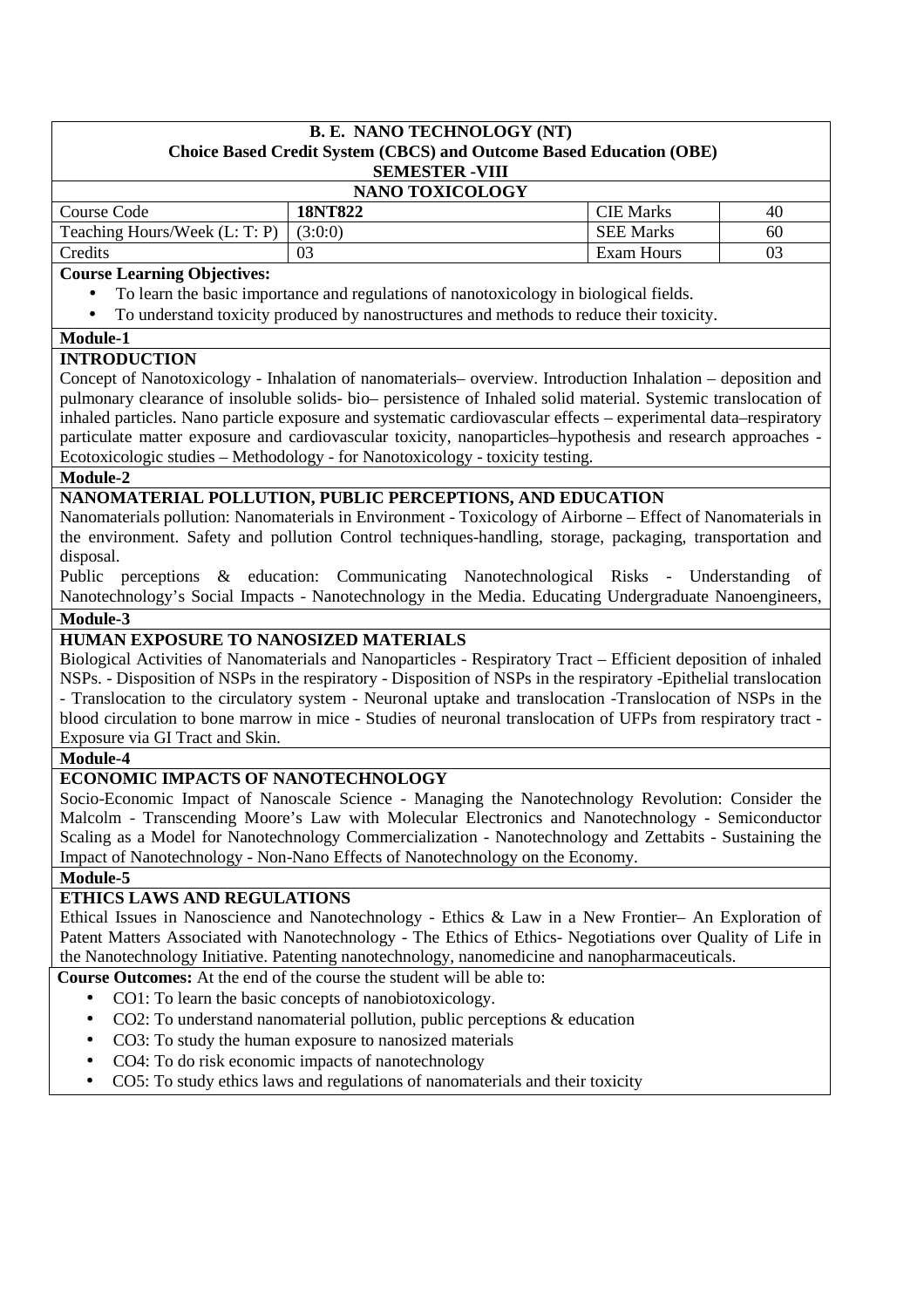# **Question paper pattern:**

- The question paper will have ten full questions carrying equal marks. Each full question consisting of 16 marks.
- There will be two full questions (with a maximum of four sub questions) from each module.
- Each full question will have sub question covering all the topics under a module.

| SI.<br>No.     | <b>Title of the Book</b>                                                           | Name of the<br><b>Author/s</b>                                               | <b>Name of the Publisher</b>                              | <b>Edition and Year</b> |  |  |
|----------------|------------------------------------------------------------------------------------|------------------------------------------------------------------------------|-----------------------------------------------------------|-------------------------|--|--|
|                | Textbook/s                                                                         |                                                                              |                                                           |                         |  |  |
| 1              | Nanotoxicology: Interactions of<br>Nanomaterials with<br><b>Biological Systems</b> | <b>Yuliang Zhao</b><br>and Hari Singh<br>Nalwa                               | American Scientific<br><b>Publishers</b>                  | First Edition, 2018     |  |  |
| $\overline{2}$ | Nano Toxicology                                                                    | Abhinaya<br>Nellerichale,<br>Apoorva B.<br>Udupa, Prasad<br>Puthiyillam      | LAP-Lambert Academic<br>Publishers. 978-613-9-<br>95619-7 | First Edition, 2018     |  |  |
|                | <b>Reference Books</b>                                                             |                                                                              |                                                           |                         |  |  |
| 3              | Human Physiology:<br>The Mechanisms of Body.<br><b>Functions</b>                   | E P. Widmaier,<br>H. Raff, K.T.<br>Strang, Vander,<br>Sherman and<br>Luciano | McGraw Hill, New York                                     | Nineth Edition, 2004    |  |  |
| $\overline{4}$ | Nanotoxicology: Characterization,<br>Dosing and Health Effects                     | Monteiro-Riv                                                                 | Informa<br>Healthcare publishers                          | First Edition, 2007     |  |  |
| 5              | Nanotechnology in health care                                                      | P.D. Gupta, N.<br>Udupa.                                                     | S.P. Publications, India                                  | First Edition, 2011     |  |  |
|                |                                                                                    |                                                                              |                                                           |                         |  |  |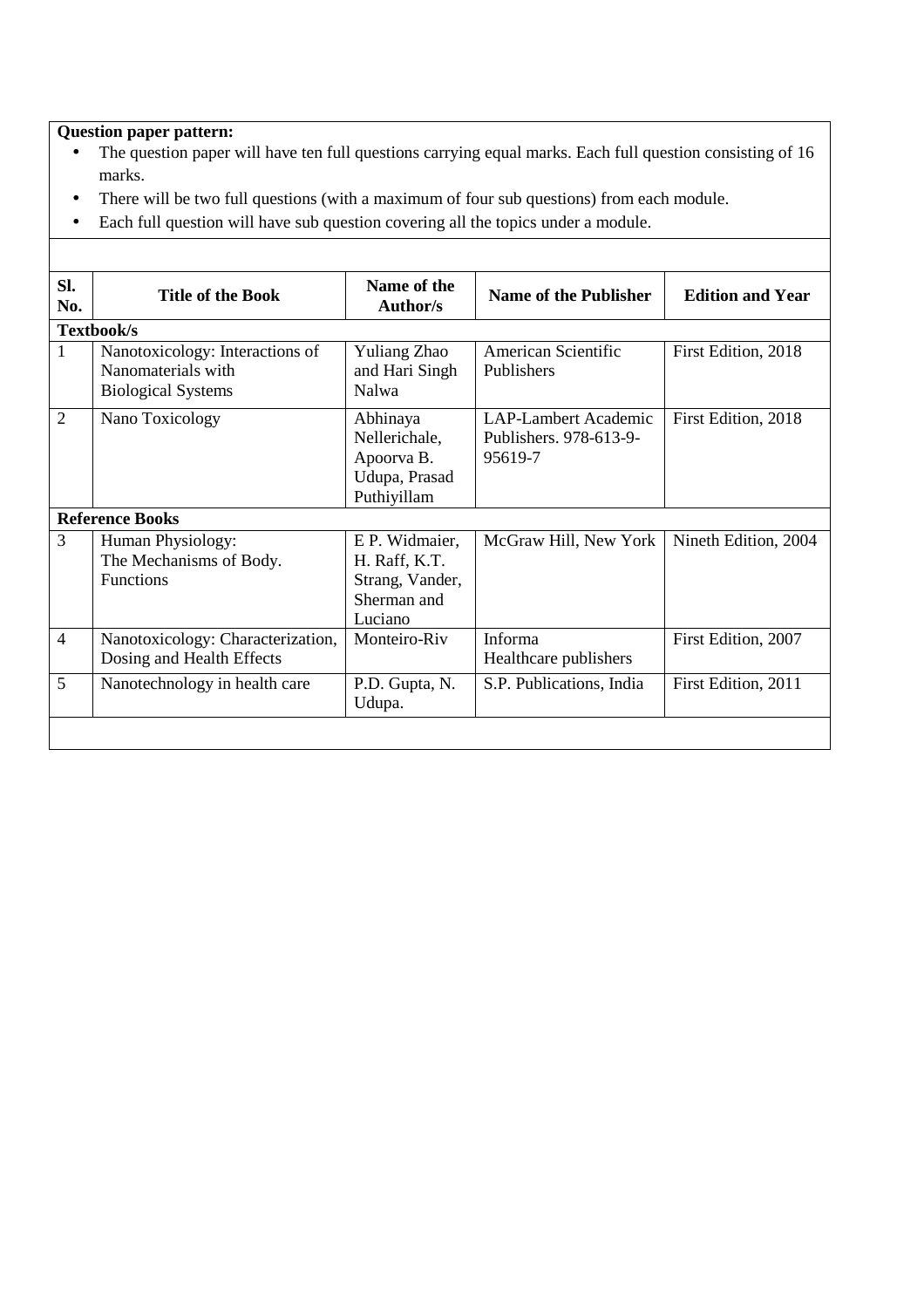| <b>B. E. NANO TECHNOLOGY (NT)</b><br><b>Choice Based Credit System (CBCS) and Outcome Based Education (OBE)</b> |                        |                  |    |  |  |
|-----------------------------------------------------------------------------------------------------------------|------------------------|------------------|----|--|--|
|                                                                                                                 | <b>SEMESTER - VIII</b> |                  |    |  |  |
| MICROCONTROLLERS AND INTERFACE                                                                                  |                        |                  |    |  |  |
| Course Code                                                                                                     | <b>18NT823</b>         | <b>CIE Marks</b> | 40 |  |  |
| Teaching Hours/Week (L: T: P)                                                                                   | (3:0:0)                | <b>SEE Marks</b> | 60 |  |  |
| Credits<br>03<br>Exam Hours<br>03                                                                               |                        |                  |    |  |  |
| Course Learning Objectives:                                                                                     |                        |                  |    |  |  |

#### **Course Learning Objectives:**

- To study basic principles of micro-controllers family.
- To understand designing and interfacing the devices with micro controllers.

#### **Module-1**

#### **MICROPROCESSORS AND MICROCONTROLLER**

Introduction, Microprocessors and Microcontrollers, RISC & CISC CPU Architectures, Harvard & Von-Neumann CPU architecture, Computer software. The 8051 Architecture: Introduction, Architecture of 8051, Pin diagram of 8051, Memory organization, External Memory interfacing, stacks.

## **Module-2**

## **ADDRESSING MODES AND INSTRUCTION SET**

Introduction, Instruction syntax, Data types, Subroutines, addressing modes: Immediate addressing, Register addressing, Direct addressing, Indirect addressing, relative addressing, Absolute addressing, Long addressing, Indexed addressing, Bit inherent addressing, bit direct addressing. Data transfer instructions, Arithmetic

## **Module-3**

## **8051 INSTRUCTION SET**

Instruction timings, Logical instructions, Branch instructions, Subroutine instructions, Bit manipulation instruction.

#### **INTERFACING**

Interfacing stepper motor – program to rotate stepper motor, interfacing DC motor – program to control the speed of DC motor, interfacing serial A/D converter, interfacing D/A converter using parallel ports – program to generate square wave by interfacing DAC08 with parallel port.

#### **Module-4**

## **MICROCONTROLLER PIC16F84**

Introduction, CISC, RISC, Applications, Clock/instruction cycle, Pipelining, Pin description, Clock generator – oscillator, Reset, Central processing unit, Ports, Memory organization, Interrupts, Free timer TMR0, EEPROM Data memory.

#### **PIC16CXX INSTRUCTION SET**

Introduction to instruction set in pic16cxx microcontroller family, data transfer, arithmetic and logic, bit operations, directing the program flow, instruction execution period.

#### **Module-5**

## **OVERVIEW OF THE AVR FAMILY**

History, AVR feature's, AVR family overview – classic AVR – Mega AVR – Tiny AVR – Special purpose AVR.

## **AVR ARCHITECTURE**

The general-purpose registers in the AVR, AVR data memory, instructions with the data memory, AVR status register, AVR data format and directives.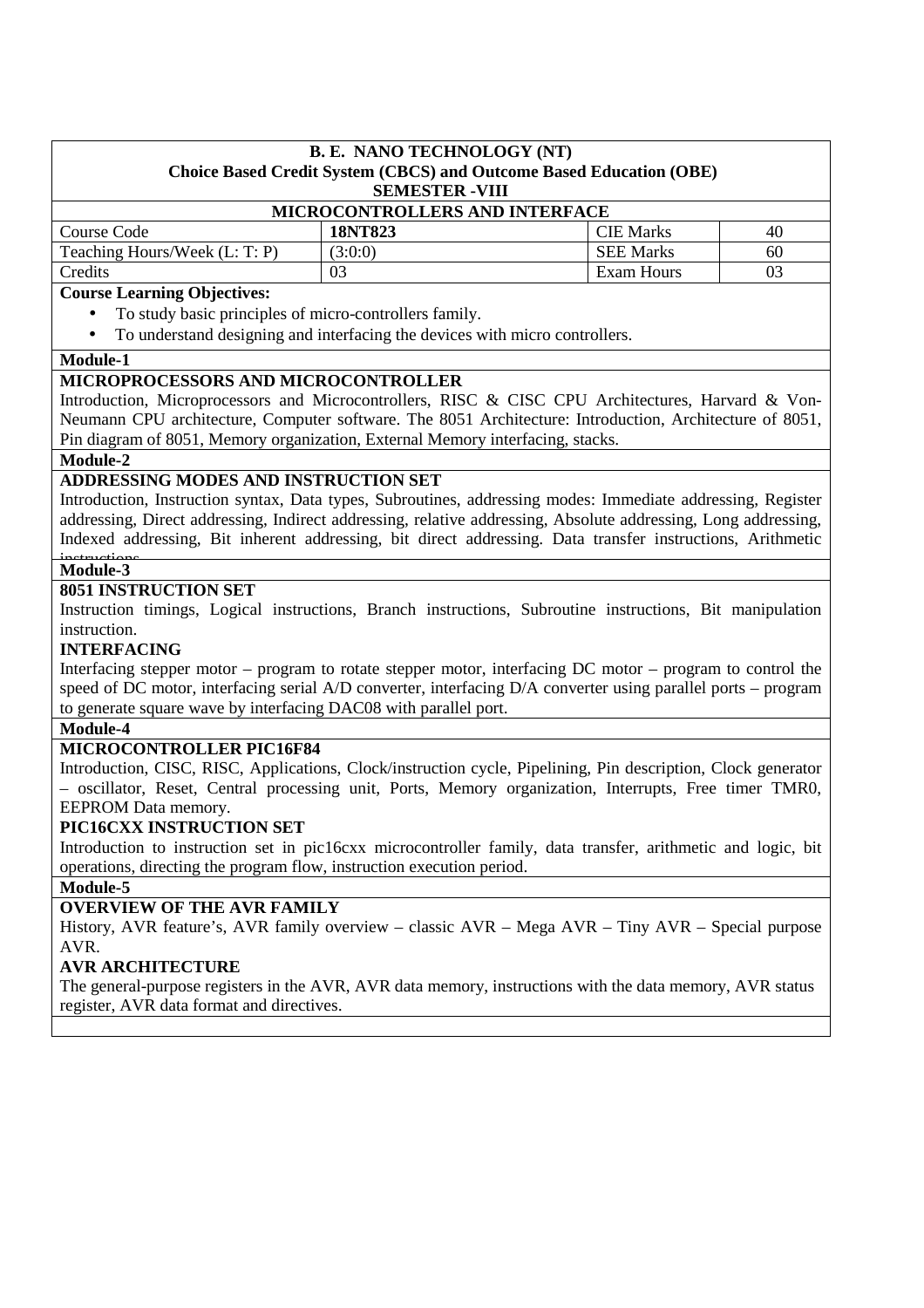**Course Outcomes:** At the end of the course the student will be able to understand:

- CO1: Microprocessors and microcontrollers
- CO2: Addressing modes
- CO3: 8051 Instruction set, interfacing
- CO4: Microcontroller PIC 16F84, PIC16CXX Instruction Set
- CO5: Overview of AVR family, AVR architecture

# **Question paper pattern:**

- The question paper will have ten full questions carrying equal marks. Each full question consisting of 16 marks.
- There will be two full questions (with a maximum of four sub questions) from each module.
- Each full question will have sub question covering all the topics under a module.

| SI.<br>No.     | <b>Title of the Book</b>         | Name of the<br><b>Author/s</b> | Name of the<br><b>Publisher</b> | <b>Edition and Year</b> |
|----------------|----------------------------------|--------------------------------|---------------------------------|-------------------------|
|                | <b>Textbook/s</b>                |                                |                                 |                         |
| 1              | 8051 microcontroller : Hardware, | V                              | McGraw Hill                     | First Edition, 2017     |
|                | software and applications        | Udayashankara,                 |                                 |                         |
|                |                                  | M,                             |                                 |                         |
|                |                                  | Mallikarjunasw                 |                                 |                         |
| $\overline{2}$ | PIC microcontrollers             | Nebojsa Matic                  | mikroElektronik                 | First Edition, 2003     |
|                | <b>Reference Books</b>           |                                |                                 |                         |
| $\overline{3}$ | The AVR microcontroller and      | Muhammad Ali                   | Pearson New                     | First Edition, 2010     |
|                | embedded system: Using           | Mazidi, Sarmad                 | International                   |                         |
|                | Assembly and C                   | NaimiSepehrNa                  | Edition                         |                         |
|                |                                  | imi                            |                                 |                         |
| $\overline{4}$ | The 8051 Microcontroller and     | Mazidi, Mazidi,                | Pearson New                     | Second Edition, 2014    |
|                | <b>Embedded Systems</b>          | McKinlay                       | International                   |                         |
|                |                                  |                                | Edition                         |                         |
| 5              | The 8051 Microcontroller         | Kenneth Ayala                  | <b>Thomson</b>                  | Third Edition, 2015     |
|                |                                  |                                | International                   |                         |
|                |                                  |                                | Publishers                      |                         |
|                |                                  |                                |                                 |                         |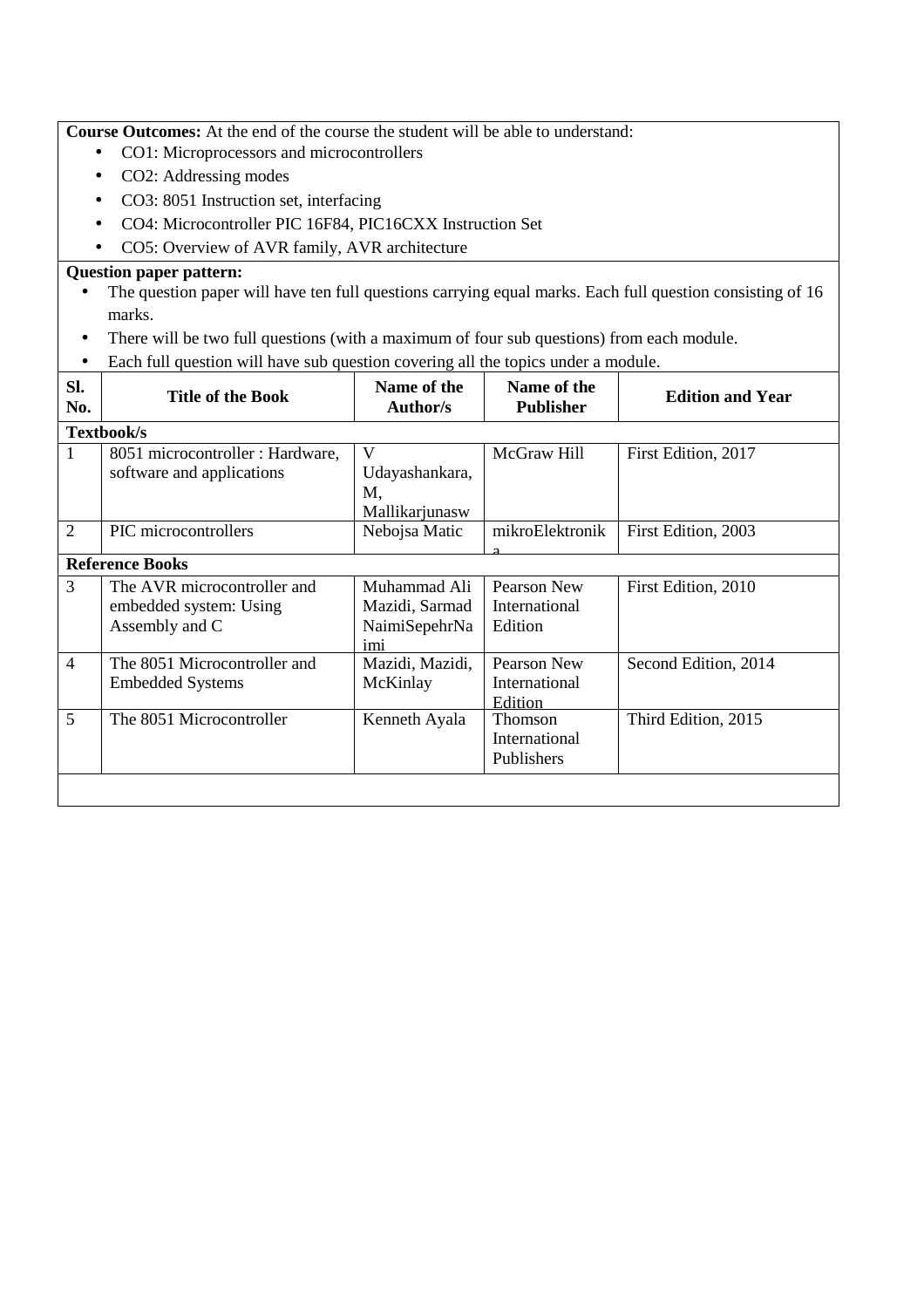## **B. E. NANO TECHNOLOGY (NT) Choice Based Credit System (CBCS) and Outcome Based Education (OBE) SEMESTER -VIII**

| <b>PROJECT WORK PHASE -II</b> |         |                  |    |  |  |
|-------------------------------|---------|------------------|----|--|--|
| Course Code                   | 18NTP83 | CIE Marks        | 40 |  |  |
| Contact Hours/Week            |         | <b>SEE Marks</b> | 60 |  |  |
| Credits                       | 08      | Exam Hours/Batch |    |  |  |

## **Course Learning Objectives:**

- To support independent learning and innovative attitude.
- To guide to select and utilize adequate information from varied resources maintaining ethics.
- To guide to organize the work in the appropriate manner and present information (acknowledging the sources) clearly.
- To develop interactive, communication, organisation, time management, and presentation skills.
- To impart flexibility and adaptability.
- To inspire independent and team working.
- To expand intellectual capacity, credibility, judgement, intuition.
- To adhere to punctuality, setting and meeting deadlines.
- To instil responsibilities to oneself and others.
- To train students to present the topic of project work in a seminar without any fear, face audience confidently, enhance communication skill, involve in group discussion to present and exchange ideas.

**Project Work Phase - II:** Each student of the project batch shall involve in carrying out the project work jointly in constant consultation with internal guide, co-guide, and external guide and prepare the project report as per the norms avoiding plagiarism.

**Course Outcomes:** At the end of the course the student will be able to:

- Present the project and be able to defend it.
- Make links across different areas of knowledge and to generate, develop and evaluate ideas and information so as to apply these skills to the project task.
- Habituated to critical thinking and use problem solving skills
- Communicate effectively and to present ideas clearly and coherently in both the written and oral forms.
- Work in a team to achieve common goal.
- Learn on their own, reflect on their learning and take appropriate actions to improve it.∎

## **CIE procedure for Project Work Phase - 2:**

**(i)Single discipline:** The CIE marks shall be awarded by a committee consisting of the Head of the concerned Department and two senior faculty members of the Department, one of whom shall be the Guide.

The CIE marks awarded for the project work phase -2, shall be based on the evaluation of project work phase - 2 Report, project presentation skill and question and answer session in the ratio 50:25:25.The marks awarded for the project report shall be the same for all the batch mates.

**(ii) Interdisciplinary:** Continuous Internal Evaluation shall be group wise at the college level with the participation of all guides of the college. Participation of external guide/s, if any, is desirable.

The CIE marks awarded for the project work phase -2, shall be based on the evaluation of project work phase - 2 Report, project presentation skill and question and answer session in the ratio 50:25:25.The marks awarded for the project report shall be the same for all the batch mates.∎

#### **Semester End Examination**

SEE marks for the project (60 marks) shall be awarded (based on the quality of report and presentation skill, participation in the question and answer session) as per the University norms by the examiners appointed VTU. ∎